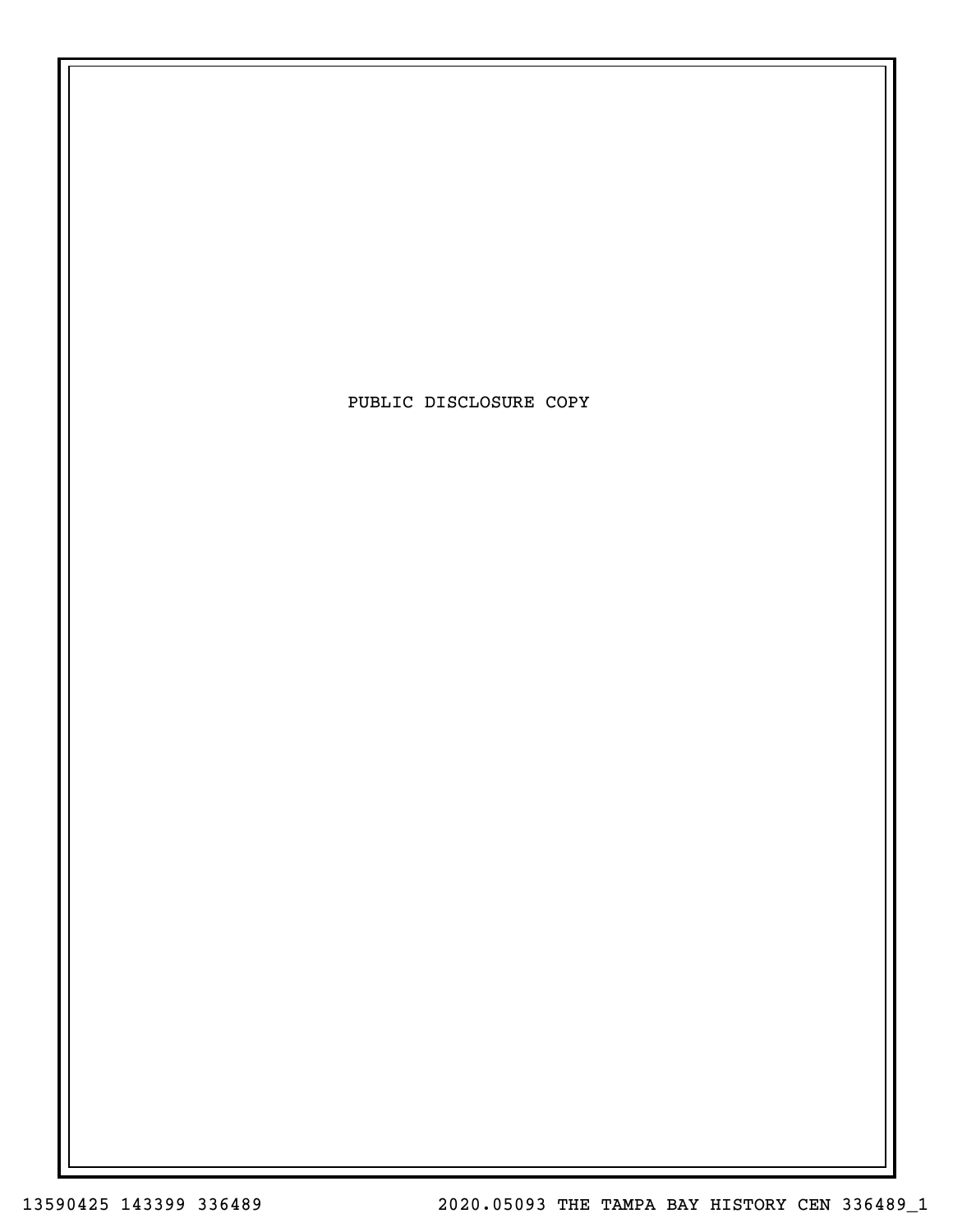|                                                                                  |                          |                            |                                                               | <b>Return of Organization Exempt From Income Tax</b>                                                                                                |                                   |                             |            |     |                     |                                                                                                                    | OMB No. 1545-0047                               |                                                                                                          |
|----------------------------------------------------------------------------------|--------------------------|----------------------------|---------------------------------------------------------------|-----------------------------------------------------------------------------------------------------------------------------------------------------|-----------------------------------|-----------------------------|------------|-----|---------------------|--------------------------------------------------------------------------------------------------------------------|-------------------------------------------------|----------------------------------------------------------------------------------------------------------|
|                                                                                  | Form 990                 |                            |                                                               | Under section 501(c), 527, or 4947(a)(1) of the Internal Revenue Code (except private foundations)                                                  |                                   |                             |            |     |                     |                                                                                                                    |                                                 |                                                                                                          |
|                                                                                  |                          | Department of the Treasury |                                                               | Do not enter social security numbers on this form as it may be made public.                                                                         |                                   |                             |            |     |                     |                                                                                                                    | <b>Open to Public</b>                           |                                                                                                          |
|                                                                                  | Internal Revenue Service |                            |                                                               | Go to www.irs.gov/Form990 for instructions and the latest information.                                                                              |                                   |                             |            |     |                     |                                                                                                                    | Inspection                                      |                                                                                                          |
|                                                                                  |                          |                            |                                                               | A For the 2020 calendar year, or tax year beginning                                                                                                 | OCT 1, 2020                       |                             |            |     |                     | and ending SEP 30, 2021                                                                                            |                                                 |                                                                                                          |
| в                                                                                | Check if<br>applicable:  |                            | C Name of organization                                        |                                                                                                                                                     |                                   |                             |            |     |                     | D Employer identification number                                                                                   |                                                 |                                                                                                          |
|                                                                                  | Address                  |                            |                                                               |                                                                                                                                                     |                                   |                             |            |     |                     |                                                                                                                    |                                                 |                                                                                                          |
|                                                                                  | change<br>Name           |                            |                                                               | THE TAMPA BAY HISTORY CENTER                                                                                                                        |                                   |                             |            |     |                     |                                                                                                                    |                                                 |                                                                                                          |
|                                                                                  | change<br>Initial        |                            | Doing business as                                             |                                                                                                                                                     |                                   |                             |            |     |                     | 59-3058652                                                                                                         |                                                 |                                                                                                          |
|                                                                                  | return<br>Final          |                            |                                                               | Number and street (or P.O. box if mail is not delivered to street address)                                                                          |                                   |                             | Room/suite |     |                     | E Telephone number                                                                                                 |                                                 |                                                                                                          |
|                                                                                  | return/<br>termin-       |                            | 801 WATER STREET                                              |                                                                                                                                                     |                                   |                             |            |     |                     | $(813)$ 675-8976                                                                                                   |                                                 |                                                                                                          |
|                                                                                  | ated<br> Amended         |                            |                                                               | City or town, state or province, country, and ZIP or foreign postal code                                                                            |                                   |                             |            |     | G Gross receipts \$ |                                                                                                                    | 3,214,485.                                      |                                                                                                          |
|                                                                                  | return<br>Applica-       |                            | TAMPA, FL 33602                                               |                                                                                                                                                     |                                   |                             |            |     |                     | H(a) Is this a group return                                                                                        |                                                 |                                                                                                          |
|                                                                                  | tion<br>pending          |                            | SAME AS C ABOVE                                               | F Name and address of principal officer: JANET NICHOLS                                                                                              |                                   |                             |            |     |                     | for subordinates?                                                                                                  | $\overline{\ }$ Yes $\overline{\phantom{X}}$ No |                                                                                                          |
|                                                                                  |                          |                            | <b>I</b> Tax-exempt status: $\overline{\mathbf{X}}$ 501(c)(3) |                                                                                                                                                     |                                   |                             |            |     |                     | $H(b)$ Are all subordinates included? $\Box$ Yes                                                                   |                                                 | No                                                                                                       |
|                                                                                  |                          |                            |                                                               | $501(c)$ (<br>J Website: WWW.TAMPABAYHISTORYCENTER.ORG                                                                                              | $\sqrt{\frac{1}{1}}$ (insert no.) | $4947(a)(1)$ or             |            | 527 |                     | If "No," attach a list. See instructions                                                                           |                                                 |                                                                                                          |
|                                                                                  |                          |                            | K Form of organization: $\boxed{\mathbf{X}}$ Corporation      | Trust                                                                                                                                               | Association                       | Other $\blacktriangleright$ |            |     |                     | $H(c)$ Group exemption number $\blacktriangleright$<br>L Year of formation: $1989$ M State of legal domicile: $FL$ |                                                 |                                                                                                          |
|                                                                                  | Part I                   | <b>Summary</b>             |                                                               |                                                                                                                                                     |                                   |                             |            |     |                     |                                                                                                                    |                                                 |                                                                                                          |
|                                                                                  |                          |                            |                                                               | Briefly describe the organization's mission or most significant activities: THE TAMPA BAY HISTORY CENTER,                                           |                                   |                             |            |     |                     |                                                                                                                    |                                                 |                                                                                                          |
|                                                                                  | 1.                       |                            |                                                               | INC. SERVES AS A DYNAMIC AND ENTERTAINING LEARNING RESOURCE.                                                                                        |                                   |                             |            |     |                     |                                                                                                                    |                                                 |                                                                                                          |
|                                                                                  |                          |                            |                                                               |                                                                                                                                                     |                                   |                             |            |     |                     |                                                                                                                    |                                                 |                                                                                                          |
|                                                                                  |                          |                            |                                                               |                                                                                                                                                     |                                   |                             |            |     |                     |                                                                                                                    |                                                 |                                                                                                          |
|                                                                                  | 2                        |                            |                                                               | Check this box $\blacktriangleright$ $\blacksquare$ if the organization discontinued its operations or disposed of more than 25% of its net assets. |                                   |                             |            |     |                     |                                                                                                                    |                                                 |                                                                                                          |
|                                                                                  | З                        |                            |                                                               | Number of voting members of the governing body (Part VI, line 1a)                                                                                   |                                   |                             |            |     |                     | $\mathbf{3}$                                                                                                       |                                                 |                                                                                                          |
|                                                                                  |                          |                            |                                                               |                                                                                                                                                     |                                   |                             |            |     |                     | $\overline{4}$                                                                                                     |                                                 |                                                                                                          |
|                                                                                  |                          |                            |                                                               |                                                                                                                                                     |                                   |                             |            |     |                     | $\overline{5}$                                                                                                     |                                                 |                                                                                                          |
|                                                                                  |                          |                            |                                                               |                                                                                                                                                     |                                   |                             |            |     |                     | $6\phantom{a}$                                                                                                     |                                                 |                                                                                                          |
|                                                                                  |                          |                            |                                                               |                                                                                                                                                     |                                   |                             |            |     |                     | 7a                                                                                                                 |                                                 |                                                                                                          |
|                                                                                  |                          |                            |                                                               |                                                                                                                                                     |                                   |                             |            |     |                     | 7b                                                                                                                 |                                                 |                                                                                                          |
|                                                                                  |                          |                            |                                                               |                                                                                                                                                     |                                   |                             |            |     | <b>Prior Year</b>   |                                                                                                                    | <b>Current Year</b>                             |                                                                                                          |
|                                                                                  | 8                        |                            |                                                               | Contributions and grants (Part VIII, line 1h)                                                                                                       |                                   |                             |            |     |                     | 1,815,087.                                                                                                         | 2,536,142.                                      |                                                                                                          |
|                                                                                  | 9                        |                            |                                                               | Program service revenue (Part VIII, line 2g)                                                                                                        |                                   |                             |            |     |                     | 225,943.                                                                                                           | 226, 195.                                       |                                                                                                          |
|                                                                                  | 10                       |                            |                                                               |                                                                                                                                                     |                                   |                             |            |     |                     | 35,072.                                                                                                            |                                                 |                                                                                                          |
|                                                                                  | 11                       |                            |                                                               | Other revenue (Part VIII, column (A), lines 5, 6d, 8c, 9c, 10c, and 11e)                                                                            |                                   |                             |            |     |                     | 269,386.                                                                                                           | 325,963.                                        |                                                                                                          |
|                                                                                  | 12                       |                            |                                                               | Total revenue - add lines 8 through 11 (must equal Part VIII, column (A), line 12)                                                                  |                                   |                             |            |     |                     | 2,345,488.                                                                                                         | 3, 118, 785.                                    |                                                                                                          |
|                                                                                  | 13                       |                            |                                                               | Grants and similar amounts paid (Part IX, column (A), lines 1-3)                                                                                    |                                   |                             |            |     |                     | 0.                                                                                                                 |                                                 |                                                                                                          |
|                                                                                  | 14                       |                            |                                                               | Benefits paid to or for members (Part IX, column (A), line 4)                                                                                       |                                   |                             |            |     |                     | $\overline{0}$ .                                                                                                   |                                                 |                                                                                                          |
|                                                                                  |                          |                            |                                                               | 15 Salaries, other compensation, employee benefits (Part IX, column (A), lines 5-10)                                                                |                                   |                             |            |     |                     | 1,826,968.                                                                                                         | 1,837,286.                                      |                                                                                                          |
|                                                                                  |                          |                            |                                                               |                                                                                                                                                     |                                   |                             |            |     |                     | 0.                                                                                                                 |                                                 |                                                                                                          |
|                                                                                  |                          |                            |                                                               |                                                                                                                                                     |                                   |                             |            |     |                     |                                                                                                                    |                                                 |                                                                                                          |
|                                                                                  |                          |                            |                                                               |                                                                                                                                                     |                                   |                             |            |     |                     | 2,014,113.                                                                                                         | 1,998,152.                                      |                                                                                                          |
|                                                                                  | 18                       |                            |                                                               | Total expenses. Add lines 13-17 (must equal Part IX, column (A), line 25)                                                                           |                                   |                             |            |     |                     | 3,841,081.                                                                                                         | 3,835,438.                                      |                                                                                                          |
|                                                                                  | 19                       |                            |                                                               | Revenue less expenses. Subtract line 18 from line 12                                                                                                |                                   |                             |            |     |                     | $-1, 495, 593.$                                                                                                    | $-716,653.$                                     |                                                                                                          |
|                                                                                  |                          |                            |                                                               |                                                                                                                                                     |                                   |                             |            |     |                     | <b>Beginning of Current Year</b>                                                                                   | <b>End of Year</b>                              |                                                                                                          |
|                                                                                  | 20                       |                            | Total assets (Part X, line 16)                                |                                                                                                                                                     |                                   |                             |            |     |                     | 25,001,585.                                                                                                        | 24,011,622.                                     | 28<br>$\overline{27}$<br>$\overline{38}$<br>100<br>466.<br>$\overline{0}$ .<br>30,485.<br>0.<br>0.<br>0. |
| Activities & Governance<br>Revenue<br>Expenses<br>Net Assets or<br>Fund Balances | 21<br>22                 |                            | Total liabilities (Part X, line 26)                           |                                                                                                                                                     |                                   |                             |            |     |                     | 187,240.<br>24,814,345.                                                                                            | 469, 462.<br>23,542,160.                        |                                                                                                          |

| Sign<br>Here | Signature of officer<br>C.J. ROBERTS, PRESIDENT & CEO<br>Type or print name and title                   |      |                                                    | Date                                      |  |  |  |  |
|--------------|---------------------------------------------------------------------------------------------------------|------|----------------------------------------------------|-------------------------------------------|--|--|--|--|
| Paid         | Print/Type preparer's name<br>PAUL DUNHAM                                                               | Date | <b>PTIN</b><br>Check<br>P00100222<br>self-emploved |                                           |  |  |  |  |
| Preparer     | Firm's name CBIZ MHM, LLC                                                                               |      |                                                    | Firm's EIN $\geq 27 - 3605969$            |  |  |  |  |
| Use Only     | Firm's address 140 FOUNTAIN PKWY N, STE 410<br>Phone no. $727 - 572 - 1400$<br>ST. PETERSBURG, FL 33716 |      |                                                    |                                           |  |  |  |  |
|              | May the IRS discuss this return with the preparer shown above? See instructions                         |      |                                                    | $X \vert Y$ es<br>No                      |  |  |  |  |
|              |                                                                                                         |      |                                                    | $000$ $(000)$<br>$\overline{\phantom{0}}$ |  |  |  |  |

true, correct, and complete. Declaration of preparer (other than officer) is based on all information of which preparer has any knowledge.

032001 12-23-20 LHA **For Paperwork Reduction Act Notice, see the separate instructions.** Form 990 (2020)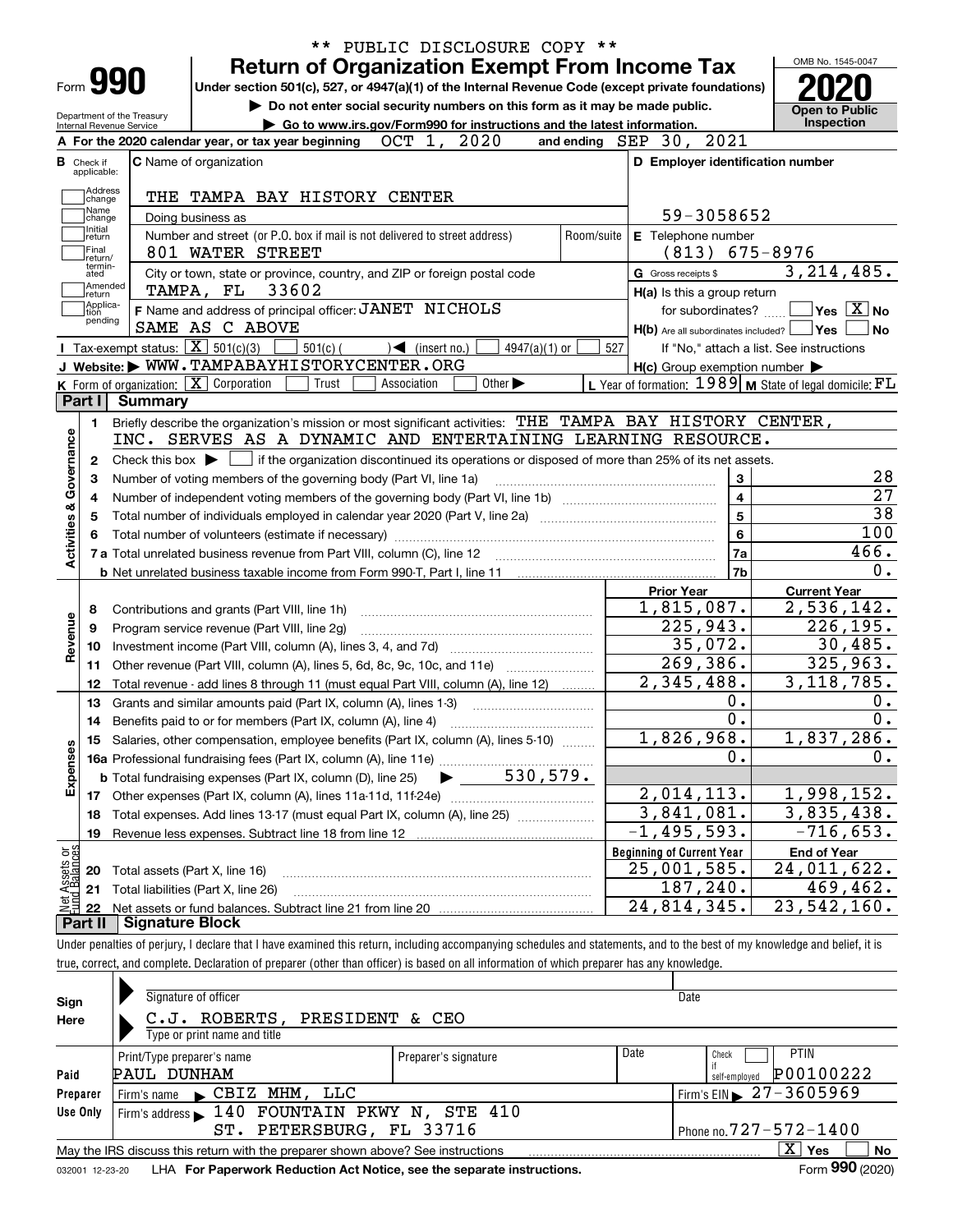|              | 59-3058652<br>THE TAMPA BAY HISTORY CENTER<br>Page 2<br>Form 990 (2020)<br><b>Part III Statement of Program Service Accomplishments</b>                                                                                                                                                                                                     |
|--------------|---------------------------------------------------------------------------------------------------------------------------------------------------------------------------------------------------------------------------------------------------------------------------------------------------------------------------------------------|
|              | $\overline{\mathbf{x}}$                                                                                                                                                                                                                                                                                                                     |
| $\mathbf{1}$ | Briefly describe the organization's mission:<br>DISCOVERING, PRESERVING AND LEARNING FROM OUR REGION'S PAST TO INFORM                                                                                                                                                                                                                       |
|              | OUR COMMON FUTURE.                                                                                                                                                                                                                                                                                                                          |
|              |                                                                                                                                                                                                                                                                                                                                             |
| 2            | Did the organization undertake any significant program services during the year which were not listed on the<br>$\overline{\mathsf{Yes} \mathbb{X}}$ No<br>prior Form 990 or 990-EZ?                                                                                                                                                        |
| 3            | If "Yes," describe these new services on Schedule O.<br>$\overline{\ }$ Yes $\overline{\phantom{X}}$ No<br>Did the organization cease conducting, or make significant changes in how it conducts, any program services?                                                                                                                     |
|              | If "Yes," describe these changes on Schedule O.                                                                                                                                                                                                                                                                                             |
| 4            | Describe the organization's program service accomplishments for each of its three largest program services, as measured by expenses.<br>Section 501(c)(3) and 501(c)(4) organizations are required to report the amount of grants and allocations to others, the total expenses, and<br>revenue, if any, for each program service reported. |
| 4a           | 258,732.<br>2,765,701. including grants of \$<br>) (Revenue \$<br>) (Expenses \$<br>(Code:                                                                                                                                                                                                                                                  |
|              | THE TAMPA BAY HISTORY CENTER, INC. (TBHC) WAS INCORPORATED AS THE<br>HISTORY MUSEUM OF TAMPA/HILLSBOROUGH COUNTY, INC. ITS NAME WAS CHANGED                                                                                                                                                                                                 |
|              | IN 1993 TO BETTER REFLECT ITS MISSION AND PURPOSE. TBHC WAS ORGANIZED<br>FOR THE PURPOSE OF ESTABLISHING FACILITIES FOR INTERPRETATION OF                                                                                                                                                                                                   |
|              | MATERIALS AND ARTIFACTS OF AREA HISTORY; TO FOSTER DISSEMINATION AND                                                                                                                                                                                                                                                                        |
|              | UNDERSTANDING OF AREA HISTORY THROUGH EDUCATIONAL AND PUBLIC OUTREACH                                                                                                                                                                                                                                                                       |
|              | PROGRAMS; AND TO ENCOURAGE AN INTEREST IN HISTORY THROUGH COOPERATION<br>WITH OTHER HISTORICAL AND CULTURAL ORGANIZATIONS AND EDUCATIONAL                                                                                                                                                                                                   |
|              | INSTITUTIONS.                                                                                                                                                                                                                                                                                                                               |
|              | CONTINUED ON SCHEDULE O)                                                                                                                                                                                                                                                                                                                    |
| 4b           |                                                                                                                                                                                                                                                                                                                                             |
|              |                                                                                                                                                                                                                                                                                                                                             |
|              |                                                                                                                                                                                                                                                                                                                                             |
|              |                                                                                                                                                                                                                                                                                                                                             |
|              |                                                                                                                                                                                                                                                                                                                                             |
|              |                                                                                                                                                                                                                                                                                                                                             |
|              |                                                                                                                                                                                                                                                                                                                                             |
|              |                                                                                                                                                                                                                                                                                                                                             |
|              |                                                                                                                                                                                                                                                                                                                                             |
|              |                                                                                                                                                                                                                                                                                                                                             |
| 4c           | (Code:<br>(Expenses \$<br>including grants of \$<br>) (Revenue \$                                                                                                                                                                                                                                                                           |
|              |                                                                                                                                                                                                                                                                                                                                             |
|              |                                                                                                                                                                                                                                                                                                                                             |
|              |                                                                                                                                                                                                                                                                                                                                             |
|              |                                                                                                                                                                                                                                                                                                                                             |
|              |                                                                                                                                                                                                                                                                                                                                             |
|              |                                                                                                                                                                                                                                                                                                                                             |
| 4d           | Other program services (Describe on Schedule O.)                                                                                                                                                                                                                                                                                            |
|              | (Expenses \$<br>(Revenue \$<br>including grants of \$<br>2,765,701.                                                                                                                                                                                                                                                                         |
| 4e           | Total program service expenses<br>Form 990 (2020)                                                                                                                                                                                                                                                                                           |
|              | SEE SCHEDULE O FOR CONTINUATION(S)<br>032002 12-23-20<br>2                                                                                                                                                                                                                                                                                  |
|              | 13590425 143399 336489<br>2020.05093 THE TAMPA BAY HISTORY CEN 336489_1                                                                                                                                                                                                                                                                     |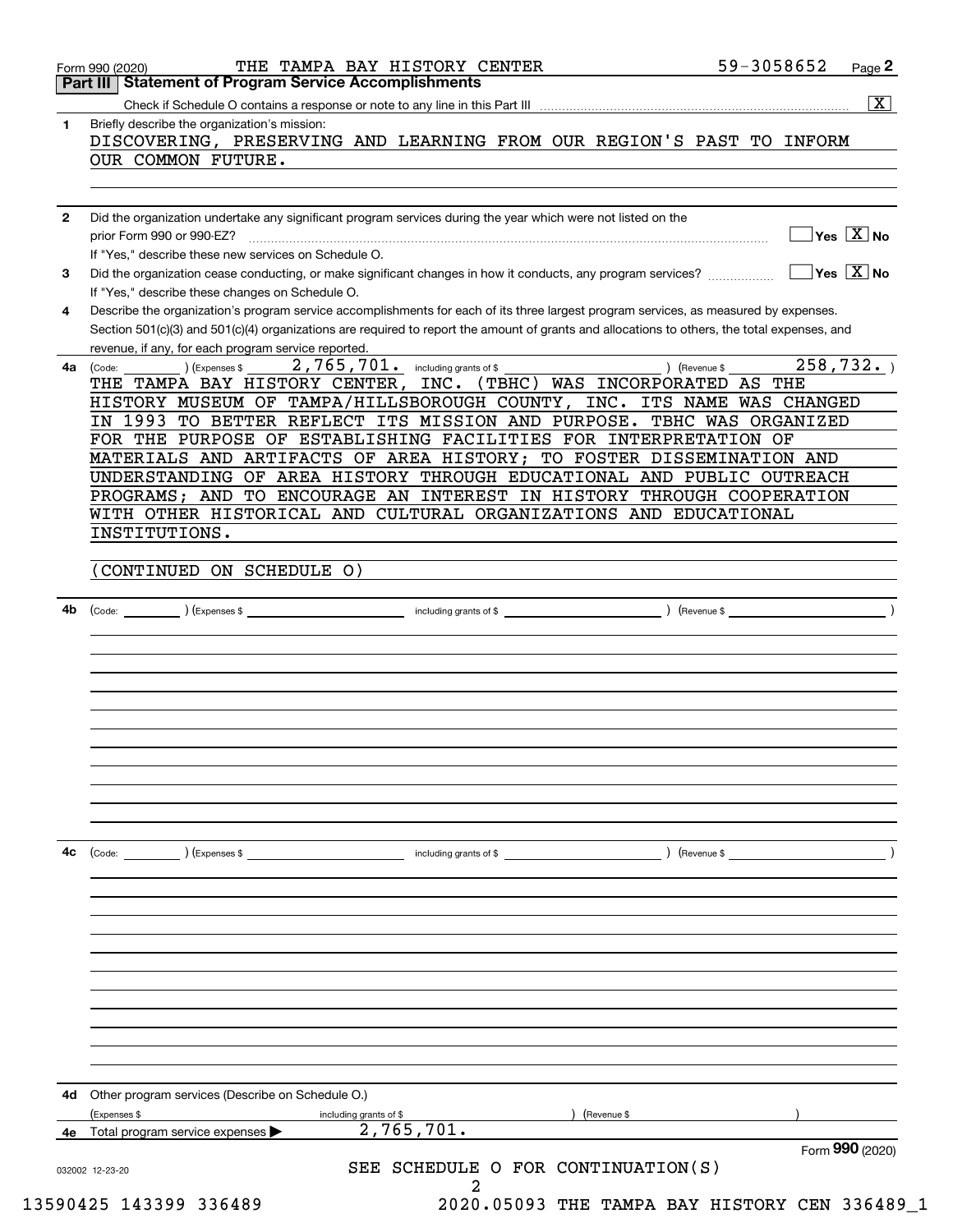|  | Form 990 (2020) |  |
|--|-----------------|--|

Form 990 (2020) THE TAMPA BAY HISTORY CENTER 59-3058652 <sub>Page</sub> 3<br>**Part IV | Checklist of Required Schedules** 

|     |                                                                                                                                       |                 | Yes         | No              |
|-----|---------------------------------------------------------------------------------------------------------------------------------------|-----------------|-------------|-----------------|
| 1.  | Is the organization described in section $501(c)(3)$ or $4947(a)(1)$ (other than a private foundation)?                               |                 |             |                 |
|     |                                                                                                                                       | 1.              | X           |                 |
| 2   |                                                                                                                                       | $\overline{2}$  | $\mathbf X$ |                 |
| 3   | Did the organization engage in direct or indirect political campaign activities on behalf of or in opposition to candidates for       |                 |             | x               |
|     |                                                                                                                                       | 3               |             |                 |
| 4   | Section 501(c)(3) organizations. Did the organization engage in lobbying activities, or have a section 501(h) election in effect      | 4               |             | x               |
| 5   | Is the organization a section 501(c)(4), 501(c)(5), or 501(c)(6) organization that receives membership dues, assessments, or          |                 |             |                 |
|     |                                                                                                                                       | 5               |             | x               |
| 6   | Did the organization maintain any donor advised funds or any similar funds or accounts for which donors have the right to             |                 |             |                 |
|     | provide advice on the distribution or investment of amounts in such funds or accounts? If "Yes," complete Schedule D, Part I          | 6               |             | x               |
| 7   | Did the organization receive or hold a conservation easement, including easements to preserve open space,                             |                 |             |                 |
|     |                                                                                                                                       | $\overline{7}$  |             | x               |
| 8   | Did the organization maintain collections of works of art, historical treasures, or other similar assets? If "Yes," complete          |                 |             |                 |
|     |                                                                                                                                       | 8               | X           |                 |
| 9   | Did the organization report an amount in Part X, line 21, for escrow or custodial account liability, serve as a custodian for         |                 |             |                 |
|     | amounts not listed in Part X; or provide credit counseling, debt management, credit repair, or debt negotiation services?             |                 |             |                 |
|     |                                                                                                                                       | 9               |             | x               |
| 10  | Did the organization, directly or through a related organization, hold assets in donor-restricted endowments                          |                 |             |                 |
|     |                                                                                                                                       | 10              | X           |                 |
| 11  | If the organization's answer to any of the following questions is "Yes," then complete Schedule D, Parts VI, VIII, VIII, IX, or X     |                 |             |                 |
|     | as applicable.                                                                                                                        |                 |             |                 |
|     | a Did the organization report an amount for land, buildings, and equipment in Part X, line 10? If "Yes," complete Schedule D,         | 11a             | X           |                 |
|     | <b>b</b> Did the organization report an amount for investments - other securities in Part X, line 12, that is 5% or more of its total |                 |             |                 |
|     |                                                                                                                                       | 11 <sub>b</sub> |             | x               |
|     | c Did the organization report an amount for investments - program related in Part X, line 13, that is 5% or more of its total         |                 |             |                 |
|     |                                                                                                                                       | 11c             |             | x               |
|     | d Did the organization report an amount for other assets in Part X, line 15, that is 5% or more of its total assets reported in       |                 |             |                 |
|     |                                                                                                                                       | 11d             | X           |                 |
|     |                                                                                                                                       | <b>11e</b>      |             | X               |
|     | Did the organization's separate or consolidated financial statements for the tax year include a footnote that addresses               |                 |             |                 |
|     | the organization's liability for uncertain tax positions under FIN 48 (ASC 740)? If "Yes," complete Schedule D, Part X                | 11f             | X           |                 |
|     | 12a Did the organization obtain separate, independent audited financial statements for the tax year? If "Yes," complete               |                 |             |                 |
|     |                                                                                                                                       | 12a             |             | x               |
|     | <b>b</b> Was the organization included in consolidated, independent audited financial statements for the tax year?                    |                 | X           |                 |
| 13  | If "Yes," and if the organization answered "No" to line 12a, then completing Schedule D, Parts XI and XII is optional metallion       | 12b<br>13       |             | X               |
| 14a | Did the organization maintain an office, employees, or agents outside of the United States?                                           | 14a             |             | X               |
|     | <b>b</b> Did the organization have aggregate revenues or expenses of more than \$10,000 from grantmaking, fundraising, business,      |                 |             |                 |
|     | investment, and program service activities outside the United States, or aggregate foreign investments valued at \$100,000            |                 |             |                 |
|     |                                                                                                                                       | 14b             |             | x               |
| 15  | Did the organization report on Part IX, column (A), line 3, more than \$5,000 of grants or other assistance to or for any             |                 |             |                 |
|     |                                                                                                                                       | 15              |             | x               |
| 16  | Did the organization report on Part IX, column (A), line 3, more than \$5,000 of aggregate grants or other assistance to              |                 |             |                 |
|     |                                                                                                                                       | 16              |             | x               |
| 17  | Did the organization report a total of more than \$15,000 of expenses for professional fundraising services on Part IX,               |                 |             |                 |
|     |                                                                                                                                       | 17              |             | x               |
| 18  | Did the organization report more than \$15,000 total of fundraising event gross income and contributions on Part VIII, lines          |                 |             |                 |
|     |                                                                                                                                       | 18              |             | x               |
| 19  | Did the organization report more than \$15,000 of gross income from gaming activities on Part VIII, line 9a? If "Yes."                |                 |             | x               |
|     |                                                                                                                                       | 19<br>20a       |             | X               |
|     | b If "Yes" to line 20a, did the organization attach a copy of its audited financial statements to this return?                        | 20 <sub>b</sub> |             |                 |
| 21  | Did the organization report more than \$5,000 of grants or other assistance to any domestic organization or                           |                 |             |                 |
|     |                                                                                                                                       | 21              |             | x               |
|     | 032003 12-23-20                                                                                                                       |                 |             | Form 990 (2020) |

3

032003 12-23-20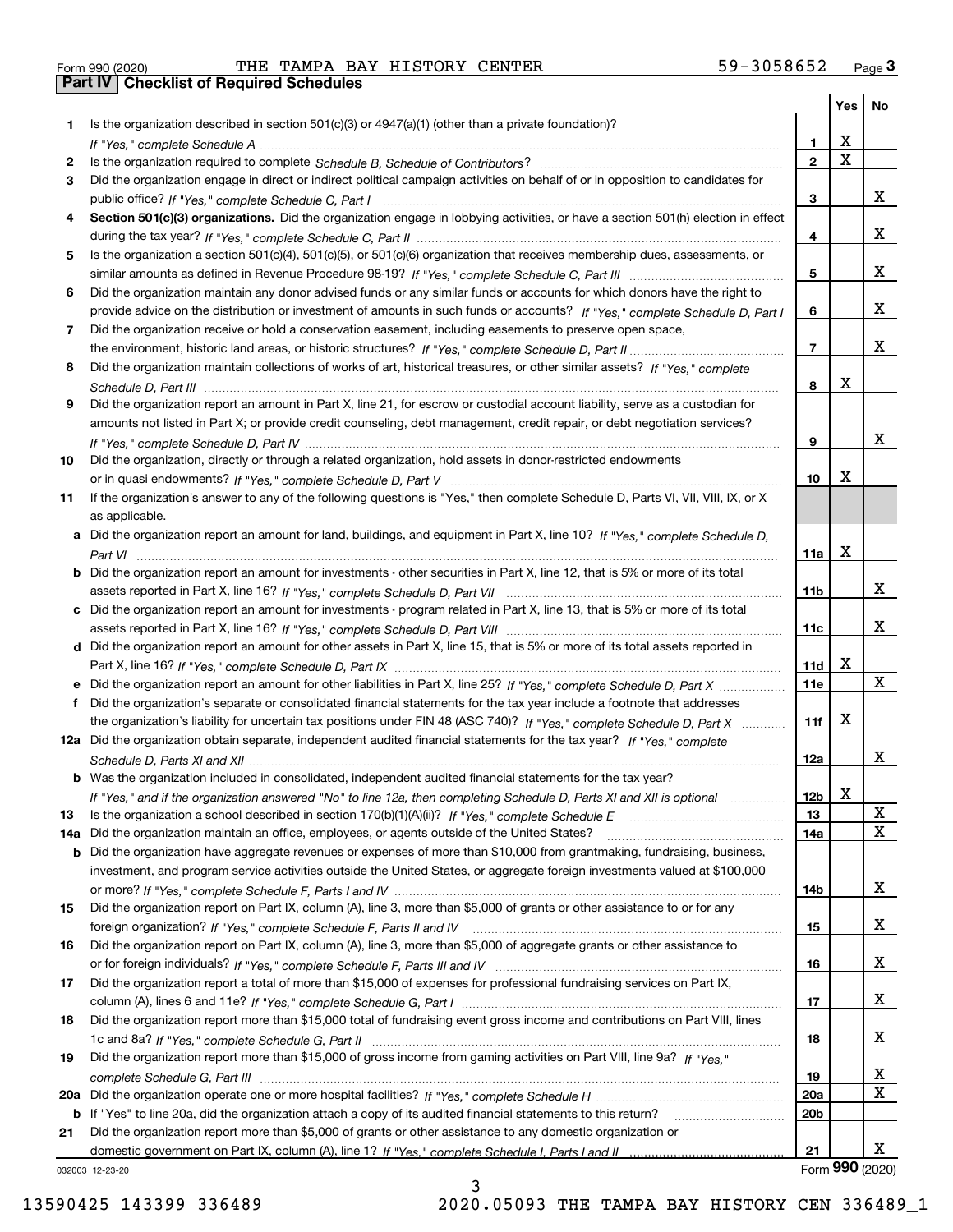Form 990 (2020) THE TAMPA BAY HISTORY CENTER 59-3058652 <sub>Page</sub> 4<br>**Part IV | Checklist of Required Schedules** <sub>(continued)</sub>

*(continued)*

|               |                                                                                                                              |                        | Yes | No.             |
|---------------|------------------------------------------------------------------------------------------------------------------------------|------------------------|-----|-----------------|
| 22            | Did the organization report more than \$5,000 of grants or other assistance to or for domestic individuals on                |                        |     |                 |
|               |                                                                                                                              | 22                     |     | x               |
| 23            | Did the organization answer "Yes" to Part VII, Section A, line 3, 4, or 5 about compensation of the organization's current   |                        |     |                 |
|               | and former officers, directors, trustees, key employees, and highest compensated employees? If "Yes," complete               |                        |     |                 |
|               |                                                                                                                              | 23                     | х   |                 |
|               | 24a Did the organization have a tax-exempt bond issue with an outstanding principal amount of more than \$100,000 as of the  |                        |     |                 |
|               | last day of the year, that was issued after December 31, 2002? If "Yes," answer lines 24b through 24d and complete           |                        |     |                 |
|               |                                                                                                                              | 24a                    |     | x               |
|               |                                                                                                                              | 24 <sub>b</sub>        |     |                 |
|               | c Did the organization maintain an escrow account other than a refunding escrow at any time during the year to defease       |                        |     |                 |
|               |                                                                                                                              | 24c                    |     |                 |
|               |                                                                                                                              | 24d                    |     |                 |
|               | 25a Section 501(c)(3), 501(c)(4), and 501(c)(29) organizations. Did the organization engage in an excess benefit             |                        |     |                 |
|               |                                                                                                                              | 25a                    |     | x               |
|               | b Is the organization aware that it engaged in an excess benefit transaction with a disqualified person in a prior year, and |                        |     |                 |
|               | that the transaction has not been reported on any of the organization's prior Forms 990 or 990-EZ? If "Yes," complete        |                        |     |                 |
|               | Schedule L, Part I                                                                                                           | 25 <sub>b</sub>        |     | x               |
| 26            | Did the organization report any amount on Part X, line 5 or 22, for receivables from or payables to any current              |                        |     |                 |
|               | or former officer, director, trustee, key employee, creator or founder, substantial contributor, or 35%                      |                        |     |                 |
|               | controlled entity or family member of any of these persons? If "Yes," complete Schedule L, Part II                           | 26                     |     | x               |
| 27            | Did the organization provide a grant or other assistance to any current or former officer, director, trustee, key employee,  |                        |     |                 |
|               | creator or founder, substantial contributor or employee thereof, a grant selection committee member, or to a 35% controlled  |                        |     | x               |
|               | entity (including an employee thereof) or family member of any of these persons? If "Yes," complete Schedule L, Part III     | 27                     |     |                 |
| 28            | Was the organization a party to a business transaction with one of the following parties (see Schedule L, Part IV            |                        |     |                 |
|               | instructions, for applicable filing thresholds, conditions, and exceptions):                                                 |                        |     |                 |
|               | a A current or former officer, director, trustee, key employee, creator or founder, or substantial contributor? If           |                        |     | х               |
|               |                                                                                                                              | 28a<br>28 <sub>b</sub> |     | x               |
|               | c A 35% controlled entity of one or more individuals and/or organizations described in lines 28a or 28b? If                  |                        |     |                 |
|               |                                                                                                                              | 28c                    |     | х               |
| 29            |                                                                                                                              | 29                     |     | X               |
| 30            | Did the organization receive contributions of art, historical treasures, or other similar assets, or qualified conservation  |                        |     |                 |
|               |                                                                                                                              | 30                     |     | х               |
| 31            | Did the organization liquidate, terminate, or dissolve and cease operations? If "Yes," complete Schedule N, Part I           | 31                     |     | X.              |
| 32            | Did the organization sell, exchange, dispose of, or transfer more than 25% of its net assets? If "Yes," complete             |                        |     |                 |
|               | Schedule N. Part II                                                                                                          | 32                     |     | х               |
| 33            | Did the organization own 100% of an entity disregarded as separate from the organization under Regulations                   |                        |     |                 |
|               |                                                                                                                              | 33                     |     | x               |
| 34            | Was the organization related to any tax-exempt or taxable entity? If "Yes," complete Schedule R, Part II, III, or IV, and    |                        |     |                 |
|               |                                                                                                                              | 34                     | х   |                 |
|               | 35a Did the organization have a controlled entity within the meaning of section 512(b)(13)?                                  | <b>35a</b>             | х   |                 |
|               | b If "Yes" to line 35a, did the organization receive any payment from or engage in any transaction with a controlled entity  |                        |     |                 |
|               |                                                                                                                              | 35b                    |     | x               |
| 36            | Section 501(c)(3) organizations. Did the organization make any transfers to an exempt non-charitable related organization?   |                        |     |                 |
|               |                                                                                                                              | 36                     |     | X.              |
| 37            | Did the organization conduct more than 5% of its activities through an entity that is not a related organization             |                        |     |                 |
|               | and that is treated as a partnership for federal income tax purposes? If "Yes," complete Schedule R, Part VI                 | 37                     |     | X.              |
| 38            | Did the organization complete Schedule O and provide explanations in Schedule O for Part VI, lines 11b and 19?               |                        |     |                 |
|               | Note: All Form 990 filers are required to complete Schedule O                                                                | 38                     | х   |                 |
| <b>Part V</b> | <b>Statements Regarding Other IRS Filings and Tax Compliance</b>                                                             |                        |     |                 |
|               | Check if Schedule O contains a response or note to any line in this Part V                                                   |                        |     |                 |
|               |                                                                                                                              |                        | Yes | No              |
|               | ь<br><b>1a</b> Enter the number reported in Box 3 of Form 1096. Enter -0- if not applicable<br>1a                            |                        |     |                 |
|               | 0<br><b>b</b> Enter the number of Forms W-2G included in line 1a. Enter -0- if not applicable<br>1b                          |                        |     |                 |
|               | c Did the organization comply with backup withholding rules for reportable payments to vendors and reportable gaming         |                        |     |                 |
|               | (gambling) winnings to prize winners?                                                                                        | 1c                     | х   |                 |
|               | 032004 12-23-20                                                                                                              |                        |     | Form 990 (2020) |
|               | Δ                                                                                                                            |                        |     |                 |

 <sup>13590425 143399 336489 2020.05093</sup> THE TAMPA BAY HISTORY CEN 336489\_1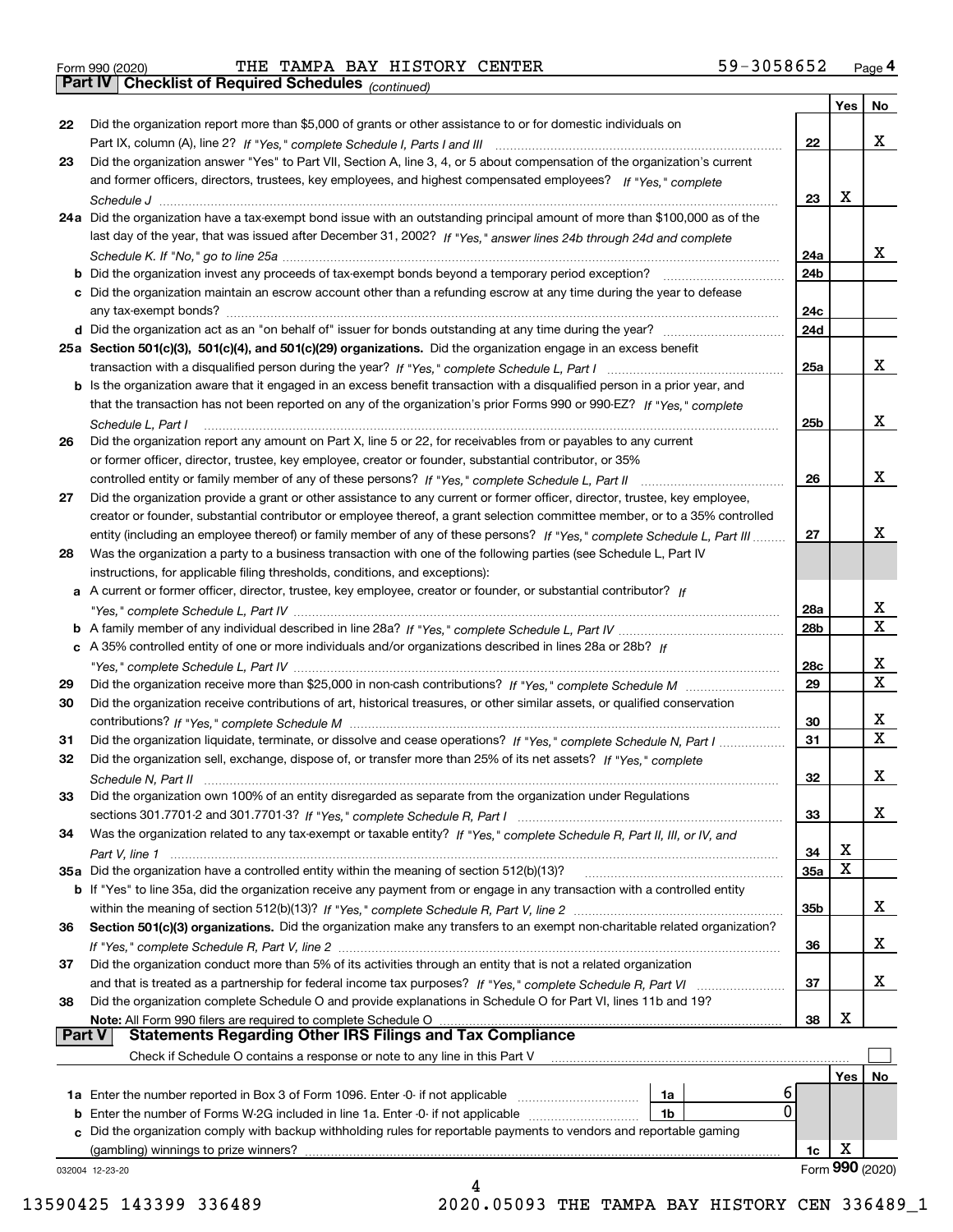|               | 59-3058652<br>THE TAMPA BAY HISTORY CENTER<br>Form 990 (2020)                                                                                                                                                                              |          |     | Page $5$    |
|---------------|--------------------------------------------------------------------------------------------------------------------------------------------------------------------------------------------------------------------------------------------|----------|-----|-------------|
| <b>Part V</b> | Statements Regarding Other IRS Filings and Tax Compliance (continued)                                                                                                                                                                      |          |     |             |
|               |                                                                                                                                                                                                                                            |          | Yes | No          |
|               | 2a Enter the number of employees reported on Form W-3, Transmittal of Wage and Tax Statements,                                                                                                                                             |          |     |             |
|               | 38<br>filed for the calendar year ending with or within the year covered by this return <i>manumumumum</i><br>2a                                                                                                                           |          |     |             |
|               | <b>b</b> If at least one is reported on line 2a, did the organization file all required federal employment tax returns?                                                                                                                    | 2b       | х   |             |
|               |                                                                                                                                                                                                                                            |          |     |             |
|               | 3a Did the organization have unrelated business gross income of \$1,000 or more during the year?                                                                                                                                           | За       |     | х           |
|               | <b>b</b> If "Yes," has it filed a Form 990-T for this year? If "No" to line 3b, provide an explanation on Schedule O                                                                                                                       | 3b       |     |             |
|               | 4a At any time during the calendar year, did the organization have an interest in, or a signature or other authority over, a                                                                                                               |          |     |             |
|               | financial account in a foreign country (such as a bank account, securities account, or other financial account)?                                                                                                                           | 4a       |     | х           |
|               | <b>b</b> If "Yes," enter the name of the foreign country $\triangleright$                                                                                                                                                                  |          |     |             |
|               | See instructions for filing requirements for FinCEN Form 114, Report of Foreign Bank and Financial Accounts (FBAR).                                                                                                                        |          |     |             |
| 5а            | Was the organization a party to a prohibited tax shelter transaction at any time during the tax year?                                                                                                                                      | 5a       |     | х           |
| b             |                                                                                                                                                                                                                                            | 5b       |     | х           |
| с             | If "Yes" to line 5a or 5b, did the organization file Form 8886-T?                                                                                                                                                                          | 5с       |     |             |
|               | 6a Does the organization have annual gross receipts that are normally greater than \$100,000, and did the organization solicit                                                                                                             |          |     |             |
|               | any contributions that were not tax deductible as charitable contributions?                                                                                                                                                                | 6a       |     | х           |
|               | <b>b</b> If "Yes," did the organization include with every solicitation an express statement that such contributions or gifts                                                                                                              |          |     |             |
|               | were not tax deductible?                                                                                                                                                                                                                   | 6b       |     |             |
| 7             | Organizations that may receive deductible contributions under section 170(c).                                                                                                                                                              |          |     |             |
| а             | Did the organization receive a payment in excess of \$75 made partly as a contribution and partly for goods and services provided to the payor?                                                                                            | 7a       | х   |             |
| b             | If "Yes," did the organization notify the donor of the value of the goods or services provided?                                                                                                                                            | 7b       | x   |             |
| с             | Did the organization sell, exchange, or otherwise dispose of tangible personal property for which it was required                                                                                                                          |          |     | х           |
|               | to file Form 8282?                                                                                                                                                                                                                         | 7c       |     |             |
|               | d If "Yes," indicate the number of Forms 8282 filed during the year<br>7d                                                                                                                                                                  |          |     | х           |
| е             | Did the organization receive any funds, directly or indirectly, to pay premiums on a personal benefit contract?                                                                                                                            | 7е<br>7f |     | $\mathbf X$ |
| f             | Did the organization, during the year, pay premiums, directly or indirectly, on a personal benefit contract?                                                                                                                               |          | N/R |             |
| g             | If the organization received a contribution of qualified intellectual property, did the organization file Form 8899 as required?                                                                                                           | 7g<br>7h | N/R |             |
| h<br>8        | If the organization received a contribution of cars, boats, airplanes, or other vehicles, did the organization file a Form 1098-C?<br>Sponsoring organizations maintaining donor advised funds. Did a donor advised fund maintained by the |          |     |             |
|               | N/A<br>sponsoring organization have excess business holdings at any time during the year?                                                                                                                                                  | 8        |     |             |
| 9             | Sponsoring organizations maintaining donor advised funds.                                                                                                                                                                                  |          |     |             |
| а             | N/A<br>Did the sponsoring organization make any taxable distributions under section 4966?                                                                                                                                                  | 9а       |     |             |
| b             | N/A<br>Did the sponsoring organization make a distribution to a donor, donor advisor, or related person?                                                                                                                                   | 9b       |     |             |
| 10            | Section 501(c)(7) organizations. Enter:                                                                                                                                                                                                    |          |     |             |
| а             | N/A<br>10a<br>Initiation fees and capital contributions included on Part VIII, line 12                                                                                                                                                     |          |     |             |
|               | 10 <sub>b</sub><br><b>b</b> Gross receipts, included on Form 990, Part VIII, line 12, for public use of club facilities                                                                                                                    |          |     |             |
| 11            | Section 501(c)(12) organizations. Enter:                                                                                                                                                                                                   |          |     |             |
| a             | N/A<br>11a                                                                                                                                                                                                                                 |          |     |             |
| b             | Gross income from other sources (Do not net amounts due or paid to other sources against                                                                                                                                                   |          |     |             |
|               | 11 <sub>b</sub>                                                                                                                                                                                                                            |          |     |             |
|               | 12a Section 4947(a)(1) non-exempt charitable trusts. Is the organization filing Form 990 in lieu of Form 1041?                                                                                                                             | 12a      |     |             |
|               | <b>b</b> If "Yes," enter the amount of tax-exempt interest received or accrued during the year $\ldots$ $N/A$<br>12b                                                                                                                       |          |     |             |
| 13            | Section 501(c)(29) qualified nonprofit health insurance issuers.                                                                                                                                                                           |          |     |             |
| а             |                                                                                                                                                                                                                                            | 13a      |     |             |
|               | Note: See the instructions for additional information the organization must report on Schedule O.                                                                                                                                          |          |     |             |
| b             | Enter the amount of reserves the organization is required to maintain by the states in which the                                                                                                                                           |          |     |             |
|               | 13b                                                                                                                                                                                                                                        |          |     |             |
| с             | 13с                                                                                                                                                                                                                                        |          |     |             |
| 14a           | Did the organization receive any payments for indoor tanning services during the tax year?                                                                                                                                                 | 14a      |     | Χ           |
|               |                                                                                                                                                                                                                                            | 14b      |     |             |
| 15            | Is the organization subject to the section 4960 tax on payment(s) of more than \$1,000,000 in remuneration or                                                                                                                              |          |     |             |
|               |                                                                                                                                                                                                                                            | 15       |     | х           |
|               | If "Yes," see instructions and file Form 4720, Schedule N.                                                                                                                                                                                 |          |     |             |
| 16            | Is the organization an educational institution subject to the section 4968 excise tax on net investment income?<br>.                                                                                                                       | 16       |     | х           |
|               | If "Yes," complete Form 4720, Schedule O.                                                                                                                                                                                                  |          |     |             |

5

Form (2020) **990**

032005 12-23-20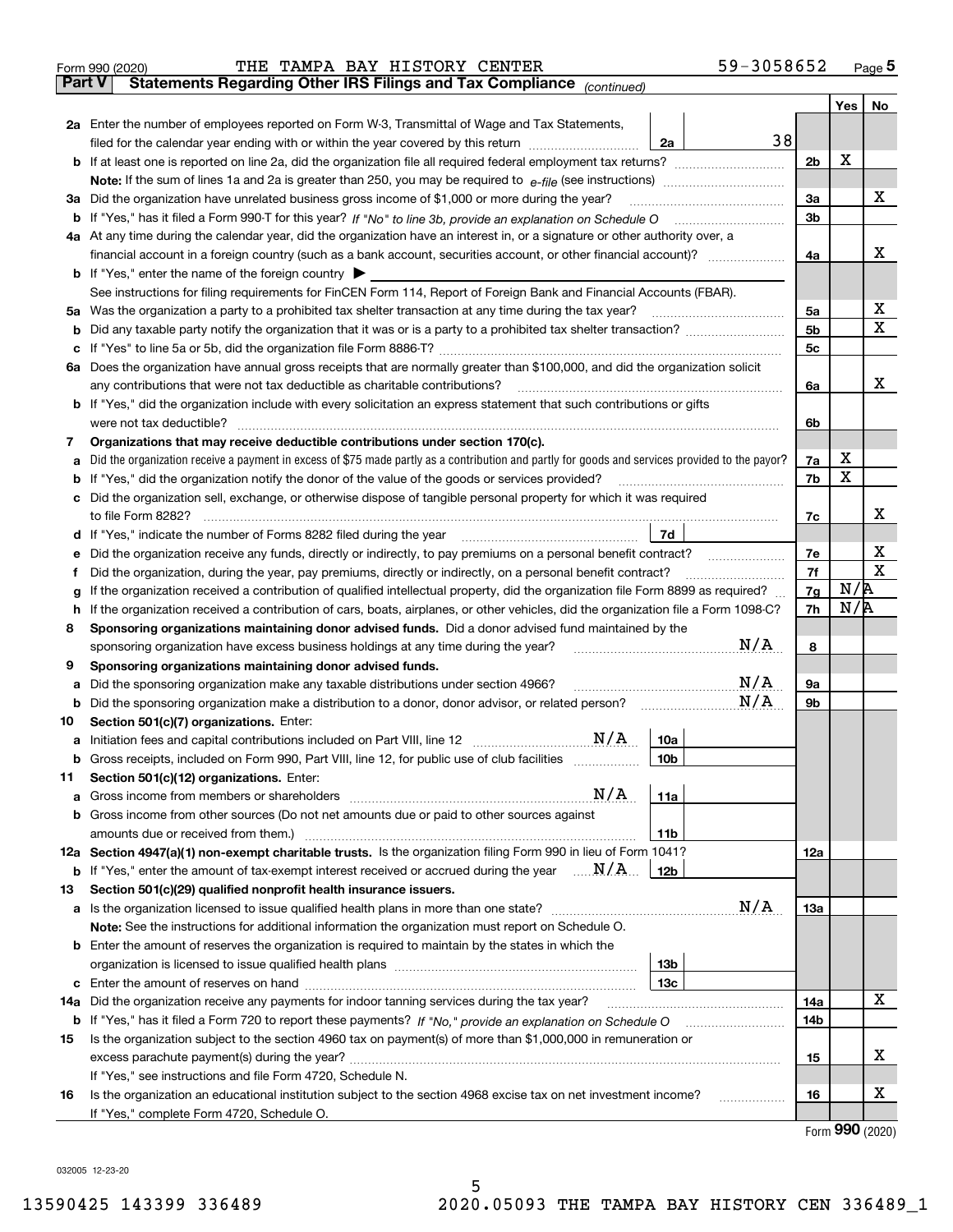|  | Form 990 (2020) |  |
|--|-----------------|--|
|  |                 |  |

THE TAMPA BAY HISTORY CENTER 59-3058652

*For each "Yes" response to lines 2 through 7b below, and for a "No" response to line 8a, 8b, or 10b below, describe the circumstances, processes, or changes on Schedule O. See instructions.* Form 990 (2020) **CONFIGUTE TRE TAMPA BAY HISTORY CENTER 1994 1994 1996 1996 1996 1996 1996 1997 1996 1997 199**<br>**Part VI Governance, Management, and Disclosure** *For each "Yes" response to lines 2 through 7b below, and* 

|     | Check if Schedule O contains a response or note to any line in this Part VI                                                                                           |          |    |                 |     | $\overline{\mathbf{x}}$ |  |  |  |  |  |
|-----|-----------------------------------------------------------------------------------------------------------------------------------------------------------------------|----------|----|-----------------|-----|-------------------------|--|--|--|--|--|
|     | Section A. Governing Body and Management                                                                                                                              |          |    |                 |     |                         |  |  |  |  |  |
|     |                                                                                                                                                                       |          |    |                 | Yes | No                      |  |  |  |  |  |
|     | <b>1a</b> Enter the number of voting members of the governing body at the end of the tax year                                                                         | 1a       | 28 |                 |     |                         |  |  |  |  |  |
|     | If there are material differences in voting rights among members of the governing body, or if the governing                                                           |          |    |                 |     |                         |  |  |  |  |  |
|     | body delegated broad authority to an executive committee or similar committee, explain on Schedule O.                                                                 |          |    |                 |     |                         |  |  |  |  |  |
| b   | Enter the number of voting members included on line 1a, above, who are independent                                                                                    | 27<br>1b |    |                 |     |                         |  |  |  |  |  |
| 2   | Did any officer, director, trustee, or key employee have a family relationship or a business relationship with any other                                              |          |    |                 |     |                         |  |  |  |  |  |
|     | officer, director, trustee, or key employee?                                                                                                                          |          |    | $\mathbf{2}$    |     | X                       |  |  |  |  |  |
| 3   | Did the organization delegate control over management duties customarily performed by or under the direct supervision                                                 |          |    |                 |     |                         |  |  |  |  |  |
|     | of officers, directors, trustees, or key employees to a management company or other person?                                                                           |          |    |                 |     |                         |  |  |  |  |  |
| 4   | Did the organization make any significant changes to its governing documents since the prior Form 990 was filed?                                                      |          |    | 4               |     | $\mathbf X$             |  |  |  |  |  |
| 5   | Did the organization become aware during the year of a significant diversion of the organization's assets?                                                            |          |    | 5               |     | X                       |  |  |  |  |  |
| 6   | Did the organization have members or stockholders?                                                                                                                    |          |    | 6               |     | X                       |  |  |  |  |  |
| 7a  | Did the organization have members, stockholders, or other persons who had the power to elect or appoint one or                                                        |          |    |                 |     |                         |  |  |  |  |  |
|     | more members of the governing body?                                                                                                                                   |          |    | 7a              |     | x                       |  |  |  |  |  |
|     | <b>b</b> Are any governance decisions of the organization reserved to (or subject to approval by) members, stockholders, or                                           |          |    |                 |     |                         |  |  |  |  |  |
|     | persons other than the governing body?                                                                                                                                |          |    | 7b              |     | x                       |  |  |  |  |  |
| 8   | Did the organization contemporaneously document the meetings held or written actions undertaken during the year by the following:                                     |          |    |                 |     |                         |  |  |  |  |  |
| a   |                                                                                                                                                                       |          |    | 8a              | X   |                         |  |  |  |  |  |
| b   | Each committee with authority to act on behalf of the governing body?                                                                                                 |          |    | 8b              | X   |                         |  |  |  |  |  |
| 9   | Is there any officer, director, trustee, or key employee listed in Part VII, Section A, who cannot be reached at the                                                  |          |    |                 |     |                         |  |  |  |  |  |
|     |                                                                                                                                                                       |          |    | 9               |     | x                       |  |  |  |  |  |
|     | Section B. Policies <sub>(This Section B requests information about policies not required by the Internal Revenue Code.)</sub>                                        |          |    |                 |     |                         |  |  |  |  |  |
|     |                                                                                                                                                                       |          |    |                 | Yes | No                      |  |  |  |  |  |
|     |                                                                                                                                                                       |          |    | 10a             |     | x                       |  |  |  |  |  |
|     | <b>b</b> If "Yes," did the organization have written policies and procedures governing the activities of such chapters, affiliates,                                   |          |    |                 |     |                         |  |  |  |  |  |
|     | and branches to ensure their operations are consistent with the organization's exempt purposes?                                                                       |          |    | 10b             |     |                         |  |  |  |  |  |
|     | 11a Has the organization provided a complete copy of this Form 990 to all members of its governing body before filing the form?                                       |          |    | 11a             | X   |                         |  |  |  |  |  |
| b   | Describe in Schedule O the process, if any, used by the organization to review this Form 990.                                                                         |          |    |                 |     |                         |  |  |  |  |  |
| 12a |                                                                                                                                                                       |          |    | 12a             | X   |                         |  |  |  |  |  |
| b   | Were officers, directors, or trustees, and key employees required to disclose annually interests that could give rise to conflicts?                                   |          |    | 12 <sub>b</sub> | X   |                         |  |  |  |  |  |
| с   | Did the organization regularly and consistently monitor and enforce compliance with the policy? If "Yes." describe                                                    |          |    |                 |     |                         |  |  |  |  |  |
|     | in Schedule O how this was done with the control of the state of the control of the state of the state of the s                                                       |          |    | 12c             | X   |                         |  |  |  |  |  |
| 13  | Did the organization have a written whistleblower policy?                                                                                                             |          |    | 13              | X   |                         |  |  |  |  |  |
| 14  | Did the organization have a written document retention and destruction policy?                                                                                        |          |    | 14              | X   |                         |  |  |  |  |  |
| 15  | Did the process for determining compensation of the following persons include a review and approval by independent                                                    |          |    |                 |     |                         |  |  |  |  |  |
|     | persons, comparability data, and contemporaneous substantiation of the deliberation and decision?                                                                     |          |    |                 |     |                         |  |  |  |  |  |
| a   | The organization's CEO, Executive Director, or top management official manufactured content of the organization's CEO, Executive Director, or top management official |          |    | 15a             | Χ   |                         |  |  |  |  |  |
|     | <b>b</b> Other officers or key employees of the organization                                                                                                          |          |    | 15 <sub>b</sub> | X   |                         |  |  |  |  |  |
|     | If "Yes" to line 15a or 15b, describe the process in Schedule O (see instructions).                                                                                   |          |    |                 |     |                         |  |  |  |  |  |
|     | 16a Did the organization invest in, contribute assets to, or participate in a joint venture or similar arrangement with a                                             |          |    |                 |     |                         |  |  |  |  |  |
|     | taxable entity during the year?                                                                                                                                       |          |    | 16a             |     | х                       |  |  |  |  |  |
|     | b If "Yes," did the organization follow a written policy or procedure requiring the organization to evaluate its participation                                        |          |    |                 |     |                         |  |  |  |  |  |
|     | in joint venture arrangements under applicable federal tax law, and take steps to safeguard the organization's                                                        |          |    |                 |     |                         |  |  |  |  |  |
|     | exempt status with respect to such arrangements?                                                                                                                      |          |    | 16b             |     |                         |  |  |  |  |  |
|     | Section C. Disclosure                                                                                                                                                 |          |    |                 |     |                         |  |  |  |  |  |
| 17  | List the states with which a copy of this Form 990 is required to be filed $\blacktriangleright$ FL                                                                   |          |    |                 |     |                         |  |  |  |  |  |
| 18  | Section 6104 requires an organization to make its Forms 1023 (1024 or 1024-A, if applicable), 990, and 990-T (Section 501(c)(3)s only) available                      |          |    |                 |     |                         |  |  |  |  |  |
|     | for public inspection. Indicate how you made these available. Check all that apply.                                                                                   |          |    |                 |     |                         |  |  |  |  |  |
|     | $X$ Own website<br>Another's website<br>Upon request<br>Other (explain on Schedule O)                                                                                 |          |    |                 |     |                         |  |  |  |  |  |
| 19  | Describe on Schedule O whether (and if so, how) the organization made its governing documents, conflict of interest policy, and financial                             |          |    |                 |     |                         |  |  |  |  |  |
|     | statements available to the public during the tax year.                                                                                                               |          |    |                 |     |                         |  |  |  |  |  |
| 20  | State the name, address, and telephone number of the person who possesses the organization's books and records                                                        |          |    |                 |     |                         |  |  |  |  |  |
|     | MARIA T. STEIJLEN, CFO - (813) 675-8976                                                                                                                               |          |    |                 |     |                         |  |  |  |  |  |
|     | 33602<br>801 WATER ST,<br>TAMPA, FL                                                                                                                                   |          |    |                 |     |                         |  |  |  |  |  |
|     | 032006 12-23-20                                                                                                                                                       |          |    |                 |     | Form 990 (2020)         |  |  |  |  |  |
|     | 6                                                                                                                                                                     |          |    |                 |     |                         |  |  |  |  |  |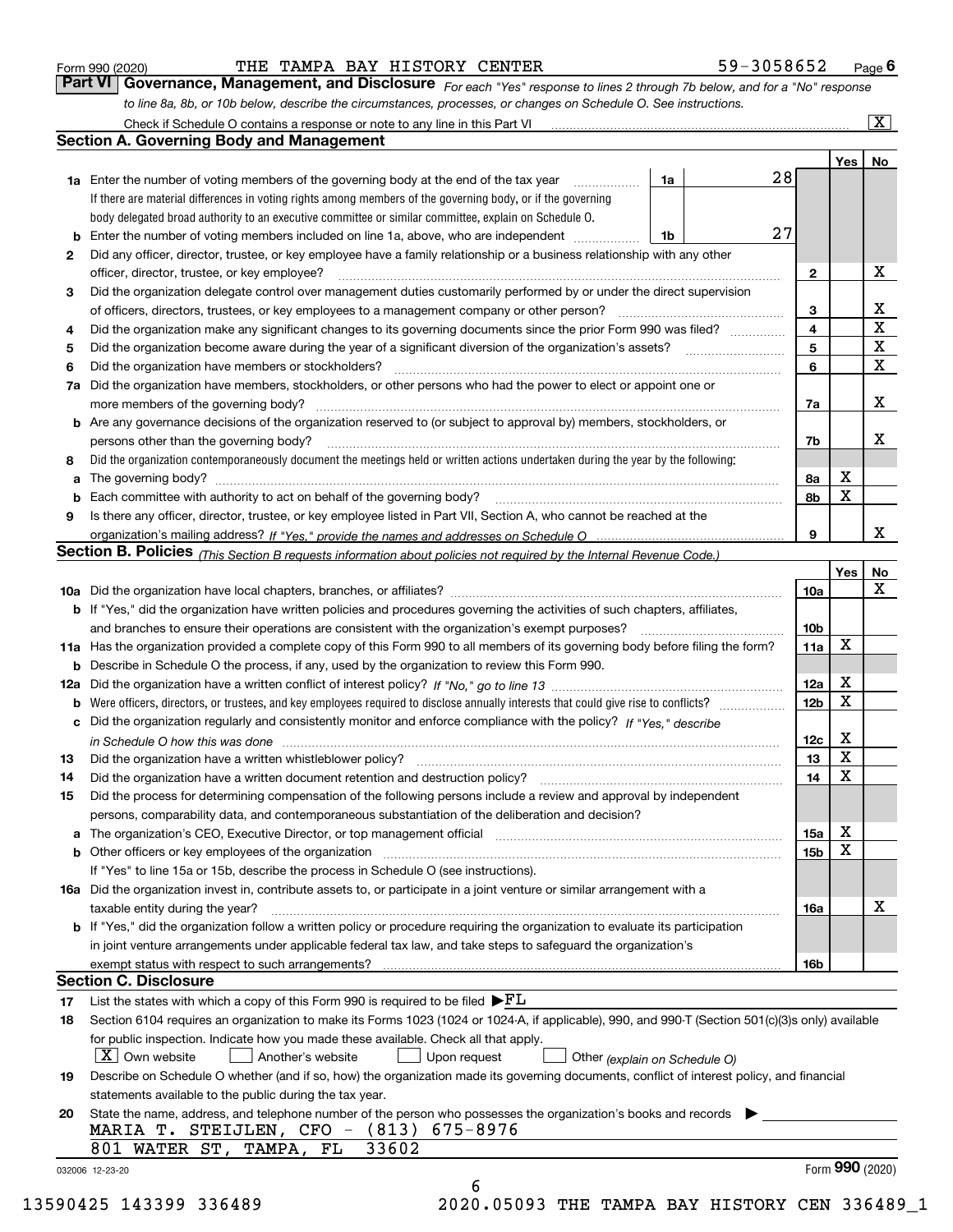Form 990 (2020) Page THE TAMPA BAY HISTORY CENTER 59-3058652

 $\mathcal{L}^{\text{max}}$ 

# **7Part VII Compensation of Officers, Directors, Trustees, Key Employees, Highest Compensated Employees, and Independent Contractors**

Check if Schedule O contains a response or note to any line in this Part VII

**Section A. Officers, Directors, Trustees, Key Employees, and Highest Compensated Employees**

**1a**  Complete this table for all persons required to be listed. Report compensation for the calendar year ending with or within the organization's tax year. **•** List all of the organization's current officers, directors, trustees (whether individuals or organizations), regardless of amount of compensation.

Enter -0- in columns (D), (E), and (F) if no compensation was paid.

 $\bullet$  List all of the organization's  $\,$ current key employees, if any. See instructions for definition of "key employee."

**•** List the organization's five current highest compensated employees (other than an officer, director, trustee, or key employee) who received reportable compensation (Box 5 of Form W-2 and/or Box 7 of Form 1099-MISC) of more than \$100,000 from the organization and any related organizations.

**•** List all of the organization's former officers, key employees, and highest compensated employees who received more than \$100,000 of reportable compensation from the organization and any related organizations.

**former directors or trustees**  ¥ List all of the organization's that received, in the capacity as a former director or trustee of the organization, more than \$10,000 of reportable compensation from the organization and any related organizations.

See instructions for the order in which to list the persons above.

Check this box if neither the organization nor any related organization compensated any current officer, director, or trustee.  $\mathcal{L}^{\text{max}}$ 

| (A)                          | (B)                    | (C)                                     |                      |             |              |                                                                  |        | (D)                             | (E)             | (F)                      |  |  |  |
|------------------------------|------------------------|-----------------------------------------|----------------------|-------------|--------------|------------------------------------------------------------------|--------|---------------------------------|-----------------|--------------------------|--|--|--|
| Name and title               | Average                | Position<br>(do not check more than one |                      |             |              |                                                                  |        | Reportable                      | Reportable      | Estimated                |  |  |  |
|                              | hours per              |                                         |                      |             |              | box, unless person is both an<br>officer and a director/trustee) |        | compensation                    | compensation    | amount of                |  |  |  |
|                              | week                   |                                         |                      |             |              |                                                                  |        | from                            | from related    | other                    |  |  |  |
|                              | (list any<br>hours for |                                         |                      |             |              |                                                                  |        | the                             | organizations   | compensation<br>from the |  |  |  |
|                              | related                |                                         |                      |             |              |                                                                  |        | organization<br>(W-2/1099-MISC) | (W-2/1099-MISC) | organization             |  |  |  |
|                              | organizations          |                                         |                      |             |              |                                                                  |        |                                 |                 | and related              |  |  |  |
|                              | below                  |                                         |                      |             |              |                                                                  |        |                                 |                 | organizations            |  |  |  |
|                              | line)                  | ndividual trustee or director           | nstitutional trustee | Officer     | Key employee | Highest compensated<br>  employee                                | Former |                                 |                 |                          |  |  |  |
| C.J. ROBERTS<br>(1)          | 40.00                  |                                         |                      |             |              |                                                                  |        |                                 |                 |                          |  |  |  |
| PRESIDENT & CEO              | 2.00                   | $\mathbf X$                             |                      | $\mathbf X$ |              |                                                                  |        | 232,992.                        | $\mathbf 0$ .   | 31,112.                  |  |  |  |
| (2)<br>MARIA T. STEIJLEN     | 40.00                  |                                         |                      |             |              |                                                                  |        |                                 |                 |                          |  |  |  |
| CFO                          | 2.00                   |                                         |                      | X           |              |                                                                  |        | 92,469.                         | $\mathbf 0$ .   | 21,449.                  |  |  |  |
| LISA-PERRY RICHARDSON<br>(3) | 40.00                  |                                         |                      |             |              |                                                                  |        |                                 |                 |                          |  |  |  |
| DIRECTOR OF ADVANCEMENT      | 0.00                   |                                         |                      |             |              | $\mathbf X$                                                      |        | 101,618.                        | $\mathbf 0$ .   | 11,322.                  |  |  |  |
| JANET A. NICHOLS<br>(4)      | 2.00                   |                                         |                      |             |              |                                                                  |        |                                 |                 |                          |  |  |  |
| <b>CHAIR</b>                 | 0.00                   | $\mathbf x$                             |                      |             |              |                                                                  |        | 0.                              | $\mathbf 0$ .   | $0_{\cdot}$              |  |  |  |
| <b>CURTIS STOKES</b><br>(5)  | $\overline{2.00}$      |                                         |                      |             |              |                                                                  |        |                                 |                 |                          |  |  |  |
| VICE CHAIR                   | 0.00                   | X                                       |                      |             |              |                                                                  |        | 0.                              | $\mathbf 0$ .   | $0_{.}$                  |  |  |  |
| (6)<br>LIANA FERNANDEX FOX   | 2.00                   |                                         |                      |             |              |                                                                  |        |                                 |                 |                          |  |  |  |
| <b>SECRETARY</b>             | 0.00                   | X                                       |                      |             |              |                                                                  |        | 0.                              | $\mathbf 0$ .   | $\mathbf 0$ .            |  |  |  |
| CHRIS ALVAREZ<br>(7)         | 2.00                   |                                         |                      |             |              |                                                                  |        |                                 |                 |                          |  |  |  |
| <b>TREASURER</b>             | 0.00                   | $\mathbf X$                             |                      |             |              |                                                                  |        | 0.                              | 0.              | $0_{.}$                  |  |  |  |
| HENRY GONZALEZ III<br>(8)    | 2.00                   |                                         |                      |             |              |                                                                  |        |                                 |                 |                          |  |  |  |
| IMMEDIATE PAST CHAIR         | 0.00                   | $\mathbf X$                             |                      |             |              |                                                                  |        | 0.                              | $\mathbf 0$ .   | 0.                       |  |  |  |
| (9) MARUCHI AZORIN           | 2.00                   |                                         |                      |             |              |                                                                  |        |                                 |                 |                          |  |  |  |
| TRUSTEE                      | 0.00                   | $\mathbf X$                             |                      |             |              |                                                                  |        | 0.                              | $\mathbf 0$ .   | $\mathbf 0$ .            |  |  |  |
| (10) LORI BAGGET             | 2.00                   |                                         |                      |             |              |                                                                  |        |                                 |                 |                          |  |  |  |
| TRUSTEE                      | 0.00                   | $\mathbf X$                             |                      |             |              |                                                                  |        | 0.                              | $\mathbf 0$ .   | $\mathbf 0$ .            |  |  |  |
| (11) BLAKE E. BELL           | 2.00                   |                                         |                      |             |              |                                                                  |        |                                 |                 |                          |  |  |  |
| <b>TRUSTEE</b>               | 0.00                   | $\mathbf X$                             |                      |             |              |                                                                  |        | 0.                              | $\mathbf 0$ .   | $0_{.}$                  |  |  |  |
| (12) MICHAEL H. BLOUNT       | 2.00                   |                                         |                      |             |              |                                                                  |        |                                 |                 |                          |  |  |  |
| TRUSTEE                      | 0.00                   | $\mathbf X$                             |                      |             |              |                                                                  |        | 0.                              | $\mathbf 0$ .   | $\mathbf 0$ .            |  |  |  |
| (13) ROBERT S. BOLT          | 2.00                   |                                         |                      |             |              |                                                                  |        |                                 |                 |                          |  |  |  |
| TRUSTEE                      | 0.00                   | $\mathbf X$                             |                      |             |              |                                                                  |        | 0.                              | $\mathbf 0$ .   | $\mathbf 0$ .            |  |  |  |
| (14) LUCAS DEVICENTE         | 2.00                   |                                         |                      |             |              |                                                                  |        |                                 |                 |                          |  |  |  |
| TRUSTEE                      | 0.00                   | $\overline{\mathbf{X}}$                 |                      |             |              |                                                                  |        | 0.                              | $\mathbf{0}$ .  | 0.                       |  |  |  |
| (15) GEORGE DOWLING          | 2.00                   |                                         |                      |             |              |                                                                  |        |                                 |                 |                          |  |  |  |
| TRUSTEE                      | 0.00                   | $\mathbf x$                             |                      |             |              |                                                                  |        | 0.                              | Ο.              | 0.                       |  |  |  |
| (16) ELIZABETH FRAZIER       | 2.00                   |                                         |                      |             |              |                                                                  |        |                                 |                 |                          |  |  |  |
| TRUSTEE                      | 0.00                   | $\mathbf X$                             |                      |             |              |                                                                  |        | 0.                              | $\mathbf 0$ .   | 0.                       |  |  |  |
| (17) FRASER HIMES            | 2.00                   |                                         |                      |             |              |                                                                  |        |                                 |                 |                          |  |  |  |
| TRUSTEE                      | 0.00                   | $\mathbf X$                             |                      |             |              |                                                                  |        | 0.                              | 0.              | $0_{.}$                  |  |  |  |

032007 12-23-20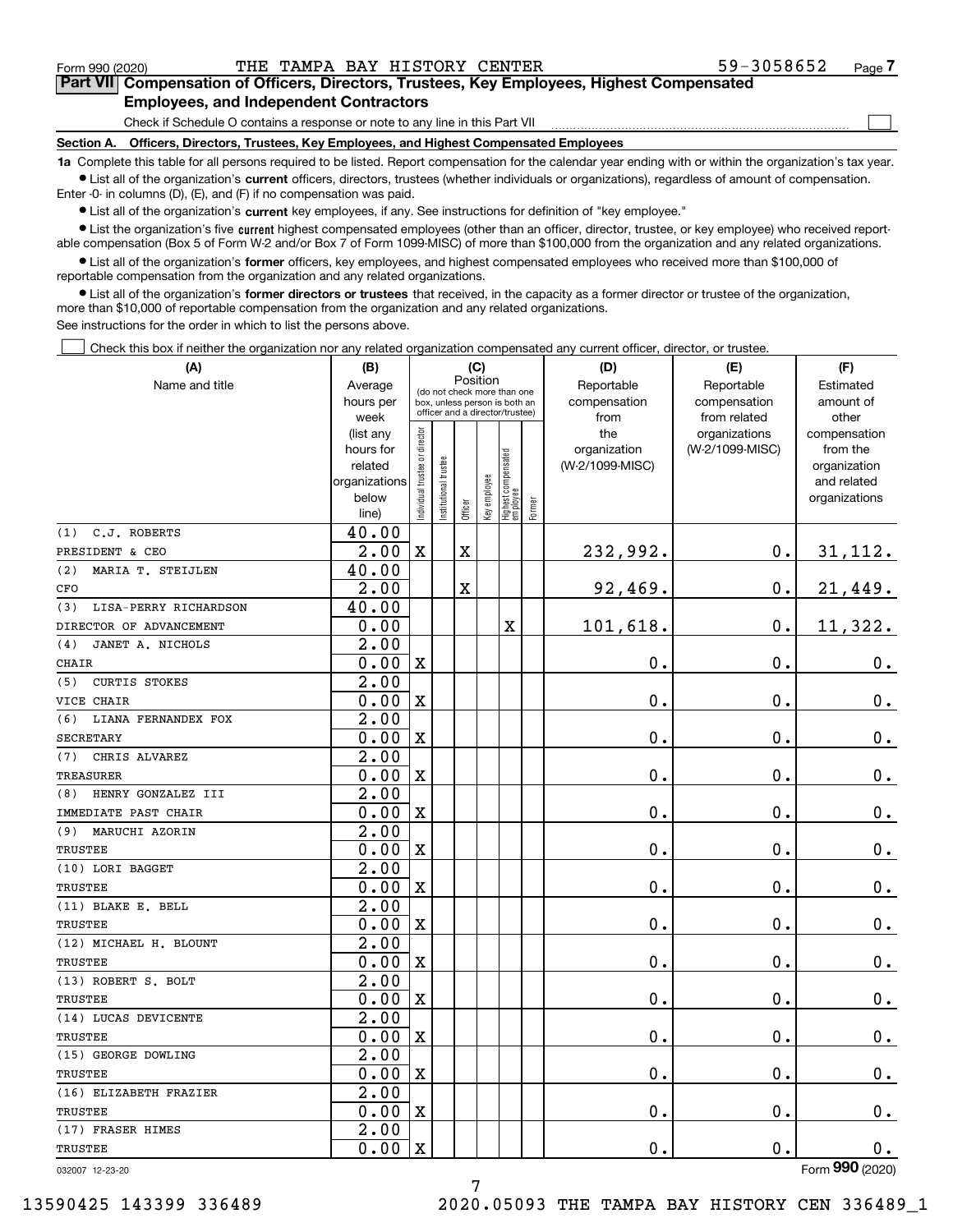|  | Form 990 (2020) |
|--|-----------------|
|  |                 |

| <b>Part VII</b><br>Section A. Officers, Directors, Trustees, Key Employees, and Highest Compensated Employees (continued)                 |                        |                                |                       |         |                                         |                                  |        |                         |                                  |              |                          |       |  |
|-------------------------------------------------------------------------------------------------------------------------------------------|------------------------|--------------------------------|-----------------------|---------|-----------------------------------------|----------------------------------|--------|-------------------------|----------------------------------|--------------|--------------------------|-------|--|
| (A)                                                                                                                                       | (B)                    | (C)                            |                       |         |                                         |                                  |        | (D)                     | (E)                              |              | (F)                      |       |  |
| Name and title                                                                                                                            | Average                |                                |                       |         | Position<br>(do not check more than one |                                  |        | Reportable              | Reportable                       |              | Estimated                |       |  |
|                                                                                                                                           | hours per              |                                |                       |         |                                         | box, unless person is both an    |        | compensation            | compensation                     |              | amount of                |       |  |
|                                                                                                                                           | week                   |                                |                       |         |                                         | officer and a director/trustee)  |        | from                    | from related                     |              | other                    |       |  |
|                                                                                                                                           | (list any<br>hours for |                                |                       |         |                                         |                                  |        | the<br>organization     | organizations<br>(W-2/1099-MISC) |              | compensation<br>from the |       |  |
|                                                                                                                                           | related                |                                |                       |         |                                         |                                  |        | (W-2/1099-MISC)         |                                  |              | organization             |       |  |
|                                                                                                                                           | organizations          |                                |                       |         |                                         |                                  |        |                         |                                  |              | and related              |       |  |
|                                                                                                                                           | below                  | Individual trustee or director | Institutional trustee |         | Key employee                            | Highest compensated<br> employee | Former |                         |                                  |              | organizations            |       |  |
|                                                                                                                                           | line)                  |                                |                       | Officer |                                         |                                  |        |                         |                                  |              |                          |       |  |
| (18) ELLERY LINDER                                                                                                                        | 2.00                   |                                |                       |         |                                         |                                  |        |                         |                                  |              |                          |       |  |
| TRUSTEE                                                                                                                                   | 0.00                   | X                              |                       |         |                                         |                                  |        | 0.                      | Ο.                               |              |                          | 0.    |  |
| (19) KIMBERLY MADISON                                                                                                                     | 2.00                   |                                |                       |         |                                         |                                  |        |                         |                                  |              |                          |       |  |
| TRUSTEE                                                                                                                                   | 0.00                   | X                              |                       |         |                                         |                                  |        | 0.                      | Ο.                               |              |                          | 0.    |  |
| (20) DAVID MOORE                                                                                                                          | 2.00                   |                                |                       |         |                                         |                                  |        |                         |                                  |              |                          |       |  |
| TRUSTEE                                                                                                                                   | 0.00                   | X                              |                       |         |                                         |                                  |        | 0.                      | Ο.                               |              |                          | 0.    |  |
| (21) RICH MULLINS                                                                                                                         | 2.00<br>0.00           |                                |                       |         |                                         |                                  |        | 0.                      |                                  |              |                          |       |  |
| TRUSTEE<br>(22) DAVID NICHOLSON                                                                                                           | 2.00                   | X                              |                       |         |                                         |                                  |        |                         | Ο.                               |              |                          | 0.    |  |
| <b>TRUSTEE</b>                                                                                                                            | 0.00                   | X                              |                       |         |                                         |                                  |        | 0.                      | Ο.                               |              |                          | 0.    |  |
| (23) STEVEN M. RANEY                                                                                                                      | 2.00                   |                                |                       |         |                                         |                                  |        |                         |                                  |              |                          |       |  |
| TRUSTEE                                                                                                                                   | 0.00                   | X                              |                       |         |                                         |                                  |        | 0.                      | Ο.                               |              |                          | 0.    |  |
| (24) R. JAMES ROBBINS, JR.                                                                                                                | 2.00                   |                                |                       |         |                                         |                                  |        |                         |                                  |              |                          |       |  |
| TRUSTEE                                                                                                                                   | 2.00                   | X                              |                       |         |                                         |                                  |        | 0.                      | Ο.                               |              |                          | $0$ . |  |
| (25) ROB ROSNER                                                                                                                           | 2.00                   |                                |                       |         |                                         |                                  |        |                         |                                  |              |                          |       |  |
| TRUSTEE                                                                                                                                   | 0.00                   | X                              |                       |         |                                         |                                  |        | 0.                      | 0.                               |              |                          | $0$ . |  |
| (26) BET SNYDER                                                                                                                           | 2.00                   |                                |                       |         |                                         |                                  |        |                         |                                  |              |                          |       |  |
| TRUSTEE                                                                                                                                   | 2.00                   | $\mathbf X$                    |                       |         |                                         |                                  |        | ο.                      | 0.                               |              |                          | υ.    |  |
| 1b Subtotal                                                                                                                               |                        |                                |                       |         |                                         |                                  |        | 427,079.                | $\mathbf 0$ .                    |              | 63,883.                  |       |  |
| c Total from continuation sheets to Part VII, Section A                                                                                   |                        |                                |                       |         |                                         |                                  |        | О.                      | $\mathbf 0$ .                    |              |                          | 0.    |  |
|                                                                                                                                           |                        |                                |                       |         |                                         |                                  |        | 427,079.                | 0.                               |              | 63,883.                  |       |  |
| Total number of individuals (including but not limited to those listed above) who received more than \$100,000 of reportable<br>2         |                        |                                |                       |         |                                         |                                  |        |                         |                                  |              |                          |       |  |
| compensation from the organization $\blacktriangleright$                                                                                  |                        |                                |                       |         |                                         |                                  |        |                         |                                  |              |                          | 2     |  |
|                                                                                                                                           |                        |                                |                       |         |                                         |                                  |        |                         |                                  |              | Yes                      | No    |  |
| Did the organization list any former officer, director, trustee, key employee, or highest compensated employee on<br>3                    |                        |                                |                       |         |                                         |                                  |        |                         |                                  |              |                          |       |  |
| line 1a? If "Yes," complete Schedule J for such individual                                                                                |                        |                                |                       |         |                                         |                                  |        |                         |                                  | 3            |                          | х     |  |
| For any individual listed on line 1a, is the sum of reportable compensation and other compensation from the organization<br>4             |                        |                                |                       |         |                                         |                                  |        |                         |                                  |              |                          |       |  |
|                                                                                                                                           |                        |                                |                       |         |                                         |                                  |        |                         |                                  | 4            | x                        |       |  |
| Did any person listed on line 1a receive or accrue compensation from any unrelated organization or individual for services<br>5           |                        |                                |                       |         |                                         |                                  |        |                         |                                  |              |                          |       |  |
|                                                                                                                                           |                        |                                |                       |         |                                         |                                  |        |                         |                                  | 5            |                          | x     |  |
| <b>Section B. Independent Contractors</b>                                                                                                 |                        |                                |                       |         |                                         |                                  |        |                         |                                  |              |                          |       |  |
| Complete this table for your five highest compensated independent contractors that received more than \$100,000 of compensation from<br>1 |                        |                                |                       |         |                                         |                                  |        |                         |                                  |              |                          |       |  |
| the organization. Report compensation for the calendar year ending with or within the organization's tax year.                            |                        |                                |                       |         |                                         |                                  |        |                         |                                  |              |                          |       |  |
| (A)                                                                                                                                       |                        |                                |                       |         |                                         |                                  |        | (B)                     |                                  | (C)          |                          |       |  |
| Name and business address                                                                                                                 |                        |                                | <b>NONE</b>           |         |                                         |                                  |        | Description of services |                                  | Compensation |                          |       |  |
|                                                                                                                                           |                        |                                |                       |         |                                         |                                  |        |                         |                                  |              |                          |       |  |
|                                                                                                                                           |                        |                                |                       |         |                                         |                                  |        |                         |                                  |              |                          |       |  |
|                                                                                                                                           |                        |                                |                       |         |                                         |                                  |        |                         |                                  |              |                          |       |  |
|                                                                                                                                           |                        |                                |                       |         |                                         |                                  |        |                         |                                  |              |                          |       |  |
|                                                                                                                                           |                        |                                |                       |         |                                         |                                  |        |                         |                                  |              |                          |       |  |
|                                                                                                                                           |                        |                                |                       |         |                                         |                                  |        |                         |                                  |              |                          |       |  |
|                                                                                                                                           |                        |                                |                       |         |                                         |                                  |        |                         |                                  |              |                          |       |  |
|                                                                                                                                           |                        |                                |                       |         |                                         |                                  |        |                         |                                  |              |                          |       |  |
|                                                                                                                                           |                        |                                |                       |         |                                         |                                  |        |                         |                                  |              |                          |       |  |

**2**Total number of independent contractors (including but not limited to those listed above) who received more than \$100,000 of compensation from the organization 0

032008 12-23-20 SEE PART VII, SECTION A CONTINUATION SHEETS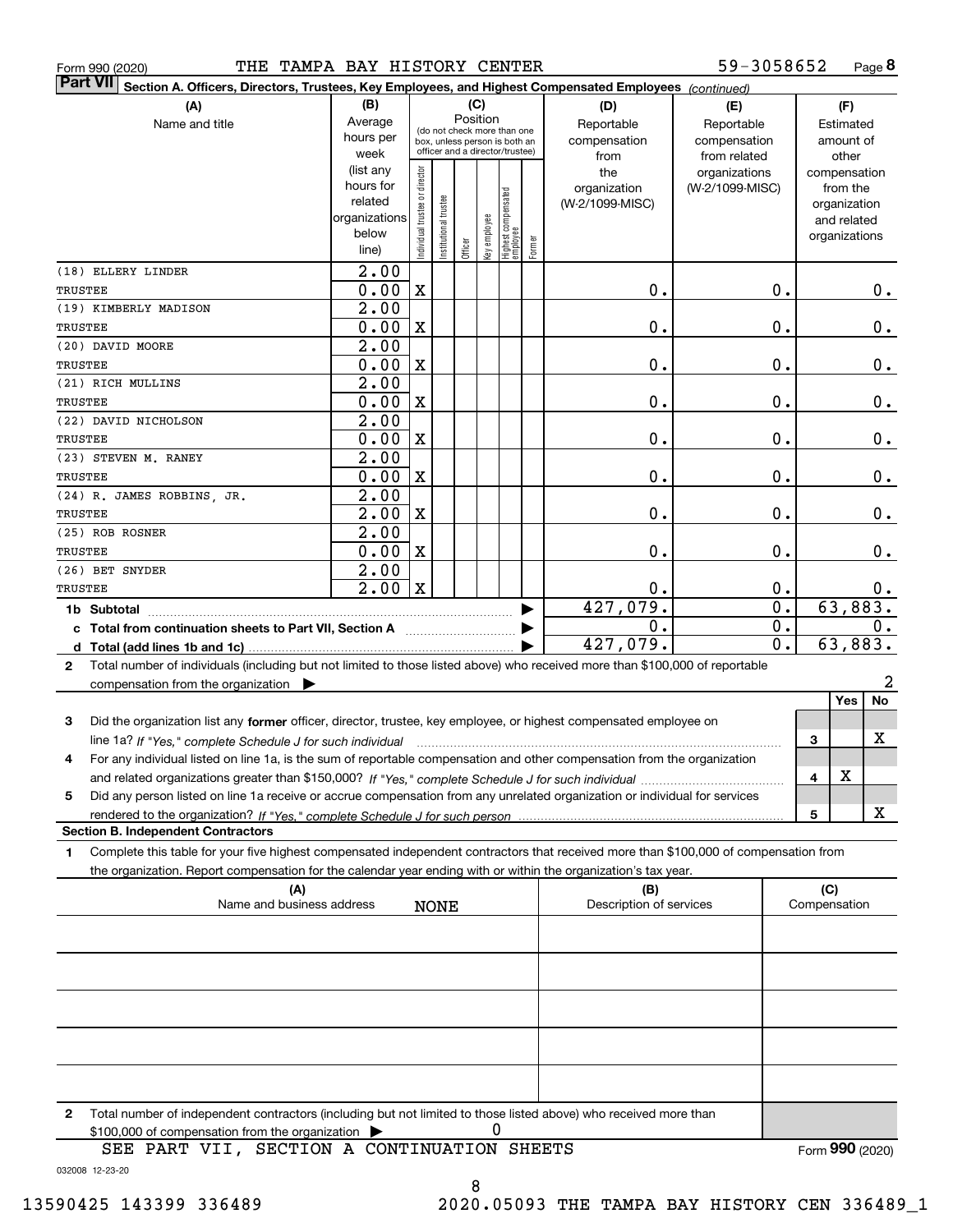| THE TAMPA BAY HISTORY CENTER<br>Form 990                                                                                  |                        |                                |                       |         |                        |                              |        |                 | 59-3058652                    |                    |
|---------------------------------------------------------------------------------------------------------------------------|------------------------|--------------------------------|-----------------------|---------|------------------------|------------------------------|--------|-----------------|-------------------------------|--------------------|
| <b>Part VII</b><br>Section A. Officers, Directors, Trustees, Key Employees, and Highest Compensated Employees (continued) |                        |                                |                       |         |                        |                              |        |                 |                               |                    |
| (A)                                                                                                                       | (B)                    |                                |                       |         | (C)                    |                              |        | (D)             | (E)                           | (F)                |
| Name and title                                                                                                            | Average                |                                |                       |         | Position               |                              |        | Reportable      | Reportable                    | Estimated          |
|                                                                                                                           | hours                  |                                |                       |         | (check all that apply) |                              |        | compensation    | compensation                  | amount of<br>other |
|                                                                                                                           | per<br>week            |                                |                       |         |                        |                              |        | from<br>the     | from related<br>organizations | compensation       |
|                                                                                                                           | (list any              |                                |                       |         |                        |                              |        | organization    | (W-2/1099-MISC)               | from the           |
|                                                                                                                           | hours for              |                                |                       |         |                        |                              |        | (W-2/1099-MISC) |                               | organization       |
|                                                                                                                           | related                |                                |                       |         |                        |                              |        |                 |                               | and related        |
|                                                                                                                           | organizations<br>below |                                |                       |         |                        |                              |        |                 |                               | organizations      |
|                                                                                                                           | line)                  | Individual trustee or director | Institutional trustee | Officer | Key employee           | Highest compensated employee | Former |                 |                               |                    |
| (27) PAUL L. WHITING, JR.                                                                                                 | 2.00                   |                                |                       |         |                        |                              |        |                 |                               |                    |
| TRUSTEE                                                                                                                   | 2.00                   | $\mathbf X$                    |                       |         |                        |                              |        | $\mathbf 0$ .   | 0.                            | 0.                 |
| (28) RUFUS J. WILLIAMS IV                                                                                                 | 2.00                   |                                |                       |         |                        |                              |        |                 |                               |                    |
| TRUSTEE                                                                                                                   | 0.00                   | X                              |                       |         |                        |                              |        | $\mathbf 0$ .   | 0.                            | $0_{\cdot}$        |
| (29) BONNIE M. WISE                                                                                                       | 2.00                   |                                |                       |         |                        |                              |        |                 |                               |                    |
| TRUSTEE                                                                                                                   | 0.00                   | X                              |                       |         |                        |                              |        | $\mathbf 0$ .   | 0.                            | $\mathbf 0$ .      |
| (30) MARK WOODARD                                                                                                         | 2.00                   |                                |                       |         |                        |                              |        |                 |                               |                    |
| TRUSTEE                                                                                                                   | 0.00                   | $\mathbf X$                    |                       |         |                        |                              |        | $\mathbf 0$ .   | 0.                            | $\mathbf 0$ .      |
| (31) TRUETT GARDNER                                                                                                       | 2.00                   |                                |                       |         |                        |                              |        |                 |                               |                    |
| TRUSTEE (10/1/20-4/14/21)<br>(32) BETSY GRAHAM                                                                            | 0.00<br>2.00           | $\mathbf X$                    |                       |         |                        |                              |        | $\mathbf 0$ .   | 0.                            | 0.                 |
| TRUSTEE (10/1/20-4/14/21)                                                                                                 | 0.00                   | $\mathbf X$                    |                       |         |                        |                              |        | $0$ .           | 0.                            | 0.                 |
|                                                                                                                           |                        |                                |                       |         |                        |                              |        |                 |                               |                    |
|                                                                                                                           |                        |                                |                       |         |                        |                              |        |                 |                               |                    |
|                                                                                                                           |                        |                                |                       |         |                        |                              |        |                 |                               |                    |
|                                                                                                                           |                        |                                |                       |         |                        |                              |        |                 |                               |                    |
|                                                                                                                           |                        |                                |                       |         |                        |                              |        |                 |                               |                    |
|                                                                                                                           |                        |                                |                       |         |                        |                              |        |                 |                               |                    |
|                                                                                                                           |                        |                                |                       |         |                        |                              |        |                 |                               |                    |
|                                                                                                                           |                        |                                |                       |         |                        |                              |        |                 |                               |                    |
|                                                                                                                           |                        |                                |                       |         |                        |                              |        |                 |                               |                    |
|                                                                                                                           |                        |                                |                       |         |                        |                              |        |                 |                               |                    |
|                                                                                                                           |                        |                                |                       |         |                        |                              |        |                 |                               |                    |
|                                                                                                                           |                        |                                |                       |         |                        |                              |        |                 |                               |                    |
|                                                                                                                           |                        |                                |                       |         |                        |                              |        |                 |                               |                    |
|                                                                                                                           |                        |                                |                       |         |                        |                              |        |                 |                               |                    |
|                                                                                                                           |                        |                                |                       |         |                        |                              |        |                 |                               |                    |
|                                                                                                                           |                        |                                |                       |         |                        |                              |        |                 |                               |                    |
|                                                                                                                           |                        |                                |                       |         |                        |                              |        |                 |                               |                    |
|                                                                                                                           |                        |                                |                       |         |                        |                              |        |                 |                               |                    |
|                                                                                                                           |                        |                                |                       |         |                        |                              |        |                 |                               |                    |
|                                                                                                                           |                        |                                |                       |         |                        |                              |        |                 |                               |                    |
|                                                                                                                           |                        |                                |                       |         |                        |                              |        |                 |                               |                    |
|                                                                                                                           |                        |                                |                       |         |                        |                              |        |                 |                               |                    |
|                                                                                                                           |                        |                                |                       |         |                        |                              |        |                 |                               |                    |
|                                                                                                                           |                        |                                |                       |         |                        |                              |        |                 |                               |                    |
|                                                                                                                           |                        |                                |                       |         |                        |                              |        |                 |                               |                    |
|                                                                                                                           |                        |                                |                       |         |                        |                              |        |                 |                               |                    |
|                                                                                                                           |                        |                                |                       |         |                        |                              |        |                 |                               |                    |

032201 04-01-20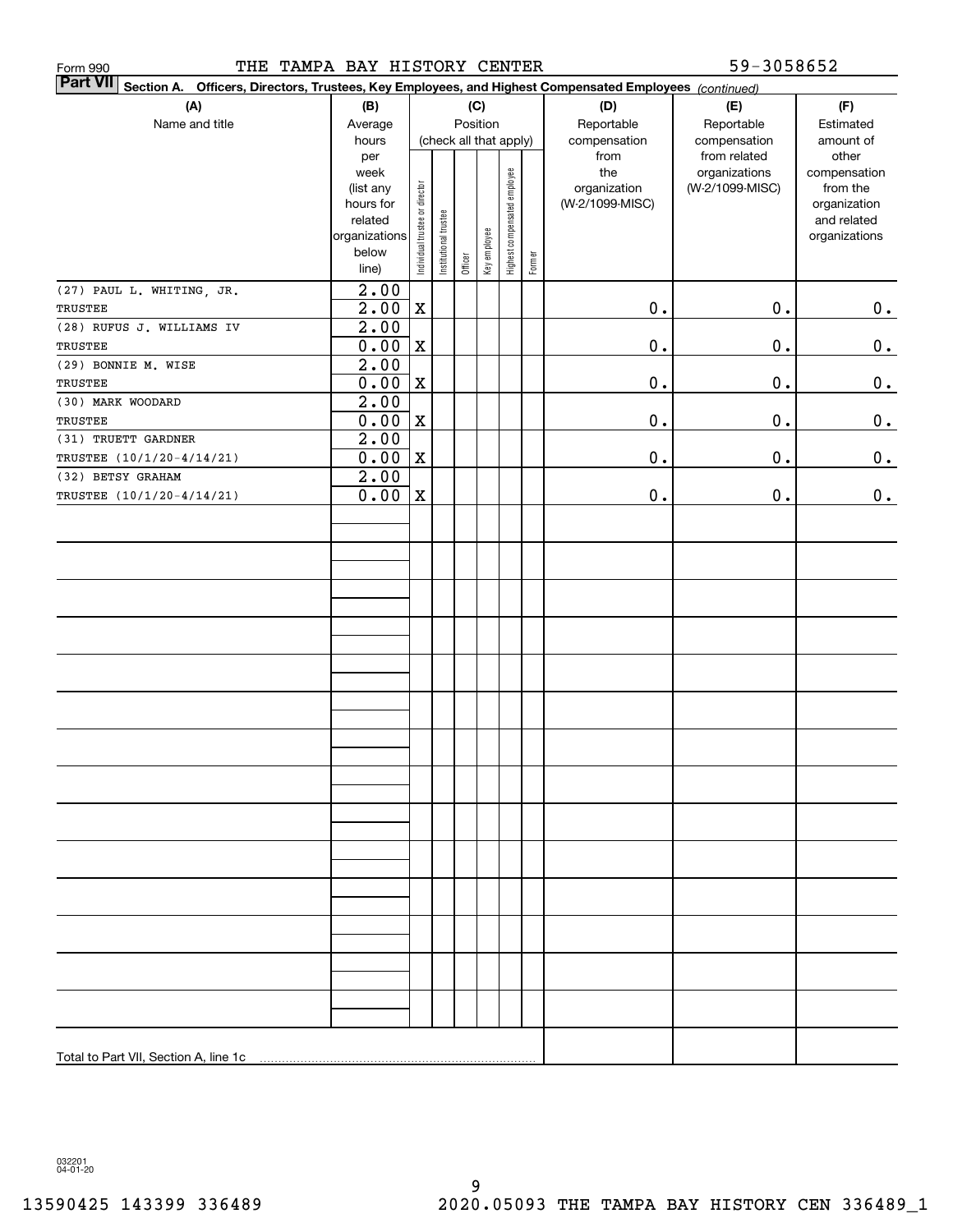|                                                                                         | <b>Part VIII</b> | <b>Statement of Revenue</b>                                                                                                                                                                                                                                                                                                                                                                                               |                                                                                              |                                   |                                              |                                                 |                                           |
|-----------------------------------------------------------------------------------------|------------------|---------------------------------------------------------------------------------------------------------------------------------------------------------------------------------------------------------------------------------------------------------------------------------------------------------------------------------------------------------------------------------------------------------------------------|----------------------------------------------------------------------------------------------|-----------------------------------|----------------------------------------------|-------------------------------------------------|-------------------------------------------|
|                                                                                         |                  | Check if Schedule O contains a response or note to any line in this Part VIII                                                                                                                                                                                                                                                                                                                                             |                                                                                              |                                   |                                              |                                                 |                                           |
|                                                                                         |                  |                                                                                                                                                                                                                                                                                                                                                                                                                           |                                                                                              | (A)<br>Total revenue              | (B)<br>Related or exempt<br>function revenue | $\overline{C}$<br>Unrelated<br>business revenue | (D)<br>Revenue excluded<br>from tax under |
| Contributions, Gifts, Grants<br>and Other Similar Amounts<br>Program Service<br>Revenue | c<br>d<br>е<br>f | 1a<br>1 a Federated campaigns<br>1 <sub>b</sub><br><b>b</b> Membership dues<br>1 <sub>c</sub><br>Fundraising events<br>1 <sub>d</sub><br>Related organizations<br>1e<br>Government grants (contributions)<br>All other contributions, gifts, grants, and<br>1f<br>similar amounts not included above<br>$1g$ \$<br>Noncash contributions included in lines 1a-1f<br>2 a ADMISSIONS<br><b>b CHILDREN &amp; ADULT PROGR</b> | 206, 852.<br>215, 200.<br>1,312,984.<br>801,106.<br><b>Business Code</b><br>712110<br>712110 | 2,536,142.<br>201,928.<br>20,944. | 201,928.<br>20,944.                          |                                                 | sections 512 - 514                        |
|                                                                                         |                  | c HISTORY TO GO KITS                                                                                                                                                                                                                                                                                                                                                                                                      | 712110                                                                                       | 3,323.                            | 3,323.                                       |                                                 |                                           |
|                                                                                         | d                |                                                                                                                                                                                                                                                                                                                                                                                                                           |                                                                                              |                                   |                                              |                                                 |                                           |
|                                                                                         | е                |                                                                                                                                                                                                                                                                                                                                                                                                                           |                                                                                              |                                   |                                              |                                                 |                                           |
|                                                                                         | f                | All other program service revenue <i>mimimini</i>                                                                                                                                                                                                                                                                                                                                                                         |                                                                                              |                                   |                                              |                                                 |                                           |
|                                                                                         |                  |                                                                                                                                                                                                                                                                                                                                                                                                                           | ▶                                                                                            | 226, 195.                         |                                              |                                                 |                                           |
|                                                                                         | 3<br>4           | Investment income (including dividends, interest, and<br>Income from investment of tax-exempt bond proceeds                                                                                                                                                                                                                                                                                                               |                                                                                              | 18,161.                           |                                              |                                                 | 18,161.                                   |
|                                                                                         | 5                |                                                                                                                                                                                                                                                                                                                                                                                                                           |                                                                                              |                                   |                                              |                                                 |                                           |
|                                                                                         | 6а<br>b<br>c     | (i) Real<br>$\overline{23,100}$ .<br>6a<br>Gross rents<br>0.<br>6b<br>Less: rental expenses<br>23,100.<br>6c<br>Rental income or (loss)                                                                                                                                                                                                                                                                                   | (ii) Personal                                                                                |                                   |                                              |                                                 |                                           |
|                                                                                         |                  | d Net rental income or (loss)                                                                                                                                                                                                                                                                                                                                                                                             |                                                                                              | 23,100.                           |                                              |                                                 | 23,100.                                   |
| Revenue                                                                                 |                  | (i) Securities<br>7 a Gross amount from sales of<br>65, 256.<br>7a  <br>assets other than inventory<br><b>b</b> Less: cost or other basis<br>$ 7b $ 52,932.<br>and sales expenses<br>$7c$ 12, 324.<br>c Gain or (loss)                                                                                                                                                                                                    | (ii) Other                                                                                   |                                   |                                              |                                                 |                                           |
|                                                                                         |                  |                                                                                                                                                                                                                                                                                                                                                                                                                           | ▶                                                                                            | 12,324.                           |                                              |                                                 | 12,324.                                   |
| <b>Other</b>                                                                            |                  | 8 a Gross income from fundraising events (not<br>including \$<br>contributions reported on line 1c). See<br>8a<br>8b                                                                                                                                                                                                                                                                                                      |                                                                                              |                                   |                                              |                                                 |                                           |
|                                                                                         |                  | <b>b</b> Less: direct expenses <i>managered</i> b<br>c Net income or (loss) from fundraising events                                                                                                                                                                                                                                                                                                                       |                                                                                              |                                   |                                              |                                                 |                                           |
|                                                                                         |                  | 9 a Gross income from gaming activities. See<br>9а                                                                                                                                                                                                                                                                                                                                                                        |                                                                                              |                                   |                                              |                                                 |                                           |
|                                                                                         |                  | 9 <sub>b</sub><br><b>b</b> Less: direct expenses <b>manually</b>                                                                                                                                                                                                                                                                                                                                                          |                                                                                              |                                   |                                              |                                                 |                                           |
|                                                                                         |                  | c Net income or (loss) from gaming activities<br>10 a Gross sales of inventory, less returns                                                                                                                                                                                                                                                                                                                              |                                                                                              |                                   |                                              |                                                 |                                           |
|                                                                                         |                  | <b>b</b> Less: cost of goods sold                                                                                                                                                                                                                                                                                                                                                                                         | $\vert$ 10a 75,771.<br>$10b$ 42,768.                                                         |                                   |                                              |                                                 |                                           |
|                                                                                         |                  | c Net income or (loss) from sales of inventory                                                                                                                                                                                                                                                                                                                                                                            |                                                                                              | 33,003.                           | 32,537.                                      | 466.                                            |                                           |
|                                                                                         |                  |                                                                                                                                                                                                                                                                                                                                                                                                                           | <b>Business Code</b>                                                                         |                                   |                                              |                                                 |                                           |
|                                                                                         |                  | 11 a CAFE REVENUE                                                                                                                                                                                                                                                                                                                                                                                                         | 722511                                                                                       | 204,478.                          |                                              |                                                 | 204,478.                                  |
| Revenue                                                                                 |                  | <b>b MANAGEMENT FEES</b>                                                                                                                                                                                                                                                                                                                                                                                                  | 541611                                                                                       | 50,000.                           |                                              |                                                 | 50,000.                                   |
| Miscellaneous                                                                           | c                |                                                                                                                                                                                                                                                                                                                                                                                                                           | 712110                                                                                       | 15,382.                           |                                              |                                                 | 15,382.                                   |
|                                                                                         |                  |                                                                                                                                                                                                                                                                                                                                                                                                                           |                                                                                              | 269,860.                          |                                              |                                                 |                                           |
|                                                                                         | 12               |                                                                                                                                                                                                                                                                                                                                                                                                                           |                                                                                              | 3, 118, 785.                      | 258,732.                                     | 466.                                            | 323,445.                                  |
|                                                                                         | 032009 12-23-20  |                                                                                                                                                                                                                                                                                                                                                                                                                           |                                                                                              |                                   |                                              |                                                 | Form 990 (2020)                           |

Form 990 (2020) 'I'HE' 'I'AMPA BAY HIS'I'ORY CENTER 59-3058652 Page

THE TAMPA BAY HISTORY CENTER 59-3058652

**9**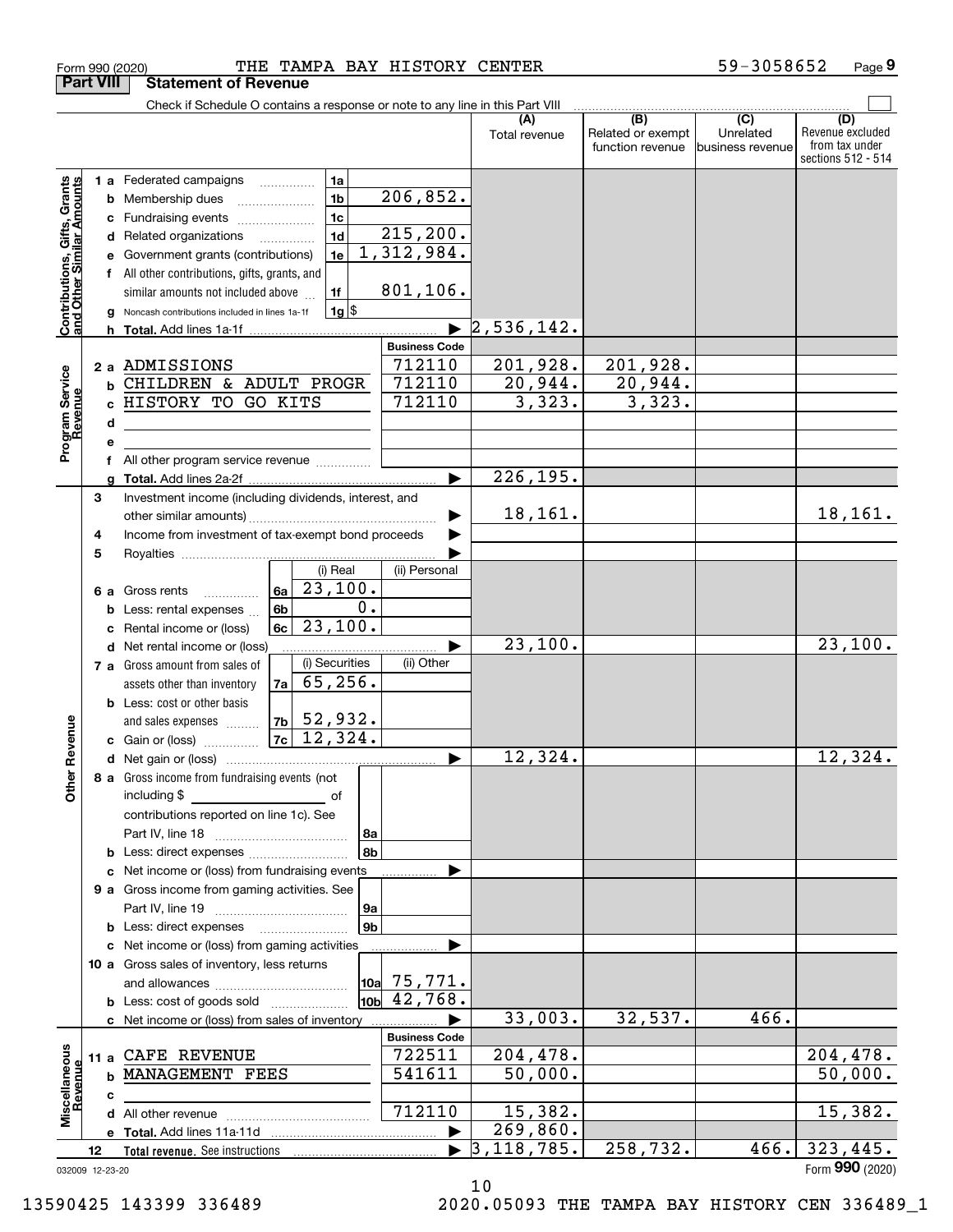Form 990 (2020) Page THE TAMPA BAY HISTORY CENTER 59-3058652 **Part IX Statement of Functional Expenses**

|                  | Section 501(c)(3) and 501(c)(4) organizations must complete all columns. All other organizations must complete column (A).                                                                                 |                       |                                    |                                           |                                |
|------------------|------------------------------------------------------------------------------------------------------------------------------------------------------------------------------------------------------------|-----------------------|------------------------------------|-------------------------------------------|--------------------------------|
|                  | Check if Schedule O contains a response or note to any line in this Part IX.                                                                                                                               |                       |                                    |                                           |                                |
|                  | Do not include amounts reported on lines 6b,<br>7b, 8b, 9b, and 10b of Part VIII.                                                                                                                          | (A)<br>Total expenses | (B)<br>Program service<br>expenses | (C)<br>Management and<br>general expenses | (D)<br>Fundraising<br>expenses |
| 1.               | Grants and other assistance to domestic organizations                                                                                                                                                      |                       |                                    |                                           |                                |
|                  | and domestic governments. See Part IV, line 21                                                                                                                                                             |                       |                                    |                                           |                                |
| $\mathbf{2}$     | Grants and other assistance to domestic                                                                                                                                                                    |                       |                                    |                                           |                                |
|                  | individuals. See Part IV, line 22                                                                                                                                                                          |                       |                                    |                                           |                                |
| 3                | Grants and other assistance to foreign                                                                                                                                                                     |                       |                                    |                                           |                                |
|                  | organizations, foreign governments, and foreign                                                                                                                                                            |                       |                                    |                                           |                                |
|                  | individuals. See Part IV, lines 15 and 16                                                                                                                                                                  |                       |                                    |                                           |                                |
| 4                | Benefits paid to or for members                                                                                                                                                                            |                       |                                    |                                           |                                |
| 5                | Compensation of current officers, directors,                                                                                                                                                               |                       |                                    |                                           |                                |
|                  |                                                                                                                                                                                                            | 385,845.              | 148,507.                           | 127,415.                                  | 109,923.                       |
| 6                | Compensation not included above to disqualified                                                                                                                                                            |                       |                                    |                                           |                                |
|                  | persons (as defined under section 4958(f)(1)) and                                                                                                                                                          |                       |                                    |                                           |                                |
|                  | persons described in section 4958(c)(3)(B)<br><b>Contractor</b>                                                                                                                                            |                       |                                    |                                           |                                |
| 7                | Other salaries and wages                                                                                                                                                                                   | 1, 175, 246.          | 800,790.                           | 202,877.                                  | 171,579.                       |
| 8                | Pension plan accruals and contributions (include                                                                                                                                                           |                       |                                    |                                           |                                |
|                  | section 401(k) and 403(b) employer contributions)                                                                                                                                                          | 37,352.               | 24,189.                            | 5,652.                                    | $\frac{7,511}{25,765}$         |
| 9                |                                                                                                                                                                                                            | 121,437.              | 74,984.                            | 20,688.                                   |                                |
| 10               |                                                                                                                                                                                                            | 117,406.              | 68,002.                            | 23, 254.                                  | 26, 150.                       |
| 11               | Fees for services (nonemployees):                                                                                                                                                                          |                       |                                    |                                           |                                |
| a                |                                                                                                                                                                                                            |                       |                                    |                                           |                                |
| b                |                                                                                                                                                                                                            | 422.                  | $\overline{42}$ .                  | 254.                                      | 126.                           |
| c                |                                                                                                                                                                                                            | 49,613.               | 37,210.                            | 7,442.                                    | 4,961.                         |
| d                |                                                                                                                                                                                                            |                       |                                    |                                           |                                |
| е                | Professional fundraising services. See Part IV, line 17                                                                                                                                                    |                       |                                    |                                           |                                |
| f                | Investment management fees                                                                                                                                                                                 | 2,226.                |                                    | 2,226.                                    |                                |
| g                | Other. (If line 11g amount exceeds 10% of line 25,                                                                                                                                                         |                       |                                    |                                           |                                |
|                  | column (A) amount, list line 11g expenses on Sch 0.)                                                                                                                                                       | 25,798.               | 16,027.                            | 4,599.                                    | <u>5,172.</u>                  |
| 12 <sup>12</sup> |                                                                                                                                                                                                            | 114,000.              |                                    |                                           | 114,000.                       |
| 13               |                                                                                                                                                                                                            | 129,558.              | 62,700.                            | 39,799.                                   | 27,059.                        |
| 14               |                                                                                                                                                                                                            | 85,080.               | 38,646.                            | 27,812.                                   | 18,622.                        |
| 15               |                                                                                                                                                                                                            |                       |                                    |                                           |                                |
| 16               |                                                                                                                                                                                                            | 467,061.              | 439,037.                           | 23, 353.                                  | 4,671.                         |
| 17               |                                                                                                                                                                                                            | 9,954.                | 3,982.                             | 2,986.                                    | 2,986.                         |
| 18               | Payments of travel or entertainment expenses                                                                                                                                                               |                       |                                    |                                           |                                |
|                  | for any federal, state, or local public officials                                                                                                                                                          |                       |                                    |                                           |                                |
| 19               | Conferences, conventions, and meetings                                                                                                                                                                     | 6,394.                | 1,889.                             | 2,176.                                    | 2,329.                         |
| 20               | Interest                                                                                                                                                                                                   |                       |                                    |                                           |                                |
| 21               |                                                                                                                                                                                                            |                       |                                    |                                           |                                |
| 22               | Depreciation, depletion, and amortization                                                                                                                                                                  | 935, 243.             | 879,129.                           | 46,762.                                   | 9,352.                         |
| 23               | Insurance                                                                                                                                                                                                  | 37,260.               | 35,024.                            | 1,863.                                    | 373.                           |
| 24               | Other expenses. Itemize expenses not covered<br>above (List miscellaneous expenses on line 24e. If<br>line 24e amount exceeds 10% of line 25, column (A)<br>amount, list line 24e expenses on Schedule O.) |                       |                                    |                                           |                                |
| a                | PROGRAM EXPENSES                                                                                                                                                                                           | 134,306.              | 134,306.                           |                                           |                                |
| b                | <b>EDUCATION MATERIALS</b>                                                                                                                                                                                 | 1,237.                | 1,237.                             |                                           |                                |
| с                |                                                                                                                                                                                                            |                       |                                    |                                           |                                |
| d                |                                                                                                                                                                                                            |                       |                                    |                                           |                                |
|                  | e All other expenses                                                                                                                                                                                       |                       |                                    |                                           |                                |
| 25               | Total functional expenses. Add lines 1 through 24e                                                                                                                                                         | 3,835,438.            | 2,765,701.                         | 539, 158.                                 | 530, 579.                      |
| 26               | <b>Joint costs.</b> Complete this line only if the organization                                                                                                                                            |                       |                                    |                                           |                                |
|                  | reported in column (B) joint costs from a combined                                                                                                                                                         |                       |                                    |                                           |                                |
|                  | educational campaign and fundraising solicitation.                                                                                                                                                         |                       |                                    |                                           |                                |
|                  | Check here $\blacktriangleright$<br>if following SOP 98-2 (ASC 958-720)                                                                                                                                    |                       |                                    |                                           |                                |

11

032010 12-23-20

Form (2020) **990**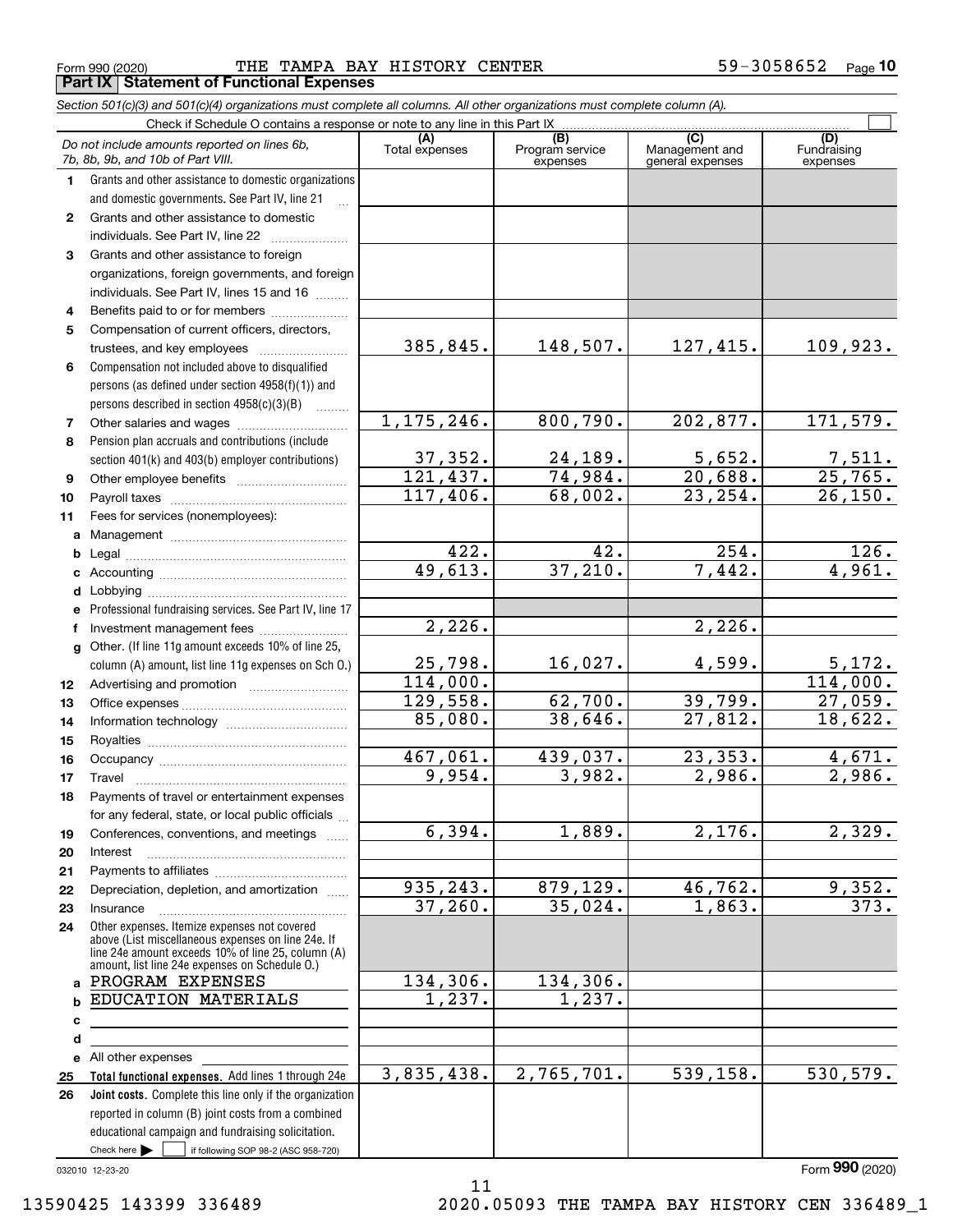**33**

**Net Assets or Fund Balances**

Net Assets or Fund Balances

Total liabilities and net assets/fund balances

## Form 990 (2020) Page THE TAMPA BAY HISTORY CENTER 59-3058652

Check if Schedule O contains a response or note to any line in this Part X

|    |                                                                                                                                                            |             | (A)<br>Beginning of year |                           | (B)<br>End of year           |
|----|------------------------------------------------------------------------------------------------------------------------------------------------------------|-------------|--------------------------|---------------------------|------------------------------|
| 1  |                                                                                                                                                            |             | 229,553.                 | $\mathbf{1}$              | 166,881.                     |
| 2  |                                                                                                                                                            |             | 1,787,520.               | $\mathbf{2}$              | 2,301,678.                   |
| 3  |                                                                                                                                                            |             | 1,510,505.               | $\mathbf{3}$              | 1,117,029.                   |
| 4  |                                                                                                                                                            |             | 87,270.                  | $\overline{4}$            | 58,847.                      |
| 5  | Loans and other receivables from any current or former officer, director,                                                                                  |             |                          |                           |                              |
|    | trustee, key employee, creator or founder, substantial contributor, or 35%                                                                                 |             |                          |                           |                              |
|    | controlled entity or family member of any of these persons                                                                                                 |             |                          | 5                         |                              |
| 6  | Loans and other receivables from other disqualified persons (as defined                                                                                    |             |                          |                           |                              |
|    | under section $4958(f)(1)$ , and persons described in section $4958(c)(3)(B)$                                                                              | $\ldots$    |                          | 6                         |                              |
| 7  |                                                                                                                                                            |             |                          | $\overline{7}$            |                              |
| 8  |                                                                                                                                                            |             | 41,069.                  | 8                         | <u>47,816.</u>               |
| 9  | Prepaid expenses and deferred charges                                                                                                                      |             | 19,225.                  | $\boldsymbol{9}$          | 49,410.                      |
|    | <b>10a</b> Land, buildings, and equipment: cost or other                                                                                                   |             |                          |                           |                              |
|    | basis. Complete Part VI of Schedule D  10a 22, 151, 724.                                                                                                   |             |                          |                           |                              |
|    | <b>b</b> Less: accumulated depreciation                                                                                                                    |             | 7,626,801.               | 10 <sub>c</sub>           | 7, 141, 162.<br>1, 162, 889. |
| 11 |                                                                                                                                                            |             | 1,142,823.               | 11                        |                              |
| 12 |                                                                                                                                                            |             |                          | 12                        |                              |
| 13 |                                                                                                                                                            |             |                          | 13                        |                              |
| 14 |                                                                                                                                                            |             |                          | 14                        |                              |
| 15 |                                                                                                                                                            |             | 12,556,819.              | 15                        | 11,965,910.                  |
| 16 |                                                                                                                                                            |             | 25,001,585.              | 16                        | 24,011,622.                  |
| 17 |                                                                                                                                                            |             | 187, 240.                | 17                        | 219, 462.                    |
| 18 |                                                                                                                                                            |             |                          | 18                        |                              |
| 19 |                                                                                                                                                            |             |                          | 19                        | 250,000.                     |
| 20 |                                                                                                                                                            |             |                          | 20                        |                              |
| 21 | Escrow or custodial account liability. Complete Part IV of Schedule D                                                                                      |             |                          | 21                        |                              |
| 22 | Loans and other payables to any current or former officer, director,                                                                                       |             |                          |                           |                              |
|    | trustee, key employee, creator or founder, substantial contributor, or 35%                                                                                 |             |                          |                           |                              |
|    | controlled entity or family member of any of these persons                                                                                                 |             |                          | 22                        |                              |
| 23 | Secured mortgages and notes payable to unrelated third parties                                                                                             |             |                          | 23                        |                              |
| 24 | Unsecured notes and loans payable to unrelated third parties                                                                                               |             |                          | 24                        |                              |
| 25 | Other liabilities (including federal income tax, payables to related third<br>parties, and other liabilities not included on lines 17-24). Complete Part X |             |                          |                           |                              |
|    | of Schedule D                                                                                                                                              |             |                          | 25                        |                              |
| 26 |                                                                                                                                                            |             | 187,240.                 | 26                        | 469,462.                     |
|    | Organizations that follow FASB ASC 958, check here $\blacktriangleright \boxed{X}$                                                                         |             |                          |                           |                              |
|    | and complete lines 27, 28, 32, and 33.                                                                                                                     |             |                          |                           |                              |
| 27 | Net assets without donor restrictions                                                                                                                      |             | <u>10,970,138.</u>       | 27                        | 9,986,428.                   |
| 28 |                                                                                                                                                            |             | 13,844,207.              | 28                        | 13, 555, 732.                |
|    | Organizations that do not follow FASB ASC 958, check here $\blacktriangleright$                                                                            |             |                          |                           |                              |
|    | and complete lines 29 through 33.                                                                                                                          |             |                          |                           |                              |
| 29 |                                                                                                                                                            |             |                          | 29                        |                              |
| 30 | Paid-in or capital surplus, or land, building, or equipment fund                                                                                           |             |                          | 30                        |                              |
| 31 | Retained earnings, endowment, accumulated income, or other funds                                                                                           | .           |                          | 31                        |                              |
| 32 | Total net assets or fund balances                                                                                                                          | 24,814,345. | 32                       | $\overline{23,542,160}$ . |                              |

Τ

12

 $\mathcal{L}^{\text{max}}$ 

**33**

25,001,585. 24,011,622.

Form (2020) **990**

**Part X** | Balance Sheet

**Assets**

**Liabilities**

Liabilities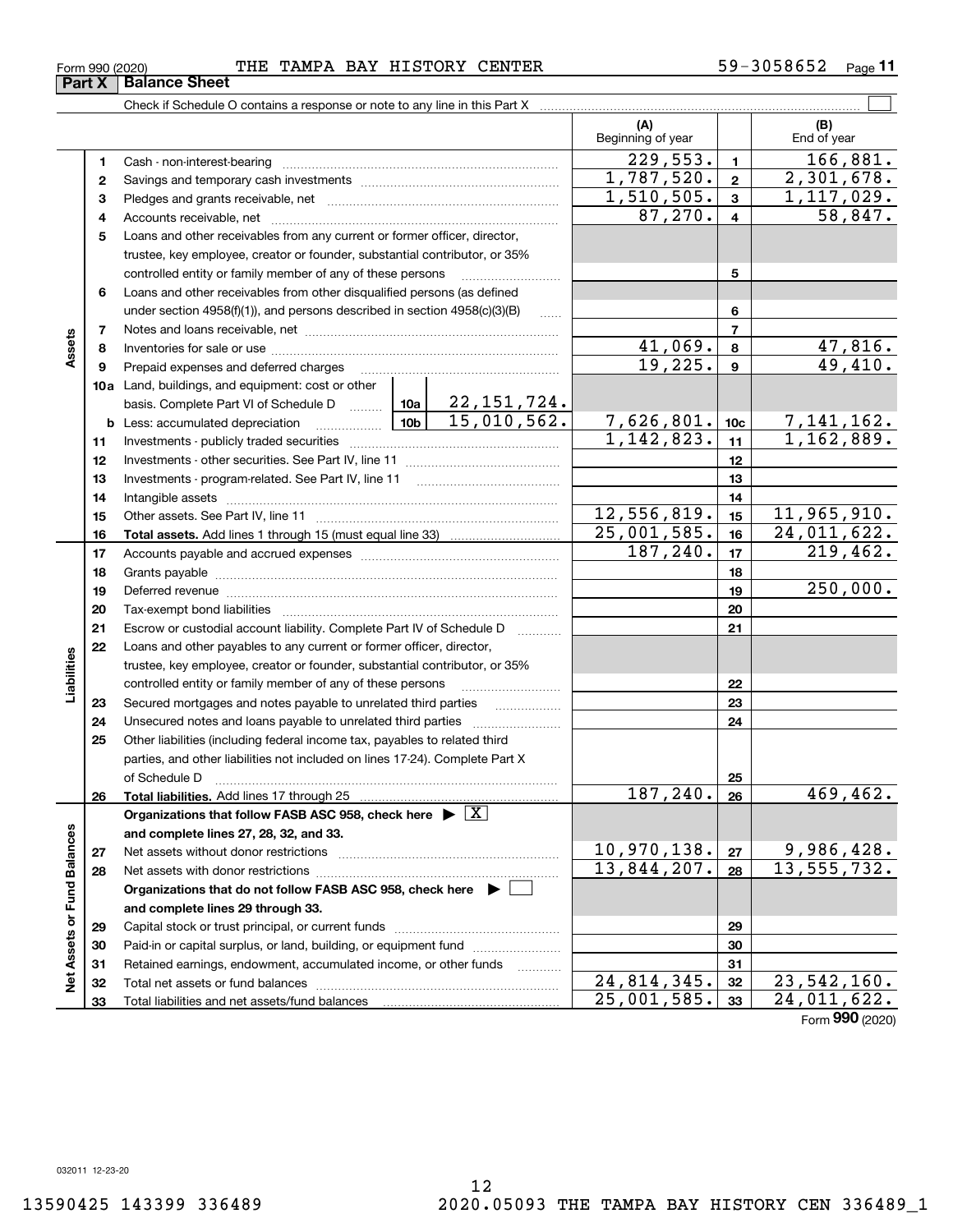|    | THE TAMPA BAY HISTORY CENTER<br>Form 990 (2020)                                                                                                                                                                                                                                                                                                                                                                                                                                             |                         | 59-3058652     |           | Page 12         |
|----|---------------------------------------------------------------------------------------------------------------------------------------------------------------------------------------------------------------------------------------------------------------------------------------------------------------------------------------------------------------------------------------------------------------------------------------------------------------------------------------------|-------------------------|----------------|-----------|-----------------|
|    | <b>Part XI Reconciliation of Net Assets</b>                                                                                                                                                                                                                                                                                                                                                                                                                                                 |                         |                |           |                 |
|    |                                                                                                                                                                                                                                                                                                                                                                                                                                                                                             |                         |                |           |                 |
|    |                                                                                                                                                                                                                                                                                                                                                                                                                                                                                             |                         |                |           |                 |
| 1  |                                                                                                                                                                                                                                                                                                                                                                                                                                                                                             | $\mathbf{1}$            | 3, 118, 785.   |           |                 |
| 2  |                                                                                                                                                                                                                                                                                                                                                                                                                                                                                             | $\overline{2}$          | 3,835,438.     |           |                 |
| 3  | Revenue less expenses. Subtract line 2 from line 1                                                                                                                                                                                                                                                                                                                                                                                                                                          | 3                       | $-716,653.$    |           |                 |
| 4  |                                                                                                                                                                                                                                                                                                                                                                                                                                                                                             | $\overline{\mathbf{4}}$ | 24,814,345.    |           |                 |
| 5  | Net unrealized gains (losses) on investments<br>$\begin{minipage}{0.5\textwidth} \begin{tabular}{ l l l } \hline \multicolumn{1}{ l l l } \hline \multicolumn{1}{ l l } \multicolumn{1}{ l } \multicolumn{1}{ l } \multicolumn{1}{ l } \multicolumn{1}{ l } \multicolumn{1}{ l } \multicolumn{1}{ l } \multicolumn{1}{ l } \multicolumn{1}{ l } \multicolumn{1}{ l } \multicolumn{1}{ l } \multicolumn{1}{ l } \multicolumn{1}{ l } \multicolumn{1}{ l } \multicolumn{1}{ l } \multicolumn$ | 5                       |                |           | 35,377.         |
| 6  | Donated services and use of facilities [111] matter contracts and the facilities in the matter of facilities [11] matter contracts and use of facilities [11] matter contracts and the service of the service of the service o                                                                                                                                                                                                                                                              | 6                       | $-590,909.$    |           |                 |
| 7  |                                                                                                                                                                                                                                                                                                                                                                                                                                                                                             | $\overline{7}$          |                |           |                 |
| 8  | Prior period adjustments                                                                                                                                                                                                                                                                                                                                                                                                                                                                    | 8                       |                |           |                 |
| 9  | Other changes in net assets or fund balances (explain on Schedule O)                                                                                                                                                                                                                                                                                                                                                                                                                        | 9                       |                |           | 0.              |
| 10 | Net assets or fund balances at end of year. Combine lines 3 through 9 (must equal Part X, line 32,                                                                                                                                                                                                                                                                                                                                                                                          |                         |                |           |                 |
|    |                                                                                                                                                                                                                                                                                                                                                                                                                                                                                             | 10                      | 23,542,160.    |           |                 |
|    | Part XII Financial Statements and Reporting                                                                                                                                                                                                                                                                                                                                                                                                                                                 |                         |                |           |                 |
|    |                                                                                                                                                                                                                                                                                                                                                                                                                                                                                             |                         |                |           | $\vert X \vert$ |
|    |                                                                                                                                                                                                                                                                                                                                                                                                                                                                                             |                         |                | Yes       | <b>No</b>       |
| 1  | $\boxed{\mathbf{X}}$ Accrual<br>Accounting method used to prepare the Form 990: <u>June</u> Cash<br>Other                                                                                                                                                                                                                                                                                                                                                                                   |                         |                |           |                 |
|    | If the organization changed its method of accounting from a prior year or checked "Other," explain in Schedule O.                                                                                                                                                                                                                                                                                                                                                                           |                         |                |           |                 |
|    | 2a Were the organization's financial statements compiled or reviewed by an independent accountant?                                                                                                                                                                                                                                                                                                                                                                                          |                         | 2a             |           | Χ               |
|    | If "Yes," check a box below to indicate whether the financial statements for the year were compiled or reviewed on a                                                                                                                                                                                                                                                                                                                                                                        |                         |                |           |                 |
|    | separate basis, consolidated basis, or both:                                                                                                                                                                                                                                                                                                                                                                                                                                                |                         |                |           |                 |
|    | Both consolidated and separate basis<br>Separate basis<br><b>Consolidated basis</b>                                                                                                                                                                                                                                                                                                                                                                                                         |                         |                |           |                 |
| b  | Were the organization's financial statements audited by an independent accountant?                                                                                                                                                                                                                                                                                                                                                                                                          |                         | 2 <sub>b</sub> | x         |                 |
|    | If "Yes," check a box below to indicate whether the financial statements for the year were audited on a separate basis,                                                                                                                                                                                                                                                                                                                                                                     |                         |                |           |                 |
|    | consolidated basis, or both:                                                                                                                                                                                                                                                                                                                                                                                                                                                                |                         |                |           |                 |
|    | $\boxed{\mathbf{X}}$ Consolidated basis<br>Both consolidated and separate basis<br>Separate basis                                                                                                                                                                                                                                                                                                                                                                                           |                         |                |           |                 |
|    | c If "Yes" to line 2a or 2b, does the organization have a committee that assumes responsibility for oversight of the audit,                                                                                                                                                                                                                                                                                                                                                                 |                         |                |           |                 |
|    |                                                                                                                                                                                                                                                                                                                                                                                                                                                                                             |                         | 2c             | X         |                 |
|    | If the organization changed either its oversight process or selection process during the tax year, explain on Schedule O.                                                                                                                                                                                                                                                                                                                                                                   |                         |                |           |                 |
|    | 3a As a result of a federal award, was the organization required to undergo an audit or audits as set forth in the Single Audit                                                                                                                                                                                                                                                                                                                                                             |                         |                |           |                 |
|    |                                                                                                                                                                                                                                                                                                                                                                                                                                                                                             |                         | 3a             |           | x               |
|    | b If "Yes," did the organization undergo the required audit or audits? If the organization did not undergo the required audit                                                                                                                                                                                                                                                                                                                                                               |                         |                |           |                 |
|    |                                                                                                                                                                                                                                                                                                                                                                                                                                                                                             |                         | 3b             | $000 - 1$ |                 |

Form (2020) **990**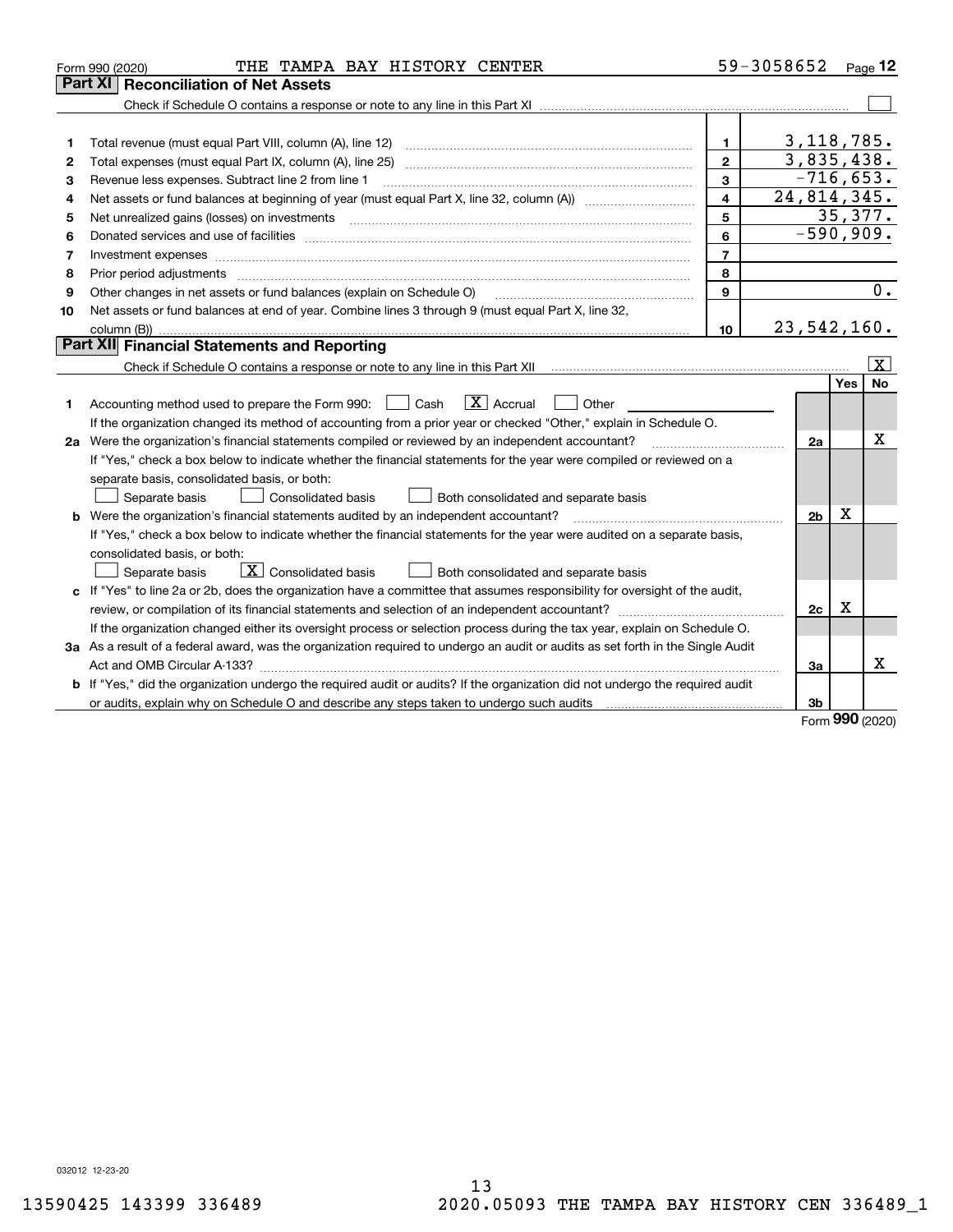| <b>SCHEDULE A</b> |  |
|-------------------|--|
|-------------------|--|

Department of the Treasury Internal Revenue Service

**(Form 990 or 990-EZ)**

## **Public Charity Status and Public Support**

**Complete if the organization is a section 501(c)(3) organization or a section 4947(a)(1) nonexempt charitable trust.**

| Attach to Form 990 or Form 990-EZ. |  |
|------------------------------------|--|
|------------------------------------|--|

**| Go to www.irs.gov/Form990 for instructions and the latest information.**

| OMB No. 1545-0047                   |
|-------------------------------------|
| 020                                 |
| <b>Open to Public</b><br>Inspection |

|       |                     | Name of the organization                                                                                                                                                                                                                             |          |                                                        |                                                                |    |                            | <b>Employer identification number</b> |
|-------|---------------------|------------------------------------------------------------------------------------------------------------------------------------------------------------------------------------------------------------------------------------------------------|----------|--------------------------------------------------------|----------------------------------------------------------------|----|----------------------------|---------------------------------------|
|       |                     |                                                                                                                                                                                                                                                      |          | THE TAMPA BAY HISTORY CENTER                           |                                                                |    |                            | 59-3058652                            |
|       | Part I              | Reason for Public Charity Status. (All organizations must complete this part.) See instructions.                                                                                                                                                     |          |                                                        |                                                                |    |                            |                                       |
|       |                     | The organization is not a private foundation because it is: (For lines 1 through 12, check only one box.)                                                                                                                                            |          |                                                        |                                                                |    |                            |                                       |
| 1     |                     | A church, convention of churches, or association of churches described in section $170(b)(1)(A)(i)$ .                                                                                                                                                |          |                                                        |                                                                |    |                            |                                       |
| 2     |                     | A school described in section 170(b)(1)(A)(ii). (Attach Schedule E (Form 990 or 990-EZ).)                                                                                                                                                            |          |                                                        |                                                                |    |                            |                                       |
| з     |                     | A hospital or a cooperative hospital service organization described in section $170(b)(1)(A)(iii)$ .                                                                                                                                                 |          |                                                        |                                                                |    |                            |                                       |
|       |                     | A medical research organization operated in conjunction with a hospital described in section 170(b)(1)(A)(iii). Enter the hospital's name,                                                                                                           |          |                                                        |                                                                |    |                            |                                       |
|       |                     | city, and state:                                                                                                                                                                                                                                     |          |                                                        |                                                                |    |                            |                                       |
| 5     |                     | An organization operated for the benefit of a college or university owned or operated by a governmental unit described in                                                                                                                            |          |                                                        |                                                                |    |                            |                                       |
|       |                     | section 170(b)(1)(A)(iv). (Complete Part II.)                                                                                                                                                                                                        |          |                                                        |                                                                |    |                            |                                       |
| 6     |                     | A federal, state, or local government or governmental unit described in section 170(b)(1)(A)(v).                                                                                                                                                     |          |                                                        |                                                                |    |                            |                                       |
| 7     | $\lfloor x \rfloor$ | An organization that normally receives a substantial part of its support from a governmental unit or from the general public described in                                                                                                            |          |                                                        |                                                                |    |                            |                                       |
|       |                     | section 170(b)(1)(A)(vi). (Complete Part II.)                                                                                                                                                                                                        |          |                                                        |                                                                |    |                            |                                       |
| 8     |                     | A community trust described in section 170(b)(1)(A)(vi). (Complete Part II.)                                                                                                                                                                         |          |                                                        |                                                                |    |                            |                                       |
| 9     |                     | An agricultural research organization described in section 170(b)(1)(A)(ix) operated in conjunction with a land-grant college                                                                                                                        |          |                                                        |                                                                |    |                            |                                       |
|       |                     | or university or a non-land-grant college of agriculture (see instructions). Enter the name, city, and state of the college or                                                                                                                       |          |                                                        |                                                                |    |                            |                                       |
|       |                     | university:                                                                                                                                                                                                                                          |          |                                                        |                                                                |    |                            |                                       |
| 10    |                     | An organization that normally receives (1) more than 33 1/3% of its support from contributions, membership fees, and gross receipts from                                                                                                             |          |                                                        |                                                                |    |                            |                                       |
|       |                     | activities related to its exempt functions, subject to certain exceptions; and (2) no more than 33 1/3% of its support from gross investment                                                                                                         |          |                                                        |                                                                |    |                            |                                       |
|       |                     | income and unrelated business taxable income (less section 511 tax) from businesses acquired by the organization after June 30, 1975.                                                                                                                |          |                                                        |                                                                |    |                            |                                       |
|       |                     | See section 509(a)(2). (Complete Part III.)                                                                                                                                                                                                          |          |                                                        |                                                                |    |                            |                                       |
| 11    |                     | An organization organized and operated exclusively to test for public safety. See section 509(a)(4).                                                                                                                                                 |          |                                                        |                                                                |    |                            |                                       |
| 12    |                     | An organization organized and operated exclusively for the benefit of, to perform the functions of, or to carry out the purposes of one or                                                                                                           |          |                                                        |                                                                |    |                            |                                       |
|       |                     | more publicly supported organizations described in section 509(a)(1) or section 509(a)(2). See section 509(a)(3). Check the box in<br>lines 12a through 12d that describes the type of supporting organization and complete lines 12e, 12f, and 12g. |          |                                                        |                                                                |    |                            |                                       |
| a     |                     | Type I. A supporting organization operated, supervised, or controlled by its supported organization(s), typically by giving                                                                                                                          |          |                                                        |                                                                |    |                            |                                       |
|       |                     | the supported organization(s) the power to regularly appoint or elect a majority of the directors or trustees of the supporting                                                                                                                      |          |                                                        |                                                                |    |                            |                                       |
|       |                     | organization. You must complete Part IV, Sections A and B.                                                                                                                                                                                           |          |                                                        |                                                                |    |                            |                                       |
| b     |                     | Type II. A supporting organization supervised or controlled in connection with its supported organization(s), by having                                                                                                                              |          |                                                        |                                                                |    |                            |                                       |
|       |                     | control or management of the supporting organization vested in the same persons that control or manage the supported                                                                                                                                 |          |                                                        |                                                                |    |                            |                                       |
|       |                     | organization(s). You must complete Part IV, Sections A and C.                                                                                                                                                                                        |          |                                                        |                                                                |    |                            |                                       |
| c     |                     | Type III functionally integrated. A supporting organization operated in connection with, and functionally integrated with,                                                                                                                           |          |                                                        |                                                                |    |                            |                                       |
|       |                     | its supported organization(s) (see instructions). You must complete Part IV, Sections A, D, and E.                                                                                                                                                   |          |                                                        |                                                                |    |                            |                                       |
| d     |                     | Type III non-functionally integrated. A supporting organization operated in connection with its supported organization(s)                                                                                                                            |          |                                                        |                                                                |    |                            |                                       |
|       |                     | that is not functionally integrated. The organization generally must satisfy a distribution requirement and an attentiveness                                                                                                                         |          |                                                        |                                                                |    |                            |                                       |
|       |                     | requirement (see instructions). You must complete Part IV, Sections A and D, and Part V.                                                                                                                                                             |          |                                                        |                                                                |    |                            |                                       |
|       |                     | Check this box if the organization received a written determination from the IRS that it is a Type I, Type II, Type III                                                                                                                              |          |                                                        |                                                                |    |                            |                                       |
|       |                     | functionally integrated, or Type III non-functionally integrated supporting organization.                                                                                                                                                            |          |                                                        |                                                                |    |                            |                                       |
|       |                     | f Enter the number of supported organizations                                                                                                                                                                                                        |          |                                                        |                                                                |    |                            |                                       |
|       |                     | g Provide the following information about the supported organization(s).                                                                                                                                                                             |          |                                                        |                                                                |    |                            |                                       |
|       |                     | (i) Name of supported                                                                                                                                                                                                                                | (ii) EIN | (iii) Type of organization<br>(described on lines 1-10 | (iv) Is the organization listed<br>in your governing document? |    | (v) Amount of monetary     | (vi) Amount of other                  |
|       |                     | organization                                                                                                                                                                                                                                         |          | above (see instructions))                              | Yes                                                            | No | support (see instructions) | support (see instructions)            |
|       |                     |                                                                                                                                                                                                                                                      |          |                                                        |                                                                |    |                            |                                       |
|       |                     |                                                                                                                                                                                                                                                      |          |                                                        |                                                                |    |                            |                                       |
|       |                     |                                                                                                                                                                                                                                                      |          |                                                        |                                                                |    |                            |                                       |
|       |                     |                                                                                                                                                                                                                                                      |          |                                                        |                                                                |    |                            |                                       |
|       |                     |                                                                                                                                                                                                                                                      |          |                                                        |                                                                |    |                            |                                       |
|       |                     |                                                                                                                                                                                                                                                      |          |                                                        |                                                                |    |                            |                                       |
|       |                     |                                                                                                                                                                                                                                                      |          |                                                        |                                                                |    |                            |                                       |
|       |                     |                                                                                                                                                                                                                                                      |          |                                                        |                                                                |    |                            |                                       |
|       |                     |                                                                                                                                                                                                                                                      |          |                                                        |                                                                |    |                            |                                       |
|       |                     |                                                                                                                                                                                                                                                      |          |                                                        |                                                                |    |                            |                                       |
| Total |                     |                                                                                                                                                                                                                                                      |          |                                                        |                                                                |    |                            |                                       |

LHA For Paperwork Reduction Act Notice, see the Instructions for Form 990 or 990-EZ. <sub>032021</sub> o1-25-21 Schedule A (Form 990 or 990-EZ) 2020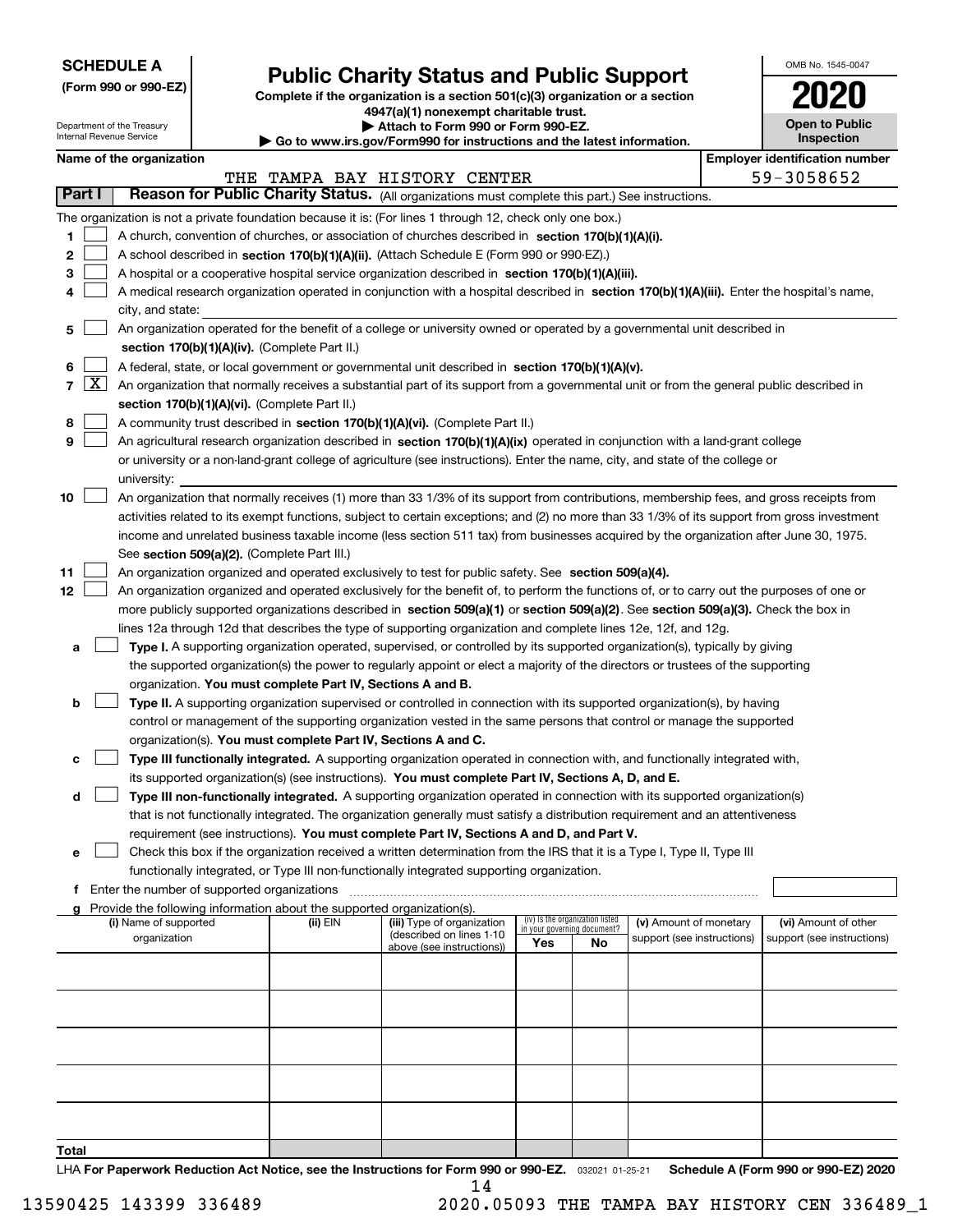## Schedule A (Form 990 or 990-EZ) 2020 Page THE TAMPA BAY HISTORY CENTER 59-3058652 **Part II Support Schedule for Organizations Described in Sections 170(b)(1)(A)(iv) and 170(b)(1)(A)(vi)**

59-3058652 Page 2

(Complete only if you checked the box on line 5, 7, or 8 of Part I or if the organization failed to qualify under Part III. If the organization fails to qualify under the tests listed below, please complete Part III.)

|    | <b>Section A. Public Support</b>                                                                                                                                                                                               |          |           |            |                        |                                      |                                          |
|----|--------------------------------------------------------------------------------------------------------------------------------------------------------------------------------------------------------------------------------|----------|-----------|------------|------------------------|--------------------------------------|------------------------------------------|
|    | Calendar year (or fiscal year beginning in)                                                                                                                                                                                    | (a) 2016 | (b) 2017  | $(c)$ 2018 | $(d)$ 2019             | (e) 2020                             | (f) Total                                |
|    | 1 Gifts, grants, contributions, and                                                                                                                                                                                            |          |           |            |                        |                                      |                                          |
|    | membership fees received. (Do not                                                                                                                                                                                              |          |           |            |                        |                                      |                                          |
|    | include any "unusual grants.")                                                                                                                                                                                                 | 4149488. | 3795982.  | 2635309.   | 1815087.               |                                      | 2536142.14932008.                        |
|    | 2 Tax revenues levied for the organ-                                                                                                                                                                                           |          |           |            |                        |                                      |                                          |
|    | ization's benefit and either paid to                                                                                                                                                                                           |          |           |            |                        |                                      |                                          |
|    | or expended on its behalf                                                                                                                                                                                                      |          |           |            |                        |                                      |                                          |
|    | 3 The value of services or facilities                                                                                                                                                                                          |          |           |            |                        |                                      |                                          |
|    | furnished by a governmental unit to                                                                                                                                                                                            |          |           |            |                        |                                      |                                          |
|    | the organization without charge                                                                                                                                                                                                | 590,909. | 590, 909. | 590,909.   | 590,909.               |                                      | 590,909. 2954545.                        |
|    | 4 Total. Add lines 1 through 3                                                                                                                                                                                                 | 4740397. | 4386891.  | 3226218.   | $\overline{2405996}$ . |                                      | 3127051.17886553.                        |
|    | 5 The portion of total contributions                                                                                                                                                                                           |          |           |            |                        |                                      |                                          |
|    | by each person (other than a                                                                                                                                                                                                   |          |           |            |                        |                                      |                                          |
|    | governmental unit or publicly                                                                                                                                                                                                  |          |           |            |                        |                                      |                                          |
|    | supported organization) included                                                                                                                                                                                               |          |           |            |                        |                                      |                                          |
|    | on line 1 that exceeds 2% of the                                                                                                                                                                                               |          |           |            |                        |                                      |                                          |
|    | amount shown on line 11,                                                                                                                                                                                                       |          |           |            |                        |                                      |                                          |
|    | column (f)                                                                                                                                                                                                                     |          |           |            |                        |                                      | 2212347.                                 |
|    | 6 Public support. Subtract line 5 from line 4.                                                                                                                                                                                 |          |           |            |                        |                                      | 15674206.                                |
|    | <b>Section B. Total Support</b>                                                                                                                                                                                                |          |           |            |                        |                                      |                                          |
|    | Calendar year (or fiscal year beginning in)                                                                                                                                                                                    | (a) 2016 | (b) 2017  | $(c)$ 2018 | $(d)$ 2019             | (e) 2020                             | (f) Total                                |
|    | <b>7</b> Amounts from line 4                                                                                                                                                                                                   | 4740397. | 4386891.  | 3226218.   | $\overline{2405996}$ . |                                      | 3127051.17886553.                        |
| 8  | Gross income from interest,                                                                                                                                                                                                    |          |           |            |                        |                                      |                                          |
|    | dividends, payments received on                                                                                                                                                                                                |          |           |            |                        |                                      |                                          |
|    | securities loans, rents, royalties,                                                                                                                                                                                            |          |           |            |                        |                                      |                                          |
|    | and income from similar sources                                                                                                                                                                                                | 76,300.  | 77,676.   | 94,837.    | 65,519.                | 41,261.                              | 355,593.                                 |
|    | 9 Net income from unrelated business                                                                                                                                                                                           |          |           |            |                        |                                      |                                          |
|    | activities, whether or not the                                                                                                                                                                                                 |          |           |            |                        |                                      |                                          |
|    | business is regularly carried on                                                                                                                                                                                               |          | 1,326.    | 1,236.     | 1,094.                 | 466.                                 | 4,122.                                   |
|    | 10 Other income. Do not include gain                                                                                                                                                                                           |          |           |            |                        |                                      |                                          |
|    | or loss from the sale of capital                                                                                                                                                                                               |          |           |            |                        |                                      |                                          |
|    | assets (Explain in Part VI.)                                                                                                                                                                                                   | 293,646. |           |            |                        |                                      | 293,646.                                 |
|    | 11 Total support. Add lines 7 through 10                                                                                                                                                                                       |          |           |            |                        |                                      | 18539914.                                |
|    | 12 Gross receipts from related activities, etc. (see instructions)                                                                                                                                                             |          |           |            |                        | 12                                   | 24, 314, 833.                            |
|    | 13 First 5 years. If the Form 990 is for the organization's first, second, third, fourth, or fifth tax year as a section 501(c)(3)                                                                                             |          |           |            |                        |                                      |                                          |
|    | organization, check this box and stop here manufactured and stop here are all the contractions of the state of the state of the contraction of the contract of the contract of the contract of the contract of the contract of |          |           |            |                        |                                      |                                          |
|    | <b>Section C. Computation of Public Support Percentage</b>                                                                                                                                                                     |          |           |            |                        |                                      |                                          |
|    |                                                                                                                                                                                                                                |          |           |            |                        | 14                                   | 84.54<br>$\frac{9}{6}$                   |
|    |                                                                                                                                                                                                                                |          |           |            |                        | 15                                   | 81.77<br>$\frac{9}{6}$                   |
|    | 16a 33 1/3% support test - 2020. If the organization did not check the box on line 13, and line 14 is 33 1/3% or more, check this box and                                                                                      |          |           |            |                        |                                      |                                          |
|    | stop here. The organization qualifies as a publicly supported organization                                                                                                                                                     |          |           |            |                        |                                      | $\blacktriangleright$ $\boxed{\text{X}}$ |
|    | b 33 1/3% support test - 2019. If the organization did not check a box on line 13 or 16a, and line 15 is 33 1/3% or more, check this box                                                                                       |          |           |            |                        |                                      |                                          |
|    | and stop here. The organization qualifies as a publicly supported organization                                                                                                                                                 |          |           |            |                        |                                      |                                          |
|    | 17a 10% -facts-and-circumstances test - 2020. If the organization did not check a box on line 13, 16a, or 16b, and line 14 is 10% or more,                                                                                     |          |           |            |                        |                                      |                                          |
|    | and if the organization meets the facts-and-circumstances test, check this box and stop here. Explain in Part VI how the organization                                                                                          |          |           |            |                        |                                      |                                          |
|    | meets the facts-and-circumstances test. The organization qualifies as a publicly supported organization                                                                                                                        |          |           |            |                        |                                      |                                          |
|    | <b>b 10% -facts-and-circumstances test - 2019.</b> If the organization did not check a box on line 13, 16a, 16b, or 17a, and line 15 is 10% or                                                                                 |          |           |            |                        |                                      |                                          |
|    | more, and if the organization meets the facts-and-circumstances test, check this box and stop here. Explain in Part VI how the                                                                                                 |          |           |            |                        |                                      |                                          |
|    | organization meets the facts-and-circumstances test. The organization qualifies as a publicly supported organization                                                                                                           |          |           |            |                        |                                      |                                          |
| 18 | Private foundation. If the organization did not check a box on line 13, 16a, 16b, 17a, or 17b, check this box and see instructions                                                                                             |          |           |            |                        |                                      |                                          |
|    |                                                                                                                                                                                                                                |          |           |            |                        | Schedule A (Form 990 or 990-F7) 2020 |                                          |

**Schedule A (Form 990 or 990-EZ) 2020**

032022 01-25-21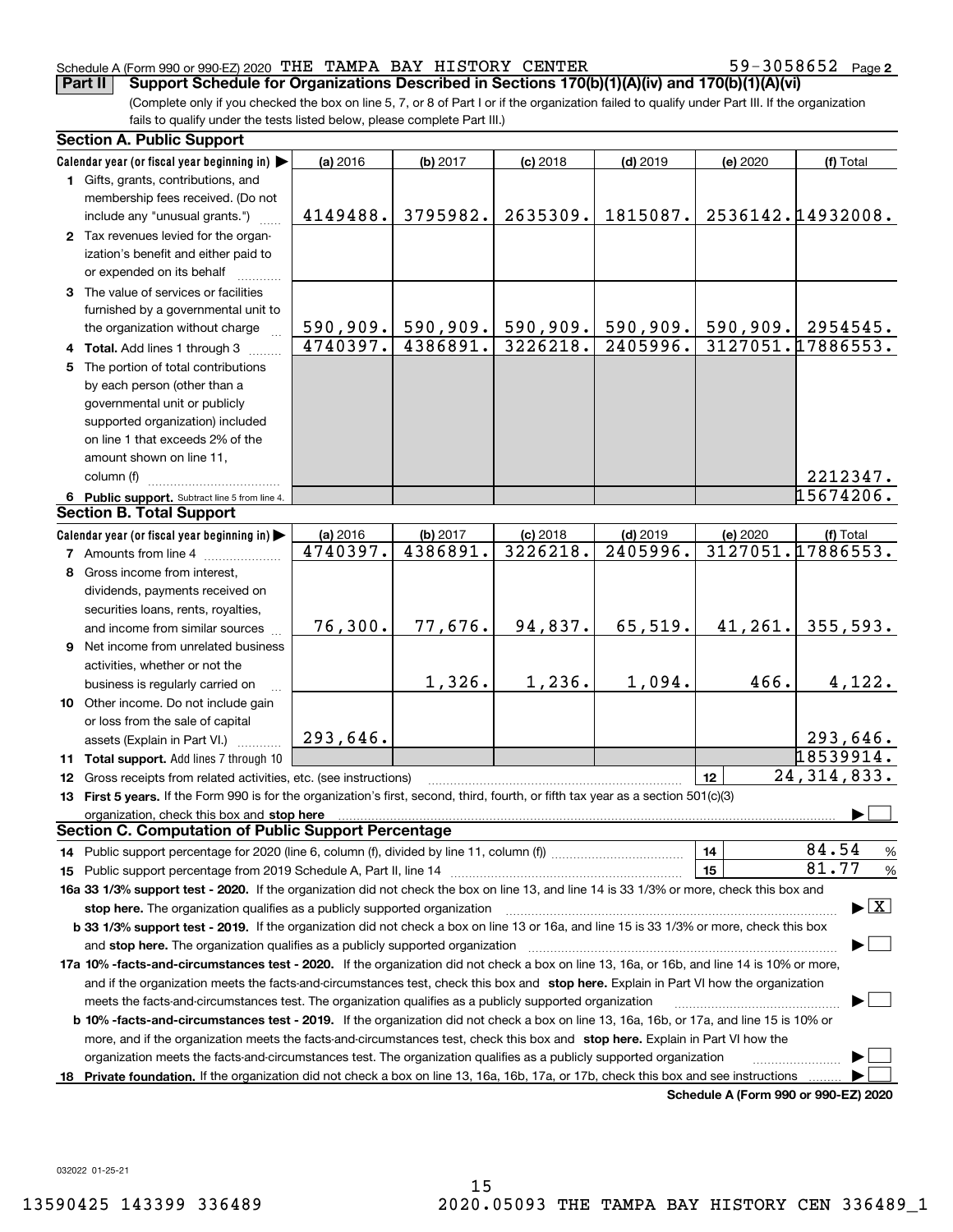| <b>Part III   Support Schedule for Organizations Described in Section 509(a)(2)</b> |  |                   |  |
|-------------------------------------------------------------------------------------|--|-------------------|--|
| Schedule A (Form 990 or 990-EZ) 2020 THE TAMPA BAY HISTORY CENTER                   |  | 59-3058652 Page 3 |  |

(Complete only if you checked the box on line 10 of Part I or if the organization failed to qualify under Part II. If the organization fails to qualify under the tests listed below, please complete Part II.)

| <b>Section A. Public Support</b>                                                                                                                                                                                               |          |          |            |            |          |                                      |
|--------------------------------------------------------------------------------------------------------------------------------------------------------------------------------------------------------------------------------|----------|----------|------------|------------|----------|--------------------------------------|
| Calendar year (or fiscal year beginning in) $\blacktriangleright$                                                                                                                                                              | (a) 2016 | (b) 2017 | $(c)$ 2018 | $(d)$ 2019 | (e) 2020 | (f) Total                            |
| 1 Gifts, grants, contributions, and                                                                                                                                                                                            |          |          |            |            |          |                                      |
| membership fees received. (Do not                                                                                                                                                                                              |          |          |            |            |          |                                      |
| include any "unusual grants.")                                                                                                                                                                                                 |          |          |            |            |          |                                      |
| 2 Gross receipts from admissions,<br>merchandise sold or services per-<br>formed, or facilities furnished in<br>any activity that is related to the<br>organization's tax-exempt purpose                                       |          |          |            |            |          |                                      |
| 3 Gross receipts from activities that<br>are not an unrelated trade or bus-                                                                                                                                                    |          |          |            |            |          |                                      |
| iness under section 513                                                                                                                                                                                                        |          |          |            |            |          |                                      |
| 4 Tax revenues levied for the organ-<br>ization's benefit and either paid to<br>or expended on its behalf                                                                                                                      |          |          |            |            |          |                                      |
| .<br>5 The value of services or facilities<br>furnished by a governmental unit to                                                                                                                                              |          |          |            |            |          |                                      |
| the organization without charge                                                                                                                                                                                                |          |          |            |            |          |                                      |
| <b>6 Total.</b> Add lines 1 through 5                                                                                                                                                                                          |          |          |            |            |          |                                      |
| 7a Amounts included on lines 1, 2, and<br>3 received from disqualified persons                                                                                                                                                 |          |          |            |            |          |                                      |
| <b>b</b> Amounts included on lines 2 and 3 received<br>from other than disqualified persons that<br>exceed the greater of \$5,000 or 1% of the<br>amount on line 13 for the year                                               |          |          |            |            |          |                                      |
| c Add lines 7a and 7b                                                                                                                                                                                                          |          |          |            |            |          |                                      |
| 8 Public support. (Subtract line 7c from line 6.)<br><b>Section B. Total Support</b>                                                                                                                                           |          |          |            |            |          |                                      |
| Calendar year (or fiscal year beginning in)                                                                                                                                                                                    | (a) 2016 | (b) 2017 | $(c)$ 2018 | $(d)$ 2019 | (e) 2020 | (f) Total                            |
| 9 Amounts from line 6                                                                                                                                                                                                          |          |          |            |            |          |                                      |
| 10a Gross income from interest,<br>dividends, payments received on<br>securities loans, rents, royalties,<br>and income from similar sources                                                                                   |          |          |            |            |          |                                      |
| <b>b</b> Unrelated business taxable income<br>(less section 511 taxes) from businesses<br>acquired after June 30, 1975                                                                                                         |          |          |            |            |          |                                      |
| c Add lines 10a and 10b                                                                                                                                                                                                        |          |          |            |            |          |                                      |
| <b>11</b> Net income from unrelated business<br>activities not included in line 10b,<br>whether or not the business is<br>regularly carried on                                                                                 |          |          |            |            |          |                                      |
| <b>12</b> Other income. Do not include gain<br>or loss from the sale of capital<br>assets (Explain in Part VI.)                                                                                                                |          |          |            |            |          |                                      |
| <b>13 Total support.</b> (Add lines 9, 10c, 11, and 12.)                                                                                                                                                                       |          |          |            |            |          |                                      |
| 14 First 5 years. If the Form 990 is for the organization's first, second, third, fourth, or fifth tax year as a section 501(c)(3) organization,                                                                               |          |          |            |            |          |                                      |
| check this box and stop here measurements and contact the contract of the contract of the contract of the contract of the contract of the contract of the contract of the contract of the contract of the contract of the cont |          |          |            |            |          |                                      |
| <b>Section C. Computation of Public Support Percentage</b>                                                                                                                                                                     |          |          |            |            |          |                                      |
|                                                                                                                                                                                                                                |          |          |            |            | 15       | %                                    |
| 16 Public support percentage from 2019 Schedule A, Part III, line 15                                                                                                                                                           |          |          |            |            | 16       | %                                    |
| <b>Section D. Computation of Investment Income Percentage</b>                                                                                                                                                                  |          |          |            |            |          |                                      |
| 17 Investment income percentage for 2020 (line 10c, column (f), divided by line 13, column (f))<br>18 Investment income percentage from 2019 Schedule A, Part III, line 17                                                     |          |          |            |            | 17<br>18 | %<br>%                               |
| 19a 33 1/3% support tests - 2020. If the organization did not check the box on line 14, and line 15 is more than 33 1/3%, and line 17 is not                                                                                   |          |          |            |            |          |                                      |
| more than 33 1/3%, check this box and stop here. The organization qualifies as a publicly supported organization                                                                                                               |          |          |            |            |          | ▶                                    |
| b 33 1/3% support tests - 2019. If the organization did not check a box on line 14 or line 19a, and line 16 is more than 33 1/3%, and                                                                                          |          |          |            |            |          |                                      |
| line 18 is not more than 33 1/3%, check this box and stop here. The organization qualifies as a publicly supported organization                                                                                                |          |          |            |            |          |                                      |
| 20 Private foundation. If the organization did not check a box on line 14, 19a, or 19b, check this box and see instructions                                                                                                    |          |          |            |            |          |                                      |
| 032023 01-25-21                                                                                                                                                                                                                |          |          |            |            |          | Schedule A (Form 990 or 990-EZ) 2020 |
|                                                                                                                                                                                                                                |          | 16       |            |            |          |                                      |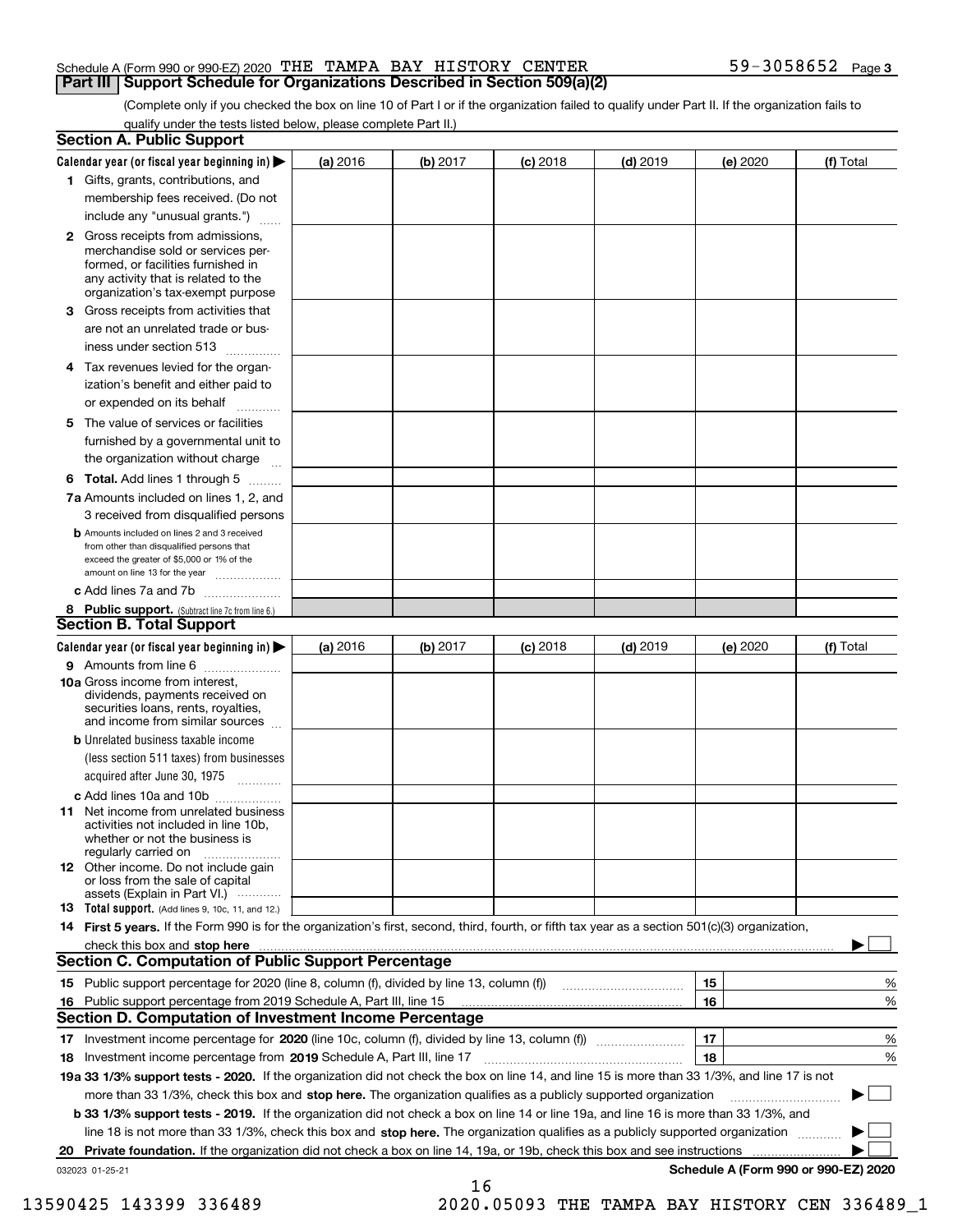## Schedule A (Form 990 or 990-EZ) 2020 Page THE TAMPA BAY HISTORY CENTER 59-3058652

(Complete only if you checked a box in line 12 on Part I. If you checked box 12a, Part I, complete Sections A and B. If you checked box 12b, Part I, complete Sections A and C. If you checked box 12c, Part I, complete Sections A, D, and E. If you checked box 12d, Part I, complete Sections A and D, and complete Part V.)

## **Section A. All Supporting Organizations**

- **1** Are all of the organization's supported organizations listed by name in the organization's governing documents? If "No," describe in **Part VI** how the supported organizations are designated. If designated by *class or purpose, describe the designation. If historic and continuing relationship, explain.*
- **2** Did the organization have any supported organization that does not have an IRS determination of status under section 509(a)(1) or (2)? If "Yes," explain in Part VI how the organization determined that the supported *organization was described in section 509(a)(1) or (2).*
- **3a** Did the organization have a supported organization described in section 501(c)(4), (5), or (6)? If "Yes," answer *lines 3b and 3c below.*
- **b** Did the organization confirm that each supported organization qualified under section 501(c)(4), (5), or (6) and satisfied the public support tests under section 509(a)(2)? If "Yes," describe in **Part VI** when and how the *organization made the determination.*
- **c**Did the organization ensure that all support to such organizations was used exclusively for section 170(c)(2)(B) purposes? If "Yes," explain in **Part VI** what controls the organization put in place to ensure such use.
- **4a***If* Was any supported organization not organized in the United States ("foreign supported organization")? *"Yes," and if you checked box 12a or 12b in Part I, answer lines 4b and 4c below.*
- **b** Did the organization have ultimate control and discretion in deciding whether to make grants to the foreign supported organization? If "Yes," describe in **Part VI** how the organization had such control and discretion *despite being controlled or supervised by or in connection with its supported organizations.*
- **c** Did the organization support any foreign supported organization that does not have an IRS determination under sections 501(c)(3) and 509(a)(1) or (2)? If "Yes," explain in **Part VI** what controls the organization used *to ensure that all support to the foreign supported organization was used exclusively for section 170(c)(2)(B) purposes.*
- **5a** Did the organization add, substitute, or remove any supported organizations during the tax year? If "Yes," answer lines 5b and 5c below (if applicable). Also, provide detail in **Part VI,** including (i) the names and EIN *numbers of the supported organizations added, substituted, or removed; (ii) the reasons for each such action; (iii) the authority under the organization's organizing document authorizing such action; and (iv) how the action was accomplished (such as by amendment to the organizing document).*
- **b** Type I or Type II only. Was any added or substituted supported organization part of a class already designated in the organization's organizing document?
- **cSubstitutions only.**  Was the substitution the result of an event beyond the organization's control?
- **6** Did the organization provide support (whether in the form of grants or the provision of services or facilities) to **Part VI.** *If "Yes," provide detail in* support or benefit one or more of the filing organization's supported organizations? anyone other than (i) its supported organizations, (ii) individuals that are part of the charitable class benefited by one or more of its supported organizations, or (iii) other supporting organizations that also
- **7**Did the organization provide a grant, loan, compensation, or other similar payment to a substantial contributor *If "Yes," complete Part I of Schedule L (Form 990 or 990-EZ).* regard to a substantial contributor? (as defined in section 4958(c)(3)(C)), a family member of a substantial contributor, or a 35% controlled entity with
- **8** Did the organization make a loan to a disqualified person (as defined in section 4958) not described in line 7? *If "Yes," complete Part I of Schedule L (Form 990 or 990-EZ).*
- **9a** Was the organization controlled directly or indirectly at any time during the tax year by one or more in section 509(a)(1) or (2))? If "Yes," *provide detail in* <code>Part VI.</code> disqualified persons, as defined in section 4946 (other than foundation managers and organizations described
- **b** Did one or more disqualified persons (as defined in line 9a) hold a controlling interest in any entity in which the supporting organization had an interest? If "Yes," provide detail in P**art VI**.
- **c**Did a disqualified person (as defined in line 9a) have an ownership interest in, or derive any personal benefit from, assets in which the supporting organization also had an interest? If "Yes," provide detail in P**art VI.**
- **10a** Was the organization subject to the excess business holdings rules of section 4943 because of section supporting organizations)? If "Yes," answer line 10b below. 4943(f) (regarding certain Type II supporting organizations, and all Type III non-functionally integrated
- **b** Did the organization have any excess business holdings in the tax year? (Use Schedule C, Form 4720, to *determine whether the organization had excess business holdings.)*

17

032024 01-25-21

**3b3c4a4b4c5a 5b5c6789a 9b9c10a**

59-3058652 Page 4

**1**

**2**

**3a**

**YesNo**

**Schedule A (Form 990 or 990-EZ) 2020**

**10b**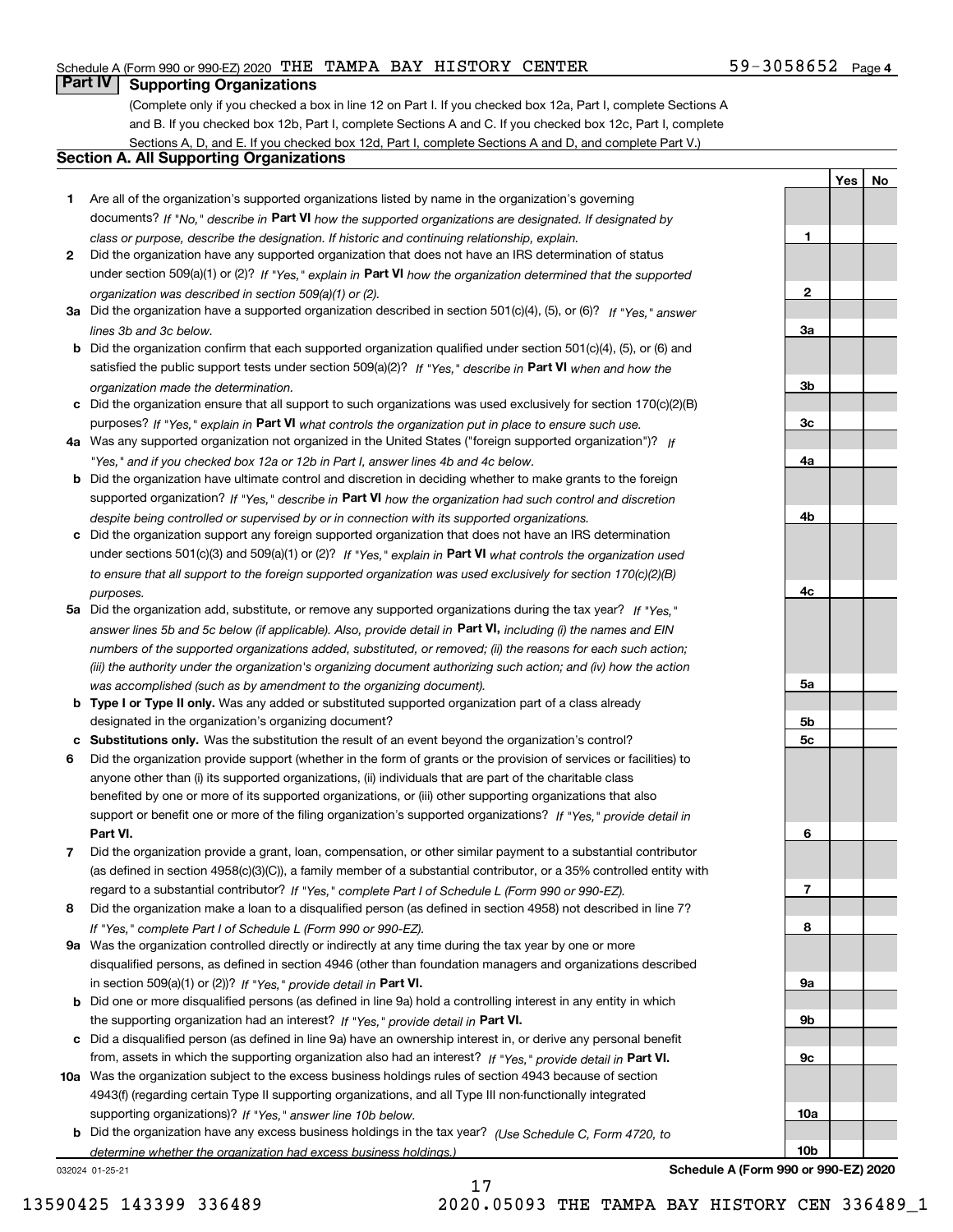## Schedule A (Form 990 or 990-EZ) 2020 Page THE TAMPA BAY HISTORY CENTER 59-3058652 **Part IV Supporting Organizations** *(continued)*

|    |                                                                                                                                   |              | Yes | No |
|----|-----------------------------------------------------------------------------------------------------------------------------------|--------------|-----|----|
| 11 | Has the organization accepted a gift or contribution from any of the following persons?                                           |              |     |    |
|    | a A person who directly or indirectly controls, either alone or together with persons described in lines 11b and                  |              |     |    |
|    | 11c below, the governing body of a supported organization?                                                                        | 11a          |     |    |
|    | <b>b</b> A family member of a person described in line 11a above?                                                                 | 11b          |     |    |
|    | c A 35% controlled entity of a person described in line 11a or 11b above? If "Yes" to line 11a, 11b, or 11c, provide              |              |     |    |
|    | detail in Part VI.                                                                                                                | 11c          |     |    |
|    | <b>Section B. Type I Supporting Organizations</b>                                                                                 |              |     |    |
|    |                                                                                                                                   |              | Yes | No |
| 1  | Did the governing body, members of the governing body, officers acting in their official capacity, or membership of one or        |              |     |    |
|    | more supported organizations have the power to regularly appoint or elect at least a majority of the organization's officers,     |              |     |    |
|    | directors, or trustees at all times during the tax year? If "No," describe in Part VI how the supported organization(s)           |              |     |    |
|    | effectively operated, supervised, or controlled the organization's activities. If the organization had more than one supported    |              |     |    |
|    | organization, describe how the powers to appoint and/or remove officers, directors, or trustees were allocated among the          | 1            |     |    |
|    | supported organizations and what conditions or restrictions, if any, applied to such powers during the tax year.                  |              |     |    |
| 2  | Did the organization operate for the benefit of any supported organization other than the supported                               |              |     |    |
|    | organization(s) that operated, supervised, or controlled the supporting organization? If "Yes," explain in                        |              |     |    |
|    | <b>Part VI</b> how providing such benefit carried out the purposes of the supported organization(s) that operated,                |              |     |    |
|    | supervised, or controlled the supporting organization.<br><b>Section C. Type II Supporting Organizations</b>                      | $\mathbf{2}$ |     |    |
|    |                                                                                                                                   |              |     |    |
|    |                                                                                                                                   |              | Yes | No |
| 1  | Were a majority of the organization's directors or trustees during the tax year also a majority of the directors                  |              |     |    |
|    | or trustees of each of the organization's supported organization(s)? If "No," describe in Part VI how control                     |              |     |    |
|    | or management of the supporting organization was vested in the same persons that controlled or managed                            |              |     |    |
|    | the supported organization(s).                                                                                                    | 1            |     |    |
|    | <b>Section D. All Type III Supporting Organizations</b>                                                                           |              |     |    |
|    |                                                                                                                                   |              | Yes | No |
| 1  | Did the organization provide to each of its supported organizations, by the last day of the fifth month of the                    |              |     |    |
|    | organization's tax year, (i) a written notice describing the type and amount of support provided during the prior tax             |              |     |    |
|    | year, (ii) a copy of the Form 990 that was most recently filed as of the date of notification, and (iii) copies of the            |              |     |    |
|    | organization's governing documents in effect on the date of notification, to the extent not previously provided?                  | 1            |     |    |
| 2  | Were any of the organization's officers, directors, or trustees either (i) appointed or elected by the supported                  |              |     |    |
|    | organization(s) or (ii) serving on the governing body of a supported organization? If "No," explain in Part VI how                |              |     |    |
|    | the organization maintained a close and continuous working relationship with the supported organization(s).                       | $\mathbf{2}$ |     |    |
| 3  | By reason of the relationship described in line 2, above, did the organization's supported organizations have a                   |              |     |    |
|    | significant voice in the organization's investment policies and in directing the use of the organization's                        |              |     |    |
|    | income or assets at all times during the tax year? If "Yes," describe in Part VI the role the organization's                      |              |     |    |
|    | supported organizations played in this regard.                                                                                    | 3            |     |    |
|    | Section E. Type III Functionally Integrated Supporting Organizations                                                              |              |     |    |
| 1  | Check the box next to the method that the organization used to satisfy the Integral Part Test during the year (see instructions). |              |     |    |
| a  | The organization satisfied the Activities Test. Complete line 2 below.                                                            |              |     |    |
| b  | The organization is the parent of each of its supported organizations. Complete line 3 below.                                     |              |     |    |
| c  | The organization supported a governmental entity. Describe in Part VI how you supported a governmental entity (see instructions). |              |     |    |
| 2  | Activities Test. Answer lines 2a and 2b below.                                                                                    |              | Yes | No |
| а  | Did substantially all of the organization's activities during the tax year directly further the exempt purposes of                |              |     |    |
|    | the supported organization(s) to which the organization was responsive? If "Yes." then in Part VI identify                        |              |     |    |
|    | those supported organizations and explain how these activities directly furthered their exempt purposes,                          |              |     |    |
|    | how the organization was responsive to those supported organizations, and how the organization determined                         |              |     |    |
|    | that these activities constituted substantially all of its activities.                                                            | 2a           |     |    |
| b  | Did the activities described in line 2a, above, constitute activities that, but for the organization's involvement,               |              |     |    |
|    | one or more of the organization's supported organization(s) would have been engaged in? If "Yes," explain in                      |              |     |    |
|    |                                                                                                                                   |              |     |    |
|    | Part VI the reasons for the organization's position that its supported organization(s) would have engaged in                      | 2b           |     |    |
|    | these activities but for the organization's involvement.                                                                          |              |     |    |
| з  | Parent of Supported Organizations. Answer lines 3a and 3b below.                                                                  |              |     |    |
| a  | Did the organization have the power to regularly appoint or elect a majority of the officers, directors, or                       |              |     |    |

trustees of each of the supported organizations? If "Yes" or "No" provide details in **Part VI.** 

032025 01-25-21 **b** Did the organization exercise a substantial degree of direction over the policies, programs, and activities of each of its supported organizations? If "Yes," describe in Part VI the role played by the organization in this regard.

**Schedule A (Form 990 or 990-EZ) 2020**

**3a**

**3b**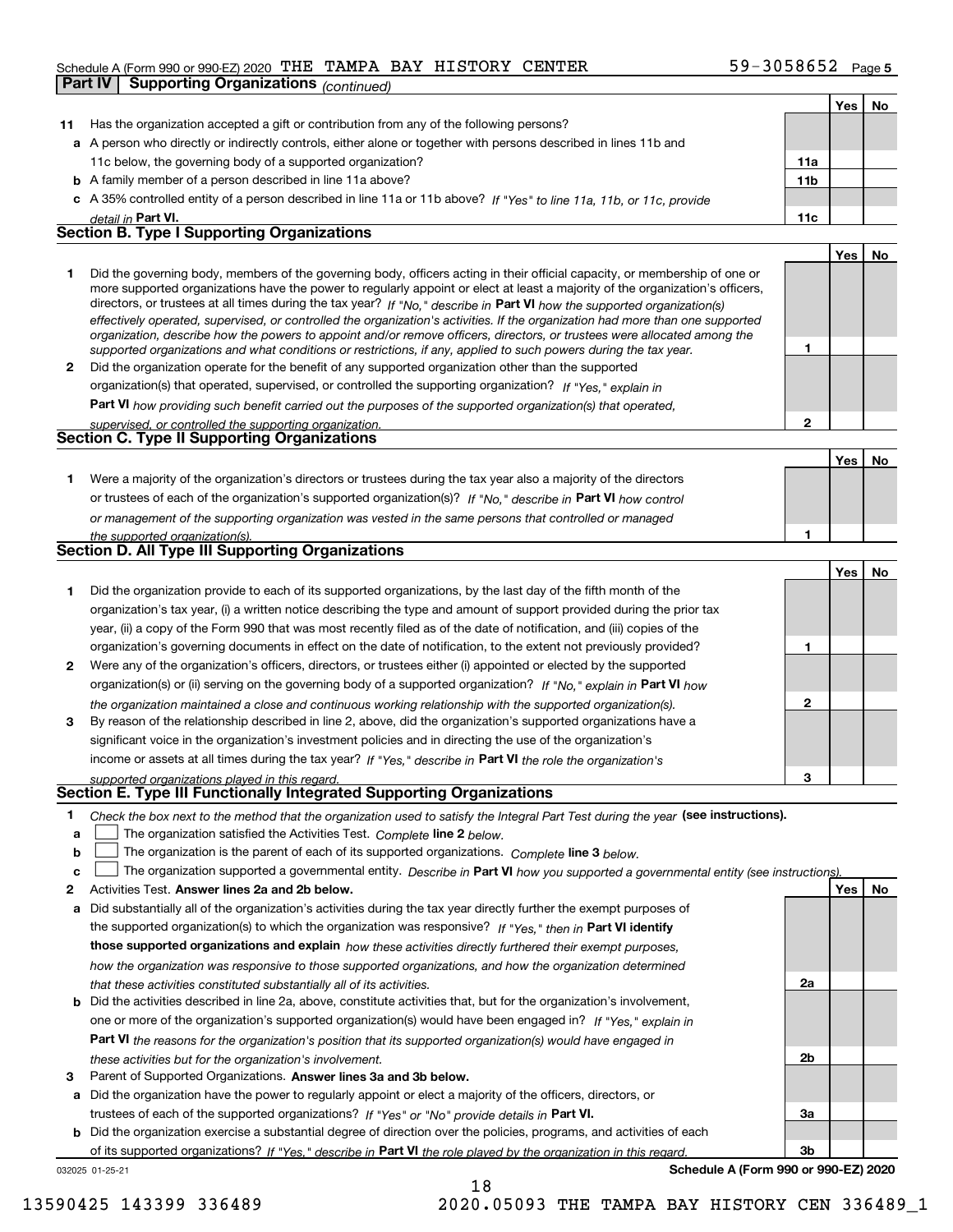**1**

## Schedule A (Form 990 or 990-EZ) 2020 Page THE TAMPA BAY HISTORY CENTER 59-3058652 **Part V Type III Non-Functionally Integrated 509(a)(3) Supporting Organizations**

1 Check here if the organization satisfied the Integral Part Test as a qualifying trust on Nov. 20, 1970 (explain in Part VI). See instructions. All other Type III non-functionally integrated supporting organizations must complete Sections A through E.

|              | Section A - Adjusted Net Income                                             |                | (A) Prior Year | (B) Current Year<br>(optional) |
|--------------|-----------------------------------------------------------------------------|----------------|----------------|--------------------------------|
| 1            | Net short-term capital gain                                                 | 1              |                |                                |
| 2            | Recoveries of prior-year distributions                                      | $\overline{2}$ |                |                                |
| 3            | Other gross income (see instructions)                                       | 3              |                |                                |
| 4            | Add lines 1 through 3.                                                      | 4              |                |                                |
| 5            | Depreciation and depletion                                                  | 5              |                |                                |
| 6            | Portion of operating expenses paid or incurred for production or            |                |                |                                |
|              | collection of gross income or for management, conservation, or              |                |                |                                |
|              | maintenance of property held for production of income (see instructions)    | 6              |                |                                |
| 7            | Other expenses (see instructions)                                           | $\overline{7}$ |                |                                |
| 8            | Adjusted Net Income (subtract lines 5, 6, and 7 from line 4)                | 8              |                |                                |
|              | <b>Section B - Minimum Asset Amount</b>                                     |                | (A) Prior Year | (B) Current Year<br>(optional) |
| 1            | Aggregate fair market value of all non-exempt-use assets (see               |                |                |                                |
|              | instructions for short tax year or assets held for part of year):           |                |                |                                |
|              | <b>a</b> Average monthly value of securities                                | 1a             |                |                                |
|              | <b>b</b> Average monthly cash balances                                      | 1b             |                |                                |
|              | c Fair market value of other non-exempt-use assets                          | 1c             |                |                                |
|              | d Total (add lines 1a, 1b, and 1c)                                          | 1d             |                |                                |
|              | <b>e</b> Discount claimed for blockage or other factors                     |                |                |                                |
|              | (explain in detail in Part VI):                                             |                |                |                                |
| 2            | Acquisition indebtedness applicable to non-exempt-use assets                | $\overline{2}$ |                |                                |
| 3            | Subtract line 2 from line 1d.                                               | 3              |                |                                |
| 4            | Cash deemed held for exempt use. Enter 0.015 of line 3 (for greater amount, |                |                |                                |
|              | see instructions).                                                          | 4              |                |                                |
| 5            | Net value of non-exempt-use assets (subtract line 4 from line 3)            | 5              |                |                                |
| 6            | Multiply line 5 by 0.035.                                                   | 6              |                |                                |
| 7            | Recoveries of prior-year distributions                                      | $\overline{7}$ |                |                                |
| 8            | Minimum Asset Amount (add line 7 to line 6)                                 | 8              |                |                                |
|              | <b>Section C - Distributable Amount</b>                                     |                |                | <b>Current Year</b>            |
| 1            | Adjusted net income for prior year (from Section A, line 8, column A)       | 1              |                |                                |
| $\mathbf{2}$ | Enter 0.85 of line 1.                                                       | $\mathbf{2}$   |                |                                |
| 3            | Minimum asset amount for prior year (from Section B, line 8, column A)      | 3              |                |                                |
| 4            | Enter greater of line 2 or line 3.                                          | 4              |                |                                |
| 5            | Income tax imposed in prior year                                            | 5              |                |                                |
| 6            | <b>Distributable Amount.</b> Subtract line 5 from line 4, unless subject to |                |                |                                |
|              | emergency temporary reduction (see instructions).                           | 6              |                |                                |
|              |                                                                             |                |                |                                |

**7**Check here if the current year is the organization's first as a non-functionally integrated Type III supporting organization (see instructions).

**Schedule A (Form 990 or 990-EZ) 2020**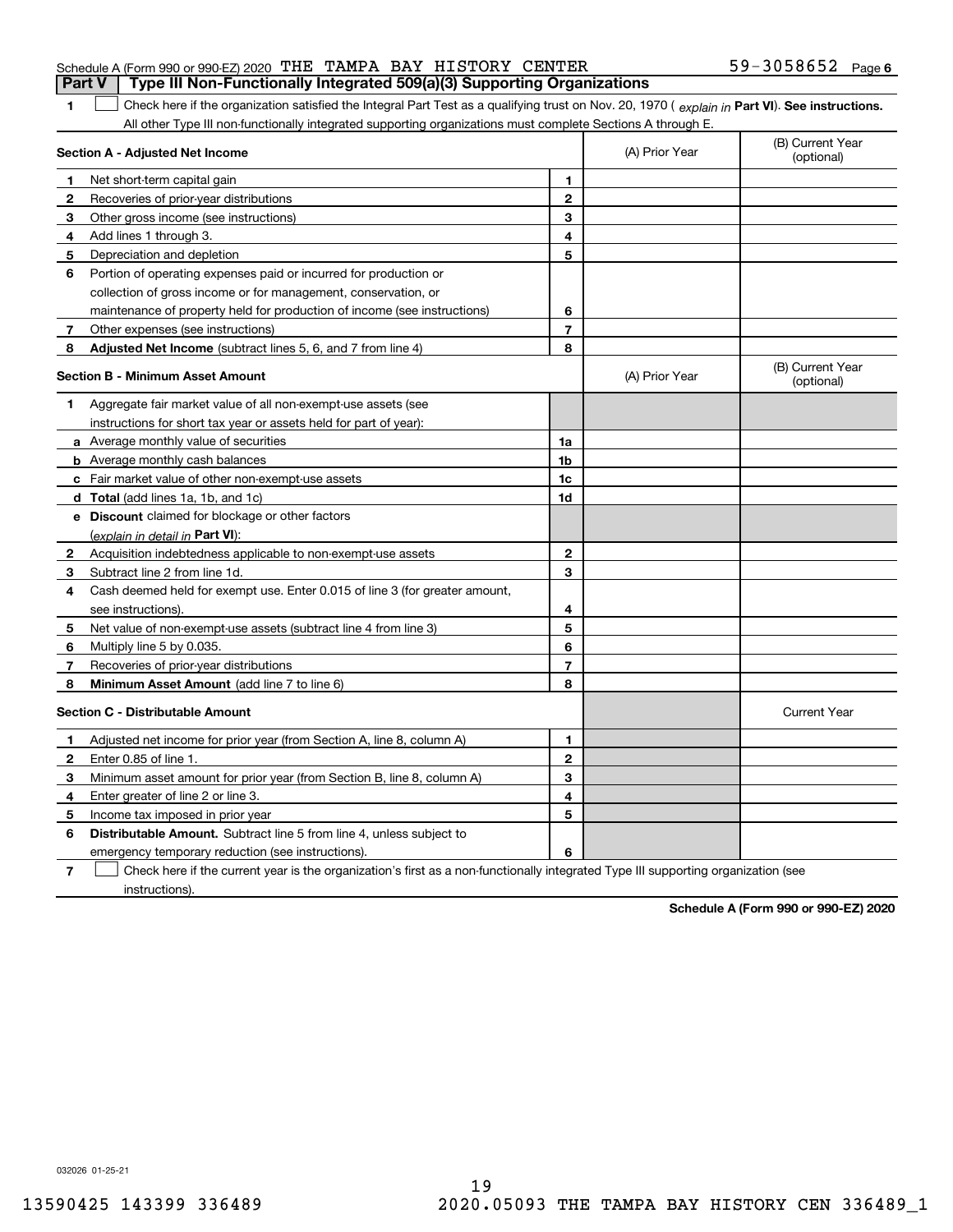## Schedule A (Form 990 or 990-EZ) 2020 Page THE TAMPA BAY HISTORY CENTER 59-3058652

| <b>Part V</b> | Type III Non-Functionally Integrated 509(a)(3) Supporting Organizations                    |                             | (continued)                           |    |                                         |
|---------------|--------------------------------------------------------------------------------------------|-----------------------------|---------------------------------------|----|-----------------------------------------|
|               | <b>Section D - Distributions</b>                                                           |                             |                                       |    | <b>Current Year</b>                     |
| 1             | Amounts paid to supported organizations to accomplish exempt purposes                      |                             |                                       | 1  |                                         |
| 2             | Amounts paid to perform activity that directly furthers exempt purposes of supported       |                             |                                       |    |                                         |
|               | organizations, in excess of income from activity                                           |                             | $\mathbf{2}$                          |    |                                         |
| 3             | Administrative expenses paid to accomplish exempt purposes of supported organizations      |                             |                                       | 3  |                                         |
| 4             | Amounts paid to acquire exempt-use assets                                                  |                             |                                       | 4  |                                         |
| 5             | Qualified set-aside amounts (prior IRS approval required - provide details in Part VI)     |                             |                                       | 5  |                                         |
| 6             | Other distributions ( <i>describe in</i> Part VI). See instructions.                       |                             |                                       | 6  |                                         |
| 7             | Total annual distributions. Add lines 1 through 6.                                         |                             |                                       | 7  |                                         |
| 8             | Distributions to attentive supported organizations to which the organization is responsive |                             |                                       |    |                                         |
|               | (provide details in Part VI). See instructions.                                            |                             |                                       | 8  |                                         |
| 9             | Distributable amount for 2020 from Section C, line 6                                       |                             |                                       | 9  |                                         |
| 10            | Line 8 amount divided by line 9 amount                                                     |                             |                                       | 10 |                                         |
|               |                                                                                            | (i)                         | (ii)                                  |    | (iii)                                   |
|               | Section E - Distribution Allocations (see instructions)                                    | <b>Excess Distributions</b> | <b>Underdistributions</b><br>Pre-2020 |    | <b>Distributable</b><br>Amount for 2020 |
| 1             | Distributable amount for 2020 from Section C, line 6                                       |                             |                                       |    |                                         |
| 2             | Underdistributions, if any, for years prior to 2020 (reason-                               |                             |                                       |    |                                         |
|               | able cause required - explain in Part VI). See instructions.                               |                             |                                       |    |                                         |
| 3             | Excess distributions carryover, if any, to 2020                                            |                             |                                       |    |                                         |
|               | <b>a</b> From 2015                                                                         |                             |                                       |    |                                         |
|               | <b>b</b> From 2016                                                                         |                             |                                       |    |                                         |
|               | c From 2017                                                                                |                             |                                       |    |                                         |
|               | <b>d</b> From 2018                                                                         |                             |                                       |    |                                         |
|               | e From 2019                                                                                |                             |                                       |    |                                         |
|               | f Total of lines 3a through 3e                                                             |                             |                                       |    |                                         |
|               | g Applied to underdistributions of prior years                                             |                             |                                       |    |                                         |
|               | <b>h</b> Applied to 2020 distributable amount                                              |                             |                                       |    |                                         |
|               | Carryover from 2015 not applied (see instructions)                                         |                             |                                       |    |                                         |
|               | Remainder. Subtract lines 3g, 3h, and 3i from line 3f.                                     |                             |                                       |    |                                         |
| 4             | Distributions for 2020 from Section D,                                                     |                             |                                       |    |                                         |
|               | line $7:$                                                                                  |                             |                                       |    |                                         |
|               | a Applied to underdistributions of prior years                                             |                             |                                       |    |                                         |
|               | <b>b</b> Applied to 2020 distributable amount                                              |                             |                                       |    |                                         |
|               | c Remainder. Subtract lines 4a and 4b from line 4.                                         |                             |                                       |    |                                         |
| 5             | Remaining underdistributions for years prior to 2020, if                                   |                             |                                       |    |                                         |
|               | any. Subtract lines 3g and 4a from line 2. For result greater                              |                             |                                       |    |                                         |
|               | than zero, explain in Part VI. See instructions.                                           |                             |                                       |    |                                         |
| 6             | Remaining underdistributions for 2020. Subtract lines 3h                                   |                             |                                       |    |                                         |
|               | and 4b from line 1. For result greater than zero, explain in                               |                             |                                       |    |                                         |
|               | Part VI. See instructions.                                                                 |                             |                                       |    |                                         |
| 7             | Excess distributions carryover to 2021. Add lines 3j                                       |                             |                                       |    |                                         |
|               | and 4c.                                                                                    |                             |                                       |    |                                         |
| 8             | Breakdown of line 7:                                                                       |                             |                                       |    |                                         |
|               | a Excess from 2016                                                                         |                             |                                       |    |                                         |
|               | <b>b</b> Excess from 2017                                                                  |                             |                                       |    |                                         |
|               | c Excess from 2018                                                                         |                             |                                       |    |                                         |
|               | d Excess from 2019                                                                         |                             |                                       |    |                                         |
|               | e Excess from 2020                                                                         |                             |                                       |    |                                         |

**Schedule A (Form 990 or 990-EZ) 2020**

032027 01-25-21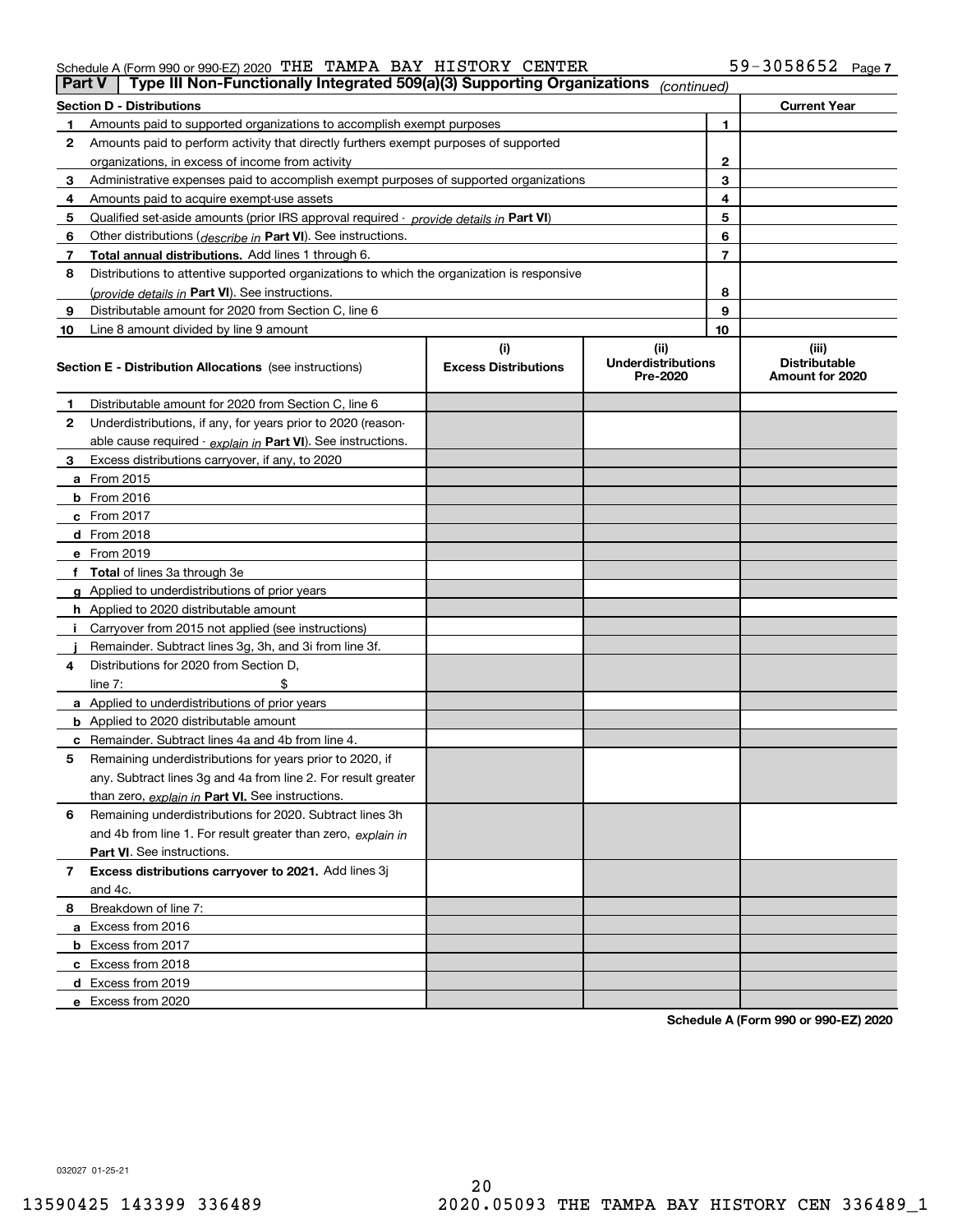|                 | Schedule A (Form 990 or 990-EZ) 2020 THE TAMPA BAY HISTORY CENTER                                                                                      |    | $59 - 3058652$ Page 8                                                                                                                                                                                                                                                                                                                                                                                                             |  |
|-----------------|--------------------------------------------------------------------------------------------------------------------------------------------------------|----|-----------------------------------------------------------------------------------------------------------------------------------------------------------------------------------------------------------------------------------------------------------------------------------------------------------------------------------------------------------------------------------------------------------------------------------|--|
| <b>Part VI</b>  | Section D, lines 5, 6, and 8; and Part V, Section E, lines 2, 5, and 6. Also complete this part for any additional information.<br>(See instructions.) |    | Supplemental Information. Provide the explanations required by Part II, line 10; Part II, line 17a or 17b; Part III, line 12;<br>Part IV, Section A, lines 1, 2, 3b, 3c, 4b, 4c, 5a, 6, 9a, 9b, 9c, 11a, 11b, and 11c; Part IV, Section B, lines 1 and 2; Part IV, Section C,<br>line 1; Part IV, Section D, lines 2 and 3; Part IV, Section E, lines 1c, 2a, 2b, 3a, and 3b; Part V, line 1; Part V, Section B, line 1e; Part V, |  |
|                 |                                                                                                                                                        |    |                                                                                                                                                                                                                                                                                                                                                                                                                                   |  |
|                 |                                                                                                                                                        |    |                                                                                                                                                                                                                                                                                                                                                                                                                                   |  |
|                 |                                                                                                                                                        |    |                                                                                                                                                                                                                                                                                                                                                                                                                                   |  |
|                 |                                                                                                                                                        |    |                                                                                                                                                                                                                                                                                                                                                                                                                                   |  |
|                 |                                                                                                                                                        |    |                                                                                                                                                                                                                                                                                                                                                                                                                                   |  |
|                 |                                                                                                                                                        |    |                                                                                                                                                                                                                                                                                                                                                                                                                                   |  |
|                 |                                                                                                                                                        |    |                                                                                                                                                                                                                                                                                                                                                                                                                                   |  |
|                 |                                                                                                                                                        |    |                                                                                                                                                                                                                                                                                                                                                                                                                                   |  |
|                 |                                                                                                                                                        |    |                                                                                                                                                                                                                                                                                                                                                                                                                                   |  |
|                 |                                                                                                                                                        |    |                                                                                                                                                                                                                                                                                                                                                                                                                                   |  |
|                 |                                                                                                                                                        |    |                                                                                                                                                                                                                                                                                                                                                                                                                                   |  |
|                 |                                                                                                                                                        |    |                                                                                                                                                                                                                                                                                                                                                                                                                                   |  |
|                 |                                                                                                                                                        |    |                                                                                                                                                                                                                                                                                                                                                                                                                                   |  |
|                 |                                                                                                                                                        |    |                                                                                                                                                                                                                                                                                                                                                                                                                                   |  |
|                 |                                                                                                                                                        |    |                                                                                                                                                                                                                                                                                                                                                                                                                                   |  |
|                 |                                                                                                                                                        |    |                                                                                                                                                                                                                                                                                                                                                                                                                                   |  |
|                 |                                                                                                                                                        |    |                                                                                                                                                                                                                                                                                                                                                                                                                                   |  |
|                 |                                                                                                                                                        |    |                                                                                                                                                                                                                                                                                                                                                                                                                                   |  |
|                 |                                                                                                                                                        |    |                                                                                                                                                                                                                                                                                                                                                                                                                                   |  |
|                 |                                                                                                                                                        |    |                                                                                                                                                                                                                                                                                                                                                                                                                                   |  |
|                 |                                                                                                                                                        |    |                                                                                                                                                                                                                                                                                                                                                                                                                                   |  |
|                 |                                                                                                                                                        |    |                                                                                                                                                                                                                                                                                                                                                                                                                                   |  |
|                 |                                                                                                                                                        |    |                                                                                                                                                                                                                                                                                                                                                                                                                                   |  |
|                 |                                                                                                                                                        |    |                                                                                                                                                                                                                                                                                                                                                                                                                                   |  |
|                 |                                                                                                                                                        |    |                                                                                                                                                                                                                                                                                                                                                                                                                                   |  |
|                 |                                                                                                                                                        |    |                                                                                                                                                                                                                                                                                                                                                                                                                                   |  |
|                 |                                                                                                                                                        |    |                                                                                                                                                                                                                                                                                                                                                                                                                                   |  |
|                 |                                                                                                                                                        |    |                                                                                                                                                                                                                                                                                                                                                                                                                                   |  |
|                 |                                                                                                                                                        |    |                                                                                                                                                                                                                                                                                                                                                                                                                                   |  |
|                 |                                                                                                                                                        |    |                                                                                                                                                                                                                                                                                                                                                                                                                                   |  |
|                 |                                                                                                                                                        |    |                                                                                                                                                                                                                                                                                                                                                                                                                                   |  |
| 032028 01-25-21 |                                                                                                                                                        | 21 | Schedule A (Form 990 or 990-EZ) 2020                                                                                                                                                                                                                                                                                                                                                                                              |  |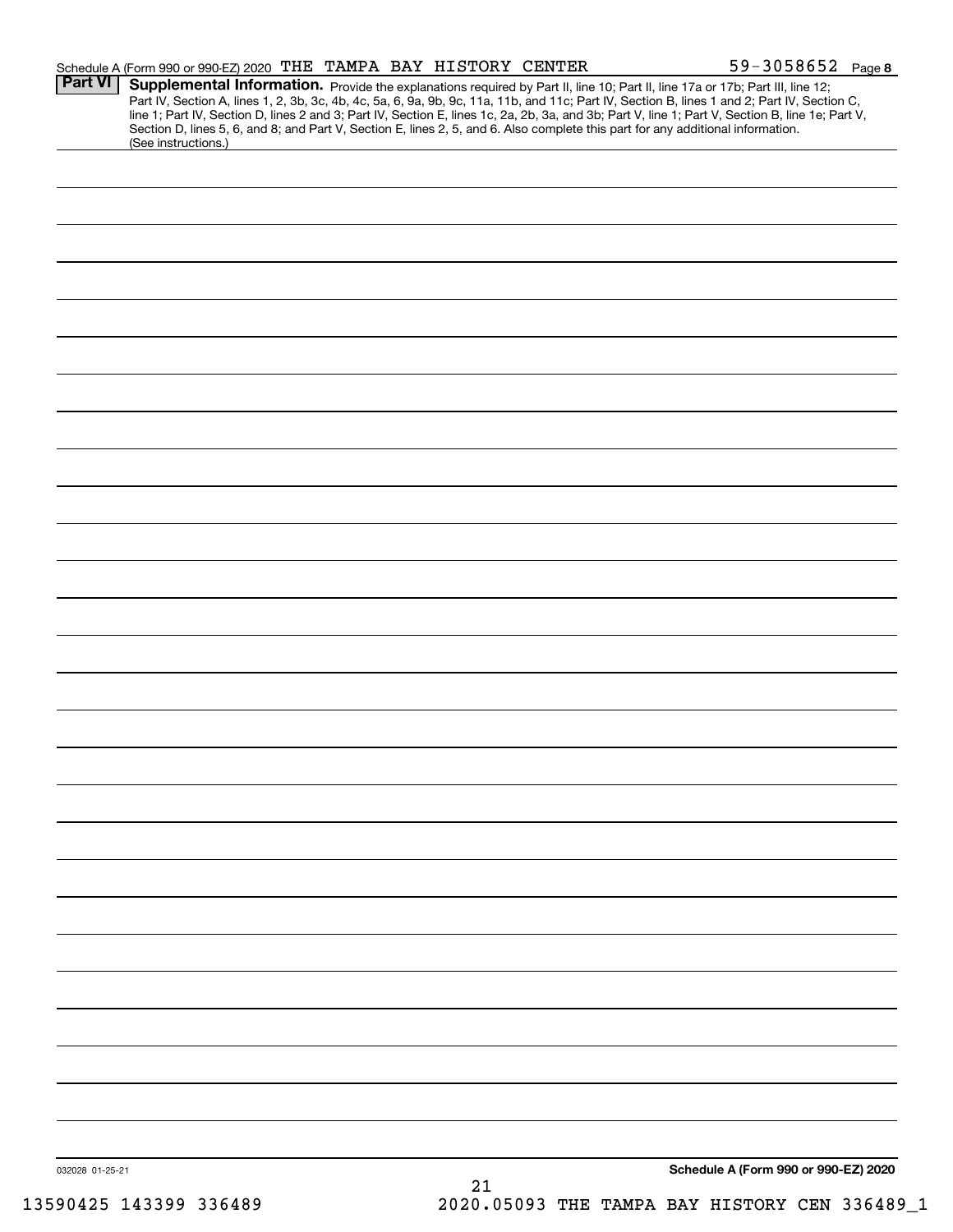Department of the Treasury Internal Revenue Service **(Form 990, 990-EZ, or 990-PF)**

Name of the organization

## \*\* PUBLIC DISCLOSURE COPY \*\*

# **Schedule B Schedule of Contributors**

**| Attach to Form 990, Form 990-EZ, or Form 990-PF. | Go to www.irs.gov/Form990 for the latest information.** OMB No. 1545-0047

**2020**

**Employer identification number**

| <b>CENTER</b> | 3058652 |
|---------------|---------|
|               |         |

| <b>INAITE OF LITE ORGANIZATION</b>    |  |                       |
|---------------------------------------|--|-----------------------|
|                                       |  | THE TAMPA BAY HISTORY |
| <b>Organization type (check one):</b> |  |                       |

| Filers of:         | Section:                                                                  |
|--------------------|---------------------------------------------------------------------------|
| Form 990 or 990-EZ | $\lfloor x \rfloor$ 501(c)( 3) (enter number) organization                |
|                    | 4947(a)(1) nonexempt charitable trust not treated as a private foundation |
|                    | 527 political organization                                                |
| Form 990-PF        | 501(c)(3) exempt private foundation                                       |
|                    | 4947(a)(1) nonexempt charitable trust treated as a private foundation     |
|                    | 501(c)(3) taxable private foundation                                      |

Check if your organization is covered by the **General Rule** or a **Special Rule. Note:**  Only a section 501(c)(7), (8), or (10) organization can check boxes for both the General Rule and a Special Rule. See instructions.

## **General Rule**

 $\mathcal{L}^{\text{max}}$ 

For an organization filing Form 990, 990-EZ, or 990-PF that received, during the year, contributions totaling \$5,000 or more (in money or property) from any one contributor. Complete Parts I and II. See instructions for determining a contributor's total contributions.

## **Special Rules**

any one contributor, during the year, total contributions of the greater of  $\,$  (1) \$5,000; or **(2)** 2% of the amount on (i) Form 990, Part VIII, line 1h;  $\boxed{\textbf{X}}$  For an organization described in section 501(c)(3) filing Form 990 or 990-EZ that met the 33 1/3% support test of the regulations under sections 509(a)(1) and 170(b)(1)(A)(vi), that checked Schedule A (Form 990 or 990-EZ), Part II, line 13, 16a, or 16b, and that received from or (ii) Form 990-EZ, line 1. Complete Parts I and II.

For an organization described in section 501(c)(7), (8), or (10) filing Form 990 or 990-EZ that received from any one contributor, during the year, total contributions of more than \$1,000 exclusively for religious, charitable, scientific, literary, or educational purposes, or for the prevention of cruelty to children or animals. Complete Parts I (entering "N/A" in column (b) instead of the contributor name and address), II, and III.  $\mathcal{L}^{\text{max}}$ 

purpose. Don't complete any of the parts unless the **General Rule** applies to this organization because it received *nonexclusively* year, contributions <sub>exclusively</sub> for religious, charitable, etc., purposes, but no such contributions totaled more than \$1,000. If this box is checked, enter here the total contributions that were received during the year for an  $\;$ exclusively religious, charitable, etc., For an organization described in section 501(c)(7), (8), or (10) filing Form 990 or 990-EZ that received from any one contributor, during the religious, charitable, etc., contributions totaling \$5,000 or more during the year  $\Box$ — $\Box$   $\Box$  $\mathcal{L}^{\text{max}}$ 

**Caution:**  An organization that isn't covered by the General Rule and/or the Special Rules doesn't file Schedule B (Form 990, 990-EZ, or 990-PF),  **must** but it answer "No" on Part IV, line 2, of its Form 990; or check the box on line H of its Form 990-EZ or on its Form 990-PF, Part I, line 2, to certify that it doesn't meet the filing requirements of Schedule B (Form 990, 990-EZ, or 990-PF).

**For Paperwork Reduction Act Notice, see the instructions for Form 990, 990-EZ, or 990-PF. Schedule B (Form 990, 990-EZ, or 990-PF) (2020)** LHA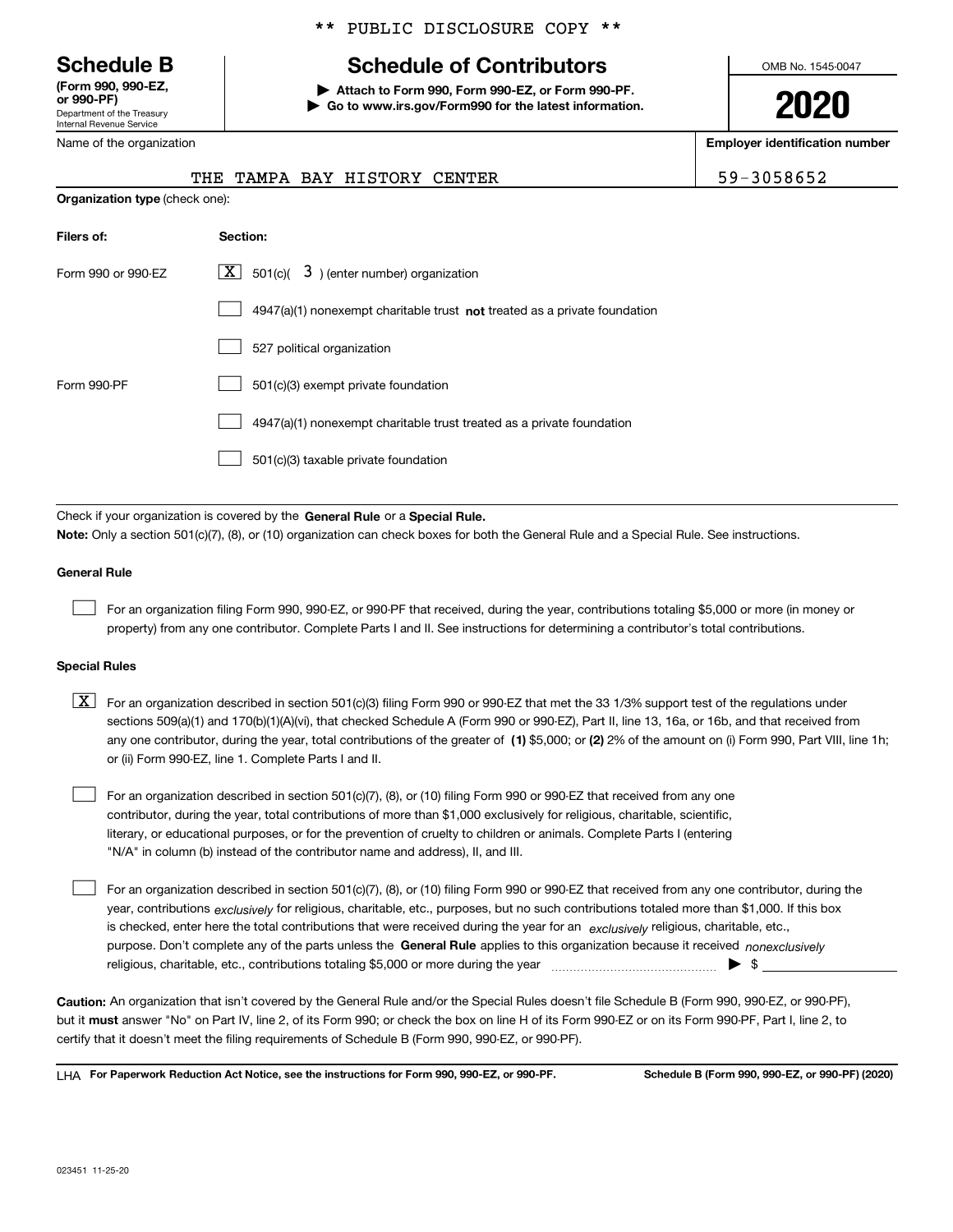Name of organization

**Employer identification number**

**(a)No.(b)Name, address, and ZIP + 4 (c)Total contributions (d)Type of contribution PersonPayrollNoncash (a)No.(b)Name, address, and ZIP + 4 (c)Total contributions (d)Type of contribution PersonPayrollNoncash (a)No.(b)Name, address, and ZIP + 4 (c)Total contributions (d)Type of contribution PersonPayrollNoncash (a) No.(b) Name, address, and ZIP + 4 (c) Total contributions (d) Type of contribution PersonPayrollNoncash (a) No.(b) Name, address, and ZIP + 4 (c) Total contributions (d) Type of contribution PersonPayrollNoncash (a) No.(b)Name, address, and ZIP + 4 (c) Total contributions (d)Type of contribution PersonPayrollNoncash** Contributors (see instructions). Use duplicate copies of Part I if additional space is needed. \$(Complete Part II for noncash contributions.) \$(Complete Part II for noncash contributions.) \$(Complete Part II for noncash contributions.) \$(Complete Part II for noncash contributions.) \$(Complete Part II for noncash contributions.) \$(Complete Part II for noncash contributions.) Chedule B (Form 990, 990-EZ, or 990-PF) (2020)<br> **2Page 2** Employer identification number<br>
2Part I Contributors (see instructions). Use duplicate copies of Part I if additional space is needed.<br>
2Part I Contributors (see in  $|X|$  $\mathcal{L}^{\text{max}}$  $\mathcal{L}^{\text{max}}$  $\boxed{\text{X}}$  $\mathcal{L}^{\text{max}}$  $\mathcal{L}^{\text{max}}$  $|X|$  $\mathcal{L}^{\text{max}}$  $\mathcal{L}^{\text{max}}$  $\boxed{\text{X}}$  $\mathcal{L}^{\text{max}}$  $\mathcal{L}^{\text{max}}$  $\boxed{\text{X}}$  $\mathcal{L}^{\text{max}}$  $\mathcal{L}^{\text{max}}$  $\boxed{\text{X}}$  $\mathcal{L}^{\text{max}}$  $\mathcal{L}^{\text{max}}$  $\begin{array}{c|c|c|c|c|c} 1 & \hspace{1.5cm} & \hspace{1.5cm} & \hspace{1.5cm} & \hspace{1.5cm} & \hspace{1.5cm} & \hspace{1.5cm} & \hspace{1.5cm} & \hspace{1.5cm} & \hspace{1.5cm} & \hspace{1.5cm} & \hspace{1.5cm} & \hspace{1.5cm} & \hspace{1.5cm} & \hspace{1.5cm} & \hspace{1.5cm} & \hspace{1.5cm} & \hspace{1.5cm} & \hspace{1.5cm} & \hspace{1.5cm} & \hspace{1.5cm} &$ 489,471.  $2$  | Person  $\overline{\text{X}}$ 415,918.  $\overline{3}$  | Person  $\overline{X}$ 352,395.  $4$  | Person  $\overline{\text{X}}$ 55,200.  $\sim$  5 | Person X 215,200.  $\sim$  6 | Person X 124,139. THE TAMPA BAY HISTORY CENTER THE SERVICE OF SALE SERVICE SERVICE SERVICE SERVICE SERVICE SERVICE SERVICE SERVICE

023452 11-25-20 **Schedule B (Form 990, 990-EZ, or 990-PF) (2020)**

13590425 143399 336489 2020.05093 THE TAMPA BAY HISTORY CEN 336489\_1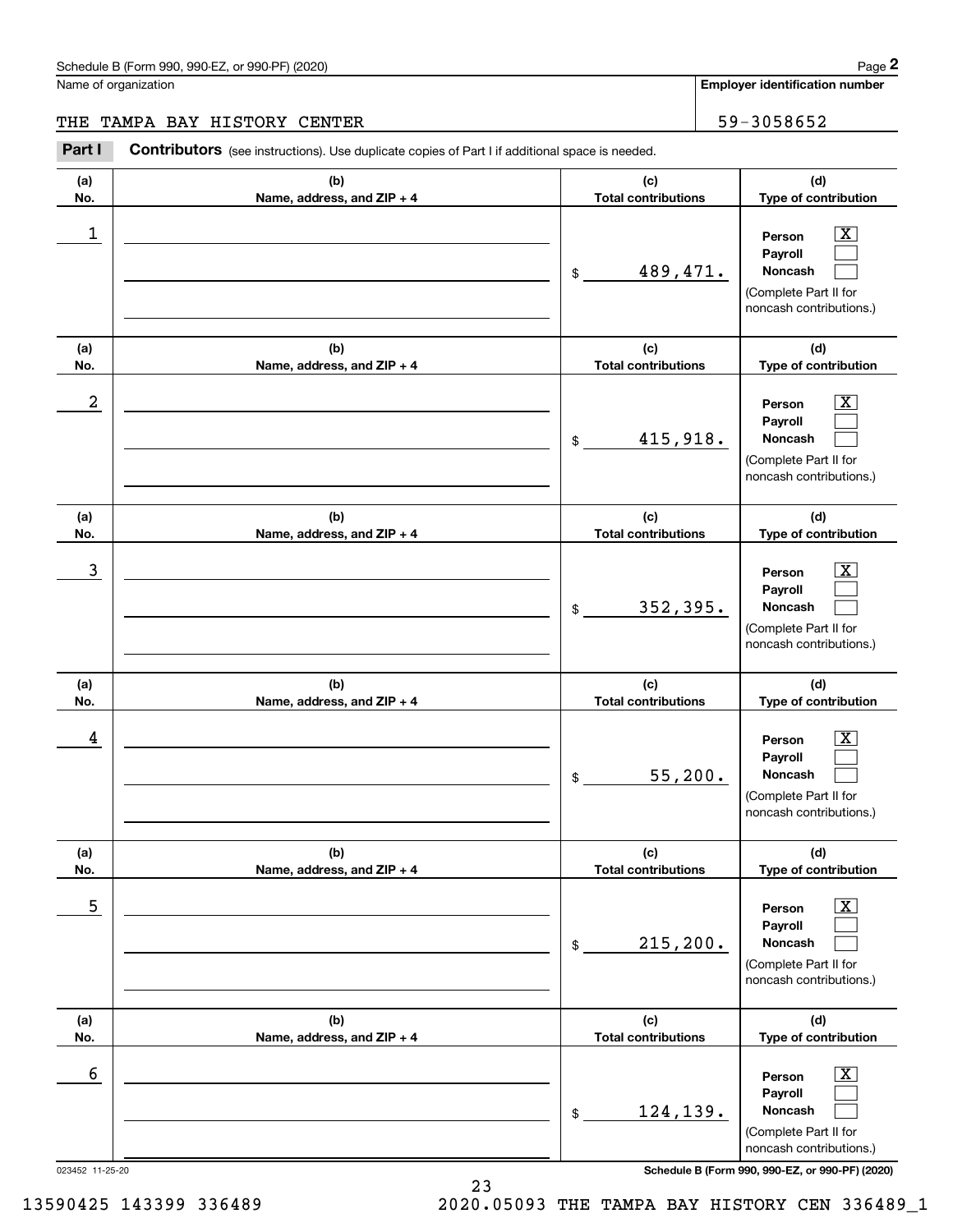Name of organization

**Employer identification number**

## THE TAMPA BAY HISTORY CENTER THE SERVICE OF SALE SERVICE SERVICE SERVICE SERVICE SERVICE SERVICE SERVICE SERVICE

**(a)No.(b)Name, address, and ZIP + 4 (c)Total contributions (d)Type of contribution PersonPayrollNoncash (a)No.(b)Name, address, and ZIP + 4 (c)Total contributions (d)Type of contribution PersonPayrollNoncash (a)No.(b)Name, address, and ZIP + 4 (c)Total contributions (d)Type of contribution PersonPayrollNoncash (a) No.(b) Name, address, and ZIP + 4 (c) Total contributions (d) Type of contribution PersonPayrollNoncash(a) No.(b) Name, address, and ZIP + 4 (c) Total contributions (d) Type of contribution PersonPayrollNoncash(a) No.(b)Name, address, and ZIP + 4 (c) Total contributions (d)Type of contribution PersonPayrollNoncash** Contributors (see instructions). Use duplicate copies of Part I if additional space is needed. \$(Complete Part II for noncash contributions.) \$(Complete Part II for noncash contributions.) \$(Complete Part II for noncash contributions.) \$(Complete Part II for noncash contributions.) \$(Complete Part II for noncash contributions.) \$(Complete Part II for noncash contributions.) Chedule B (Form 990, 990-EZ, or 990-PF) (2020)<br> **2Page 2** Employer identification number<br>
2Part I Contributors (see instructions). Use duplicate copies of Part I if additional space is needed.<br>
2Part I Contributors (see in  $|X|$  $\mathcal{L}^{\text{max}}$  $\mathcal{L}^{\text{max}}$  $\boxed{\text{X}}$  $\mathcal{L}^{\text{max}}$  $\mathcal{L}^{\text{max}}$  $\mathcal{L}^{\text{max}}$  $\mathcal{L}^{\text{max}}$  $\mathcal{L}^{\text{max}}$  $\mathcal{L}^{\text{max}}$  $\mathcal{L}^{\text{max}}$  $\mathcal{L}^{\text{max}}$  $\mathcal{L}^{\text{max}}$  $\mathcal{L}^{\text{max}}$  $\mathcal{L}^{\text{max}}$  $\mathcal{L}^{\text{max}}$  $\mathcal{L}^{\text{max}}$  $\mathcal{L}^{\text{max}}$ 7 X 117,666. 8 X 255,000.

023452 11-25-20 **Schedule B (Form 990, 990-EZ, or 990-PF) (2020)**

13590425 143399 336489 2020.05093 THE TAMPA BAY HISTORY CEN 336489\_1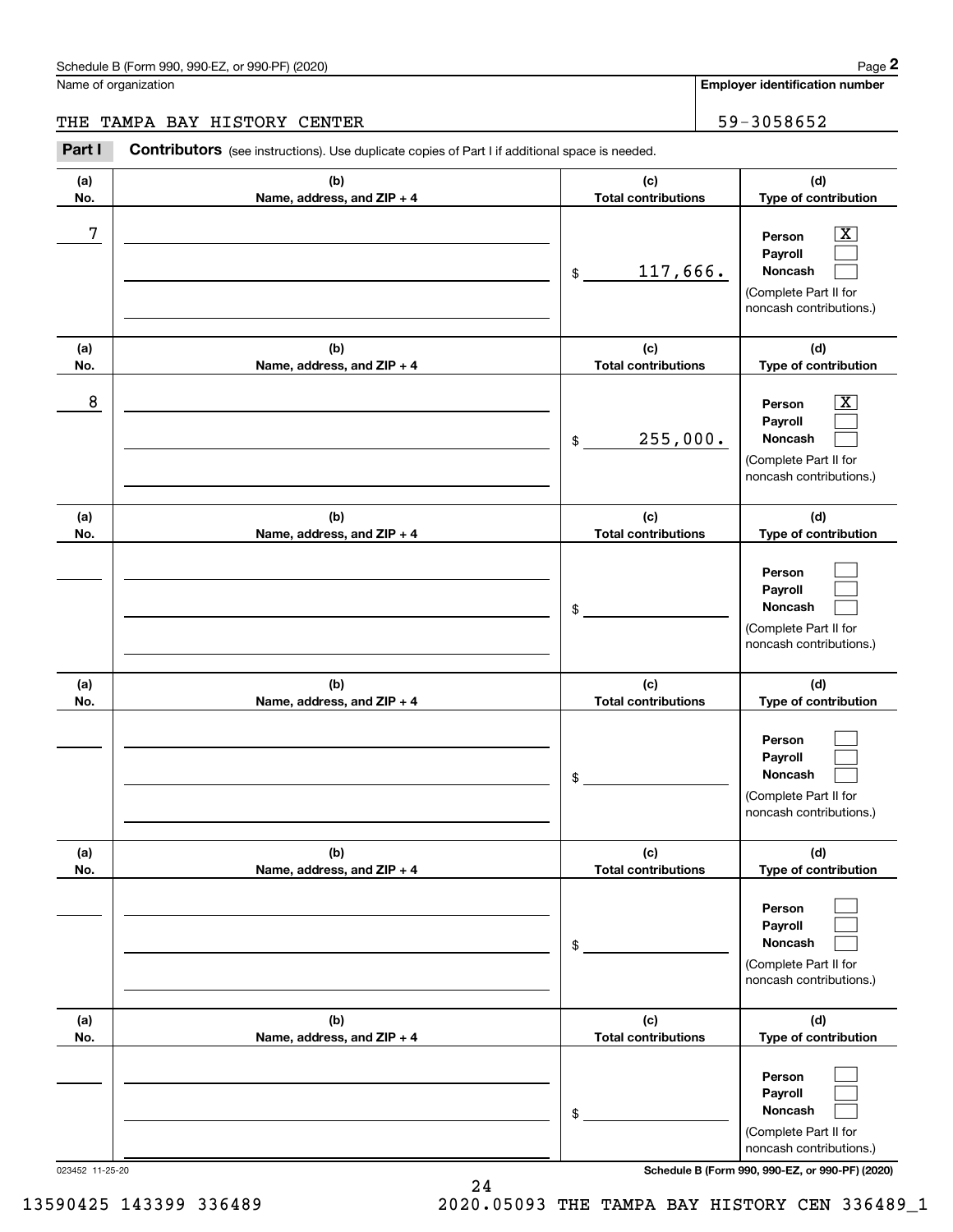Name of organization

**Employer identification number**

THE TAMPA BAY HISTORY CENTER | 59-3058652

(see instructions). Use duplicate copies of Part II if additional space is needed.<br> **2Part II Noncash Property** (see instructions). Use duplicate copies of Part II if additional space is needed.<br>
3Part II **Noncash Proper** 

| (a)<br>No.<br>from<br>Part I | (b)<br>Description of noncash property given | (c)<br>FMV (or estimate)<br>(See instructions.) | (d)<br>Date received                            |
|------------------------------|----------------------------------------------|-------------------------------------------------|-------------------------------------------------|
|                              |                                              |                                                 |                                                 |
|                              |                                              | $\frac{1}{\sqrt{2}}$                            |                                                 |
| (a)<br>No.                   | (b)                                          | (c)<br>FMV (or estimate)                        | (d)                                             |
| from<br>Part I               | Description of noncash property given        | (See instructions.)                             | Date received                                   |
|                              |                                              |                                                 |                                                 |
|                              |                                              | $\sim$                                          |                                                 |
|                              |                                              |                                                 |                                                 |
| (a)<br>No.<br>from<br>Part I | (b)<br>Description of noncash property given | (c)<br>FMV (or estimate)<br>(See instructions.) | (d)<br>Date received                            |
|                              |                                              |                                                 |                                                 |
|                              |                                              |                                                 |                                                 |
|                              |                                              |                                                 |                                                 |
|                              |                                              | $\mathfrak s$                                   |                                                 |
| (a)<br>No.<br>from           | (b)<br>Description of noncash property given | (c)<br>FMV (or estimate)                        | (d)<br>Date received                            |
| Part I                       |                                              | (See instructions.)                             |                                                 |
|                              |                                              |                                                 |                                                 |
|                              |                                              |                                                 |                                                 |
|                              |                                              |                                                 |                                                 |
|                              |                                              | \$                                              |                                                 |
|                              |                                              |                                                 |                                                 |
| (a)                          |                                              | (c)                                             |                                                 |
| No.<br>from                  | (b)                                          | FMV (or estimate)                               | (d)                                             |
| Part I                       | Description of noncash property given        | (See instructions.)                             | Date received                                   |
|                              |                                              |                                                 |                                                 |
|                              |                                              |                                                 |                                                 |
|                              |                                              |                                                 |                                                 |
|                              |                                              | $\$$                                            |                                                 |
|                              |                                              |                                                 |                                                 |
| (a)                          |                                              | (c)                                             |                                                 |
| No.                          | (b)                                          | FMV (or estimate)                               | (d)                                             |
| from                         | Description of noncash property given        | (See instructions.)                             | Date received                                   |
| Part I                       |                                              |                                                 |                                                 |
|                              |                                              |                                                 |                                                 |
|                              |                                              |                                                 |                                                 |
|                              |                                              | \$                                              |                                                 |
| 023453 11-25-20              |                                              |                                                 | Schedule B (Form 990, 990-EZ, or 990-PF) (2020) |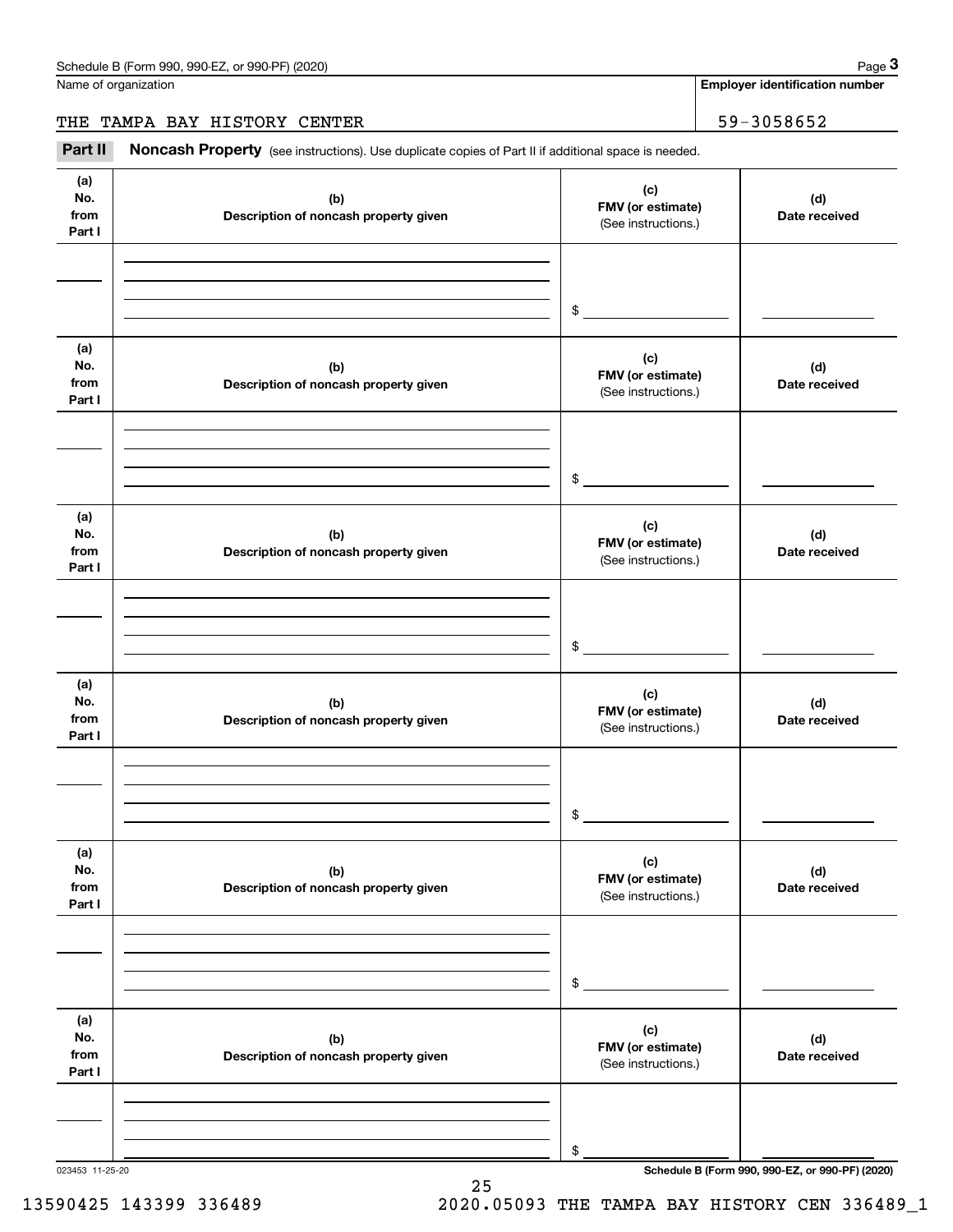|                 | Schedule B (Form 990, 990-EZ, or 990-PF) (2020)                                                                                                                                                                                                                              |                      |                                          | Page 4                                   |  |  |  |  |
|-----------------|------------------------------------------------------------------------------------------------------------------------------------------------------------------------------------------------------------------------------------------------------------------------------|----------------------|------------------------------------------|------------------------------------------|--|--|--|--|
|                 | Name of organization                                                                                                                                                                                                                                                         |                      |                                          | <b>Employer identification number</b>    |  |  |  |  |
| THE             | TAMPA BAY HISTORY CENTER                                                                                                                                                                                                                                                     |                      |                                          | 59-3058652                               |  |  |  |  |
| Part III        | Exclusively religious, charitable, etc., contributions to organizations described in section 501(c)(7), (8), or (10) that total more than \$1,000 for the year<br>from any one contributor. Complete columns (a) through (e) and the following line entry. For organizations |                      |                                          |                                          |  |  |  |  |
|                 | completing Part III, enter the total of exclusively religious, charitable, etc., contributions of \$1,000 or less for the year. (Enter this info. once.) $\blacktriangleright$ \$                                                                                            |                      |                                          |                                          |  |  |  |  |
| (a) No.         | Use duplicate copies of Part III if additional space is needed.                                                                                                                                                                                                              |                      |                                          |                                          |  |  |  |  |
| from<br>Part I  | (b) Purpose of gift                                                                                                                                                                                                                                                          | (c) Use of gift      |                                          | (d) Description of how gift is held      |  |  |  |  |
|                 |                                                                                                                                                                                                                                                                              |                      |                                          |                                          |  |  |  |  |
|                 |                                                                                                                                                                                                                                                                              |                      |                                          |                                          |  |  |  |  |
|                 |                                                                                                                                                                                                                                                                              |                      |                                          |                                          |  |  |  |  |
|                 |                                                                                                                                                                                                                                                                              | (e) Transfer of gift |                                          |                                          |  |  |  |  |
|                 |                                                                                                                                                                                                                                                                              |                      |                                          |                                          |  |  |  |  |
|                 | Transferee's name, address, and ZIP + 4                                                                                                                                                                                                                                      |                      |                                          | Relationship of transferor to transferee |  |  |  |  |
|                 |                                                                                                                                                                                                                                                                              |                      |                                          |                                          |  |  |  |  |
|                 |                                                                                                                                                                                                                                                                              |                      |                                          |                                          |  |  |  |  |
| (a) No.         |                                                                                                                                                                                                                                                                              |                      |                                          |                                          |  |  |  |  |
| from<br>Part I  | (b) Purpose of gift                                                                                                                                                                                                                                                          | (c) Use of gift      |                                          | (d) Description of how gift is held      |  |  |  |  |
|                 |                                                                                                                                                                                                                                                                              |                      |                                          |                                          |  |  |  |  |
|                 |                                                                                                                                                                                                                                                                              |                      |                                          |                                          |  |  |  |  |
|                 |                                                                                                                                                                                                                                                                              |                      |                                          |                                          |  |  |  |  |
|                 | (e) Transfer of gift                                                                                                                                                                                                                                                         |                      |                                          |                                          |  |  |  |  |
|                 |                                                                                                                                                                                                                                                                              |                      |                                          |                                          |  |  |  |  |
|                 | Transferee's name, address, and ZIP + 4                                                                                                                                                                                                                                      |                      |                                          | Relationship of transferor to transferee |  |  |  |  |
|                 |                                                                                                                                                                                                                                                                              |                      |                                          |                                          |  |  |  |  |
|                 |                                                                                                                                                                                                                                                                              |                      |                                          |                                          |  |  |  |  |
| (a) No.         |                                                                                                                                                                                                                                                                              |                      |                                          |                                          |  |  |  |  |
| from<br>Part I  | (b) Purpose of gift                                                                                                                                                                                                                                                          | (c) Use of gift      |                                          | (d) Description of how gift is held      |  |  |  |  |
|                 |                                                                                                                                                                                                                                                                              |                      |                                          |                                          |  |  |  |  |
|                 |                                                                                                                                                                                                                                                                              |                      |                                          |                                          |  |  |  |  |
|                 |                                                                                                                                                                                                                                                                              |                      |                                          |                                          |  |  |  |  |
|                 |                                                                                                                                                                                                                                                                              | (e) Transfer of gift |                                          |                                          |  |  |  |  |
|                 | Transferee's name, address, and $ZIP + 4$                                                                                                                                                                                                                                    |                      | Relationship of transferor to transferee |                                          |  |  |  |  |
|                 |                                                                                                                                                                                                                                                                              |                      |                                          |                                          |  |  |  |  |
|                 |                                                                                                                                                                                                                                                                              |                      |                                          |                                          |  |  |  |  |
|                 |                                                                                                                                                                                                                                                                              |                      |                                          |                                          |  |  |  |  |
| (a) No.<br>from |                                                                                                                                                                                                                                                                              |                      |                                          |                                          |  |  |  |  |
| Part I          | (b) Purpose of gift                                                                                                                                                                                                                                                          | (c) Use of gift      |                                          | (d) Description of how gift is held      |  |  |  |  |
|                 |                                                                                                                                                                                                                                                                              |                      |                                          |                                          |  |  |  |  |
|                 |                                                                                                                                                                                                                                                                              |                      |                                          |                                          |  |  |  |  |
|                 |                                                                                                                                                                                                                                                                              |                      |                                          |                                          |  |  |  |  |
|                 | (e) Transfer of gift                                                                                                                                                                                                                                                         |                      |                                          |                                          |  |  |  |  |
|                 | Transferee's name, address, and $ZIP + 4$                                                                                                                                                                                                                                    |                      |                                          | Relationship of transferor to transferee |  |  |  |  |
|                 |                                                                                                                                                                                                                                                                              |                      |                                          |                                          |  |  |  |  |
|                 |                                                                                                                                                                                                                                                                              |                      |                                          |                                          |  |  |  |  |
|                 |                                                                                                                                                                                                                                                                              |                      |                                          |                                          |  |  |  |  |
|                 |                                                                                                                                                                                                                                                                              |                      |                                          |                                          |  |  |  |  |

26

**Schedule B (Form 990, 990-EZ, or 990-PF) (2020)**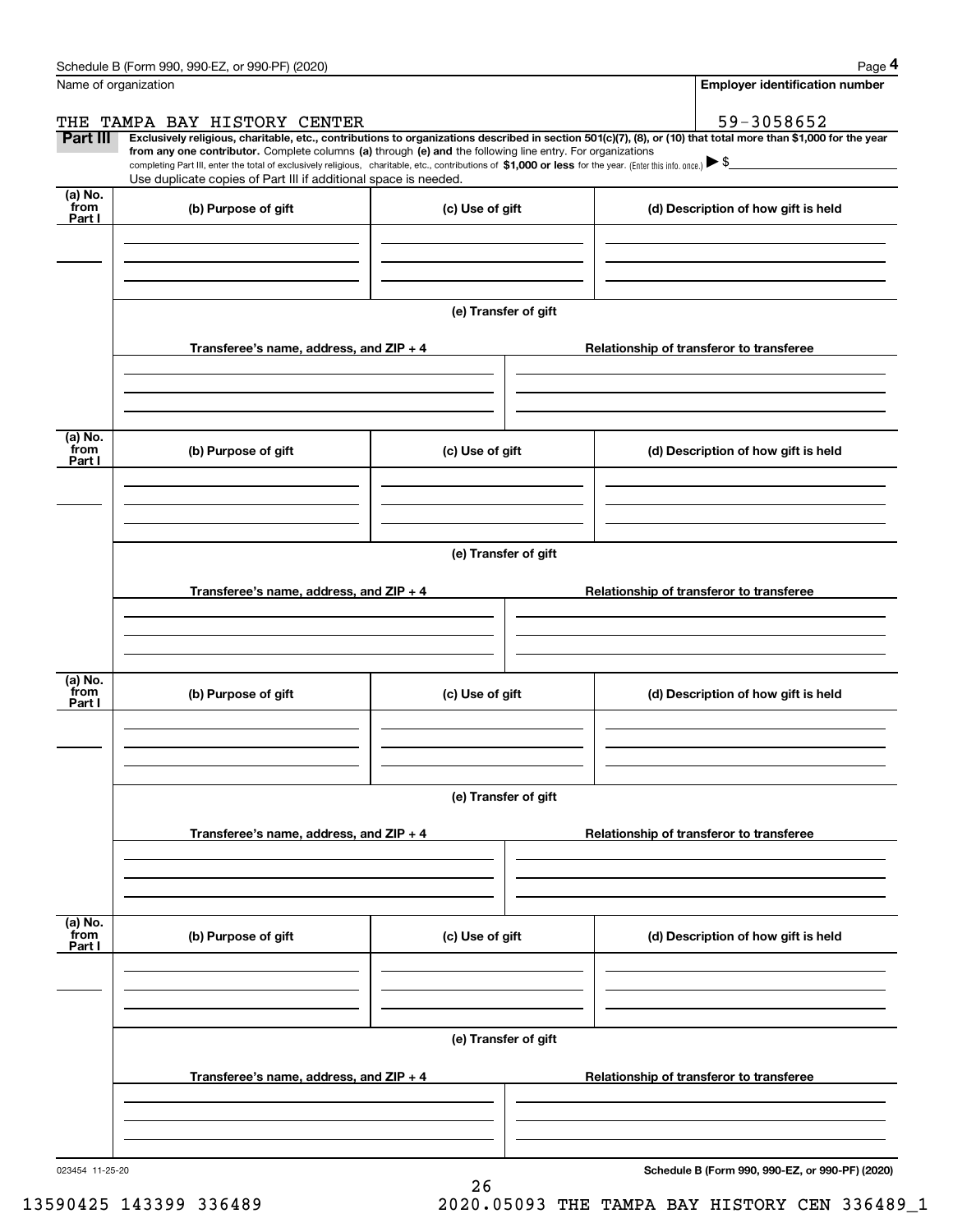| <b>SCHEDULE D</b> |  |
|-------------------|--|
|-------------------|--|

| (Form 990) |  |
|------------|--|
|------------|--|

## **SCHEDULE D Supplemental Financial Statements**

(Form 990)<br>
Pepartment of the Treasury<br>
Department of the Treasury<br>
Department of the Treasury<br>
Department of the Treasury<br> **Co to www.irs.gov/Form990 for instructions and the latest information.**<br> **Co to www.irs.gov/Form9** 

THE TAMPA BAY HISTORY CENTER 59-3058652

| OMB No. 1545-0047     |
|-----------------------|
| 2020                  |
|                       |
| <b>Open to Public</b> |
| Inspection            |

Department of the Treasury Internal Revenue Service **Name of the organization Employer identification number**

| <b>Part I</b> | Organizations Maintaining Donor Advised Funds or Other Similar Funds or Accounts. Complete if the                                                                 |                         |                                                                                                                      |
|---------------|-------------------------------------------------------------------------------------------------------------------------------------------------------------------|-------------------------|----------------------------------------------------------------------------------------------------------------------|
|               | organization answered "Yes" on Form 990, Part IV, line 6.                                                                                                         | (a) Donor advised funds | (b) Funds and other accounts                                                                                         |
| 1             |                                                                                                                                                                   |                         |                                                                                                                      |
| 2             | Aggregate value of contributions to (during year)                                                                                                                 |                         |                                                                                                                      |
| з             | Aggregate value of grants from (during year)                                                                                                                      |                         |                                                                                                                      |
| 4             | $\overline{\phantom{a}}$                                                                                                                                          |                         |                                                                                                                      |
| 5             | Did the organization inform all donors and donor advisors in writing that the assets held in donor advised funds                                                  |                         |                                                                                                                      |
|               |                                                                                                                                                                   |                         | Yes<br>No                                                                                                            |
| 6             | Did the organization inform all grantees, donors, and donor advisors in writing that grant funds can be used only                                                 |                         |                                                                                                                      |
|               | for charitable purposes and not for the benefit of the donor or donor advisor, or for any other purpose conferring                                                |                         |                                                                                                                      |
|               |                                                                                                                                                                   |                         | Yes                                                                                                                  |
| Part II       | Conservation Easements. Complete if the organization answered "Yes" on Form 990, Part IV, line 7.                                                                 |                         | No                                                                                                                   |
|               |                                                                                                                                                                   |                         |                                                                                                                      |
| 1.            | Purpose(s) of conservation easements held by the organization (check all that apply).                                                                             |                         |                                                                                                                      |
|               | Preservation of land for public use (for example, recreation or education)                                                                                        |                         | Preservation of a historically important land area                                                                   |
|               | Protection of natural habitat                                                                                                                                     |                         | Preservation of a certified historic structure                                                                       |
|               | Preservation of open space                                                                                                                                        |                         |                                                                                                                      |
| 2             | Complete lines 2a through 2d if the organization held a qualified conservation contribution in the form of a conservation easement on the last                    |                         |                                                                                                                      |
|               | day of the tax year.                                                                                                                                              |                         | Held at the End of the Tax Year                                                                                      |
|               | Total number of conservation easements                                                                                                                            |                         | 2a                                                                                                                   |
|               | Total acreage restricted by conservation easements                                                                                                                |                         | 2 <sub>b</sub>                                                                                                       |
| c             | Number of conservation easements on a certified historic structure included in (a) manu-conservation exercises                                                    |                         | 2c                                                                                                                   |
|               | Number of conservation easements included in (c) acquired after 7/25/06, and not on a historic structure                                                          |                         |                                                                                                                      |
|               | listed in the National Register [111] increases the National Property of the National Property of the National                                                    |                         | 2d                                                                                                                   |
| 3             | Number of conservation easements modified, transferred, released, extinguished, or terminated by the organization during the tax                                  |                         |                                                                                                                      |
|               | year                                                                                                                                                              |                         |                                                                                                                      |
| 4             | Number of states where property subject to conservation easement is located >                                                                                     |                         |                                                                                                                      |
| 5             | Does the organization have a written policy regarding the periodic monitoring, inspection, handling of                                                            |                         |                                                                                                                      |
|               | violations, and enforcement of the conservation easements it holds?                                                                                               |                         | Yes<br>No                                                                                                            |
| 6             | Staff and volunteer hours devoted to monitoring, inspecting, handling of violations, and enforcing conservation easements during the year                         |                         |                                                                                                                      |
|               |                                                                                                                                                                   |                         |                                                                                                                      |
| 7             | Amount of expenses incurred in monitoring, inspecting, handling of violations, and enforcing conservation easements during the year                               |                         |                                                                                                                      |
|               | $\blacktriangleright$ s                                                                                                                                           |                         |                                                                                                                      |
| 8             | Does each conservation easement reported on line 2(d) above satisfy the requirements of section 170(h)(4)(B)(i)                                                   |                         |                                                                                                                      |
|               |                                                                                                                                                                   |                         | Yes<br>No                                                                                                            |
| 9             | In Part XIII, describe how the organization reports conservation easements in its revenue and expense statement and                                               |                         |                                                                                                                      |
|               | balance sheet, and include, if applicable, the text of the footnote to the organization's financial statements that describes the                                 |                         |                                                                                                                      |
|               | organization's accounting for conservation easements.<br>Organizations Maintaining Collections of Art, Historical Treasures, or Other Similar Assets.<br>Part III |                         |                                                                                                                      |
|               | Complete if the organization answered "Yes" on Form 990, Part IV, line 8.                                                                                         |                         |                                                                                                                      |
|               | 1a If the organization elected, as permitted under FASB ASC 958, not to report in its revenue statement and balance sheet works                                   |                         |                                                                                                                      |
|               | of art, historical treasures, or other similar assets held for public exhibition, education, or research in furtherance of public                                 |                         |                                                                                                                      |
|               | service, provide in Part XIII the text of the footnote to its financial statements that describes these items.                                                    |                         |                                                                                                                      |
| b             | If the organization elected, as permitted under FASB ASC 958, to report in its revenue statement and balance sheet works of                                       |                         |                                                                                                                      |
|               | art, historical treasures, or other similar assets held for public exhibition, education, or research in furtherance of public service,                           |                         |                                                                                                                      |
|               | provide the following amounts relating to these items:                                                                                                            |                         |                                                                                                                      |
|               |                                                                                                                                                                   |                         |                                                                                                                      |
|               | (ii) Assets included in Form 990, Part X                                                                                                                          |                         | \$                                                                                                                   |
| 2             | If the organization received or held works of art, historical treasures, or other similar assets for financial gain, provide                                      |                         | <u> 1990 - Jan Jawa Barat, prima prima prima prima prima prima prima prima prima prima prima prima prima prima p</u> |
|               | the following amounts required to be reported under FASB ASC 958 relating to these items:                                                                         |                         |                                                                                                                      |
|               |                                                                                                                                                                   |                         | \$                                                                                                                   |
| а             |                                                                                                                                                                   |                         | -\$                                                                                                                  |
|               | LHA For Paperwork Reduction Act Notice, see the Instructions for Form 990.                                                                                        |                         | Schedule D (Form 990) 2020                                                                                           |
|               | 032051 12-01-20                                                                                                                                                   |                         |                                                                                                                      |
|               |                                                                                                                                                                   |                         |                                                                                                                      |

| 27 |                  |  |
|----|------------------|--|
|    | י הזזה כמח במ מנ |  |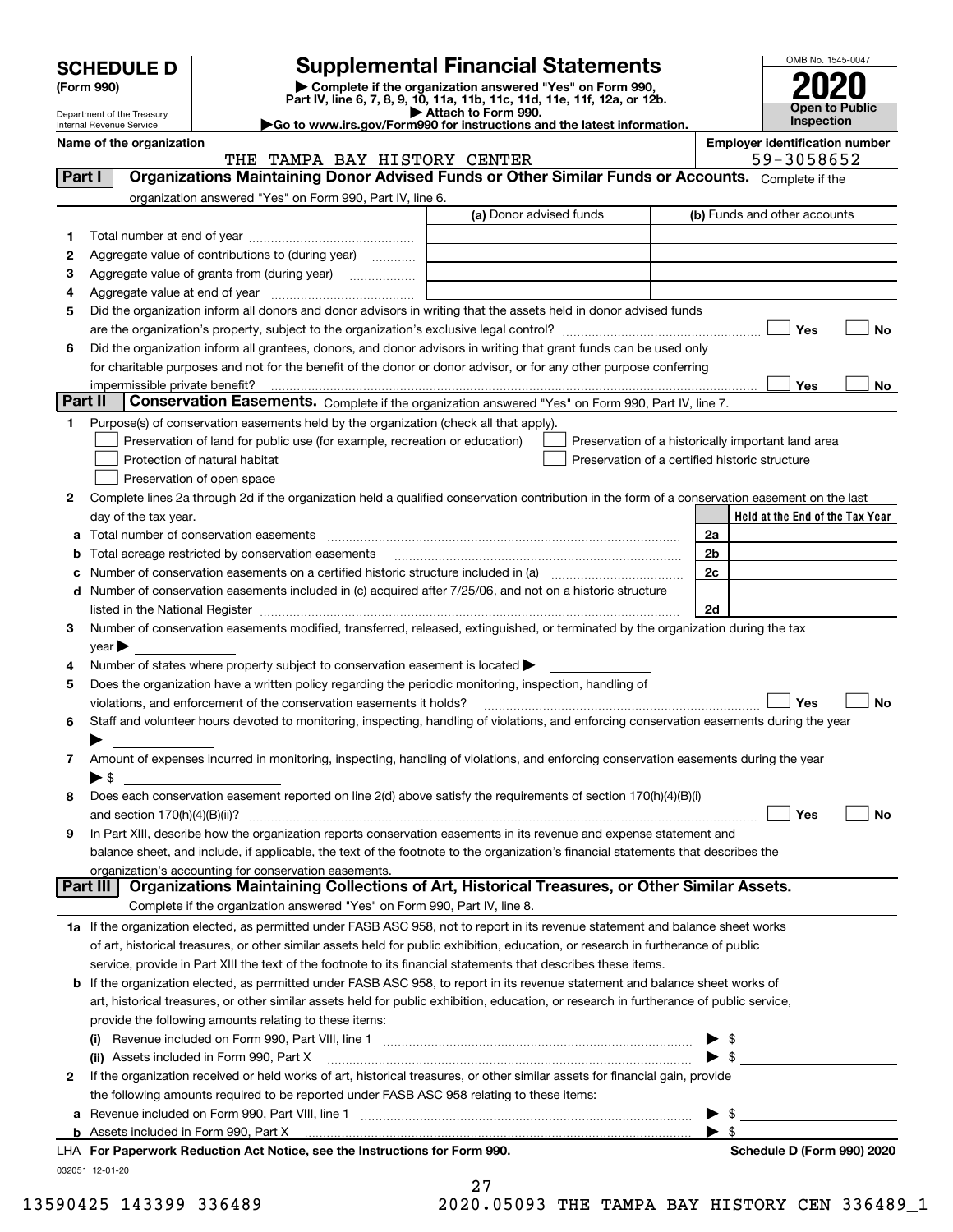|               | Schedule D (Form 990) 2020                                                                                                                                                                                                     | THE TAMPA BAY HISTORY CENTER            |                              |                                    |         |                                 |                            | 59-3058652          |     | Page 2                   |
|---------------|--------------------------------------------------------------------------------------------------------------------------------------------------------------------------------------------------------------------------------|-----------------------------------------|------------------------------|------------------------------------|---------|---------------------------------|----------------------------|---------------------|-----|--------------------------|
|               | Part III<br>Organizations Maintaining Collections of Art, Historical Treasures, or Other Similar Assets (continued)                                                                                                            |                                         |                              |                                    |         |                                 |                            |                     |     |                          |
| 3             | Using the organization's acquisition, accession, and other records, check any of the following that make significant use of its                                                                                                |                                         |                              |                                    |         |                                 |                            |                     |     |                          |
|               | collection items (check all that apply):                                                                                                                                                                                       |                                         |                              |                                    |         |                                 |                            |                     |     |                          |
| a             | $X$ Public exhibition                                                                                                                                                                                                          |                                         | $X$ Loan or exchange program |                                    |         |                                 |                            |                     |     |                          |
| b             | $\boxed{\text{X}}$ Scholarly research                                                                                                                                                                                          |                                         |                              |                                    |         |                                 |                            |                     |     |                          |
| c             | $X$ Preservation for future generations                                                                                                                                                                                        |                                         |                              |                                    |         |                                 |                            |                     |     |                          |
| 4             | Provide a description of the organization's collections and explain how they further the organization's exempt purpose in Part XIII.                                                                                           |                                         |                              |                                    |         |                                 |                            |                     |     |                          |
| 5             | During the year, did the organization solicit or receive donations of art, historical treasures, or other similar assets                                                                                                       |                                         |                              |                                    |         |                                 |                            |                     |     |                          |
|               | to be sold to raise funds rather than to be maintained as part of the organization's collection?                                                                                                                               |                                         |                              |                                    |         |                                 |                            | Yes                 |     | $\overline{\text{X}}$ No |
|               | <b>Part IV</b><br>Escrow and Custodial Arrangements. Complete if the organization answered "Yes" on Form 990, Part IV, line 9, or                                                                                              |                                         |                              |                                    |         |                                 |                            |                     |     |                          |
|               | reported an amount on Form 990, Part X, line 21.                                                                                                                                                                               |                                         |                              |                                    |         |                                 |                            |                     |     |                          |
|               | 1a Is the organization an agent, trustee, custodian or other intermediary for contributions or other assets not included                                                                                                       |                                         |                              |                                    |         |                                 |                            |                     |     |                          |
|               |                                                                                                                                                                                                                                |                                         |                              |                                    |         |                                 |                            | Yes                 |     | <b>No</b>                |
|               | b If "Yes," explain the arrangement in Part XIII and complete the following table:                                                                                                                                             |                                         |                              |                                    |         |                                 |                            |                     |     |                          |
|               |                                                                                                                                                                                                                                |                                         |                              |                                    |         |                                 |                            | Amount              |     |                          |
|               | c Beginning balance manufactured and the contract of Beginning balance manufactured and the contract of the contract of the contract of the contract of the contract of the contract of the contract of the contract of the co |                                         |                              |                                    |         | 1c                              |                            |                     |     |                          |
|               |                                                                                                                                                                                                                                |                                         |                              |                                    |         | 1d<br>1e                        |                            |                     |     |                          |
|               | e Distributions during the year manufactured and continuum and contained and the year manufactured and contained and the year manufactured and contained and contained and contained and contained and contained and contained |                                         |                              |                                    |         | 1f                              |                            |                     |     |                          |
|               | 2a Did the organization include an amount on Form 990, Part X, line 21, for escrow or custodial account liability?                                                                                                             |                                         |                              |                                    |         |                                 |                            | Yes                 |     | No                       |
|               | b If "Yes," explain the arrangement in Part XIII. Check here if the explanation has been provided on Part XIII                                                                                                                 |                                         |                              |                                    |         |                                 |                            |                     |     |                          |
| <b>Part V</b> | Endowment Funds. Complete if the organization answered "Yes" on Form 990, Part IV, line 10.                                                                                                                                    |                                         |                              |                                    |         |                                 |                            |                     |     |                          |
|               |                                                                                                                                                                                                                                | (a) Current year                        | (b) Prior year               | (c) Two years back                 |         | (d) Three years back            |                            | (e) Four years back |     |                          |
|               | 1a Beginning of year balance                                                                                                                                                                                                   | 1, 142, 823.                            | 1,038,573.                   | 980,250.                           |         |                                 | 1,004,586.                 |                     |     | 1,012,030.               |
| b             |                                                                                                                                                                                                                                |                                         | 25, 247.                     |                                    |         |                                 |                            |                     |     |                          |
| c             | Net investment earnings, gains, and losses                                                                                                                                                                                     | 65,711.                                 | 90,499.                      |                                    | 59,352. |                                 | 16,588.                    |                     |     | 5,556.                   |
|               |                                                                                                                                                                                                                                |                                         |                              |                                    |         |                                 |                            |                     |     |                          |
|               | e Other expenditures for facilities                                                                                                                                                                                            |                                         |                              |                                    |         |                                 |                            |                     |     |                          |
|               | and programs                                                                                                                                                                                                                   | 43,919.                                 | 10,000.                      |                                    |         |                                 | 40,924.                    |                     |     | 13,000.                  |
|               | f Administrative expenses                                                                                                                                                                                                      | 1,726.                                  | 1,496.                       |                                    | 1,029.  |                                 |                            |                     |     |                          |
| g             |                                                                                                                                                                                                                                | 1,162,889.                              | 1, 142, 823.                 | 1,038,573.                         |         |                                 | 980,250.                   |                     |     | 1,004,586.               |
| 2             | Provide the estimated percentage of the current year end balance (line 1g, column (a)) held as:                                                                                                                                |                                         |                              |                                    |         |                                 |                            |                     |     |                          |
| a             | Board designated or quasi-endowment                                                                                                                                                                                            | .0000                                   | %                            |                                    |         |                                 |                            |                     |     |                          |
|               | <b>b</b> Permanent endowment $\triangleright$ 82.5530                                                                                                                                                                          | %                                       |                              |                                    |         |                                 |                            |                     |     |                          |
|               | 17.4469<br>c Term endowment $\blacktriangleright$                                                                                                                                                                              | %                                       |                              |                                    |         |                                 |                            |                     |     |                          |
|               | The percentages on lines 2a, 2b, and 2c should equal 100%.                                                                                                                                                                     |                                         |                              |                                    |         |                                 |                            |                     |     |                          |
|               | 3a Are there endowment funds not in the possession of the organization that are held and administered for the organization                                                                                                     |                                         |                              |                                    |         |                                 |                            |                     |     |                          |
|               | by:                                                                                                                                                                                                                            |                                         |                              |                                    |         |                                 |                            |                     | Yes | No                       |
|               | (i)                                                                                                                                                                                                                            |                                         |                              |                                    |         |                                 |                            | 3a(i)               |     | х                        |
|               |                                                                                                                                                                                                                                |                                         |                              |                                    |         |                                 |                            | 3a(ii)              |     | X                        |
|               |                                                                                                                                                                                                                                |                                         |                              |                                    |         |                                 |                            | 3b                  |     |                          |
| 4             | Describe in Part XIII the intended uses of the organization's endowment funds.<br>Land, Buildings, and Equipment.<br><b>Part VI</b>                                                                                            |                                         |                              |                                    |         |                                 |                            |                     |     |                          |
|               | Complete if the organization answered "Yes" on Form 990, Part IV, line 11a. See Form 990, Part X, line 10.                                                                                                                     |                                         |                              |                                    |         |                                 |                            |                     |     |                          |
|               |                                                                                                                                                                                                                                |                                         |                              |                                    |         |                                 |                            |                     |     |                          |
|               | Description of property                                                                                                                                                                                                        | (a) Cost or other<br>basis (investment) |                              | (b) Cost or other<br>basis (other) |         | (c) Accumulated<br>depreciation |                            | (d) Book value      |     |                          |
|               |                                                                                                                                                                                                                                |                                         |                              |                                    |         |                                 |                            |                     |     |                          |
| b             |                                                                                                                                                                                                                                |                                         |                              |                                    |         |                                 |                            |                     |     |                          |
|               |                                                                                                                                                                                                                                |                                         |                              | 9,653,993.                         |         | 4, 149, 193.                    |                            | 5,504,800.          |     |                          |
|               |                                                                                                                                                                                                                                |                                         |                              |                                    |         |                                 |                            |                     |     |                          |
|               |                                                                                                                                                                                                                                |                                         |                              | 12,497,731.                        |         | $10,861,369$ .                  |                            | 1,636,362.          |     |                          |
|               |                                                                                                                                                                                                                                |                                         |                              |                                    |         |                                 |                            | 7,141,162.          |     |                          |
|               |                                                                                                                                                                                                                                |                                         |                              |                                    |         |                                 | Schedule D (Form 990) 2020 |                     |     |                          |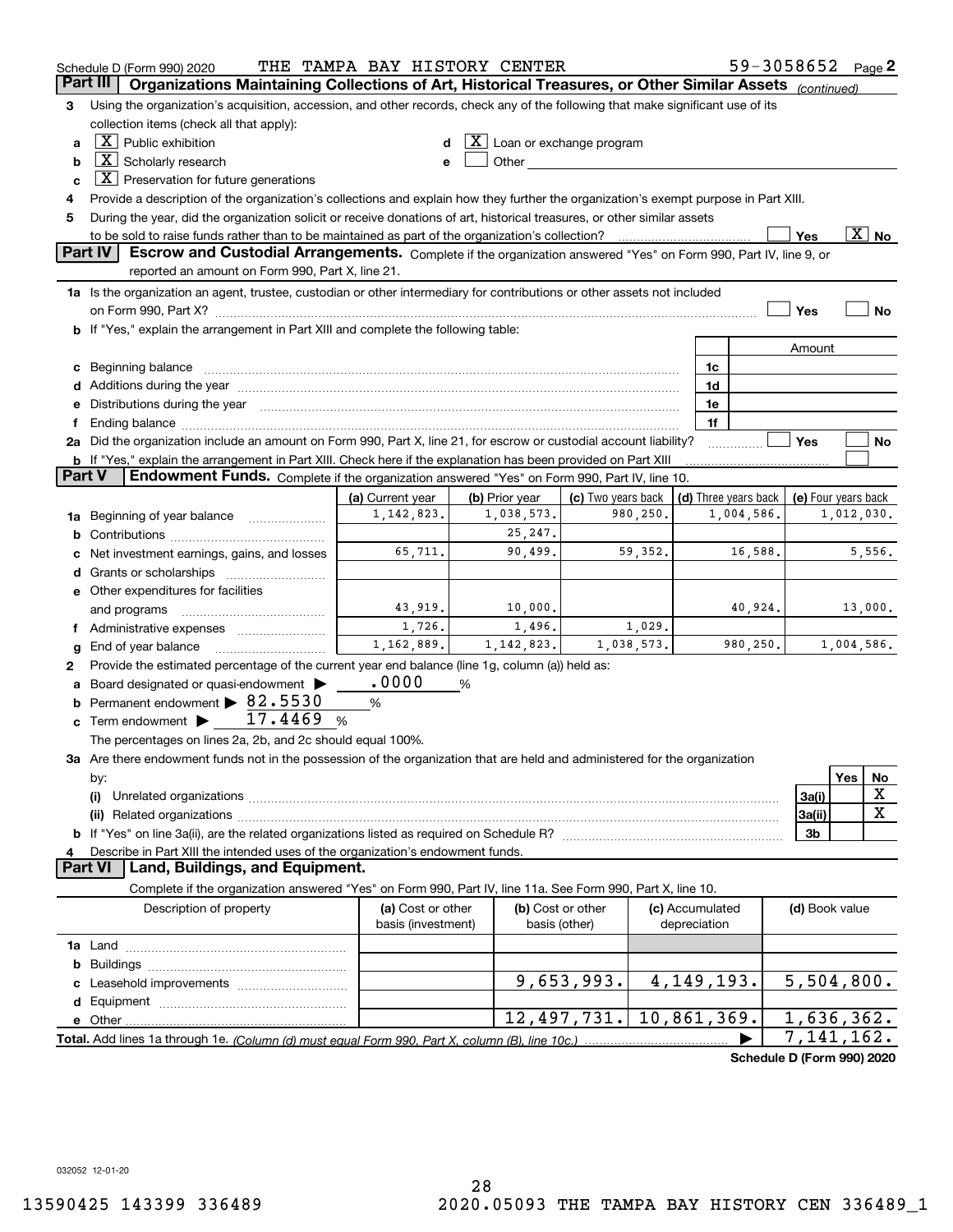| Schedule D (Form 990) 2020                                                                                 |  | THE TAMPA BAY HISTORY CENTER |  | $59 - 3058652$ Page 3 |  |
|------------------------------------------------------------------------------------------------------------|--|------------------------------|--|-----------------------|--|
| <b>Part VII</b> Investments - Other Securities.                                                            |  |                              |  |                       |  |
| Complete if the organization answered "Yes" on Form 990, Part IV, line 11b, See Form 990, Part X, line 12, |  |                              |  |                       |  |

| Complete if the organization answered "Yes" on Form 990, Part IV, line 11b. See Form 990, Part X, line 12. |                       |                                                           |                |
|------------------------------------------------------------------------------------------------------------|-----------------------|-----------------------------------------------------------|----------------|
| (a) Description of security or category (including name of security)                                       | (b) Book value        | (c) Method of valuation: Cost or end-of-year market value |                |
| (1) Financial derivatives                                                                                  |                       |                                                           |                |
| (2) Closely held equity interests                                                                          |                       |                                                           |                |
| (3) Other                                                                                                  |                       |                                                           |                |
| (A)                                                                                                        |                       |                                                           |                |
| (B)                                                                                                        |                       |                                                           |                |
| (C)                                                                                                        |                       |                                                           |                |
| (D)                                                                                                        |                       |                                                           |                |
| (E)                                                                                                        |                       |                                                           |                |
| (F)                                                                                                        |                       |                                                           |                |
| (G)                                                                                                        |                       |                                                           |                |
| (H)                                                                                                        |                       |                                                           |                |
| Total. (Col. (b) must equal Form 990, Part X, col. (B) line 12.) $\blacktriangleright$                     |                       |                                                           |                |
| Part VIII Investments - Program Related.                                                                   |                       |                                                           |                |
| Complete if the organization answered "Yes" on Form 990, Part IV, line 11c. See Form 990, Part X, line 13. |                       |                                                           |                |
| (a) Description of investment                                                                              | (b) Book value        | (c) Method of valuation: Cost or end-of-year market value |                |
| (1)                                                                                                        |                       |                                                           |                |
| (2)                                                                                                        |                       |                                                           |                |
| (3)                                                                                                        |                       |                                                           |                |
| (4)                                                                                                        |                       |                                                           |                |
| (5)                                                                                                        |                       |                                                           |                |
| (6)                                                                                                        |                       |                                                           |                |
| (7)                                                                                                        |                       |                                                           |                |
| (8)                                                                                                        |                       |                                                           |                |
| (9)                                                                                                        |                       |                                                           |                |
| <b>Total.</b> (Col. (b) must equal Form 990, Part X, col. (B) line 13.)                                    |                       |                                                           |                |
| Part IX<br><b>Other Assets.</b>                                                                            |                       |                                                           |                |
| Complete if the organization answered "Yes" on Form 990, Part IV, line 11d. See Form 990, Part X, line 15. |                       |                                                           |                |
|                                                                                                            | (a) Description       |                                                           | (b) Book value |
| GIFTED FACILITIES -<br>(1)                                                                                 | LAND AND BUILDING USE |                                                           | 11,965,910.    |
| (2)                                                                                                        |                       |                                                           |                |

| (2) |                                                                                                                   |                |
|-----|-------------------------------------------------------------------------------------------------------------------|----------------|
| (3) |                                                                                                                   |                |
| (4) |                                                                                                                   |                |
| (5) |                                                                                                                   |                |
| (6) |                                                                                                                   |                |
| (7) |                                                                                                                   |                |
| (8) |                                                                                                                   |                |
| (9) |                                                                                                                   |                |
|     | .                                                                                                                 | 11,965,910.    |
|     | Total. (Column (b) must equal Form 990, Part X, col. (B) line 15.)<br>  <b>Part X   Other Liabilities.</b>        |                |
|     | Complete if the organization answered "Yes" on Form 990, Part IV, line 11e or 11f. See Form 990, Part X, line 25. |                |
| 1.  | (a) Description of liability                                                                                      | (b) Book value |
| (1) | Federal income taxes                                                                                              |                |
| (2) |                                                                                                                   |                |
| (3) |                                                                                                                   |                |
| (4) |                                                                                                                   |                |
| (5) |                                                                                                                   |                |
| (6) |                                                                                                                   |                |
| (7) |                                                                                                                   |                |
| (8) |                                                                                                                   |                |
| (9) |                                                                                                                   |                |
|     | <b>Total.</b> (Column (b) must equal Form 990, Part X, col. (B) line 25.)                                         |                |

**Total.**  *(Column (b) must equal Form 990, Part X, col. (B) line 25.)*

**2.** Liability for uncertain tax positions. In Part XIII, provide the text of the footnote to the organization's financial statements that reports the organization's liability for uncertain tax positions under FASB ASC 740. Check here if the text of the footnote has been provided in Part XIII

**Schedule D (Form 990) 2020**

 $\boxed{\text{X}}$ 

032053 12-01-20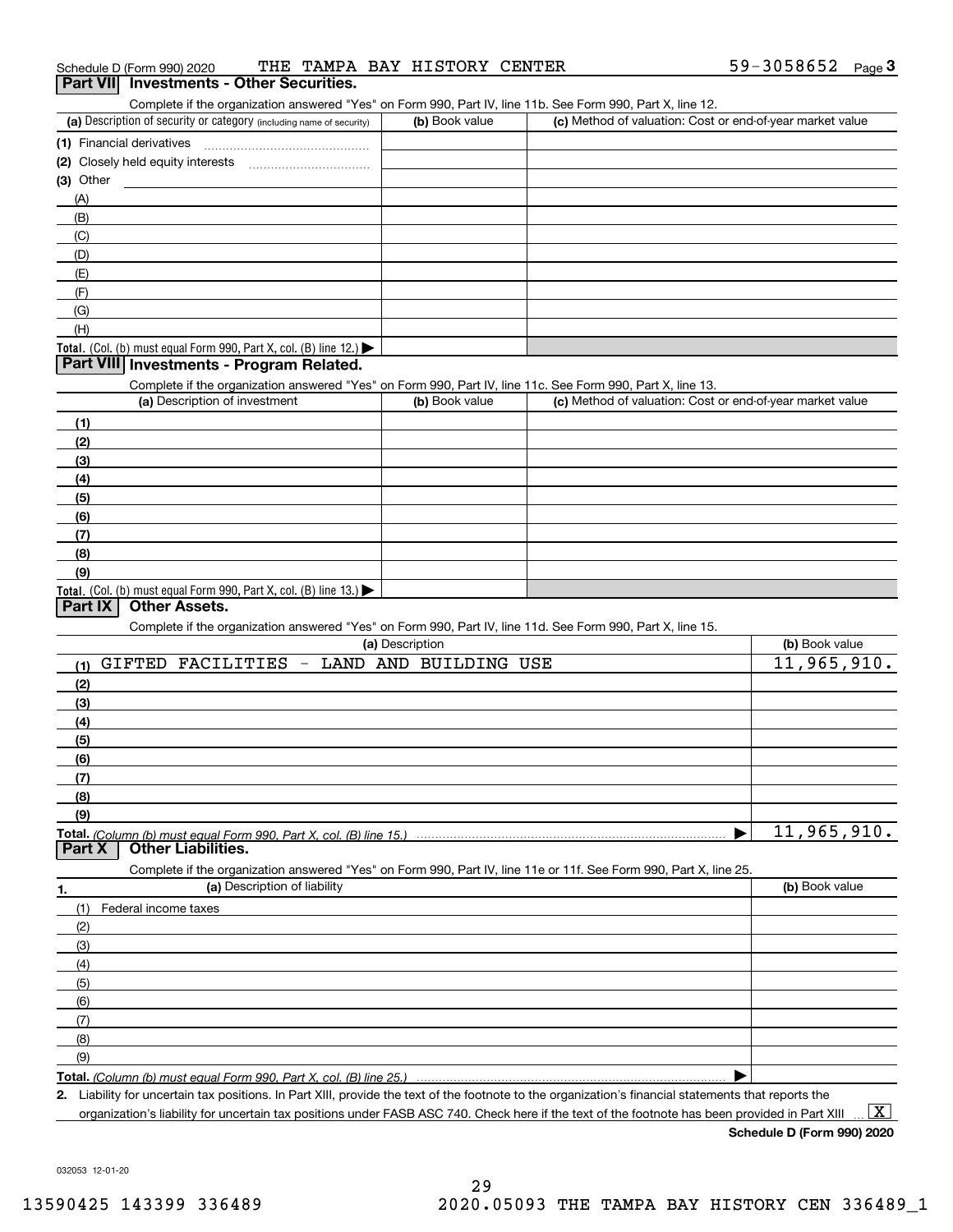|              | THE TAMPA BAY HISTORY CENTER<br>Schedule D (Form 990) 2020                                                                                                                                                                     |                |           |                         | 59-3058652<br>Page 4     |
|--------------|--------------------------------------------------------------------------------------------------------------------------------------------------------------------------------------------------------------------------------|----------------|-----------|-------------------------|--------------------------|
|              | Part XI<br>Reconciliation of Revenue per Audited Financial Statements With Revenue per Return.                                                                                                                                 |                |           |                         |                          |
|              | Complete if the organization answered "Yes" on Form 990, Part IV, line 12a.                                                                                                                                                    |                |           |                         |                          |
| 1            | Total revenue, gains, and other support per audited financial statements                                                                                                                                                       |                |           | $\blacksquare$          | 3,877,728.               |
| $\mathbf{2}$ | Amounts included on line 1 but not on Form 990, Part VIII, line 12:                                                                                                                                                            |                |           |                         |                          |
| a            | Net unrealized gains (losses) on investments [11] matter contracts and the unrealized gains (losses) on investments                                                                                                            | 2a             | 35,377.   |                         |                          |
|              |                                                                                                                                                                                                                                | 2 <sub>b</sub> | 25, 292.  |                         |                          |
|              |                                                                                                                                                                                                                                | 2c             |           |                         |                          |
| d            |                                                                                                                                                                                                                                | 2d             | 700,000.  |                         |                          |
| е            | Add lines 2a through 2d                                                                                                                                                                                                        |                |           | <b>2e</b>               | 760,669.                 |
| 3            |                                                                                                                                                                                                                                |                |           | 3                       | $\overline{3,117,059}$ . |
| 4            | Amounts included on Form 990, Part VIII, line 12, but not on line 1:                                                                                                                                                           |                |           |                         |                          |
|              | Investment expenses not included on Form 990, Part VIII, line 7b [148]                                                                                                                                                         |                | 1,726.    |                         |                          |
|              |                                                                                                                                                                                                                                | 4 <sub>b</sub> |           |                         |                          |
| c.           | Add lines 4a and 4b                                                                                                                                                                                                            |                |           | 4с                      | 1,726.                   |
|              |                                                                                                                                                                                                                                |                |           |                         |                          |
|              |                                                                                                                                                                                                                                |                |           | 5                       | 3, 118, 785.             |
|              | Part XII   Reconciliation of Expenses per Audited Financial Statements With Expenses per Return.                                                                                                                               |                |           |                         |                          |
|              | Complete if the organization answered "Yes" on Form 990, Part IV, line 12a.                                                                                                                                                    |                |           |                         |                          |
| 1            | Total expenses and losses per audited financial statements [11, 11] manuscription control expenses and losses per audited financial statements [11] manuscription of the statements [11] manuscription of the statements [11]  |                |           | $\mathbf{1}$            | 4,449,913.               |
| 2            | Amounts included on line 1 but not on Form 990, Part IX, line 25:                                                                                                                                                              |                |           |                         |                          |
| a            |                                                                                                                                                                                                                                | 2a             | 616, 201. |                         |                          |
| b            |                                                                                                                                                                                                                                | 2 <sub>b</sub> |           |                         |                          |
| C.           |                                                                                                                                                                                                                                | 2c             |           |                         |                          |
|              |                                                                                                                                                                                                                                | 2d             |           |                         |                          |
|              |                                                                                                                                                                                                                                |                |           | 2e                      | 616, 201.                |
| 3            |                                                                                                                                                                                                                                |                |           | $\overline{\mathbf{3}}$ | 3,833,712.               |
| 4            | Amounts included on Form 990, Part IX, line 25, but not on line 1:                                                                                                                                                             |                |           |                         |                          |
|              | Investment expenses not included on Form 990, Part VIII, line 7b [11, 111, 111, 121, 131, 148]                                                                                                                                 |                | 1,726.    |                         |                          |
| b            | Other (Describe in Part XIII.) [100] [200] [2010] [2010] [2010] [2010] [2010] [2010] [2010] [2010] [2010] [2010] [2010] [2010] [2010] [2010] [2010] [2010] [2010] [2010] [2010] [2010] [2010] [2010] [2010] [2010] [2010] [201 | 4 <sub>b</sub> |           |                         |                          |
|              | Add lines 4a and 4b                                                                                                                                                                                                            |                |           | 4c                      | 1,726.                   |
|              | Part XIII Supplemental Information.                                                                                                                                                                                            |                |           | 5                       | 3,835,438.               |

Provide the descriptions required for Part II, lines 3, 5, and 9; Part III, lines 1a and 4; Part IV, lines 1b and 2b; Part V, line 4; Part X, line 2; Part XI, lines 2d and 4b; and Part XII, lines 2d and 4b. Also complete this part to provide any additional information.

## PART III, LINE 1A:

|  |  |  |                                     |  |  | THE ORGANIZATION HAS APPROXIMATELY 80,000 COLLECTION ITEMS, WHICH ARE NOT  |  |  |  |
|--|--|--|-------------------------------------|--|--|----------------------------------------------------------------------------|--|--|--|
|  |  |  |                                     |  |  | CAPITALIZED DUE TO THE COST AND PRACTICAL DIFFICULTIES INHERENT IN THE     |  |  |  |
|  |  |  |                                     |  |  | VALUATION PROCESS. ADDITIONS TO THE ORGANIZATION'S COLLECTION ARE EXPENSED |  |  |  |
|  |  |  |                                     |  |  | WHEN ACOUIRED AS PERMITTED BY U.S. GENERALLY ACCEPTED ACCOUNTING           |  |  |  |
|  |  |  |                                     |  |  | PRINCIPLES. COLLECTION ITEMS WILL BE PROTECTED, CARED FOR, AND PRESERVED   |  |  |  |
|  |  |  | FOR THE PURPOSES FOR WHICH DONATED. |  |  |                                                                            |  |  |  |
|  |  |  |                                     |  |  |                                                                            |  |  |  |

PART III, LINE 4:

## THE ORGANIZATION HAS APPROXIMATELY 80,000 ARTIFACTS RELATING TO THE

HISTORY OF THE HISTORIC HILLSBOROUGH COUNTY AREA.

032054 12-01-20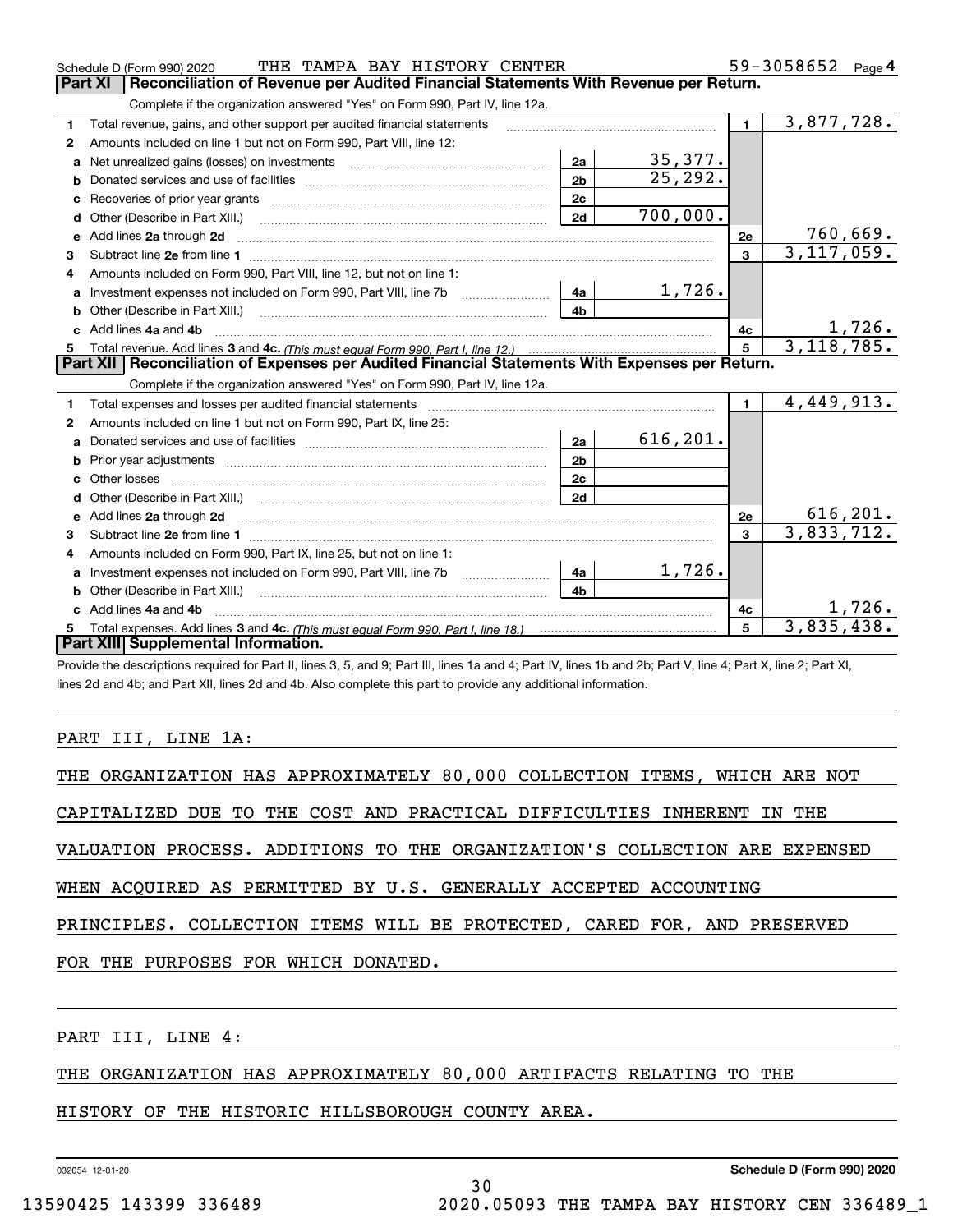PART V, LINE 4:

THE HISTORY CENTER'S CULTURAL ENDOWMENT IS COMPRISED OF GRANTS AWARDED BY DONORS FOR THE SOLE PURPOSE OF PROVIDING THE MATCHING FUNDS REQUIRED TO SECURE A MATCHING GRANT FROM THE STATE OF FLORIDA CULTURAL ENDOWMENT PROGRAM (THE STATE). THE GRANTS ARE PERMANENTLY RESTRICTED BY BOTH THE DONORS AND THE STATE OF FLORIDA. AS PERMANENTLY RESTRICTED CONTRIBUTIONS, THE ORGANIZATION IS REQUIRED TO MAINTAIN A MINIMUM BALANCE IN THE ENDOWMENT FUND ASSETS OF \$960,000.

THE HISTORY CENTER'S DONORS HAVE PLACED THE RESTRICTION ON INVESTMENT INCOME OR NET APPRECIATION RESULTING FROM THE DONOR-RESTRICTED ENDOWMENT FUNDS BE EXPENDED ONLY FOR OPERATING COSTS INCURRED WHILE ENGAGED IN PROGRAMS DIRECTLY RELATED TO CULTURAL ACTIVITIES. THE HISTORY CENTER HAS ADOPTED AN INVESTMENT AND SPENDING POLICY, APPROVED BY THE BOARD OF TRUSTEES, FOR ENDOWMENT ASSETS THAT MEETS THE REQUIREMENTS SET FORTH IN THE AGREEMENT WHICH REQUIRE THE PRESERVATION OF THE \$960,000 CAPITAL VALUE AND THE USE OF INVESTMENT QUALITY FIXED INCOME INSTRUMENTS AS THE PRIMARY INVESTMENT VEHICLE.

PART X, LINE 2:

THE HISTORY CENTER AND ITS AFFILIATE HAVE BEEN RECOGNIZED AS EXEMPT FROM FEDERAL INCOME TAXES UNDER SECTION 501(C)(3) OF THE INTERNAL REVENUE CODE. THE FOUNDATION HAS BEEN DETERMINED TO BE A TYPE 1 SUPPORTING ORGANIZATION UNDER SECTION 509(A)(3) OF THE INTERNAL REVENUE CODE. THEREFORE, NO PROVISION FOR INCOME TAXES HAS BEEN PRESENTED IN THESE COMBINED FINANCIAL STATEMENTS FOR THESE ENTITIES.

**Schedule D (Form 990) 2020** THE ORGANIZATION HAS ADOPTED FINANCIAL ACCOUNTING STANDARDS BOARD ("FASB")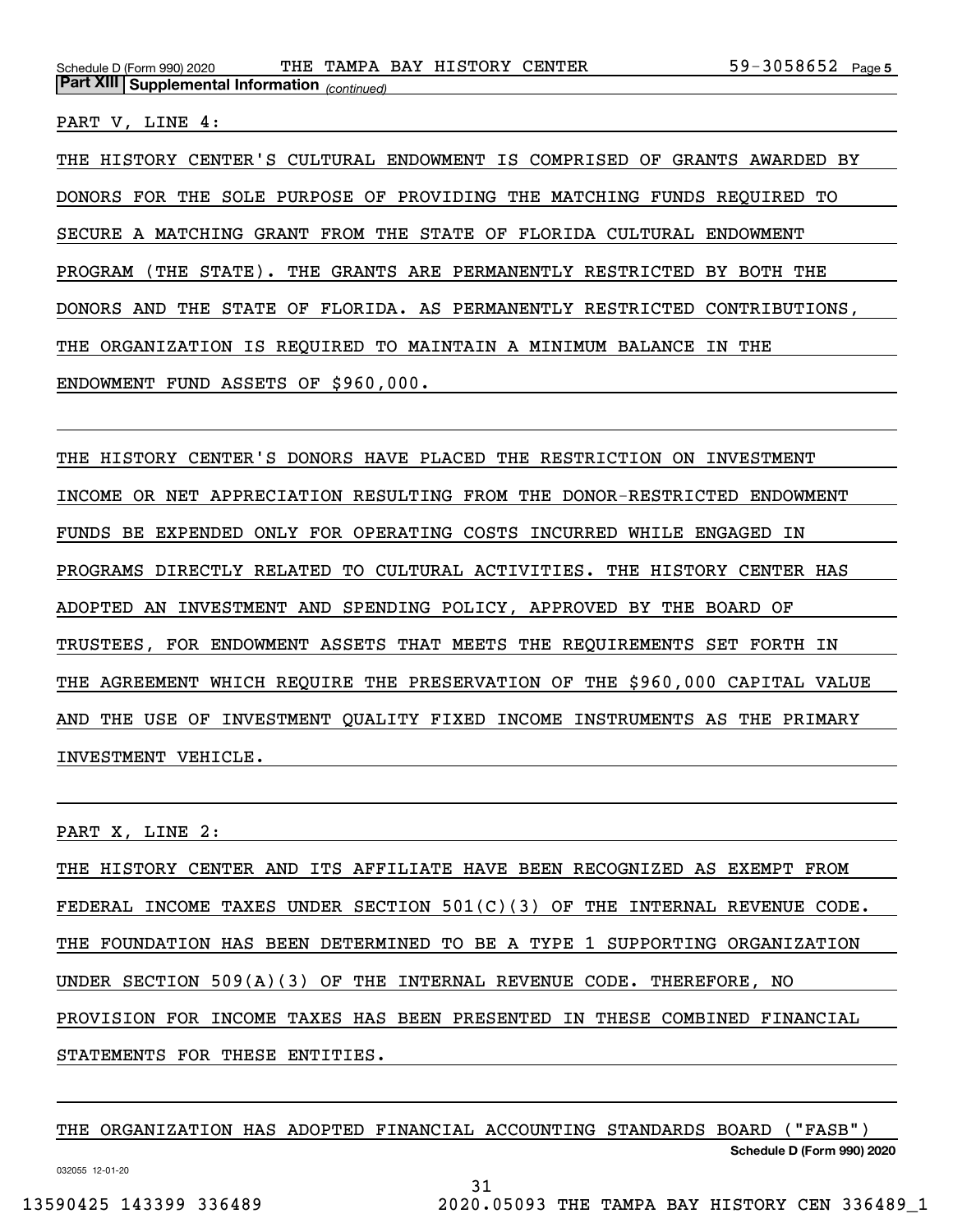| 59-3058652 Page 5<br>Schedule D (Form 990) 2020 THE TAMPA BAY HISTORY CENTER<br><b>Part XIII Supplemental Information</b> (continued) |  |
|---------------------------------------------------------------------------------------------------------------------------------------|--|
| GUIDANCE REGARDING INCOME TAXES AS CODIFIED IN FASB ACCOUNTING STANDARDS                                                              |  |
| CODIFICATION ("ASC") TOPIC 740-10. AT SEPTEMBER 30, 2021, MANAGEMENT DOES                                                             |  |
| NOT BELIEVE IT HAS TAKEN ANY TAX POSITIONS THAT ARE SUBJECT TO A                                                                      |  |
| SIGNIFICANT DEGREE OF UNCERTAINTY. THE ORGANIZATION'S INCOME TAX FILINGS                                                              |  |
| ARE SUBJECT TO EXAMINATION BY THE INTERNAL REVENUE SERVICE GENERALLY FOR                                                              |  |
| THREE YEARS AFTER THEY WERE FILED. THE ORGANIZATION'S INCOME TAX FILINGS                                                              |  |
| FOR YEARS AFTER THE FISCAL YEAR ENDED SEPTEMBER 30, 2017 REMAIN OPEN FOR                                                              |  |
| EXAMINATION.                                                                                                                          |  |
|                                                                                                                                       |  |
| PART XI, LINE 2D - OTHER ADJUSTMENTS:                                                                                                 |  |
| 700,000.<br>GRANT TO TBHC FOUNDATION                                                                                                  |  |
|                                                                                                                                       |  |
|                                                                                                                                       |  |
|                                                                                                                                       |  |
|                                                                                                                                       |  |
|                                                                                                                                       |  |
|                                                                                                                                       |  |
|                                                                                                                                       |  |
|                                                                                                                                       |  |
|                                                                                                                                       |  |
|                                                                                                                                       |  |
|                                                                                                                                       |  |
|                                                                                                                                       |  |
|                                                                                                                                       |  |
|                                                                                                                                       |  |
|                                                                                                                                       |  |
|                                                                                                                                       |  |
|                                                                                                                                       |  |

**Schedule D (Form 990) 2020**

032055 12-01-20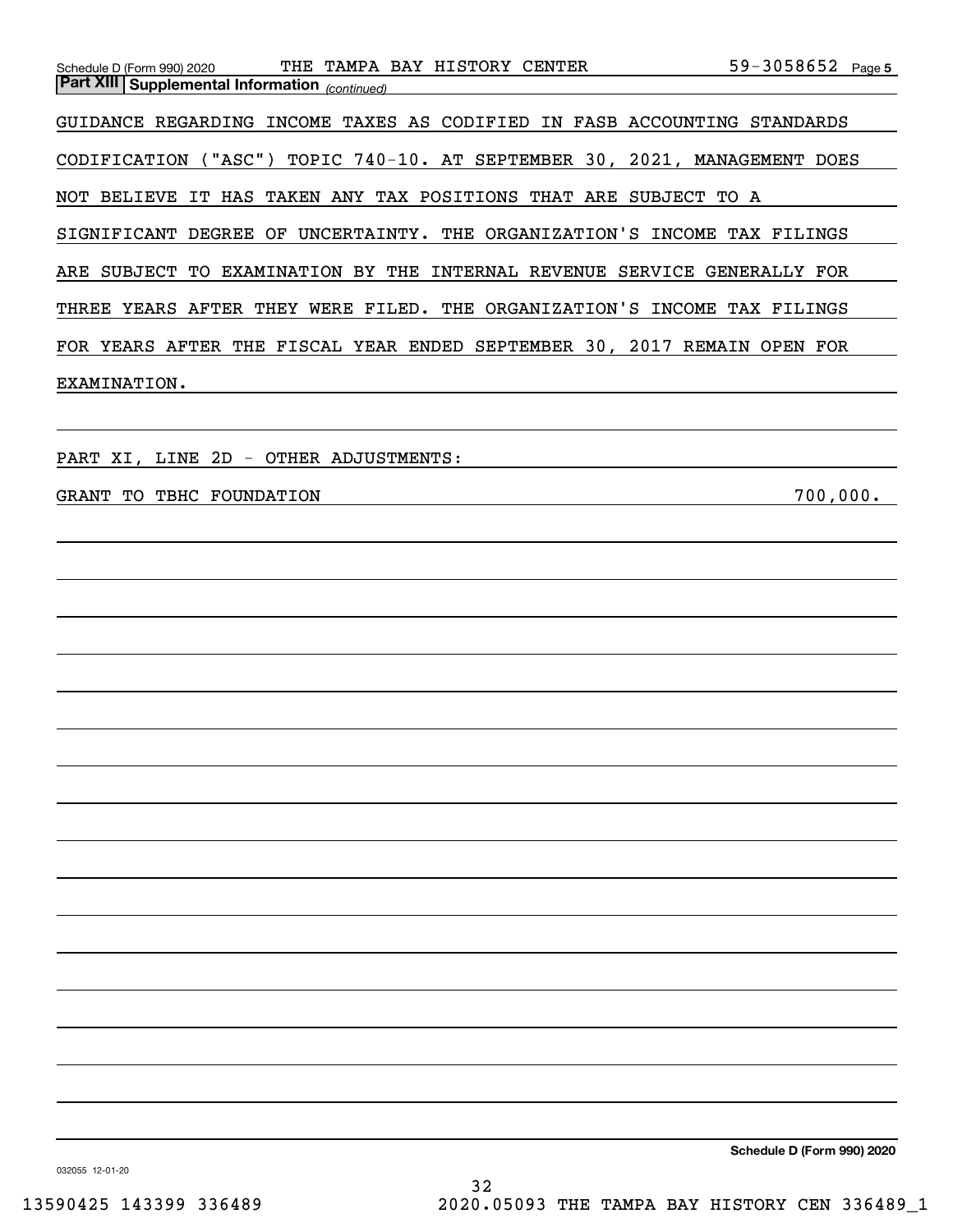|    | <b>SCHEDULE J</b>                                      | <b>Compensation Information</b>                                                                                                  |            |            | OMB No. 1545-0047                     |     |                            |  |  |
|----|--------------------------------------------------------|----------------------------------------------------------------------------------------------------------------------------------|------------|------------|---------------------------------------|-----|----------------------------|--|--|
|    | (Form 990)                                             | For certain Officers, Directors, Trustees, Key Employees, and Highest                                                            |            |            |                                       |     |                            |  |  |
|    |                                                        | <b>Compensated Employees</b>                                                                                                     |            |            |                                       |     |                            |  |  |
|    |                                                        | Complete if the organization answered "Yes" on Form 990, Part IV, line 23.<br>Attach to Form 990.                                |            |            | <b>Open to Public</b>                 |     |                            |  |  |
|    | Department of the Treasury<br>Internal Revenue Service | Go to www.irs.gov/Form990 for instructions and the latest information.                                                           |            | Inspection |                                       |     |                            |  |  |
|    | Name of the organization                               |                                                                                                                                  |            |            | <b>Employer identification number</b> |     |                            |  |  |
|    |                                                        | THE TAMPA BAY HISTORY CENTER                                                                                                     | 59-3058652 |            |                                       |     |                            |  |  |
|    | Part I                                                 | <b>Questions Regarding Compensation</b>                                                                                          |            |            |                                       |     |                            |  |  |
|    |                                                        |                                                                                                                                  |            |            |                                       | Yes | No                         |  |  |
|    |                                                        | <b>1a</b> Check the appropriate box(es) if the organization provided any of the following to or for a person listed on Form 990, |            |            |                                       |     |                            |  |  |
|    |                                                        | Part VII, Section A, line 1a. Complete Part III to provide any relevant information regarding these items.                       |            |            |                                       |     |                            |  |  |
|    | First-class or charter travel                          | Housing allowance or residence for personal use                                                                                  |            |            |                                       |     |                            |  |  |
|    | Travel for companions                                  | Payments for business use of personal residence                                                                                  |            |            |                                       |     |                            |  |  |
|    |                                                        | Health or social club dues or initiation fees<br>Tax indemnification and gross-up payments                                       |            |            |                                       |     |                            |  |  |
|    | X                                                      | Discretionary spending account<br>Personal services (such as maid, chauffeur, chef)                                              |            |            |                                       |     |                            |  |  |
|    |                                                        |                                                                                                                                  |            |            |                                       |     |                            |  |  |
|    |                                                        | <b>b</b> If any of the boxes on line 1a are checked, did the organization follow a written policy regarding payment or           |            |            |                                       | X   |                            |  |  |
| 2  |                                                        | Did the organization require substantiation prior to reimbursing or allowing expenses incurred by all directors,                 |            |            | 1b                                    |     |                            |  |  |
|    |                                                        |                                                                                                                                  |            |            | $\overline{2}$                        | Χ   |                            |  |  |
|    |                                                        |                                                                                                                                  |            |            |                                       |     |                            |  |  |
| з  |                                                        | Indicate which, if any, of the following the organization used to establish the compensation of the organization's               |            |            |                                       |     |                            |  |  |
|    |                                                        | CEO/Executive Director. Check all that apply. Do not check any boxes for methods used by a related organization to               |            |            |                                       |     |                            |  |  |
|    |                                                        | establish compensation of the CEO/Executive Director, but explain in Part III.                                                   |            |            |                                       |     |                            |  |  |
|    | $X$ Compensation committee                             | $X$ Written employment contract                                                                                                  |            |            |                                       |     |                            |  |  |
|    |                                                        | Compensation survey or study<br>Independent compensation consultant                                                              |            |            |                                       |     |                            |  |  |
|    | $ \mathbf{X} $ Form 990 of other organizations         | Approval by the board or compensation committee                                                                                  |            |            |                                       |     |                            |  |  |
|    |                                                        |                                                                                                                                  |            |            |                                       |     |                            |  |  |
|    |                                                        | During the year, did any person listed on Form 990, Part VII, Section A, line 1a, with respect to the filing                     |            |            |                                       |     |                            |  |  |
|    | organization or a related organization:                |                                                                                                                                  |            |            |                                       |     |                            |  |  |
| а  |                                                        | Receive a severance payment or change-of-control payment?                                                                        |            |            | 4a                                    |     | x                          |  |  |
|    |                                                        | Participate in or receive payment from a supplemental nonqualified retirement plan?                                              |            |            | 4b                                    |     | $\overline{\textbf{X}}$    |  |  |
|    |                                                        | c Participate in or receive payment from an equity-based compensation arrangement?                                               |            |            | 4c                                    |     | $\overline{\mathbf{x}}$    |  |  |
|    |                                                        | If "Yes" to any of lines 4a-c, list the persons and provide the applicable amounts for each item in Part III.                    |            |            |                                       |     |                            |  |  |
|    |                                                        |                                                                                                                                  |            |            |                                       |     |                            |  |  |
|    |                                                        | Only section 501(c)(3), 501(c)(4), and 501(c)(29) organizations must complete lines 5-9.                                         |            |            |                                       |     |                            |  |  |
| 5  |                                                        | For persons listed on Form 990, Part VII, Section A, line 1a, did the organization pay or accrue any compensation                |            |            |                                       |     |                            |  |  |
|    | contingent on the revenues of:                         |                                                                                                                                  |            |            |                                       |     | x                          |  |  |
|    |                                                        |                                                                                                                                  |            |            | 5a                                    |     | $\overline{\mathbf{x}}$    |  |  |
|    |                                                        | If "Yes" on line 5a or 5b, describe in Part III.                                                                                 |            |            | 5b                                    |     |                            |  |  |
|    |                                                        | 6 For persons listed on Form 990, Part VII, Section A, line 1a, did the organization pay or accrue any compensation              |            |            |                                       |     |                            |  |  |
|    | contingent on the net earnings of:                     |                                                                                                                                  |            |            |                                       |     |                            |  |  |
|    |                                                        |                                                                                                                                  |            |            | 6a                                    |     | х                          |  |  |
|    |                                                        |                                                                                                                                  |            |            | 6b                                    |     | $\overline{\mathbf{x}}$    |  |  |
|    |                                                        | If "Yes" on line 6a or 6b, describe in Part III.                                                                                 |            |            |                                       |     |                            |  |  |
|    |                                                        | 7 For persons listed on Form 990, Part VII, Section A, line 1a, did the organization provide any nonfixed payments               |            |            |                                       |     |                            |  |  |
|    |                                                        |                                                                                                                                  |            |            | $\overline{7}$                        | X   |                            |  |  |
| 8  |                                                        | Were any amounts reported on Form 990, Part VII, paid or accrued pursuant to a contract that was subject to the                  |            |            |                                       |     |                            |  |  |
|    |                                                        | initial contract exception described in Regulations section 53.4958-4(a)(3)? If "Yes," describe in Part III                      |            |            | 8                                     |     | х                          |  |  |
| 9. |                                                        | If "Yes" on line 8, did the organization also follow the rebuttable presumption procedure described in                           |            |            |                                       |     |                            |  |  |
|    |                                                        |                                                                                                                                  |            |            | 9                                     |     |                            |  |  |
|    |                                                        | exuerk Reduction Act Notice, see the Instructions for Form 000                                                                   |            |            |                                       |     | Pohodulo I (Form 000) 2020 |  |  |

LHA For Paperwork Reduction Act Notice, see the Instructions for Form 990. Schedule J (Form 990) 2020

032111 12-07-20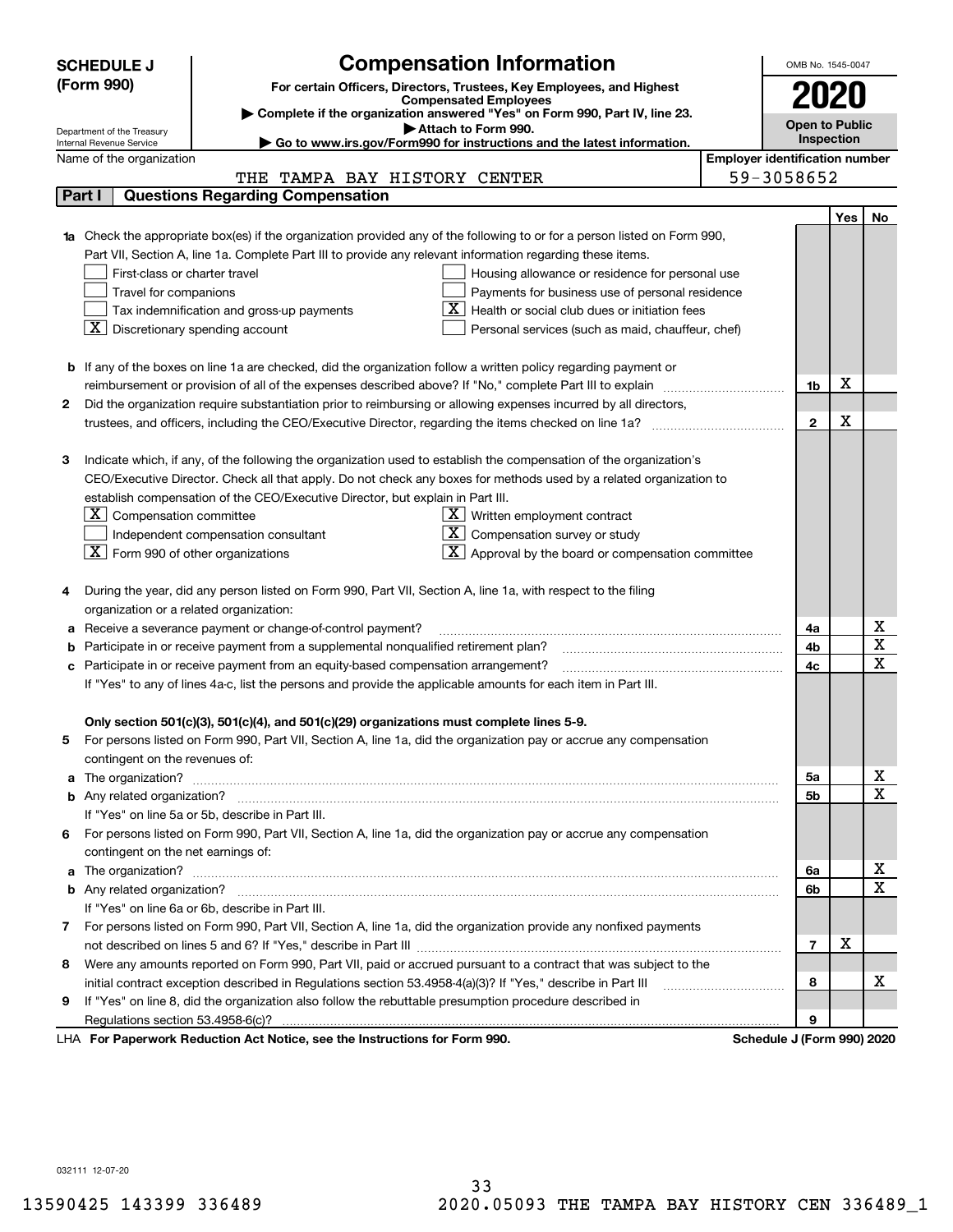59-3058652

**2**

# **Part II Officers, Directors, Trustees, Key Employees, and Highest Compensated Employees.**  Schedule J (Form 990) 2020 Page Use duplicate copies if additional space is needed.

For each individual whose compensation must be reported on Schedule J, report compensation from the organization on row (i) and from related organizations, described in the instructions, on row (ii). Do not list any individuals that aren't listed on Form 990, Part VII.

**Note:**  The sum of columns (B)(i)-(iii) for each listed individual must equal the total amount of Form 990, Part VII, Section A, line 1a, applicable column (D) and (E) amounts for that individual.

| (A) Name and Title |                |                          | (B) Breakdown of W-2 and/or 1099-MISC compensation |                                           | (C) Retirement and<br>other deferred | (D) Nontaxable<br>benefits | (E) Total of columns<br>$(B)(i)-(D)$ | (F) Compensation<br>in column (B)         |
|--------------------|----------------|--------------------------|----------------------------------------------------|-------------------------------------------|--------------------------------------|----------------------------|--------------------------------------|-------------------------------------------|
|                    |                | (i) Base<br>compensation | (ii) Bonus &<br>incentive<br>compensation          | (iii) Other<br>reportable<br>compensation | compensation                         |                            |                                      | reported as deferred<br>on prior Form 990 |
| $(1)$ C.J. ROBERTS | (i)            | 212,992.                 | 20,000.                                            | $\overline{0}$ .                          | 8,808.                               | 22,304.                    | 264, 104.                            | 0.                                        |
| PRESIDENT & CEO    | (ii)           | $\overline{0}$ .         | $\overline{0}$ .                                   | $\overline{0}$ .                          | $\overline{0}$ .                     | $\overline{0}$ .           | $\overline{0}$ .                     | $\overline{0}$ .                          |
|                    | (i)            |                          |                                                    |                                           |                                      |                            |                                      |                                           |
|                    | <u>(ii)</u>    |                          |                                                    |                                           |                                      |                            |                                      |                                           |
|                    | (i)            |                          |                                                    |                                           |                                      |                            |                                      |                                           |
|                    | <u>(ii)</u>    |                          |                                                    |                                           |                                      |                            |                                      |                                           |
|                    | (i)            |                          |                                                    |                                           |                                      |                            |                                      |                                           |
|                    | <u>(ii)</u>    |                          |                                                    |                                           |                                      |                            |                                      |                                           |
|                    | (i)            |                          |                                                    |                                           |                                      |                            |                                      |                                           |
|                    | <u>(ii)</u>    |                          |                                                    |                                           |                                      |                            |                                      |                                           |
|                    | (i)            |                          |                                                    |                                           |                                      |                            |                                      |                                           |
|                    | <u>(ii)</u>    |                          |                                                    |                                           |                                      |                            |                                      |                                           |
|                    | (i)            |                          |                                                    |                                           |                                      |                            |                                      |                                           |
|                    | (ii)           |                          |                                                    |                                           |                                      |                            |                                      |                                           |
|                    | (i)<br>(ii)    |                          |                                                    |                                           |                                      |                            |                                      |                                           |
|                    | (i)            |                          |                                                    |                                           |                                      |                            |                                      |                                           |
|                    | (ii)           |                          |                                                    |                                           |                                      |                            |                                      |                                           |
|                    | (i)            |                          |                                                    |                                           |                                      |                            |                                      |                                           |
|                    | (ii)           |                          |                                                    |                                           |                                      |                            |                                      |                                           |
|                    | (i)            |                          |                                                    |                                           |                                      |                            |                                      |                                           |
|                    | <u>(ii)</u>    |                          |                                                    |                                           |                                      |                            |                                      |                                           |
|                    | (i)            |                          |                                                    |                                           |                                      |                            |                                      |                                           |
|                    | <u>(ii)</u>    |                          |                                                    |                                           |                                      |                            |                                      |                                           |
|                    | (i)            |                          |                                                    |                                           |                                      |                            |                                      |                                           |
|                    | <u>(ii)</u>    |                          |                                                    |                                           |                                      |                            |                                      |                                           |
|                    | (i)            |                          |                                                    |                                           |                                      |                            |                                      |                                           |
|                    | <u>(ii)</u>    |                          |                                                    |                                           |                                      |                            |                                      |                                           |
|                    | (i)            |                          |                                                    |                                           |                                      |                            |                                      |                                           |
|                    | <u>(ii)</u>    |                          |                                                    |                                           |                                      |                            |                                      |                                           |
|                    | (i)            |                          |                                                    |                                           |                                      |                            |                                      |                                           |
|                    | $\overline{}}$ |                          |                                                    |                                           |                                      |                            |                                      |                                           |

**Schedule J (Form 990) 2020**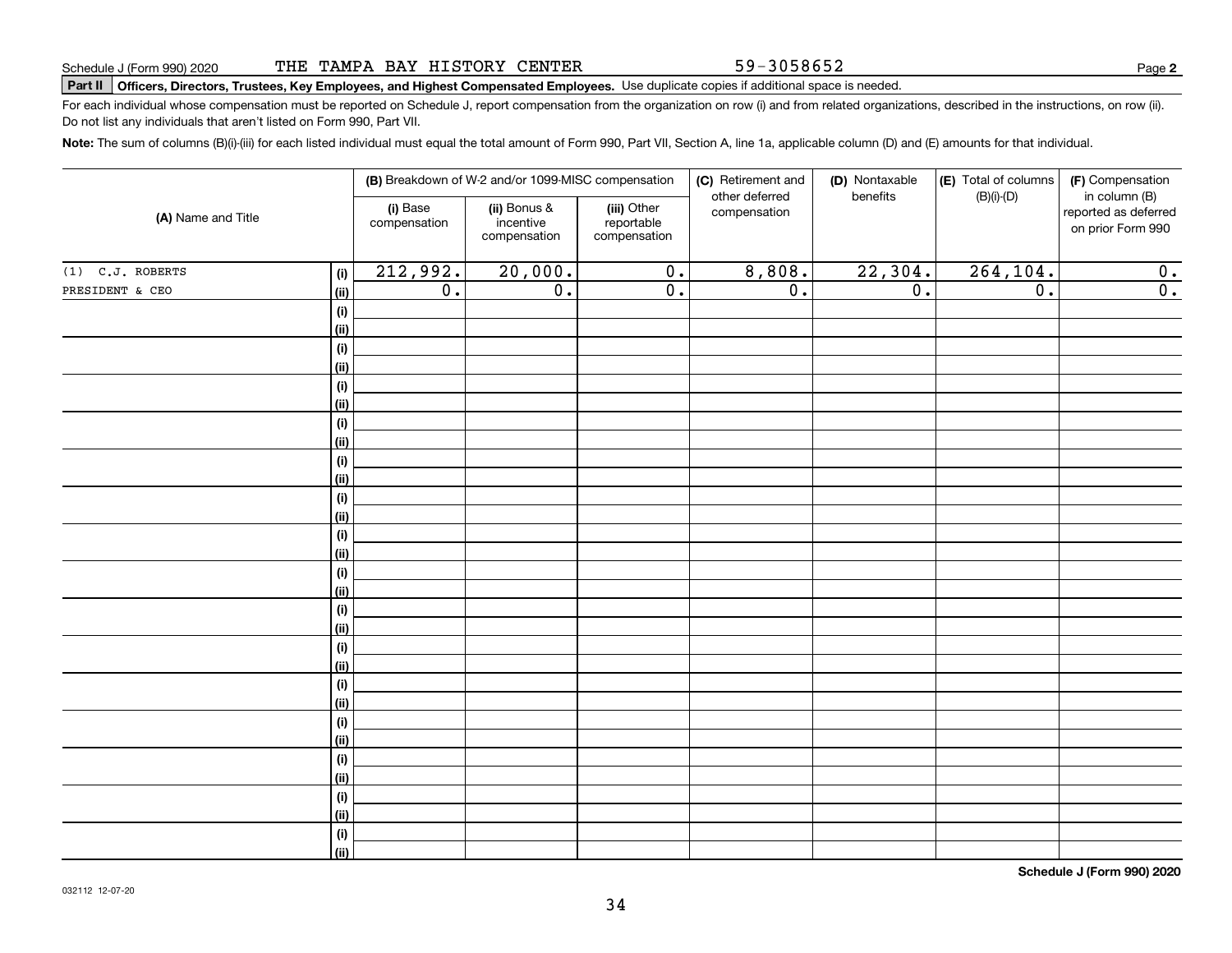### **Part III Supplemental Information**

Schedule J (Form 990) 2020 THE TAMPA BAY HISTORY CENTER<br>
Part III Supplemental Information<br>
Provide the information, explanation, or descriptions required for Part I. lines 1a, 1b, 3, 4a, 4b, 4c, 5a, 5b, 6a, 6b, 7, and 8,

### PART I, LINE 1A:

THE BUDGET PROVIDES THE PRESIDENT/CEO WITH A DISCRETIONARY SPENDING ACCOUNT

FOR THE BENEFIT OF ORGANIZATION. THE ANNUAL BUDGET FOR FISCAL YEAR 2021

ALLOWED FOR A DISCRETIONARY FUND OF \$2,000 AND A CONTINGENCY FUND OF

\$53,000.

THE BUDGET ALSO PROVIDES FOR THE PRESIDENT/CEO TO JOIN THE UNIVERSITY CLUB

OF TAMPA FOR A MONTHLY FEE OF UP TO \$160. THE CLUB MEMBERSHIP IS USED BY

THE CEO TO PROMOTE THE WORK OF THE HISTORY CENTER AND TO CULTIVATE DONORS

TO THE CENTER. THE MEMBERSHIP IS CONSIDERED A BUSINESS EXPENSE OF THE

CENTER AND IS NOT INCLUDED IN THE CEO'S COMPENSATION.

PART I, LINE 7:

SALARY BONUS TO THE CEO IS REVIEWED AND APPROVED BY THE BOARD OF TRUSTEES

EACH YEAR BASED ON THE CEO'S PERFORMANCE RATINGS, THE FINANCIAL CLIMATE,

AND GENERAL INDUSTRY PRACTICE. TAMPA BAY HISTORY CENTER PERIODICALLY

CARRIES OUT A SURVEY OF COMPENSATION FOR SIMILAR POSITIONS ACROSS THE

COUNTRY TO BE SURE BONUSES ARE WITHIN A NORMAL RANGE WITH COMPARABLE

INSTITUTIONS. THE ENTIRE BOARD RECEIVES THE SALARY SURVEY TO EVALUATE THE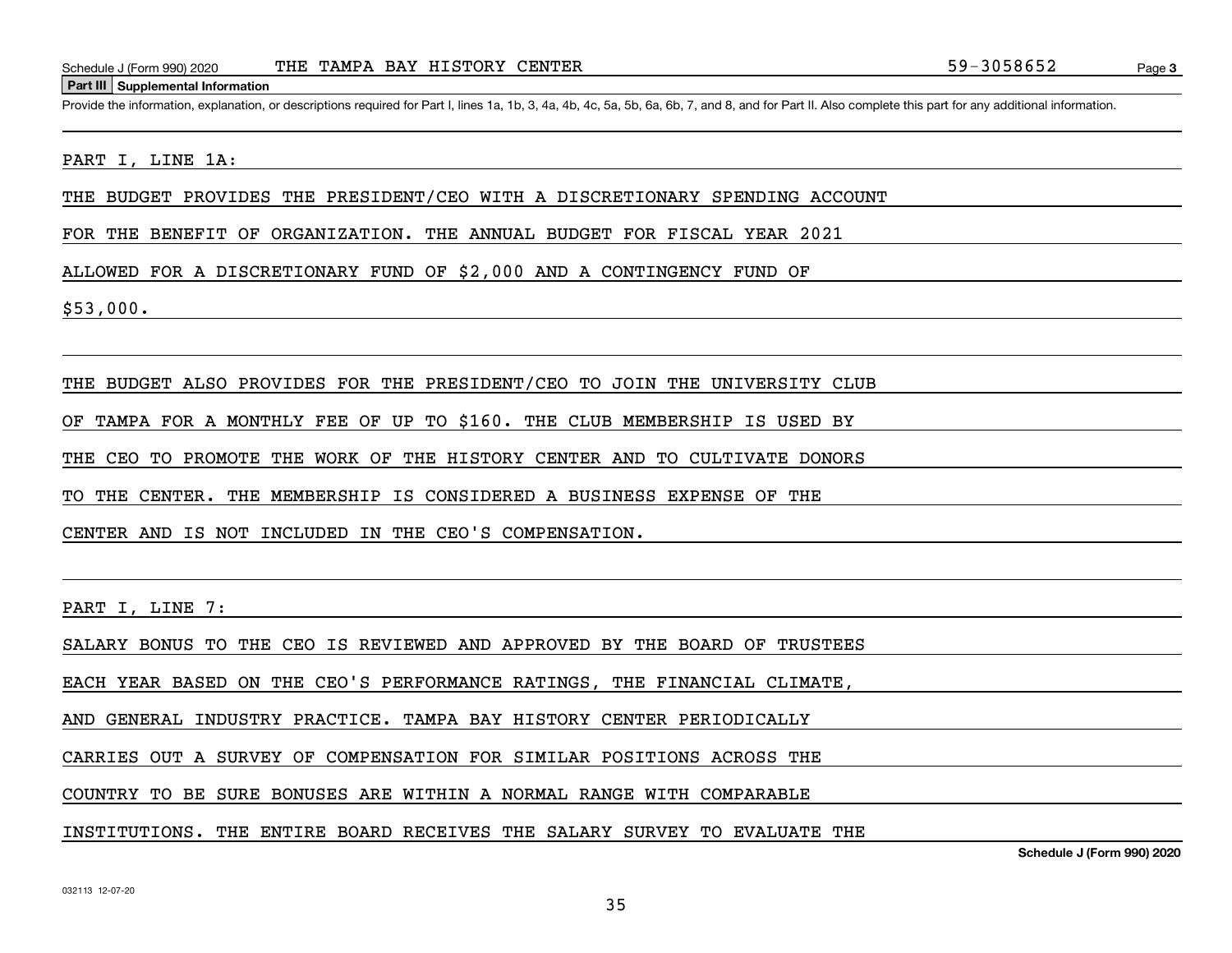#### **Part III Supplemental Information**

Schedule J (Form 990) 2020 THE TAMPA BAY HISTORY CENTER<br>Part III Supplemental Information<br>Provide the information, explanation, or descriptions required for Part I, lines 1a, 1b, 3, 4a, 4b, 4c, 5a, 5b, 6a, 6b, 7, and 8, an

#### PERFORMANCE OF THE CEO. THE GOVERNANCE COMMITTEE REVIEWS AND DISCUSSES THE

#### RESULTS THEN SHARES THE RECOMMENDED BONUS AMOUNT WITH THE ENTIRE BOARD OF

#### TRUSTEES FOR FINAL APPROVAL.

**Schedule J (Form 990) 2020**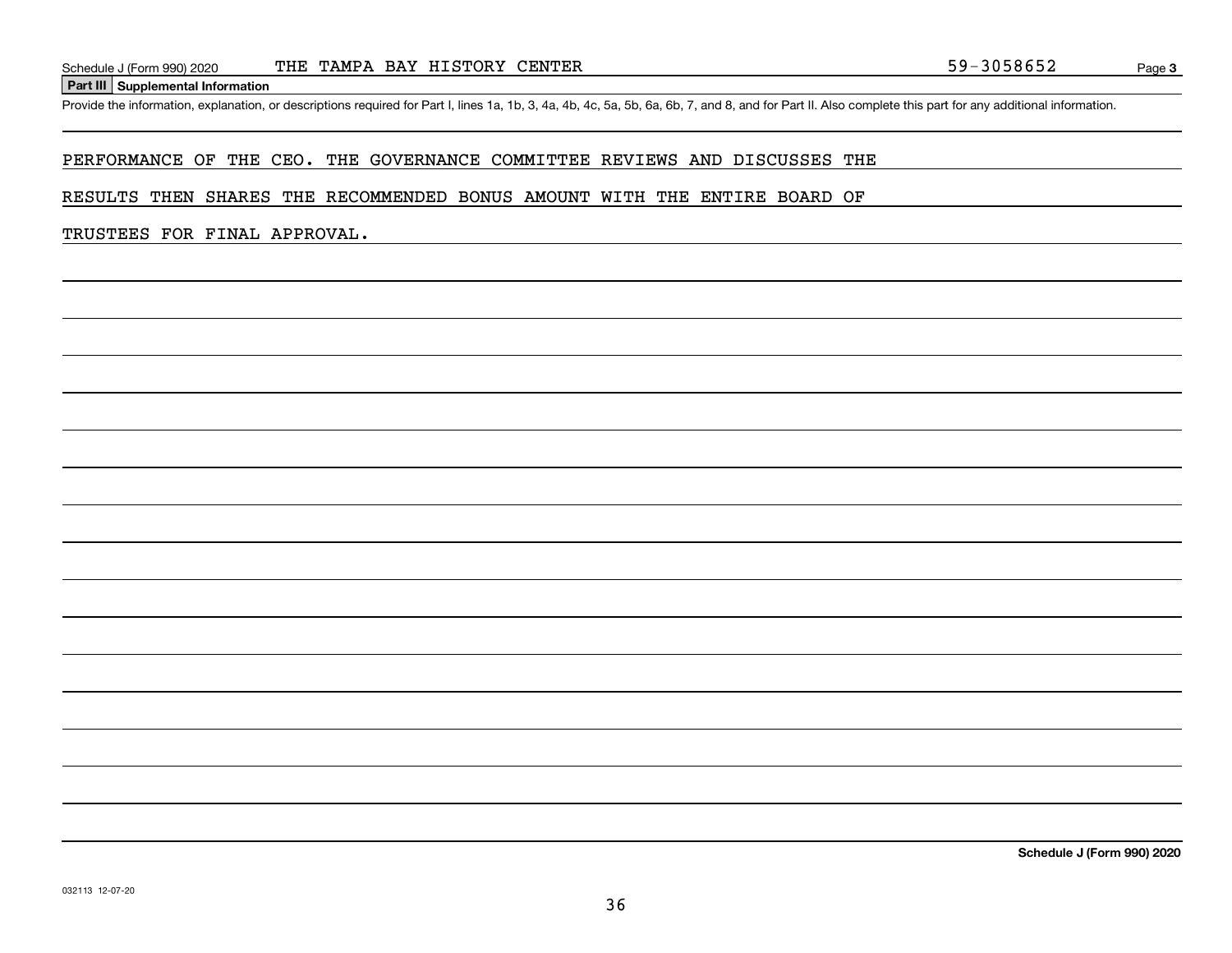**(Form 990 or 990-EZ)**

Department of the Treasury Internal Revenue Service Name of the organization

**SCHEDULE O Supplemental Information to Form 990 or 990-EZ**

**Complete to provide information for responses to specific questions on Form 990 or 990-EZ or to provide any additional information. | Attach to Form 990 or 990-EZ. | Go to www.irs.gov/Form990 for the latest information.**



THE TAMPA BAY HISTORY CENTER THE 59-3058652

**Employer identification number**

FORM 990, PART III, LINE 4A, PROGRAM SERVICE ACCOMPLISHMENTS:

TBHC'S MISSION IS TO EDUCATE VISITORS ABOUT THE IMPORTANT HISTORY THAT

HAS SHAPED AND CONTINUES TO SHAPE THE TAMPA BAY AREA. TODAY, TBHC

PROVIDES QUALITY HISTORICAL AND EDUCATIONAL SERVICES AND PROGRAMS.

TBHC IS MORE THAN A MERE REPOSITORY FOR HISTORICAL FACTS. FUNCTIONING

AS A LIAISON BETWEEN THE PAST AND THE PRESENT, THE MUSEUM HONORS OUR

COMMUNITY'S CHARACTER AND HERITAGE, STIRRING THE SPIRIT OF ADVENTURE

FOUND IN ALL ITS VISITORS WITH THE GENERATIONS OF STORIES IT HAS TO TELL.

TBHC IS A NON-PROFIT EDUCATIONAL INSTITUTION IN DOWNTOWN TAMPA, FLORIDA THAT SEEKS TO PRESERVE AND TEACH THE REMARKABLE HISTORY OF THE TAMPA BAY AREA. TBHC IS A 501(C)(3) NON-PROFIT CORPORATION AND IS FUNDED IN PART BY THE HILLSBOROUGH COUNTY BOARD OF COUNTY COMMISSIONERS AND THE CITY OF TAMPA.

AN ACADEMIC PARTNERSHIP HAS BEEN ESTABLISHED BY THE HISTORY CENTER WITH THE UNIVERSITY OF SOUTH FLORIDA - FUNDED BY AN ENDOWMENT. THE ENDOWMENT'S INCOME UNDERWRITES PUBLIC EDUCATION PROGRAMS AND ACTIVITIES DESIGNED JOINTLY BY TBHC AND THE FLORIDA STUDIES CENTER BASED AT THE USF LIBRARY. OTHER EDUCATION PARTNERS INCLUDE THE HILLSBOROUGH COUNTY SCHOOL DISTRICT, THE TAMPA/HILLSBOROUGH COUNTY PUBLIC LIBRARY SYSTEM, THE UNIVERSITY OF TAMPA AND HILLSBOROUGH COMMUNITY COLLEGE.

THE TBHC BUILDING, LOCATED NEAR THE HISTORICALLY IMPORTANT FORT BROOKE

032211 11-20-20 LHA For Paperwork Reduction Act Notice, see the Instructions for Form 990 or 990-EZ. Schedule O (Form 990 or 990-EZ) 2020 37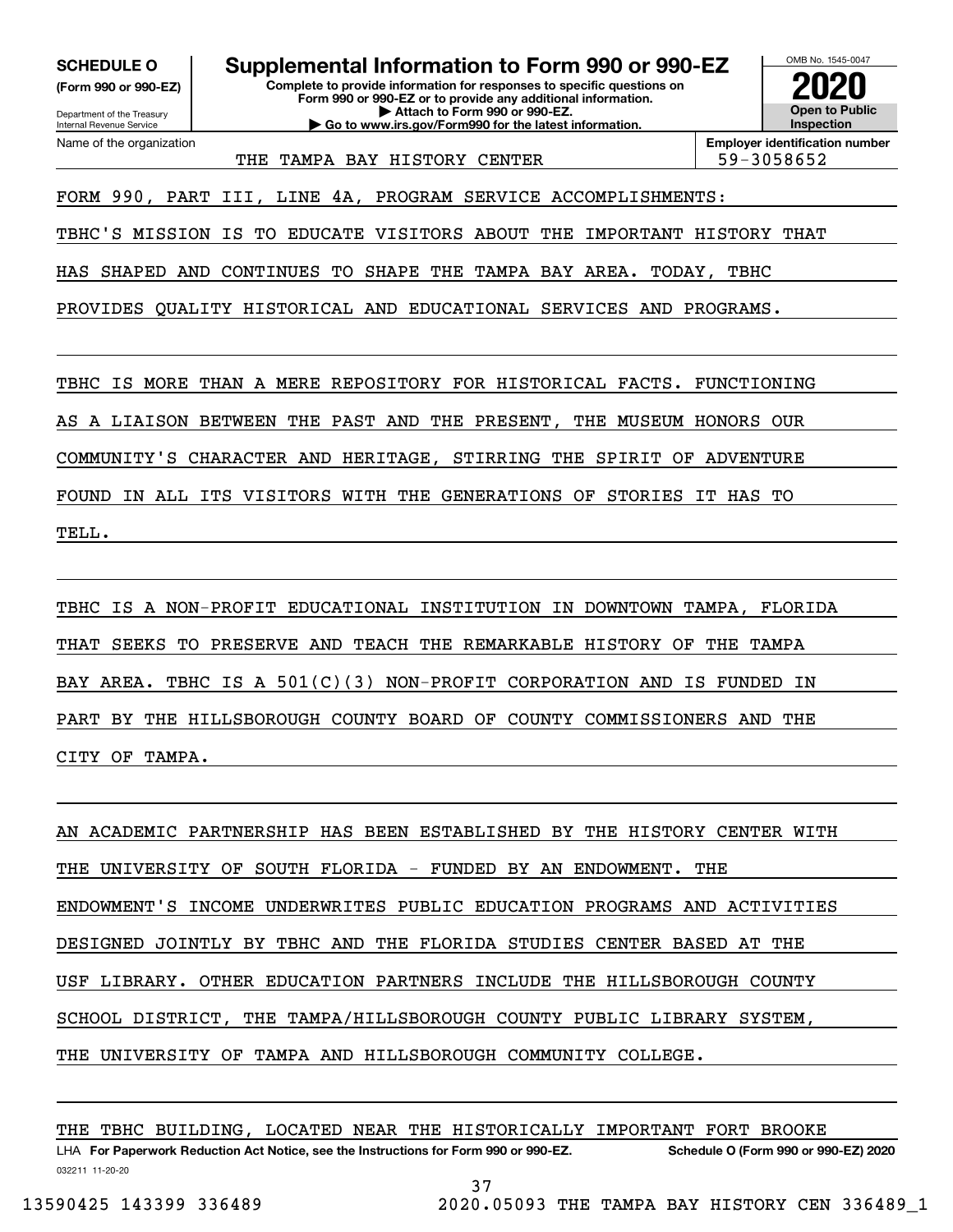| Schedule O (Form 990 or 990-EZ) 2020                                   | Page 2                                |
|------------------------------------------------------------------------|---------------------------------------|
| Name of the organization                                               | <b>Employer identification number</b> |
| THE TAMPA BAY HISTORY CENTER                                           | 59-3058652                            |
| RESERVATION (THE BIRTHPLACE OF MODERN TAMPA), CONTAINS 60,000 SQUARE   |                                       |
| FEET OF EXHIBITS DEPICTING ALMOST 500 YEARS OF RECORDED HISTORY AND    |                                       |
| 12,000 YEARS OF HUMAN HABITATION IN THIS REGION. NATIVE AMERICANS AND  |                                       |
| SPANISH CONQUISTADORS, PIONEER SETTLERS AND CIGAR WORKERS, IMMIGRANTS  |                                       |
| AND COWBOYS, MILITARY AND SPORTS HEROES, AND ENTREPRENEURS AND WORKERS |                                       |
| WHITE, BLACK, HISPANIC, JEWISH, URBAN, RURAL, OLD, YOUNG - HAVE ALL    |                                       |
| CONTRIBUTED TO OUR "SENSE OF PLACE." SCHOOLCHILDREN, RESIDENTS AND     |                                       |
| TAMPA BAY VISITORS WILL FEEL, SENSE AND DISCOVER THESE LIFE STORIES IN |                                       |
| WAYS MEANINGFUL TO THEIR FAMILIES AND TO CONTEMPORARY SOCIETY.         |                                       |
|                                                                        |                                       |
| THE USE OF MODERN MUSEUM TECHNOLOGY HIGHLIGHTS COUNTLESS ARTIFACTS.    |                                       |
| PARENT-CHILD LEARNING OPPORTUNITIES ABOUND THROUGH PERMANENT AND       |                                       |
| CHANGING EXHIBITIONS. MORE THAN 80,000 ITEMS ARE ALREADY IN TBHC'S     |                                       |
| COLLECTIONS. UNDOUBTEDLY, THOUSANDS MORE WILL BE ADDED AS INDIVIDUALS  |                                       |
| AND FAMILIES BECOME AWARE THAT, AFTER TOO MANY DECADES WITHOUT A       |                                       |

COMMUNITY HISTORY MUSEUM, THERE IS A RESPECTED AND WELL-FINANCED

REPOSITORY FOR THIS AREA'S ARTIFACTS.

TBHC IS AN IMPORTANT PARTICIPANT IN A SUCCESSFUL PUBLIC-PRIVATE PARTNERSHIP WITH HILLSBOROUGH COUNTY, THE CITY OF TAMPA, THE LOCAL EDUCATION COMMUNITY AND THE PRIVATE SECTOR. THIS CIVIC COALITION HAS ESTABLISHED A MAJOR CULTURAL INSTITUTION THAT SERVES STUDENTS AND OTHER RESIDENTS OF THE TAMPA BAY AREA WHILE ALSO BEING A DESTINATION ATTRACTION FOR AN ACTIVE TOURISM INDUSTRY.

TBHC MAINTAINS AND OPERATES MUSEUM FACILITIES ADEQUATE TO PRESERVE,

PROTECT AND DISPLAY MATERIALS AND ARTIFACTS RELATING TO THE HISTORY OF

032212 11-20-20 **Schedule O (Form 990 or 990-EZ) 2020** THE GREATER TAMPA AND HISTORIC HILLSBOROUGH COUNTY AREA. SUCH MATERIALS 38

13590425 143399 336489 2020.05093 THE TAMPA BAY HISTORY CEN 336489\_1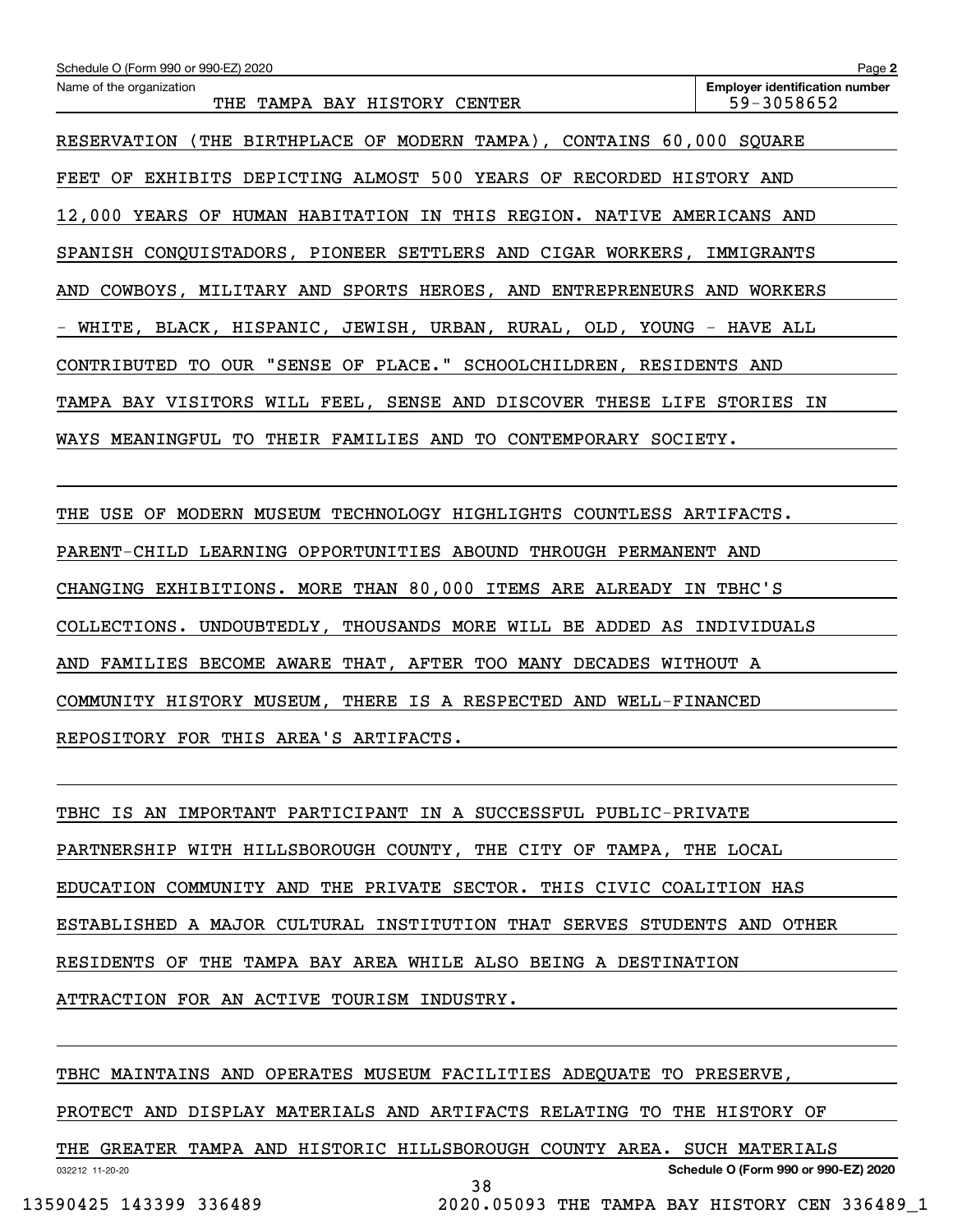| Schedule O (Form 990 or 990-EZ) 2020                                       | Page 2                                              |
|----------------------------------------------------------------------------|-----------------------------------------------------|
| Name of the organization<br>THE TAMPA BAY HISTORY CENTER                   | <b>Employer identification number</b><br>59-3058652 |
| AND ARTIFACTS ARE ACQUIRED BY PURCHASE, EXCHANGE OR DONATION AND MAY BE    |                                                     |
| LEASED OR LOANED TO AN ORGANIZATION THAT OPERATES A MUSEUM DISPLAYING      |                                                     |
| ITEMS RELATING TO THE HISTORY OF THE HISTORIC HILLSBOROUGH COUNTY AREA.    |                                                     |
| TBHC MAINTAINS, PRESERVES, PROTECTS AND DISPLAYS SUCH ARTIFACTS            | IN THE                                              |
| MUSEUM SO THAT THE PUBLIC MAY ENJOY AND BETTER UNDERSTAND THE HISTORY      |                                                     |
| THE HISTORIC HILLSBOROUGH COUNTY AREA, ENCOURAGES THE INVESTIGATION,<br>OF |                                                     |
| STUDY AND RESEARCH OF SUCH HISTORY BY MAINTAINING RESOURCES WHICH WILL     |                                                     |
| ENABLE STUDENTS AND OTHER RESEARCHERS TO MAKE USE OF THE MUSEUM'S          |                                                     |
| MATERIALS AND ARTIFACTS, FOSTERS DISSEMINATION AND UNDERSTANDING OF OUR    |                                                     |
| AREA'S HISTORY THROUGH EDUCATIONAL AND PUBLIC OUTREACH PROGRAMS, AND       |                                                     |
| COOPERATES WITH OTHER HISTORICAL, CULTURAL AND EDUCATIONAL INSTITUTIONS    |                                                     |
| IN FURTHERING AMONG PRESENT AND FUTURE GENERATIONS OF CITIZENS AND         |                                                     |
| FRIENDS A PRIDE AND INTEREST IN OUR COMMUNITY'S AND COUNTY'S HISTORY       |                                                     |
| TRADITIONS.<br>AND                                                         |                                                     |
|                                                                            |                                                     |

ON JANUARY 28, 2020, TBHC ENTERED INTO A LICENSE AGREEMENT WITH HERNANDO COUNTY TO PROVIDE CURATORIAL AND INTERPRETIVE SERVICES TO ENSURE CHINSEGUT HILL'S HISTORY IS PRESERVED AND SHARED WITH THE PUBLIC. ACTIVITIES UNDER THE AGREEMENT INCLUDE CATALOGING, CONDITION ASSESSMENT AND CARE FOR THE CONTENTS OF THE MANOR HOUSE, OPERATING THE MANOR HOUSE AS A HOUSE MUSEUM WITH REGULARLY ADVERTISED BUSINESS HOURS, DEVELOPMENT OF CURRICULUM MATERIALS HIGHLIGHTING CHINSEGUT HILL'S HISTORY, ORGANIZING AND TRAINING OF VOLUNTEER DOCENTS, AND WORKING CLOSELY WITH HERNANDO COUNTY IN PROMOTING AND PRESERVING THE CHINSEGUT HILL HISTORIC HOME.

032212 11-20-20 **Schedule O (Form 990 or 990-EZ) 2020** DURING THIS YEAR WE CONTINUED TO MANAGE UNDER THE RESTRICTIONS OF THE PANDEMIC, ALTHOUGH NEVER CLOSING OUR DOORS COMPLETELY. THE PUBLIC AND 39 13590425 143399 336489 2020.05093 THE TAMPA BAY HISTORY CEN 336489\_1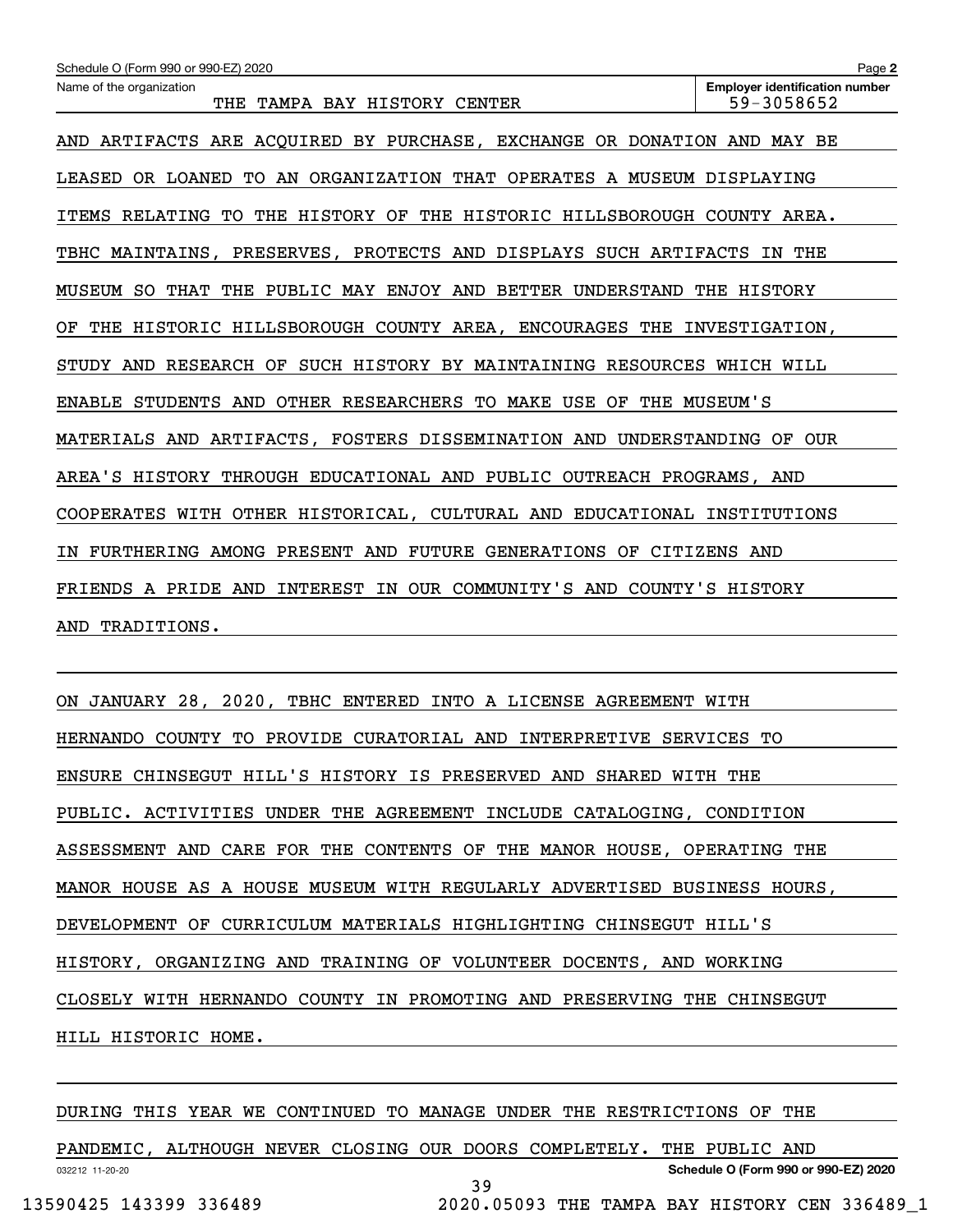| Schedule O (Form 990 or 990-EZ) 2020                                               | Page 2                                              |
|------------------------------------------------------------------------------------|-----------------------------------------------------|
| Name of the organization<br>TAMPA BAY HISTORY CENTER<br>THE                        | <b>Employer identification number</b><br>59-3058652 |
| PRIVATE AREAS OF TBHC WERE MODIFIED TO ENSURE THE MAXIMUM                          | SAFETY FOR                                          |
| SAFETY BARRIERS, NEW SIGNAGE, TOUCHLESS ENTRANCES,<br>ADDITION<br>TO<br>ALL.<br>IN |                                                     |
| TOURS AND FIELD TRIPS WERE ADJUSTED.<br>THE ON-SITE<br>GUIDED                      | GROUP TOURS                                         |
| IN SIZE, MASK POLICIES REFLECTED THE MOST CURRENT<br>WERE REDUCED                  |                                                     |
| THE CITY AND PROGRAM FACILITATORS<br>RECOMMENDATIONS<br>OF<br>WERE                 | TRAINED<br>ON                                       |
| SAFETY.<br>HEALTH                                                                  |                                                     |

MANY OF THE PROGRAMS WERE REASSESSED AND OFFERED IN THE PLATFORM MOST CONVENIENT FOR TBHC GUESTS. SOME PROGRAMS CONTINUED TO BE OFFERED EXCLUSIVELY IN THE VIRTUAL PLATFORM, AND OTHERS IN A HYBRID FASHION, ALLOWING GUESTS TO ATTEND IN PERSON, THROUGH FACEBOOK LIVE, OR TO VIEW THE PROGRAM AT A LATER TIME THROUGH YOUTUBE. THE MUSEUM AT HOME DIGITAL-BASED PROGRAMS CONTINUE TO RESIDE ON OUR WEBSITE AND ARE FREQUENTLY ENHANCED WITH NEW VIDEO LESSONS AND PROGRAMS.

ACCOMPLISHMENTS FOR THE FISCAL YEAR ENDED SEPTEMBER 30, 2021: IN ADDITION TO BEING OPEN 363 DAYS A YEAR, AND PRESENTING THREE FLOORS OF PERMANENT AND CHANGING EXHIBITIONS AND ACTIVITIES, HIGHLIGHTS OF TBHC'S ACCOMPLISHMENTS DURING FISCAL YEAR 2021 INCLUDE:

FLORIDA CONVERSATIONS LECTURE SERIES: FLORIDA CONVERSATIONS AND THE ANNUAL DUCKWALL LECTURE ARE TBHC'S INFORMAL LECTURE PROGRAMS LED BY TOP SCHOLARS, WRITERS AND ARTISTS. THESE PRESENTATIONS ARE FREE AND OPEN TO THE PUBLIC AND EXPLORE EVERYTHING FROM HISTORY, ART AND ARCHITECTURE TO POLITICS, ARCHAEOLOGY AND LITERATURE. TBHC HOSTED EIGHT FLORIDA CONVERSATIONS LECTURES DURING FISCAL YEAR 2021.

| YOUTH ADVENTURE CAMPS: THESE THEMED CAMPS INCLUDE CREATIVE ACTIVITIES |  |    |  |                                               |  |  |
|-----------------------------------------------------------------------|--|----|--|-----------------------------------------------|--|--|
| 032212 11-20-20                                                       |  |    |  | Schedule O (Form 990 or 990-EZ) 2020          |  |  |
|                                                                       |  | 40 |  |                                               |  |  |
| 13590425 143399 336489                                                |  |    |  | 2020.05093 THE TAMPA BAY HISTORY CEN 336489 1 |  |  |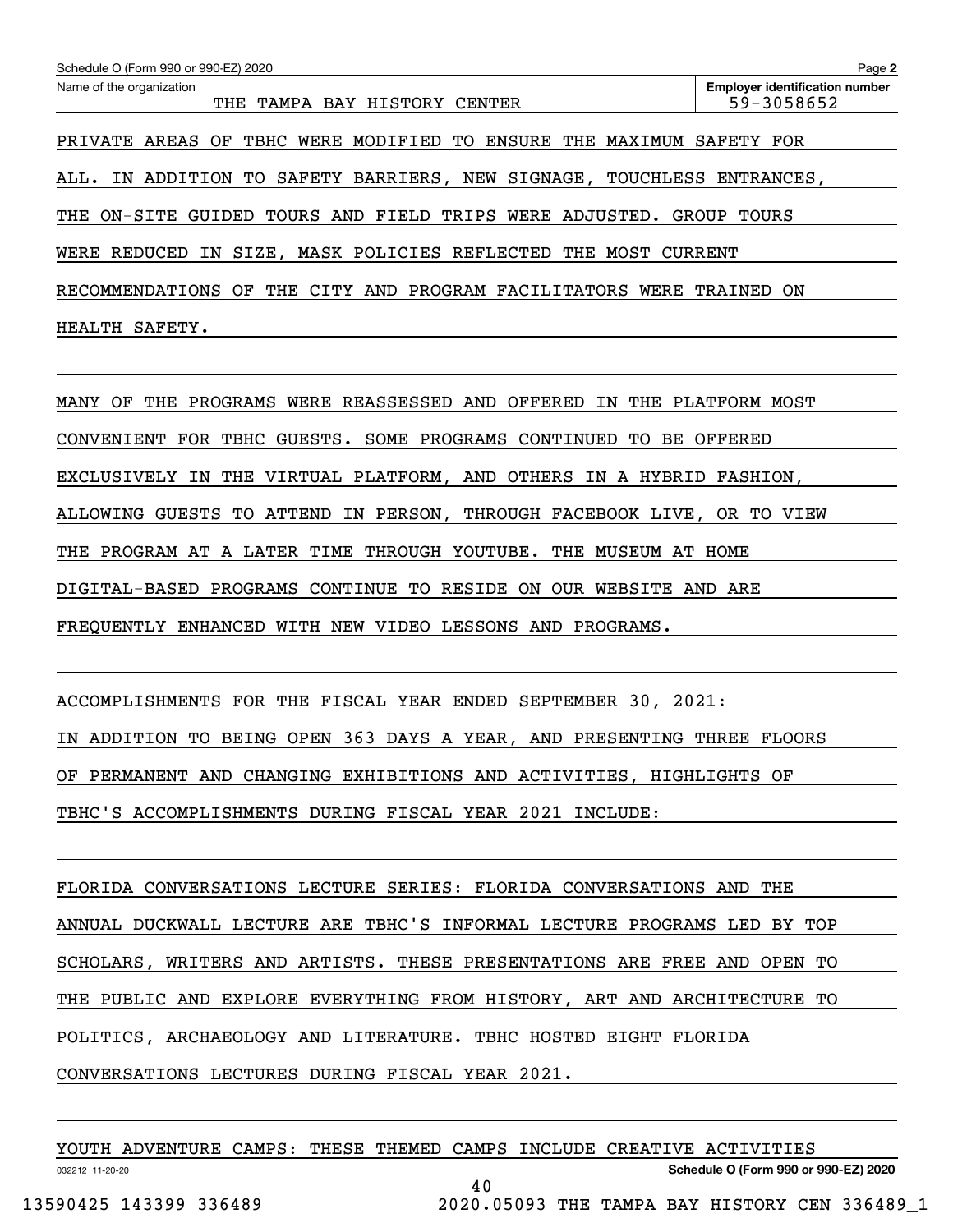| Schedule O (Form 990 or 990-EZ) 2020                                    | Page 2                                              |  |  |  |  |  |  |
|-------------------------------------------------------------------------|-----------------------------------------------------|--|--|--|--|--|--|
| Name of the organization<br>THE TAMPA BAY HISTORY CENTER                | <b>Employer identification number</b><br>59-3058652 |  |  |  |  |  |  |
| THROUGHOUT THE MUSEUM, INTERACTIVE EXHIBITS, ARTS AND CRAFTS, GAMES,    |                                                     |  |  |  |  |  |  |
| MUSIC, LITERATURE, SPLASH PARK FUN AND INTERACTION WITH HISTORIANS,     |                                                     |  |  |  |  |  |  |
| ARTIFACTS AND OTHER EXPERTS. CAMPS ARE LED BY EXPERIENCED EDUCATORS     |                                                     |  |  |  |  |  |  |
| DEDICATED TO PROVIDING UNIQUE AND ENGAGING HISTORY LEARNING EXPERIENCES |                                                     |  |  |  |  |  |  |
| FOR CAMPERS. TBHC OFFERED FOUR ONE-WEEK CAMPS DURING FISCAL YEAR 2021.  |                                                     |  |  |  |  |  |  |
|                                                                         |                                                     |  |  |  |  |  |  |
| TEEN COUNCIL: COMPRISED OF LOCAL HIGH SCHOOL STUDENTS AND LED BY TBHC   |                                                     |  |  |  |  |  |  |
| EDUCATION STAFF, HIGH SCHOOL STUDENTS ARE TRAINED ON MUSEUM YOUTH       |                                                     |  |  |  |  |  |  |
| EDUCATION PROGRAMS, PROVIDE INPUT TO STAFF FOR THE CREATION OF NEW      |                                                     |  |  |  |  |  |  |
| YOUTH ORIENTED PROGRAMS, AND SERVE AS VOLUNTEERS TO HELP FACILITATE     |                                                     |  |  |  |  |  |  |
| MUSEUM PROGRAMS FOR YOUNGER CHILDREN. DURING FISCAL YEAR 2021, 18 TEEN  |                                                     |  |  |  |  |  |  |
| COUNCIL MEMBERS ATTENDED REGULAR MEETINGS, PARTICIPATED IN ITS          |                                                     |  |  |  |  |  |  |
| LEADERSHIP AND CONTRIBUTED TO NUMEROUS TBHC PROGRAMS.                   |                                                     |  |  |  |  |  |  |
|                                                                         |                                                     |  |  |  |  |  |  |

SCHOOL STUDENT TOUR PROGRAMS: LED BY TRAINED DOCENTS, SCHOOL STUDENTS AND SCOUTS ARE PROVIDED WITH AGE-SPECIFIC, TARGETED EDUCATIONAL ACTIVITIES THROUGHOUT THE MUSEUM GALLERIES TO ENGAGE THEM IN EXPERIENTIAL AND HANDS-ON LEARNING ABOUT LOCAL AND REGIONAL HISTORY. DURING FISCAL YEAR 2021, 37 STUDENT TOURS WERE CONDUCTED, SERVING 824 STUDENTS.

032212 11-20-20 **Schedule O (Form 990 or 990-EZ) 2020** SCHOOL OUTREACH/HISTORY-TO-GO-KITS: HISTORY-TO-GO KITS OFFER ENGAGING, PRIMARY SOURCE-BASED ACTIVITIES THAT HELP STUDENTS IMPROVE THEIR HISTORICAL THINKING SKILLS. FILLED WITH CULTURAL ARTIFACTS, HISTORIC PHOTOGRAPHS AND OTHER LEARNING MATERIALS, KITS ARE DEVELOPED BY A TEAM OF EDUCATORS AND DESIGNED TO HELP TEACHERS MEET FLORIDA EDUCATION STANDARDS ACROSS THE CURRICULUM. EACH KIT CONTAINS BACKGROUND INFORMATION, OBJECT DESCRIPTIONS AND LESSON PLANS FOR MULTIPLE GRADE 41

13590425 143399 336489 2020.05093 THE TAMPA BAY HISTORY CEN 336489\_1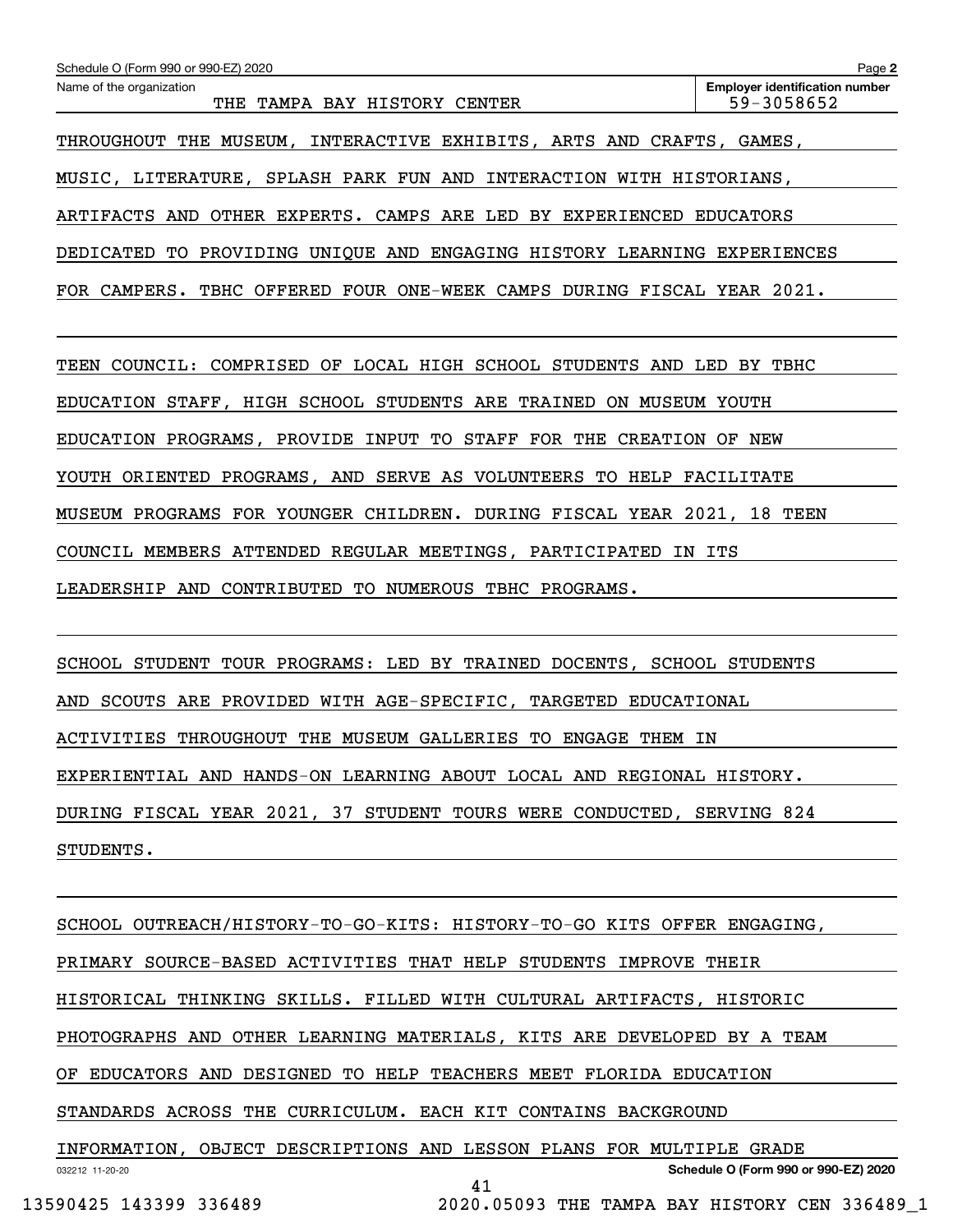| Schedule O (Form 990 or 990-EZ) 2020                                       | Page 2                                              |  |  |  |  |  |  |  |
|----------------------------------------------------------------------------|-----------------------------------------------------|--|--|--|--|--|--|--|
| Name of the organization<br>TAMPA BAY HISTORY CENTER<br>THE                | <b>Employer identification number</b><br>59-3058652 |  |  |  |  |  |  |  |
| LEVELS AND LEARNING STYLES. DURING FISCAL YEAR 2021, HISTORY TO            | GO KITS                                             |  |  |  |  |  |  |  |
| SERVED 418 STUDENTS. AN ADDITIONAL 1,422 STUDENTS WERE SERVED THROUGH      |                                                     |  |  |  |  |  |  |  |
| OTHER SCHOOL OUTREACH EVENTS, INCLUDING THE GREAT AMERICAN<br>TEACH IN.    |                                                     |  |  |  |  |  |  |  |
|                                                                            |                                                     |  |  |  |  |  |  |  |
| SENIOR ADULT CONTINUING EDUCATION CLASSES: IN COOPERATION WITH             |                                                     |  |  |  |  |  |  |  |
| SOUTH FLORIDA'S OSHER LIFELONG LEARNING INSTITUTE (OLLI),<br>UNIVERSITY OF |                                                     |  |  |  |  |  |  |  |
| MULTI-MEETINGS SESSION FOR SENIORS THROUGHOUT THE YEAR. THE<br>TBHC OFFERS |                                                     |  |  |  |  |  |  |  |
| COURSES ARE LED BY UNIVERSITY PROFESSORS, SCHOLARS WITH EXPERTISE          | ΙN                                                  |  |  |  |  |  |  |  |
| CERTAIN AREAS AND LOCAL RESIDENTS WITH SPECIAL KNOWLEDGE OF TAMPA BAY.     |                                                     |  |  |  |  |  |  |  |
| DURING FISCAL YEAR 2021, SIX DIFFERENT OLLI COURSES WERE OFFERED, 14       |                                                     |  |  |  |  |  |  |  |

DIFFERENT CLASS MEETINGS, SERVING 262 SENIORS.

HISTORY KREWE COMMUNITY OUTREACH: TBHC'S "HISTORY KREWE" IS A TEAM OF TBHC VOLUNTEER DOCENTS, WHO PROVIDE COMMUNITY OUTREACH BY TRAVELING TO LOCAL EVENTS, FAIRS, TRADE SHOWS AND OTHER SPECIAL EVENTS, TO BRING TBHC HISTORY EDUCATION AND INFORMATION TO THE PUBLIC, BEYOND THE WALLS OF THE MUSEUM. DURING FISCAL YEAR 2021, THE HISTORY KREWE PROVIDED 56 FREE EDUCATIONAL PRESENTATIONS TO THE PUBLIC, REACHING 938 INDIVIDUALS.

HISTORY WALKING TOURS: HISTORY WALKING TOURS OF HISTORICALLY SIGNIFICANT NEIGHBORHOODS IN TAMPA ARE LED BY TBHC TRAINED GUIDES AND OFFER EDUCATION AND INSIGHT TO TAMPA'S MOST HISTORICAL AND STORIED REGIONS. DURING FISCAL YEAR 2021, FOUR DIFFERENT TOURS WERE OFFERED, 48 INDIVIDUAL TOURS WERE HOSTED, AND 520 GUESTS ATTENDED.

FORM 990, PART VI, SECTION B, LINE 11B:

032212 11-20-20 **Schedule O (Form 990 or 990-EZ) 2020** FORM 990 IS REVIEWED BY THE FINANCE COMMITTEE AND THEN DISTRIBUTED TO THE 42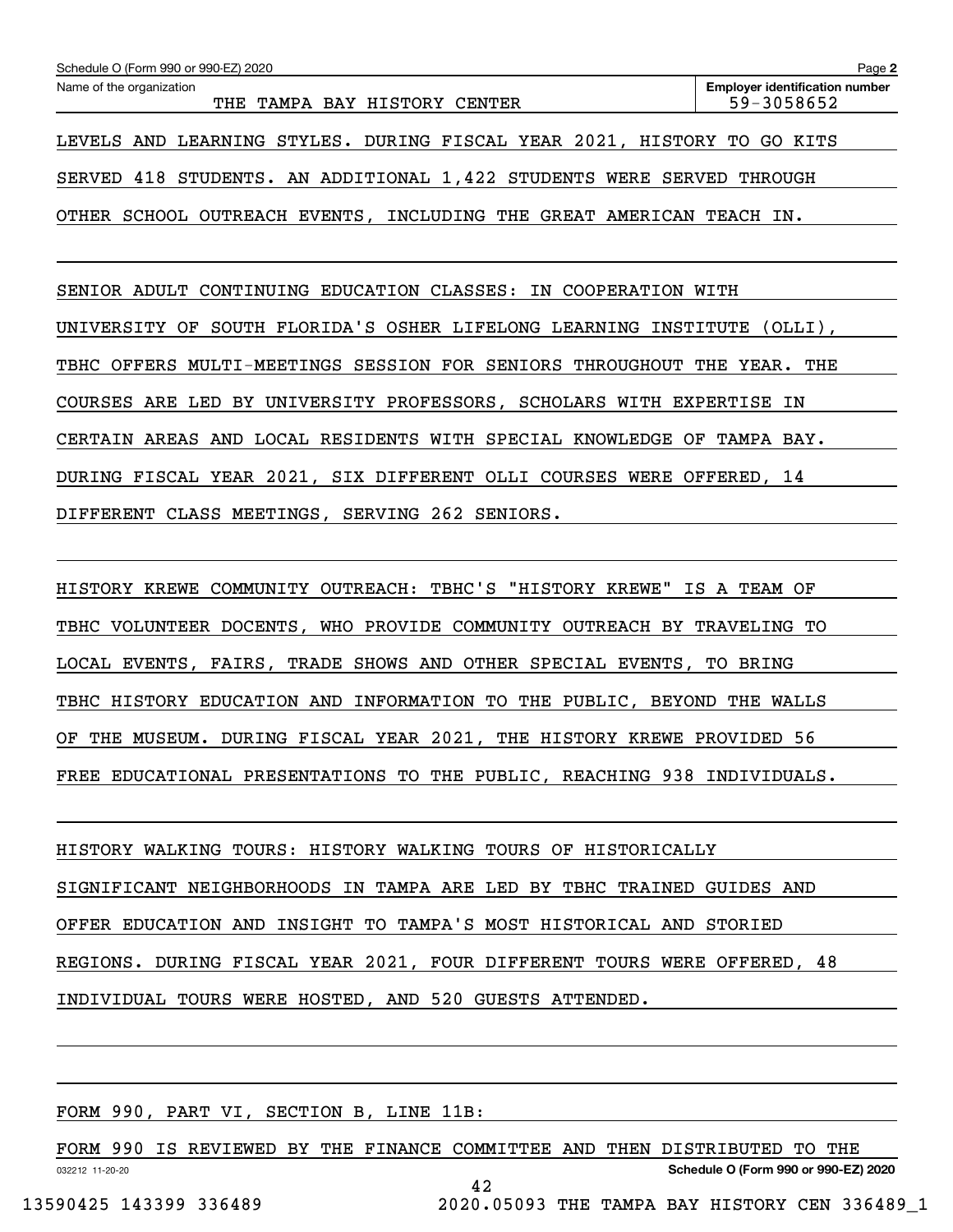| Name of the organization                                 | <b>Employer identification number</b><br>59-3058652 |  |
|----------------------------------------------------------|-----------------------------------------------------|--|
| FULL BOARD OF TRUSTEES FOR REVIEW AT THE ANNUAL MEETING. |                                                     |  |
|                                                          |                                                     |  |

FORM 990, PART VI, SECTION B, LINE 12C:

THE CHAIR OF THE BOARD OF TRUSTEES DISCUSSES THE CONFLICT OF INTEREST

POLICY WITH TRUSTEES ANNUALLY AND REQUESTS ANY CONFLICTS BE DISCLOSED AT

EACH MEETING. THE CONFLICT OF INTEREST POLICY IS INCLUDED IN THE BOARD OF

TRUSTEES HANDBOOK PROVIDED TO EACH NEW BOARD MEMBER.

FORM 990, PART VI, SECTION B, LINE 15:

COMPENSATION FOR THE PRESIDENT AND CEO IS REVIEWED AND DETERMINED BY THE EXECUTIVE COMMITTEE AND APPROVED BY THE BOARD OF TRUSTEES. THE ORGANIZATION MAINTAINS AN EMPLOYMENT CONTRACT WHICH STATES THAT THE EXECUTIVE OFFICER WILL BE EVALUATED ON AN ANNUAL BASIS.

COMPENSATION FOR KEY STAFF AND OTHER EMPLOYEES IS DETERMINED AND APPROVED BY THE CEO. AN EMPLOYEE FILE IS MAINTAINED FOR EACH EMPLOYEE AND THERE IS WRITTEN AUTHORIZATION FOR CHANGES TO SALARY LEVELS THAT IS SIGNED BY THE PRESIDENT AND CEO. SALARY CHANGES ARE INCORPORATED INTO THE ANNUAL OPERATING BUDGET WHICH IS APPROVED BY THE BOARD OF TRUSTEES.

FORM 990, PART VI, SECTION C, LINE 19:

TBHC MAKES ITS FORM 990, CODE OF ETHICS (WHICH INCLUDES THE CONFLICT OF

INTEREST POLICY), STRATEGIC PLAN, DONOR PRIVACY POLICY AND AUDITED

FINANCIAL STATEMENTS (COMBINED REPORT) AVAILABLE TO THE PUBLIC ON THE TAMPA

BAY HISTORY CENTER'S WEBSITE WWW.TAMPABAYHISTORYCENTER.ORG.

GOVERNING DOCUMENTS, INCLUDING THE ARTICLES OF INCORPORATION AND BYLAWS,

43

ARE AVAILABLE TO THE PUBLIC UPON REQUEST.

032212 11-20-20

**Page 2**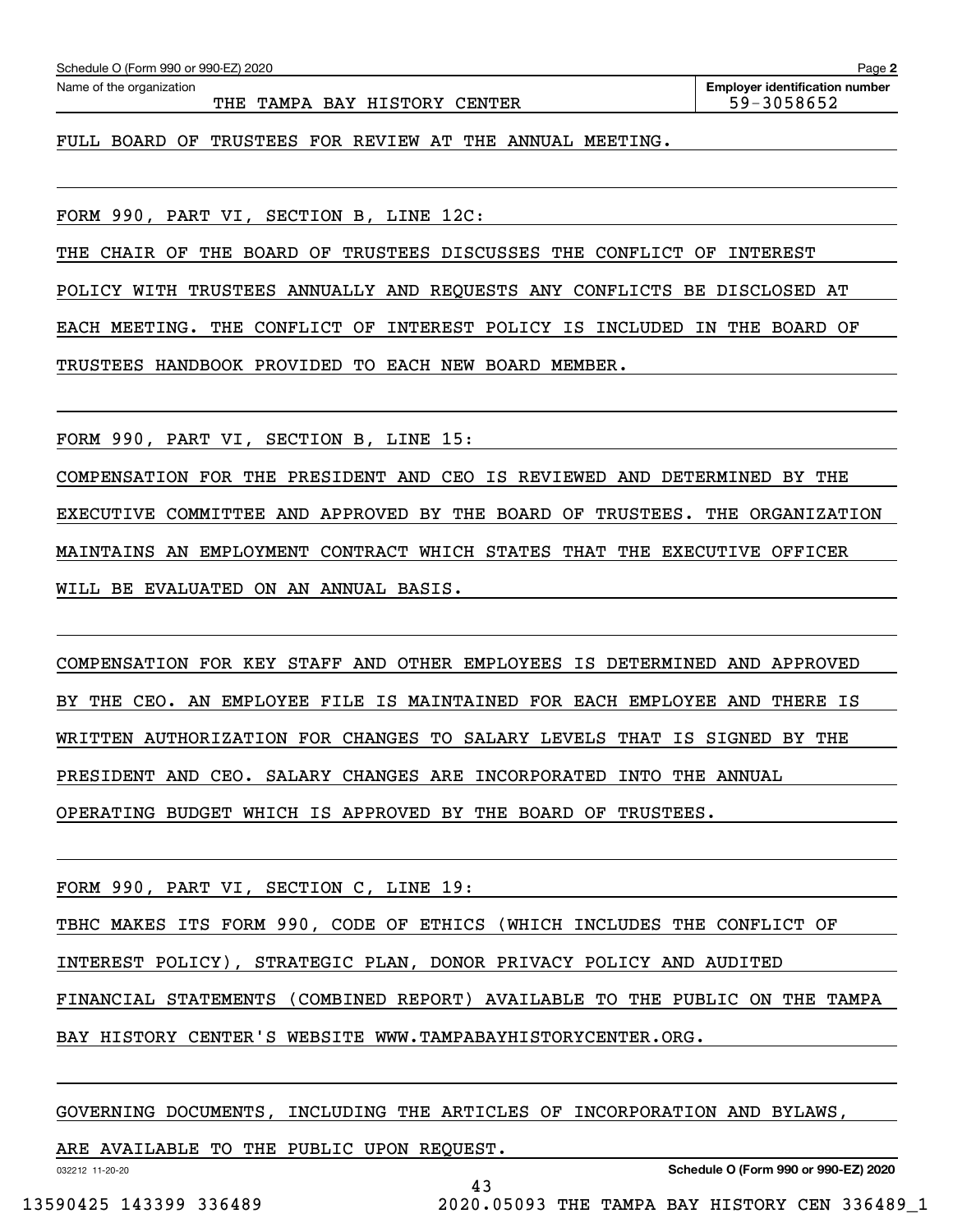FORM 990, PART XII, LINES 2B & 2C:

THE FINANCE COMMITTEE PROVIDES ASSISTANCE TO THE GOVERNING BOARD IN

FULFILLING ITS RESPONSIBILITIES TO THE USERS OF THE FINANCIAL

STATEMENTS. THIS COMMITTEE IS RESPONSIBLE FOR APPROVING THE SELECTION

OF THE FINANCIAL STATEMENT AUDITORS INCLUDING ENSURING THE INDEPENDENCE

OF THE AUDITORS AND THE SCOPE OF THEIR WORK. UPON COMPLETION OF THE

AUDIT, THE COMMITTEE REVIEWS THE RESULTS OF THE AUDIT AND ANY AUDITOR

RECOMMENDATIONS WITH MANAGEMENT AND INDEPENDENTLY WITH THE AUDITORS.

THIS PROCESS IS THE SAME AS IN PRIOR YEARS.

**Schedule O (Form 990 or 990-EZ) 2020**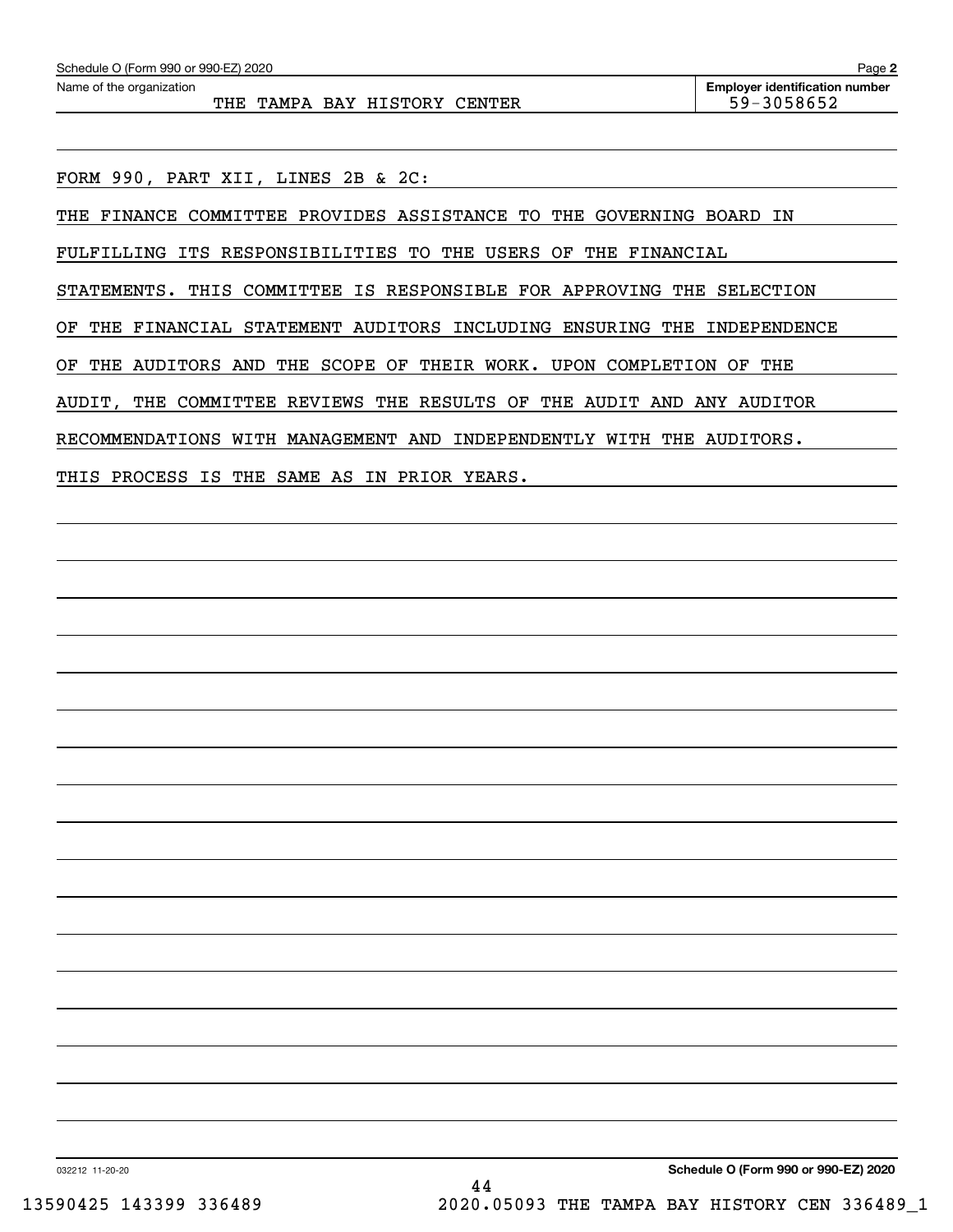| <b>SCHEDULE R</b>   |  |
|---------------------|--|
| $T_{\rm arm}$ $000$ |  |

#### **(Form 990)**

# **Related Organizations and Unrelated Partnerships**

**Complete if the organization answered "Yes" on Form 990, Part IV, line 33, 34, 35b, 36, or 37.** |

**Attach to Form 990.**  |

OMB No. 1545-0047

**Open to Public 2020**

**Employer identification number**

59-3058652

Department of the Treasury Internal Revenue Service

**| Go to www.irs.gov/Form990 for instructions and the latest information. Inspection**

Name of the organization

#### THE TAMPA BAY HISTORY CENTER

**Part I Identification of Disregarded Entities.**  Complete if the organization answered "Yes" on Form 990, Part IV, line 33.

| (a)<br>Name, address, and EIN (if applicable)<br>of disregarded entity | (b)<br>Primary activity | (c)<br>Legal domicile (state or<br>foreign country) | (d)<br>Total income | (e)<br>End-of-year assets | (f)<br>Direct controlling<br>entity |
|------------------------------------------------------------------------|-------------------------|-----------------------------------------------------|---------------------|---------------------------|-------------------------------------|
|                                                                        |                         |                                                     |                     |                           |                                     |
|                                                                        |                         |                                                     |                     |                           |                                     |
|                                                                        |                         |                                                     |                     |                           |                                     |
|                                                                        |                         |                                                     |                     |                           |                                     |

#### **Identification of Related Tax-Exempt Organizations.** Complete if the organization answered "Yes" on Form 990, Part IV, line 34, because it had one or more related tax-exempt **Part II** organizations during the tax year.

| (a)<br>Name, address, and EIN<br>of related organization | (b)<br>Primary activity  | (c)<br>Legal domicile (state or<br>foreign country) | (d)<br>Exempt Code<br>section | (e)<br>Public charity<br>status (if section | (f)<br>Direct controlling<br>entity |     | $(g)$<br>Section 512(b)(13)<br>controlled<br>entity? |
|----------------------------------------------------------|--------------------------|-----------------------------------------------------|-------------------------------|---------------------------------------------|-------------------------------------|-----|------------------------------------------------------|
|                                                          |                          |                                                     |                               | 501(c)(3))                                  |                                     | Yes | No                                                   |
| THE TAMPA BAY HISTORY CENTER FOUNDATION,                 | TO PROVIDE SUPPORT AND   |                                                     |                               |                                             | THE TAMPA BAY                       |     |                                                      |
| INC. - 20-2900795, 801 WATER ST, TAMPA, FL               | ADMINISTER FUNDS FOR THE |                                                     |                               |                                             | HISTORY CENTER,                     |     |                                                      |
| 33602                                                    | TAMPA BAY HISTORY CENTER | FLORIDA                                             | 501(C)(3)                     | LINE 12A, I                                 | INC.                                | X   |                                                      |
|                                                          |                          |                                                     |                               |                                             |                                     |     |                                                      |
|                                                          |                          |                                                     |                               |                                             |                                     |     |                                                      |
|                                                          |                          |                                                     |                               |                                             |                                     |     |                                                      |

**For Paperwork Reduction Act Notice, see the Instructions for Form 990. Schedule R (Form 990) 2020**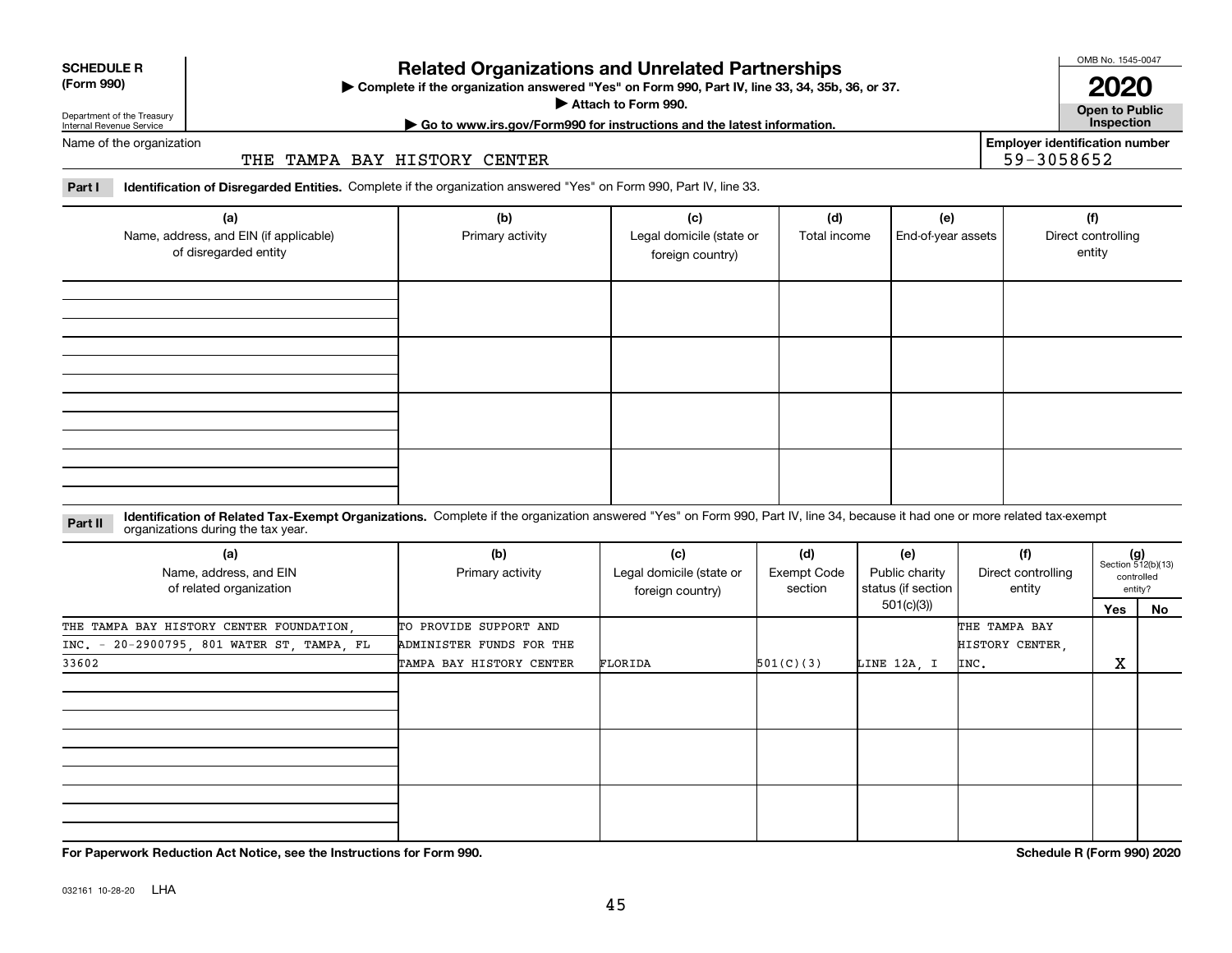#### Schedule R (Form 990) 2020 THE TAMPA BAY HISTORY CENTER 59-3058652 <sub>Page</sub>

**2**

**Identification of Related Organizations Taxable as a Partnership.** Complete if the organization answered "Yes" on Form 990, Part IV, line 34, because it had one or more related **Part III** organizations treated as a partnership during the tax year.

| (a)                                               | (b)              | (c)                  | (d)                          | (e)                                                                 | (f)                      | (g)                     |         | (h)              | (i)                                      | (j) | (k)                                                       |
|---------------------------------------------------|------------------|----------------------|------------------------------|---------------------------------------------------------------------|--------------------------|-------------------------|---------|------------------|------------------------------------------|-----|-----------------------------------------------------------|
| Name, address, and EIN<br>of related organization | Primary activity | Legal<br>domicile    | Direct controlling<br>entity | Predominant income                                                  | Share of total<br>income | Share of<br>end-of-year |         | Disproportionate | Code V-UBI<br>amount in box              |     | General or Percentage<br>managing<br>partner?<br>partner? |
|                                                   |                  | (state or<br>foreign |                              |                                                                     |                          | assets                  |         | allocations?     |                                          |     |                                                           |
|                                                   |                  | country)             |                              | related, unrelated,<br>excluded from tax under<br>sections 512-514) |                          |                         | Yes $ $ | No               | 20 of Schedule<br>K-1 (Form 1065) Yes No |     |                                                           |
|                                                   |                  |                      |                              |                                                                     |                          |                         |         |                  |                                          |     |                                                           |
|                                                   |                  |                      |                              |                                                                     |                          |                         |         |                  |                                          |     |                                                           |
|                                                   |                  |                      |                              |                                                                     |                          |                         |         |                  |                                          |     |                                                           |
|                                                   |                  |                      |                              |                                                                     |                          |                         |         |                  |                                          |     |                                                           |
|                                                   |                  |                      |                              |                                                                     |                          |                         |         |                  |                                          |     |                                                           |
|                                                   |                  |                      |                              |                                                                     |                          |                         |         |                  |                                          |     |                                                           |
|                                                   |                  |                      |                              |                                                                     |                          |                         |         |                  |                                          |     |                                                           |
|                                                   |                  |                      |                              |                                                                     |                          |                         |         |                  |                                          |     |                                                           |
|                                                   |                  |                      |                              |                                                                     |                          |                         |         |                  |                                          |     |                                                           |
|                                                   |                  |                      |                              |                                                                     |                          |                         |         |                  |                                          |     |                                                           |
|                                                   |                  |                      |                              |                                                                     |                          |                         |         |                  |                                          |     |                                                           |
|                                                   |                  |                      |                              |                                                                     |                          |                         |         |                  |                                          |     |                                                           |
|                                                   |                  |                      |                              |                                                                     |                          |                         |         |                  |                                          |     |                                                           |
|                                                   |                  |                      |                              |                                                                     |                          |                         |         |                  |                                          |     |                                                           |
|                                                   |                  |                      |                              |                                                                     |                          |                         |         |                  |                                          |     |                                                           |
|                                                   |                  |                      |                              |                                                                     |                          |                         |         |                  |                                          |     |                                                           |
|                                                   |                  |                      |                              |                                                                     |                          |                         |         |                  |                                          |     |                                                           |

**Identification of Related Organizations Taxable as a Corporation or Trust.** Complete if the organization answered "Yes" on Form 990, Part IV, line 34, because it had one or more related **Part IV** organizations treated as a corporation or trust during the tax year.

| (a)<br>Name, address, and EIN<br>of related organization | (b)<br>Primary activity | (c)<br>Legal domicile<br>state or<br>foreign | (d)<br>Direct controlling<br>entity | (e)<br>Type of entity<br>(C corp, S corp,<br>or trust) | (f)<br>Share of total<br>income | (g)<br>Share of<br>end-of-year<br>assets | (h)<br>Percentage<br>ownership | $(i)$ Section<br>512(b)(13)<br>controlled<br>entity? |  |  |
|----------------------------------------------------------|-------------------------|----------------------------------------------|-------------------------------------|--------------------------------------------------------|---------------------------------|------------------------------------------|--------------------------------|------------------------------------------------------|--|--|
|                                                          |                         | country)                                     |                                     |                                                        |                                 |                                          |                                | Yes No                                               |  |  |
|                                                          |                         |                                              |                                     |                                                        |                                 |                                          |                                |                                                      |  |  |
|                                                          |                         |                                              |                                     |                                                        |                                 |                                          |                                |                                                      |  |  |
|                                                          |                         |                                              |                                     |                                                        |                                 |                                          |                                |                                                      |  |  |
|                                                          |                         |                                              |                                     |                                                        |                                 |                                          |                                |                                                      |  |  |
|                                                          |                         |                                              |                                     |                                                        |                                 |                                          |                                |                                                      |  |  |
|                                                          |                         |                                              |                                     |                                                        |                                 |                                          |                                |                                                      |  |  |
|                                                          |                         |                                              |                                     |                                                        |                                 |                                          |                                |                                                      |  |  |
|                                                          |                         |                                              |                                     |                                                        |                                 |                                          |                                |                                                      |  |  |
|                                                          |                         |                                              |                                     |                                                        |                                 |                                          |                                |                                                      |  |  |
|                                                          |                         |                                              |                                     |                                                        |                                 |                                          |                                |                                                      |  |  |
|                                                          |                         |                                              |                                     |                                                        |                                 |                                          |                                |                                                      |  |  |
|                                                          |                         |                                              |                                     |                                                        |                                 |                                          |                                |                                                      |  |  |
|                                                          |                         |                                              |                                     |                                                        |                                 |                                          |                                |                                                      |  |  |
|                                                          |                         |                                              |                                     |                                                        |                                 |                                          |                                |                                                      |  |  |
|                                                          |                         |                                              |                                     |                                                        |                                 |                                          |                                |                                                      |  |  |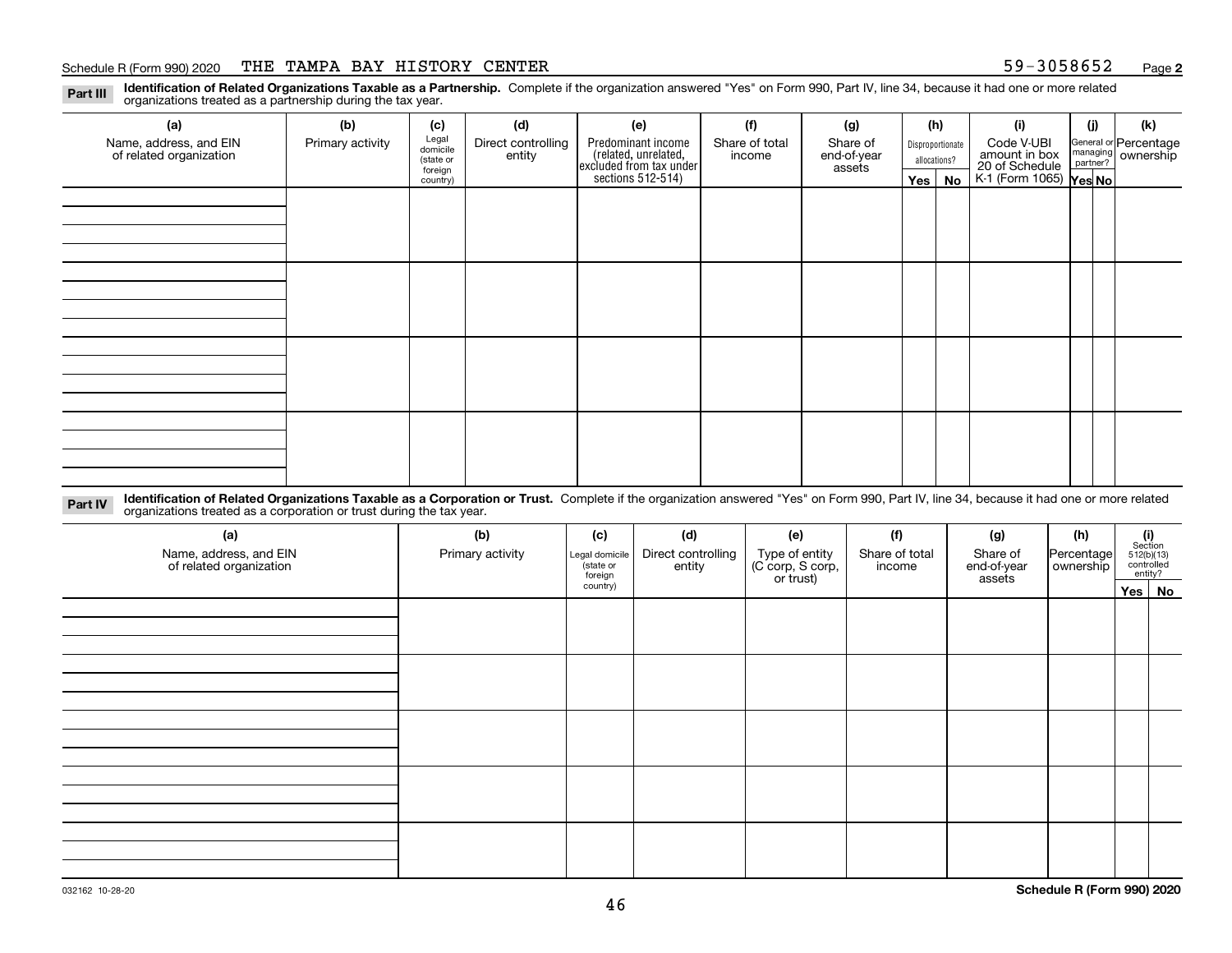#### Schedule R (Form 990) 2020 THE TAMPA BAY HISTORY CENTER 59-3058652 <sub>Page</sub>

|  | Part V Transactions With Related Organizations. Complete if the organization answered "Yes" on Form 990, Part IV, line 34, 35b, or 36. |  |  |
|--|----------------------------------------------------------------------------------------------------------------------------------------|--|--|
|--|----------------------------------------------------------------------------------------------------------------------------------------|--|--|

| Note: Complete line 1 if any entity is listed in Parts II, III, or IV of this schedule.                                                                                                                                        |                 |                         | Yes   No                |
|--------------------------------------------------------------------------------------------------------------------------------------------------------------------------------------------------------------------------------|-----------------|-------------------------|-------------------------|
| During the tax year, did the organization engage in any of the following transactions with one or more related organizations listed in Parts II-IV?                                                                            |                 |                         |                         |
|                                                                                                                                                                                                                                | 1a              |                         | X                       |
| b Gift, grant, or capital contribution to related organization(s) manufactured and contribution to related organization(s)                                                                                                     | 1 <sub>b</sub>  |                         | X                       |
| c Gift, grant, or capital contribution from related organization(s) material content and contribution from related organization(s) material content and content and contribution from related organization(s) material content | 1 <sub>c</sub>  | X                       |                         |
|                                                                                                                                                                                                                                | 1 <sub>d</sub>  |                         | х                       |
|                                                                                                                                                                                                                                | 1e              |                         | X                       |
|                                                                                                                                                                                                                                |                 |                         |                         |
| Dividends from related organization(s) www.andron.com/www.andron.com/www.andron.com/www.andron.com/www.andron.com/www.andron.com/www.andron.com/www.andron.com/www.andron.com/www.andron.com/www.andron.com/www.andron.com/www | 1f              |                         | X                       |
| g Sale of assets to related organization(s) www.assettion.com/www.assettion.com/www.assettion.com/www.assettion.com/www.assettion.com/www.assettion.com/www.assettion.com/www.assettion.com/www.assettion.com/www.assettion.co | 1 <sub>q</sub>  |                         | $\mathbf X$             |
| h Purchase of assets from related organization(s) manufactured and content to content the content of assets from related organization(s)                                                                                       | 1 <sub>h</sub>  |                         | X                       |
| Exchange of assets with related organization(s) www.wallen.com/www.wallen.com/www.wallen.com/www.wallen.com/www.wallen.com/www.wallen.com/www.wallen.com/www.wallen.com/www.wallen.com/www.wallen.com/www.wallen.com/www.walle | 1i              |                         | $\mathbf x$             |
| Lease of facilities, equipment, or other assets to related organization(s) contained and contained and contained and contained and contained and contained and contained and contained and contained and contained and contain | 11              |                         | X                       |
|                                                                                                                                                                                                                                |                 |                         |                         |
|                                                                                                                                                                                                                                | 1k              |                         | $\mathbf x$             |
|                                                                                                                                                                                                                                | 11              | x                       |                         |
|                                                                                                                                                                                                                                | 1 <sub>m</sub>  |                         | $\overline{\mathbf{x}}$ |
|                                                                                                                                                                                                                                | 1n              | $\overline{\mathbf{X}}$ |                         |
| <b>o</b> Sharing of paid employees with related organization(s)                                                                                                                                                                | 10 <sub>o</sub> | х                       |                         |
|                                                                                                                                                                                                                                |                 |                         |                         |
| p Reimbursement paid to related organization(s) for expenses [11111] and the content of the content of the content of the content of the content of the content of the content of the content of the content of the content of | 1p              |                         | X                       |
|                                                                                                                                                                                                                                | 1q              |                         | X                       |
|                                                                                                                                                                                                                                |                 |                         |                         |
| Other transfer of cash or property to related organization(s)                                                                                                                                                                  | 1r              |                         | X                       |
|                                                                                                                                                                                                                                | 1s              |                         | $\mathbf{x}$            |
| 2 If the answer to any of the above is "Yes," see the instructions for information on who must complete this line, including covered relationships and transaction thresholds.                                                 |                 |                         |                         |

| (a)<br>Name of related organization      | (b)<br>Transaction<br>type (a-s) | (c)<br>Amount involved | (d)<br>Method of determining amount involved |
|------------------------------------------|----------------------------------|------------------------|----------------------------------------------|
| THE TAMPA BAY HISTORY CENTER FOUNDATION, |                                  |                        |                                              |
| $(1)$ INC.                               | C                                |                        | 215, 200. NET CASH TRANSFERRED               |
| THE TAMPA BAY HISTORY CENTER FOUNDATION, |                                  |                        |                                              |
| $(2)$ INC.                               |                                  |                        | 50,000. FAIR MARKET VALUE                    |
| (3)                                      |                                  |                        |                                              |
| (4)                                      |                                  |                        |                                              |
| (5)                                      |                                  |                        |                                              |
| (6)                                      |                                  |                        |                                              |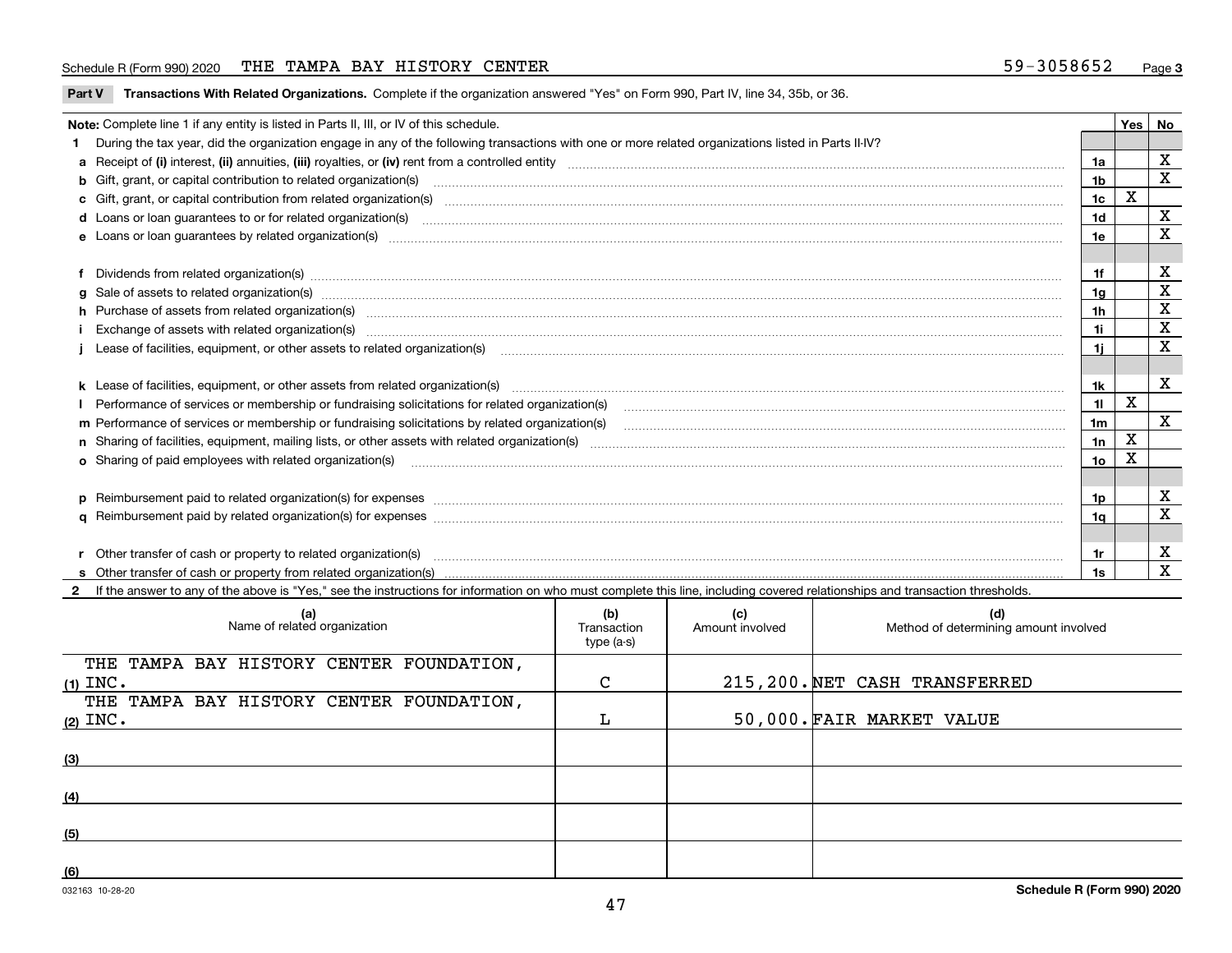#### Schedule R (Form 990) 2020 THE TAMPA BAY HISTORY CENTER 59-3058652 <sub>Page</sub>

**Part VI Unrelated Organizations Taxable as a Partnership. Complete if the organization answered "Yes" on Form 990, Part IV, line 37.** 

Provide the following information for each entity taxed as a partnership through which the organization conducted more than five percent of its activities (measured by total assets or gross revenue) that was not a related organization. See instructions regarding exclusion for certain investment partnerships.

| - - - - -<br>(a)<br>Name, address, and EIN<br>of entity | ----- <del>-</del> -------<br>(b)<br>Primary activity | (c)<br>Legal domicile<br>(state or foreign<br>country) | (d)<br>Predominant income<br>(related, unrelated,<br>excluded from tax under<br>sections 512-514) | (e)<br>Are all<br>partners sec.<br>$501(c)(3)$<br>orgs.?<br>Yes No | (f)<br>Share of<br>total<br>income | (g)<br>Share of<br>end-of-year<br>assets | allocations? | (h)<br>Dispropor-<br>tionate<br>Yes No | (i)<br>Code V-UBI<br>amount in box 20 managing<br>of Schedule K-1<br>(Form 1065)<br>$\overline{Yes}$ No | (i)<br>Yes No | (k) |
|---------------------------------------------------------|-------------------------------------------------------|--------------------------------------------------------|---------------------------------------------------------------------------------------------------|--------------------------------------------------------------------|------------------------------------|------------------------------------------|--------------|----------------------------------------|---------------------------------------------------------------------------------------------------------|---------------|-----|
|                                                         |                                                       |                                                        |                                                                                                   |                                                                    |                                    |                                          |              |                                        |                                                                                                         |               |     |
|                                                         |                                                       |                                                        |                                                                                                   |                                                                    |                                    |                                          |              |                                        |                                                                                                         |               |     |
|                                                         |                                                       |                                                        |                                                                                                   |                                                                    |                                    |                                          |              |                                        |                                                                                                         |               |     |
|                                                         |                                                       |                                                        |                                                                                                   |                                                                    |                                    |                                          |              |                                        |                                                                                                         |               |     |
|                                                         |                                                       |                                                        |                                                                                                   |                                                                    |                                    |                                          |              |                                        |                                                                                                         |               |     |
|                                                         |                                                       |                                                        |                                                                                                   |                                                                    |                                    |                                          |              |                                        |                                                                                                         |               |     |
|                                                         |                                                       |                                                        |                                                                                                   |                                                                    |                                    |                                          |              |                                        |                                                                                                         |               |     |
|                                                         |                                                       |                                                        |                                                                                                   |                                                                    |                                    |                                          |              |                                        |                                                                                                         |               |     |

**Schedule R (Form 990) 2020**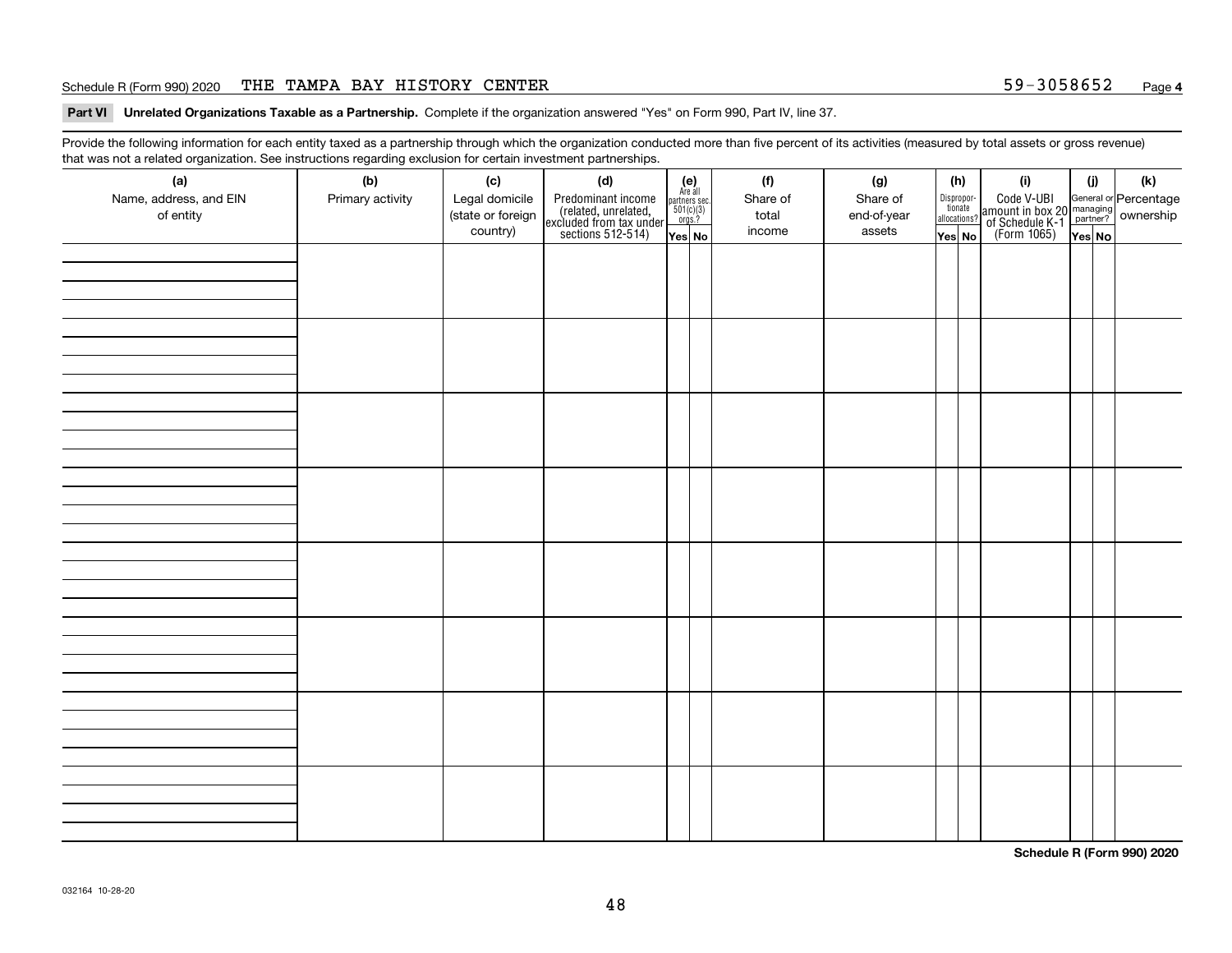# **Part VII Supplemental Information**

Provide additional information for responses to questions on Schedule R. See instructions.

**Schedule R (Form 990) 2020**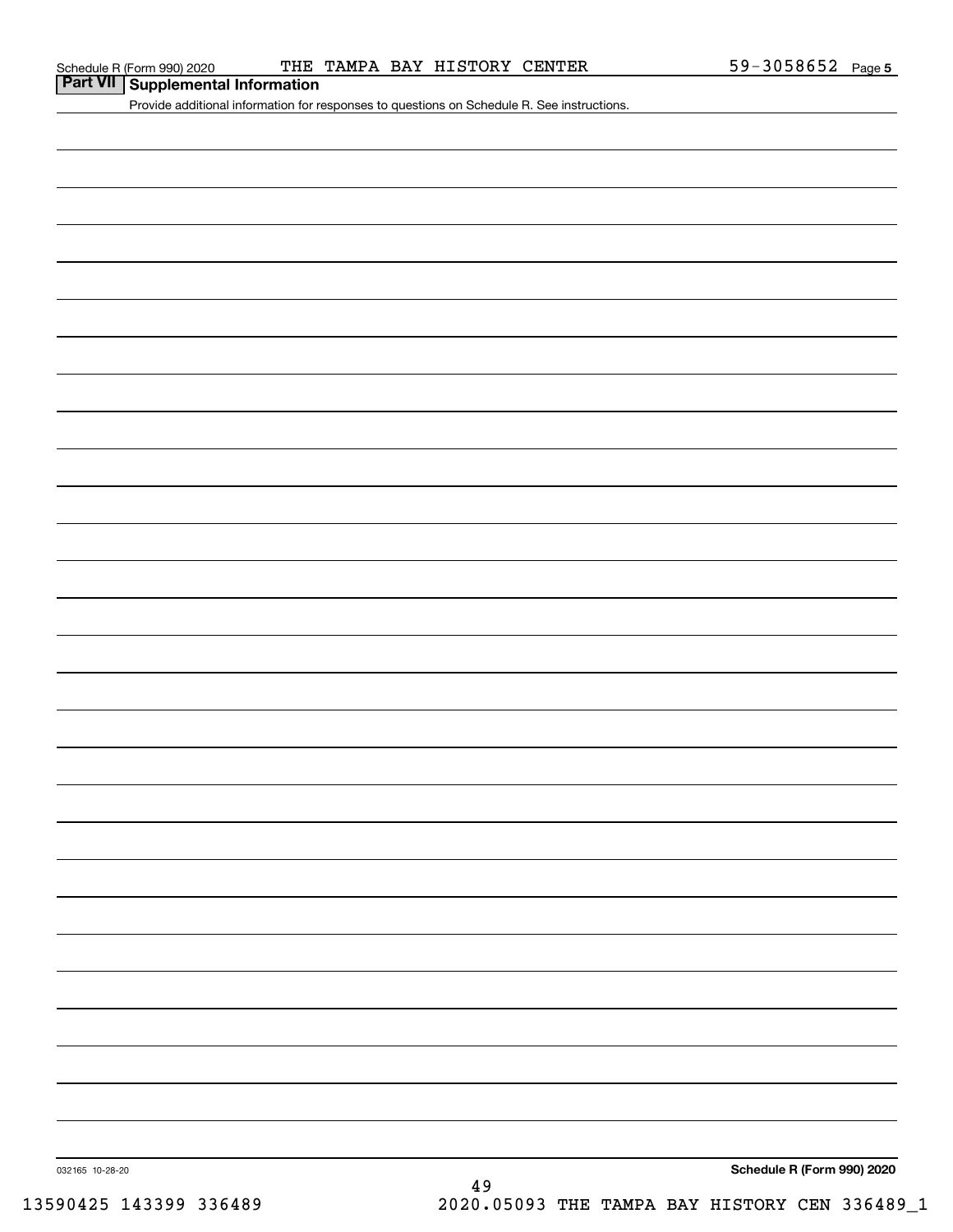|                |                                               |            | EXTENDED TO AUGUST 15, 2022                                                                                                                                                                                                    |                |                                                               |
|----------------|-----------------------------------------------|------------|--------------------------------------------------------------------------------------------------------------------------------------------------------------------------------------------------------------------------------|----------------|---------------------------------------------------------------|
| Form 990-T     |                                               |            | <b>Exempt Organization Business Income Tax Return</b>                                                                                                                                                                          |                | OMB No. 1545-0047                                             |
|                |                                               |            | (and proxy tax under section 6033(e))                                                                                                                                                                                          |                |                                                               |
|                |                                               |            | For calendar year 2020 or other tax year beginning $OCT$ 1, $2020$ , and ending SEP 30, $2021$                                                                                                                                 |                | 2020                                                          |
|                | Department of the Treasury                    |            | Go to www.irs.gov/Form990T for instructions and the latest information.                                                                                                                                                        |                |                                                               |
|                | Internal Revenue Service                      |            | bo not enter SSN numbers on this form as it may be made public if your organization is a 501(c)(3).                                                                                                                            |                | Open to Public Inspection for<br>501(c)(3) Organizations Only |
|                | Check box if<br>address changed.              |            | Name of organization $($ $\Box$ Check box if name changed and see instructions.)                                                                                                                                               |                | DEmployer identification number                               |
|                | <b>B</b> Exempt under section                 | Print      | THE TAMPA BAY HISTORY CENTER                                                                                                                                                                                                   |                | 59-3058652                                                    |
|                | $\boxed{\mathbf{X}}$ 501(c)(3                 | 0ľ<br>Type | Number, street, and room or suite no. If a P.O. box, see instructions.                                                                                                                                                         |                | E Group exemption number<br>(see instructions)                |
|                | 220(e)<br>408(e)                              |            | 801 WATER STREET                                                                                                                                                                                                               |                |                                                               |
|                | 530(a) <br>408A                               |            | City or town, state or province, country, and ZIP or foreign postal code                                                                                                                                                       |                |                                                               |
|                | 529S<br>529(a)                                |            | TAMPA, FL 33602                                                                                                                                                                                                                | IF.            | Check box if                                                  |
|                |                                               |            | 24,011,622.<br>C Book value of all assets at end of year                                                                                                                                                                       |                | an amended return.                                            |
| G              |                                               |            | Check organization type $\blacktriangleright \boxed{\textbf{X}}$ 501(c) corporation<br>$501(c)$ trust<br>Other trust<br>$401(a)$ trust                                                                                         |                | Applicable reinsurance entity                                 |
| H              | Check if filing only to $\blacktriangleright$ |            | Claim credit from Form 8941<br>Claim a refund shown on Form 2439                                                                                                                                                               |                |                                                               |
|                |                                               |            | Check if a 501(c)(3) organization filing a consolidated return with a 501(c)(2) titleholding corporation                                                                                                                       |                |                                                               |
|                |                                               |            | Enter the number of attached Schedules A (Form 990-T)                                                                                                                                                                          |                |                                                               |
| Κ              |                                               |            | During the tax year, was the corporation a subsidiary in an affiliated group or a parent-subsidiary controlled group?                                                                                                          |                | $\boxed{\text{X}}$ No<br>Yes                                  |
|                |                                               |            | If "Yes," enter the name and identifying number of the parent corporation.                                                                                                                                                     |                |                                                               |
| Part I         |                                               |            | Telephone number $\blacktriangleright$ (813)<br>The books are in care of MARIA T. STEIJLEN, CFO<br><b>Total Unrelated Business Taxable Income</b>                                                                              |                | $675 - 8976$                                                  |
|                |                                               |            |                                                                                                                                                                                                                                |                |                                                               |
| 1              |                                               |            | Total of unrelated business taxable income computed from all unrelated trades or businesses (see                                                                                                                               |                | $-165.$                                                       |
|                | instructions)                                 |            |                                                                                                                                                                                                                                | 1              |                                                               |
| 2              | Reserved                                      |            |                                                                                                                                                                                                                                | $\mathbf{2}$   | $-165.$                                                       |
| 3              | Add lines 1 and 2                             |            |                                                                                                                                                                                                                                | 3              | 0.                                                            |
| 4              |                                               |            | Charitable contributions (see instructions for limitation rules)                                                                                                                                                               | 4              | $-165.$                                                       |
| 5              |                                               |            |                                                                                                                                                                                                                                | 5              |                                                               |
| 6              |                                               |            | Deduction for net operating loss. See instructions                                                                                                                                                                             | 6              |                                                               |
| $\overline{7}$ | Subtract line 6 from line 5                   |            | Total of unrelated business taxable income before specific deduction and section 199A deduction.                                                                                                                               | $\overline{7}$ | $-165.$                                                       |
| 8              |                                               |            | Specific deduction (generally \$1,000, but see instructions for exceptions) manufactured controller and the set                                                                                                                | 8              | 1,000.                                                        |
| 9              |                                               |            | Trusts. Section 199A deduction. See instructions [11] material material material material material material material material material material material material material material material material material material materi | 9              |                                                               |
| 10             | <b>Total deductions.</b> Add lines 8 and 9    |            |                                                                                                                                                                                                                                | 10             | 1,000.                                                        |
| 11             |                                               |            | Unrelated business taxable income. Subtract line 10 from line 7. If line 10 is greater than line 7,                                                                                                                            |                |                                                               |
|                | enter zero                                    |            |                                                                                                                                                                                                                                | 11             | 0.                                                            |
| Part II        | <b>Tax Computation</b>                        |            |                                                                                                                                                                                                                                |                |                                                               |
| 1              |                                               |            |                                                                                                                                                                                                                                | 1.             | 0.                                                            |
| 2              |                                               |            | Trusts taxable at trust rates. See instructions for tax computation. Income tax on the amount on                                                                                                                               |                |                                                               |
|                | Part I, line 11 from:                         |            | Schedule D (Form 1041)<br>Tax rate schedule or<br>the contract of the contract of the contract of                                                                                                                              | $\mathbf{2}$   |                                                               |
| з              | Proxy tax. See instructions                   |            |                                                                                                                                                                                                                                | 3              |                                                               |
| 4              | Other tax amounts. See instructions           |            |                                                                                                                                                                                                                                | 4              |                                                               |
| 5              | Alternative minimum tax (trusts only)         |            |                                                                                                                                                                                                                                | 5              |                                                               |
| 6              |                                               |            | Tax on noncompliant facility income. See instructions                                                                                                                                                                          | 6              |                                                               |
| 7              |                                               |            | <b>Total.</b> Add lines 3 through 6 to line 1 or 2, whichever applies                                                                                                                                                          | $\overline{7}$ | 0.                                                            |
| LHA            |                                               |            | For Paperwork Reduction Act Notice, see instructions.                                                                                                                                                                          |                | Form 990-T (2020)                                             |

023701 02-02-21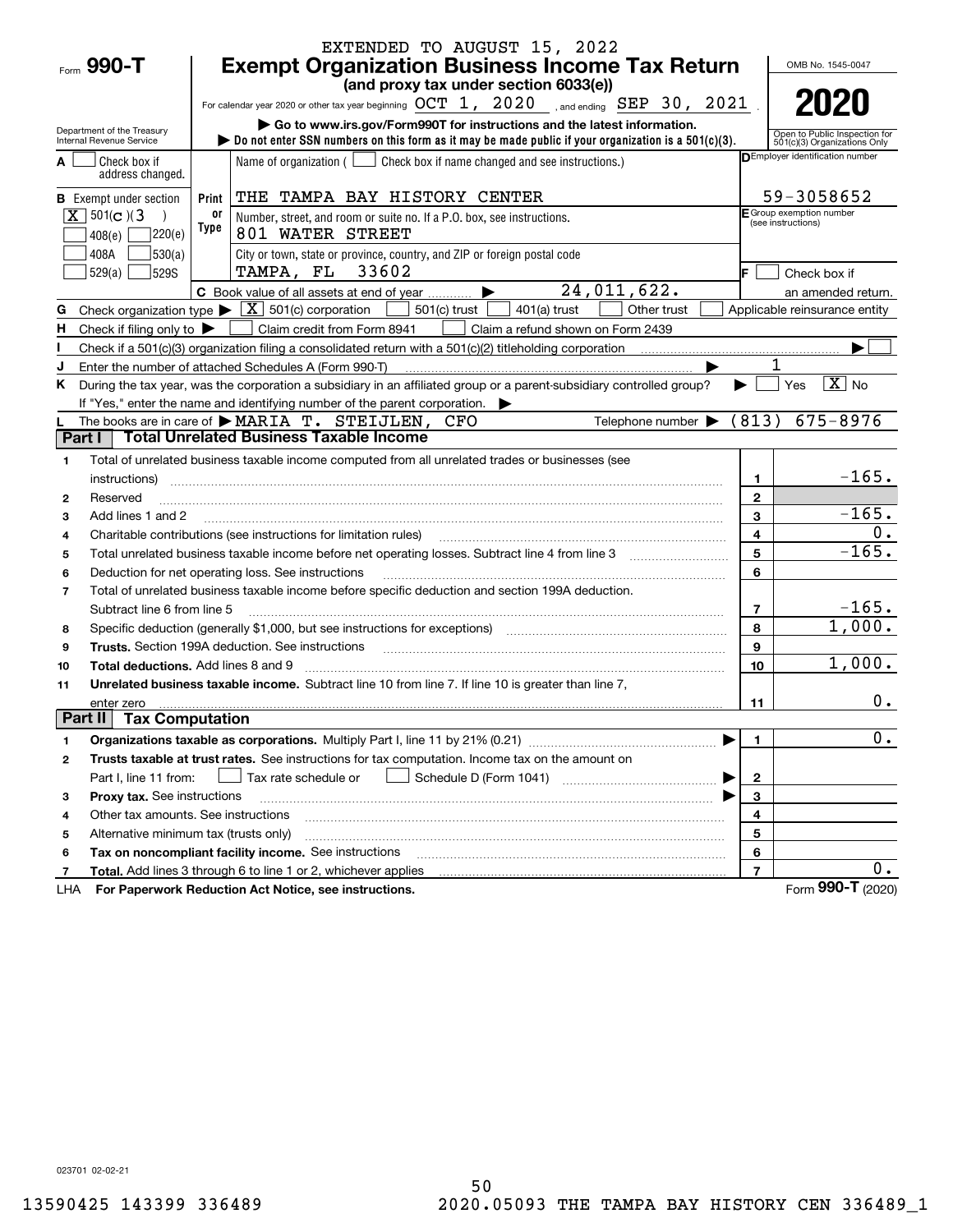|          | Form 990-T (2020)                                                                                                                                                       |                |     | Page 2         |
|----------|-------------------------------------------------------------------------------------------------------------------------------------------------------------------------|----------------|-----|----------------|
| Part III | <b>Tax and Payments</b>                                                                                                                                                 |                |     |                |
| 1a       | Foreign tax credit (corporations attach Form 1118; trusts attach Form 1116)<br>1a                                                                                       |                |     |                |
| b        | Other credits (see instructions)<br>1b                                                                                                                                  |                |     |                |
| c        | 1c                                                                                                                                                                      |                |     |                |
| d        | 1 <sub>d</sub>                                                                                                                                                          |                |     |                |
| е        |                                                                                                                                                                         | 1е             |     |                |
| 2        | Subtract line 1e from Part II, line 7                                                                                                                                   | $\mathbf{2}$   |     | $\mathbf{0}$ . |
| з        | Form 8611 $\Box$<br>Form 8697<br>Form 4255<br>Form 8866<br>Other taxes. Check if from:                                                                                  |                |     |                |
|          | Other (attach statement)                                                                                                                                                | 3              |     |                |
| 4        | Check if includes tax previously deferred under<br>Total tax. Add lines 2 and 3 (see instructions).                                                                     |                |     |                |
|          | section 1294. Enter tax amount here                                                                                                                                     | 4              |     | 0.             |
| 5        | 2020 net 965 tax liability paid from Form 965-A or Form 965-B, Part II, column (k), line 4                                                                              | 5              |     | 0.             |
| 6a       | 189.<br>Payments: A 2019 overpayment credited to 2020 [11] [12] maximum materials are Payments: A 2019 overpayment credited to 2020<br>6а                               |                |     |                |
| b        | 2020 estimated tax payments. Check if section 643(g) election applies<br>6b                                                                                             |                |     |                |
| с        | 6c<br>Tax deposited with Form 8868                                                                                                                                      |                |     |                |
| d        | Foreign organizations: Tax paid or withheld at source (see instructions) [<br>6d                                                                                        |                |     |                |
| е        | 6e                                                                                                                                                                      |                |     |                |
| f        | Credit for small employer health insurance premiums (attach Form 8941)<br>6f                                                                                            |                |     |                |
| g        | Other credits, adjustments, and payments:   Form 2439                                                                                                                   |                |     |                |
|          | $\overline{\phantom{a}}$ . The set of $\overline{\phantom{a}}$<br>Other $\overline{\hspace{1cm}}$ Total $\blacktriangleright$ $\overline{\hspace{1cm}}$ 6g<br>Form 4136 |                |     |                |
| 7        |                                                                                                                                                                         | $\overline{7}$ |     | 189.           |
| 8        | Estimated tax penalty (see instructions). Check if Form 2220 is attached manufactured tax nenative states and                                                           | 8              |     |                |
| 9        | Tax due. If line 7 is smaller than the total of lines 4, 5, and 8, enter amount owed <i>musicanal community conduction</i>                                              | 9              |     |                |
| 10       |                                                                                                                                                                         | 10             |     | 189.           |
| 11       | 189. Refunded $\blacktriangleright$<br>Enter the amount of line 10 you want: Credited to 2021 estimated tax                                                             | 11             |     | 0.             |
| Part IV  | <b>Statements Regarding Certain Activities and Other Information</b> (see instructions)                                                                                 |                |     |                |
| 1        | At any time during the 2020 calendar year, did the organization have an interest in or a signature or other authority                                                   |                | Yes | No             |
|          | over a financial account (bank, securities, or other) in a foreign country? If "Yes," the organization may have to file                                                 |                |     |                |
|          | FinCEN Form 114, Report of Foreign Bank and Financial Accounts. If "Yes," enter the name of the foreign country                                                         |                |     |                |
|          | here $\blacktriangleright$                                                                                                                                              |                |     | x              |
| 2        | During the tax year, did the organization receive a distribution from, or was it the grantor of, or transferor to, a                                                    |                |     |                |
|          |                                                                                                                                                                         |                |     | х              |
|          | If "Yes," see instructions for other forms the organization may have to file.                                                                                           |                |     |                |
| з        | Enter the amount of tax-exempt interest received or accrued during the tax year manufactured $\blacktriangleright$ \$                                                   |                |     |                |
| 4a       | Did the organization change its method of accounting? (see instructions)                                                                                                |                |     | Χ              |
| b        | If 4a is "Yes," has the organization described the change on Form 990, 990-EZ, 990-PF, or Form 1128? If "No,"                                                           |                |     |                |
|          | explain in Part V                                                                                                                                                       |                |     |                |
| Part V   | <b>Supplemental Information</b>                                                                                                                                         |                |     |                |

Provide the explanation required by Part IV, line 4b. Also, provide any other additional information. See instructions.

| Sign            | Under penalties of perjury, I declare that I have examined this return, including accompanying schedules and statements, and to the best of my knowledge and belief, it is true,<br>correct, and complete. Declaration of preparer (other than taxpayer) is based on all information of which preparer has any knowledge. |                                          |                    |               |    |                                                                                                                             |  |  |
|-----------------|---------------------------------------------------------------------------------------------------------------------------------------------------------------------------------------------------------------------------------------------------------------------------------------------------------------------------|------------------------------------------|--------------------|---------------|----|-----------------------------------------------------------------------------------------------------------------------------|--|--|
| Here            | Signature of officer                                                                                                                                                                                                                                                                                                      | Title<br>Date                            | PRESIDENT<br>& CEO |               |    | May the IRS discuss this return with<br>the preparer shown below (see<br>instructions)? $\boxed{\mathbf{X}}$<br>  Yes<br>No |  |  |
|                 | Print/Type preparer's name                                                                                                                                                                                                                                                                                                | Preparer's signature                     | Date               | Check         | if | PTIN                                                                                                                        |  |  |
| Paid            |                                                                                                                                                                                                                                                                                                                           |                                          |                    | self-employed |    |                                                                                                                             |  |  |
| <b>Preparer</b> | DUNHAM<br>PAUL                                                                                                                                                                                                                                                                                                            |                                          |                    |               |    | P00100222                                                                                                                   |  |  |
| <b>Use Only</b> | Firm's name CBIZ MHM,                                                                                                                                                                                                                                                                                                     | LLC<br>Firm's $EIN$                      |                    |               |    |                                                                                                                             |  |  |
|                 | 140                                                                                                                                                                                                                                                                                                                       | <b>STE 410</b><br>FOUNTAIN<br>PKWY<br>Ν. |                    |               |    |                                                                                                                             |  |  |
|                 | ST.<br>Firm's address $\blacktriangleright$                                                                                                                                                                                                                                                                               | PETERSBURG, FL 33716                     |                    | Phone no.     |    | $727 - 572 - 1400$                                                                                                          |  |  |
|                 |                                                                                                                                                                                                                                                                                                                           |                                          |                    |               |    | Form $990 - T$ (2020)                                                                                                       |  |  |

023711 02-02-21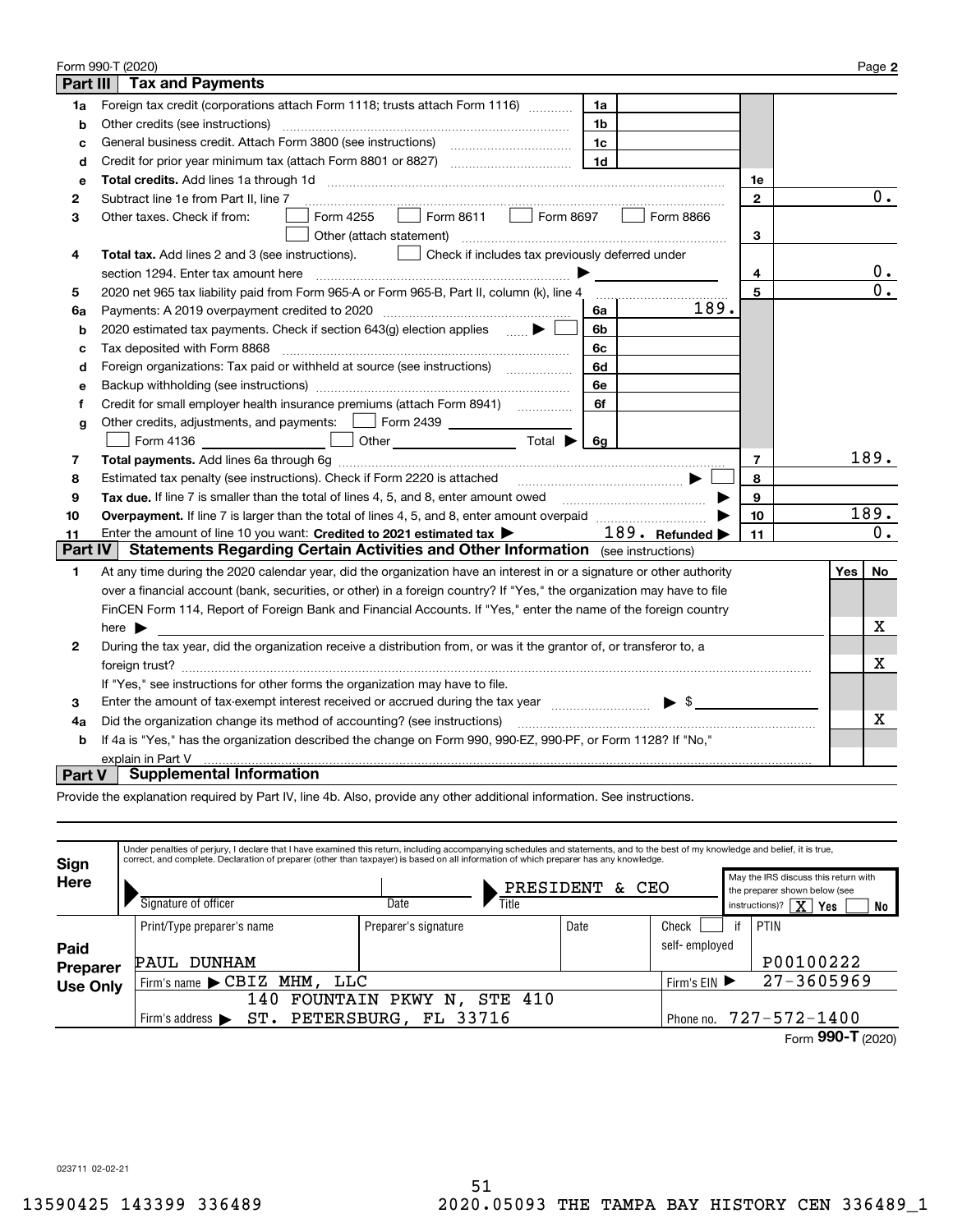#### **SCHEDULE A (Form 990-T)**

Department of the Treasury Internal Revenue Service

**C**

I

# **Unrelated Business Taxable Income From an Unrelated Trade or Business**

**| Go to www.irs.gov/Form990T for instructions and the latest information.**

**Do not enter SSN numbers on this form as it may be made public if your organization is a 501(c)(3). |** 

Open to Public Inspection for 501(c)(3) Organizations Only

**2020**

1

### **A**

| Name of the organization<br>THE TAMPA BAY HISTORY CENTER      | <b>B</b> Employer identification number<br>59-3058652 |    |  |
|---------------------------------------------------------------|-------------------------------------------------------|----|--|
| 453220<br>Unrelated business activity code (see instructions) | <b>D</b> Sequence:                                    | ∩f |  |

#### **E**Describe the unrelated trade or business  $\;\blacktriangleright\!\mathrm{GIFT}\;$   $\;$  SHOP

| Part I       | <b>Unrelated Trade or Business Income</b>                                                                    |                  | (A) Income | (B) Expenses | (C) Net |
|--------------|--------------------------------------------------------------------------------------------------------------|------------------|------------|--------------|---------|
| 1a           | 836.<br>Gross receipts or sales <b>contains the sales</b>                                                    |                  |            |              |         |
| b            | Less returns and allowances 25. c Balance                                                                    | 1c               | 811.       |              |         |
| $\mathbf{2}$ |                                                                                                              | $\mathbf{2}$     | 345.       |              |         |
| 3            |                                                                                                              | 3                | 466.       |              | 466.    |
| 4 a          | Capital gain net income (attach Sch D (Form 1041 or Form                                                     |                  |            |              |         |
|              | 1120)) (see instructions)                                                                                    | 4a               |            |              |         |
| b            | Net gain (loss) (Form 4797) (attach Form 4797) (see instructions)                                            | 4b               |            |              |         |
| c            |                                                                                                              | 4c               |            |              |         |
| 5            | Income (loss) from a partnership or an S corporation (attach                                                 |                  |            |              |         |
|              |                                                                                                              | 5                |            |              |         |
| 6            |                                                                                                              | 6                |            |              |         |
| 7            |                                                                                                              | $\overline{7}$   |            |              |         |
| 8            | Interest, annuities, royalties, and rents from a controlled                                                  |                  |            |              |         |
|              |                                                                                                              | 8                |            |              |         |
| 9            | Investment income of section $501(c)(7)$ , $(9)$ , or $(17)$                                                 |                  |            |              |         |
|              |                                                                                                              | 9                |            |              |         |
| 10           |                                                                                                              | 10 <sup>10</sup> |            |              |         |
| 11           |                                                                                                              | 11               |            |              |         |
| 12           | Other income (see instructions; attach statement)                                                            | 12               |            |              |         |
| 13           |                                                                                                              | l 13.            | 466.       |              | 466.    |
|              | Part II   Deductions Not Taken Elsewhere (See instructions for limitations on deductions) Deductions must be |                  |            |              |         |

directly connected with the unrelated business income

|     |                                                                                                                                                                                                                                      | $\mathbf{1}$ |                                     |
|-----|--------------------------------------------------------------------------------------------------------------------------------------------------------------------------------------------------------------------------------------|--------------|-------------------------------------|
| 2   | Salaries and wages with the continuum contract of the contract of the contract of the contract of the contract of the contract of the contract of the contract of the contract of the contract of the contract of the contract       | $\mathbf{2}$ | 630.                                |
| 3   |                                                                                                                                                                                                                                      | 3            |                                     |
| 4   | Bad debts                                                                                                                                                                                                                            | 4            |                                     |
| 5   |                                                                                                                                                                                                                                      | 5            |                                     |
| 6   |                                                                                                                                                                                                                                      | 6            |                                     |
|     |                                                                                                                                                                                                                                      |              |                                     |
| 8   |                                                                                                                                                                                                                                      | 8b.          |                                     |
| 9   |                                                                                                                                                                                                                                      | 9            |                                     |
| 10  | Contributions to deferred compensation plans                                                                                                                                                                                         | 10           |                                     |
| 11  |                                                                                                                                                                                                                                      | 11           |                                     |
| 12  | Excess exempt expenses (Part VIII) <b>manual contract and contract and contract and contract and contract and contract and contract and contract and contract and contract and contract and contract and contract and contract a</b> | 12           |                                     |
| 13  |                                                                                                                                                                                                                                      | 13           |                                     |
| 14  |                                                                                                                                                                                                                                      | 14           |                                     |
| 15  |                                                                                                                                                                                                                                      | 15           | 631.                                |
| 16  | Unrelated business income before net operating loss deduction. Subtract line 15 from Part I, line 13,                                                                                                                                |              |                                     |
|     | column (C)                                                                                                                                                                                                                           | 16           | $-165.$                             |
| 17  |                                                                                                                                                                                                                                      | 17           | $\overline{\phantom{a}}$ 0.         |
| 18  |                                                                                                                                                                                                                                      | 18           | $-165.$                             |
| LHA | For Paperwork Reduction Act Notice, see instructions.                                                                                                                                                                                |              | <b>Schedule A (Form 990-T) 2020</b> |

023741 12-23-20

ENTITY

OMB No. 1545-0047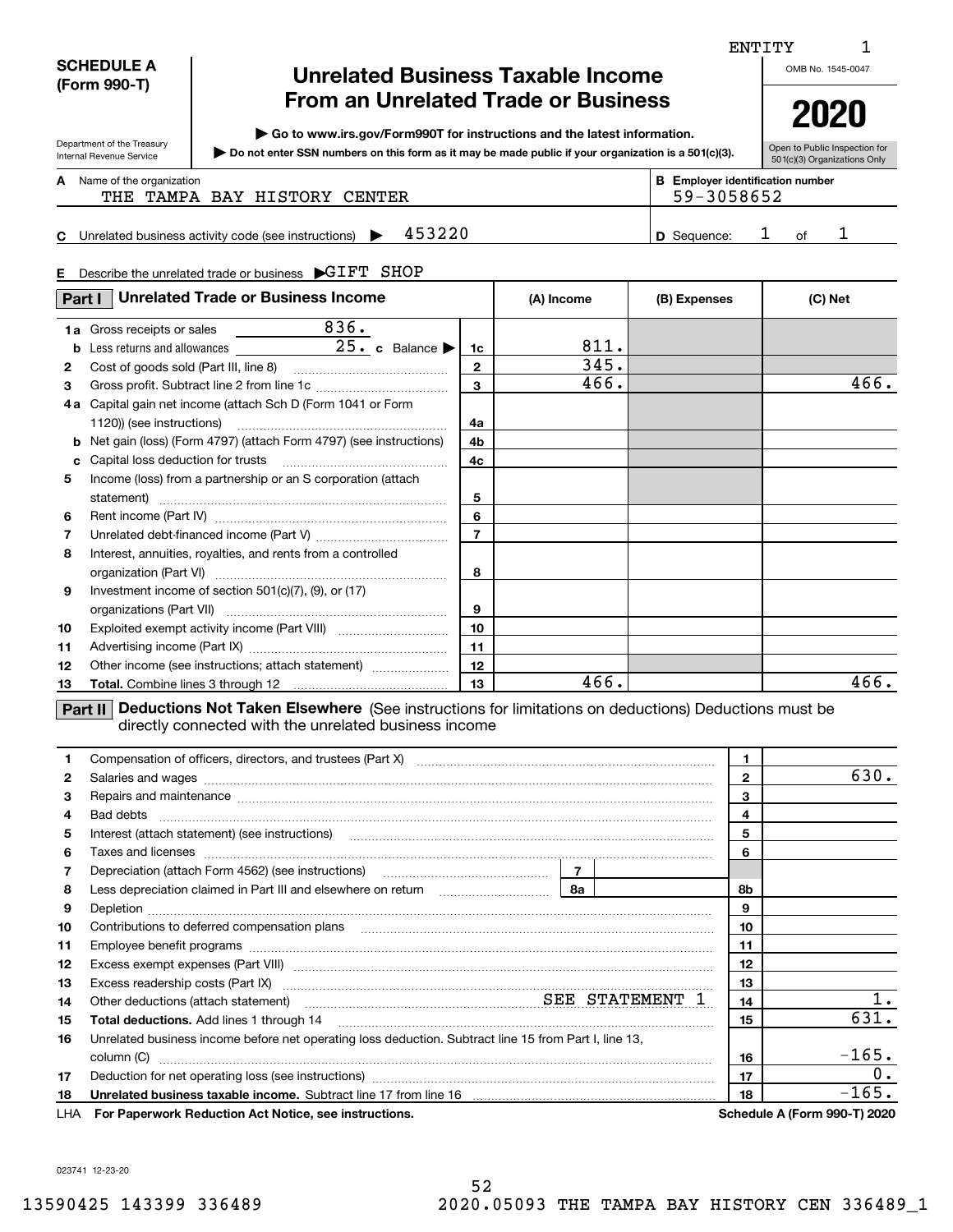|                 | Schedule A (Form 990-T) 2020                                                                                                                                                                           |                                     |                      |                | Page 2                            |
|-----------------|--------------------------------------------------------------------------------------------------------------------------------------------------------------------------------------------------------|-------------------------------------|----------------------|----------------|-----------------------------------|
| Part III        | <b>Cost of Goods Sold</b>                                                                                                                                                                              | Enter method of inventory valuation | $\triangleright$ N/A |                |                                   |
| 1               | Inventory at beginning of year                                                                                                                                                                         |                                     |                      | 1              | 0.                                |
| 2               | Purchases                                                                                                                                                                                              |                                     |                      | $\mathbf{2}$   | 345.                              |
| з               |                                                                                                                                                                                                        |                                     |                      | 3              | 0.                                |
| 4               | Additional section 263A costs (attach statement) material content and according to the Additional section 263A                                                                                         |                                     |                      | $\overline{4}$ | 0.                                |
| 5               | Other costs (attach statement) manufactured and according to the costs (attach statement) and according to the                                                                                         |                                     |                      | 5              | 0.                                |
| 6               |                                                                                                                                                                                                        |                                     |                      | 6              | 345.                              |
| 7               | Inventory at end of year                                                                                                                                                                               |                                     |                      | $\overline{7}$ | 0.                                |
| 8               | Cost of goods sold. Subtract line 7 from line 6. Enter here and in Part I, line 2 [11, 1111] Cost of goods sold. Subtract line 7 from line 6. Enter here and in Part I, line 2                         |                                     |                      | 8              | 345.<br>Yes $\boxed{\text{X}}$ No |
| 9<br>Part IV    | Do the rules of section 263A (with respect to property produced or acquired for resale) apply to the organization?<br>Rent Income (From Real Property and Personal Property Leased with Real Property) |                                     |                      |                |                                   |
|                 |                                                                                                                                                                                                        |                                     |                      |                |                                   |
| 1               | Description of property (property street address, city, state, ZIP code). Check if a dual-use (see instructions)                                                                                       |                                     |                      |                |                                   |
|                 | Α                                                                                                                                                                                                      |                                     |                      |                |                                   |
|                 | В<br>С                                                                                                                                                                                                 |                                     |                      |                |                                   |
|                 | D                                                                                                                                                                                                      |                                     |                      |                |                                   |
|                 |                                                                                                                                                                                                        |                                     | в                    | С              | D                                 |
|                 |                                                                                                                                                                                                        | A                                   |                      |                |                                   |
| 2               | Rent received or accrued                                                                                                                                                                               |                                     |                      |                |                                   |
| a               | From personal property (if the percentage of                                                                                                                                                           |                                     |                      |                |                                   |
|                 | rent for personal property is more than 10%                                                                                                                                                            |                                     |                      |                |                                   |
|                 | From real and personal property (if the                                                                                                                                                                |                                     |                      |                |                                   |
| b               |                                                                                                                                                                                                        |                                     |                      |                |                                   |
|                 | percentage of rent for personal property exceeds<br>50% or if the rent is based on profit or income)                                                                                                   |                                     |                      |                |                                   |
| с               | .<br>Total rents received or accrued by property.                                                                                                                                                      |                                     |                      |                |                                   |
|                 | Add lines 2a and 2b, columns A through D                                                                                                                                                               |                                     |                      |                |                                   |
|                 |                                                                                                                                                                                                        |                                     |                      |                |                                   |
| 3               | Total rents received or accrued. Add line 2c columns A through D. Enter here and on Part I, line 6, column (A)                                                                                         |                                     |                      |                | 0.                                |
|                 | Deductions directly connected with the income                                                                                                                                                          |                                     |                      |                |                                   |
| 4               |                                                                                                                                                                                                        |                                     |                      |                |                                   |
|                 |                                                                                                                                                                                                        |                                     |                      |                |                                   |
| 5               |                                                                                                                                                                                                        |                                     |                      |                | 0.                                |
| Part V          | <b>Unrelated Debt-Financed Income</b> (see instructions)                                                                                                                                               |                                     |                      |                |                                   |
| 1               | Description of debt-financed property (street address, city, state, ZIP code). Check if a dual-use (see instructions)                                                                                  |                                     |                      |                |                                   |
|                 | Α                                                                                                                                                                                                      |                                     |                      |                |                                   |
|                 | В                                                                                                                                                                                                      |                                     |                      |                |                                   |
|                 | С                                                                                                                                                                                                      |                                     |                      |                |                                   |
|                 | D                                                                                                                                                                                                      |                                     |                      |                |                                   |
|                 |                                                                                                                                                                                                        | Α                                   | в                    | С              | D                                 |
| $\mathbf{2}$    | Gross income from or allocable to debt-financed                                                                                                                                                        |                                     |                      |                |                                   |
|                 | property                                                                                                                                                                                               |                                     |                      |                |                                   |
| 3               | Deductions directly connected with or allocable                                                                                                                                                        |                                     |                      |                |                                   |
|                 | to debt-financed property                                                                                                                                                                              |                                     |                      |                |                                   |
| а               | Straight line depreciation (attach statement)<br>.                                                                                                                                                     |                                     |                      |                |                                   |
| b               | Other deductions (attach statement)                                                                                                                                                                    |                                     |                      |                |                                   |
| с               | Total deductions (add lines 3a and 3b,                                                                                                                                                                 |                                     |                      |                |                                   |
|                 |                                                                                                                                                                                                        |                                     |                      |                |                                   |
| 4               | Amount of average acquisition debt on or allocable                                                                                                                                                     |                                     |                      |                |                                   |
|                 | to debt-financed property (attach statement)                                                                                                                                                           |                                     |                      |                |                                   |
| 5               | Average adjusted basis of or allocable to debt-                                                                                                                                                        |                                     |                      |                |                                   |
|                 |                                                                                                                                                                                                        |                                     |                      |                |                                   |
| 6               |                                                                                                                                                                                                        | %                                   | %                    | %              | $\frac{9}{6}$                     |
| 7               | Gross income reportable. Multiply line 2 by line 6                                                                                                                                                     |                                     |                      |                |                                   |
| 8               |                                                                                                                                                                                                        |                                     |                      |                | $0$ .                             |
|                 |                                                                                                                                                                                                        |                                     |                      |                |                                   |
| 9               | Allocable deductions. Multiply line 3c by line 6                                                                                                                                                       |                                     |                      |                |                                   |
| 10              | Total allocable deductions. Add line 9, columns A through D. Enter here and on Part I, line 7, column (B) ▶                                                                                            |                                     |                      |                | 0.                                |
| 11              | Total dividends-received deductions included in line 10                                                                                                                                                |                                     |                      |                | 0.                                |
| 023721 12-23-20 |                                                                                                                                                                                                        |                                     |                      |                | Schedule A (Form 990-T) 2020      |
|                 |                                                                                                                                                                                                        | 53                                  |                      |                |                                   |

13590425 143399 336489 2020.05093 THE TAMPA BAY HISTORY CEN 336489\_1

ENTITY 1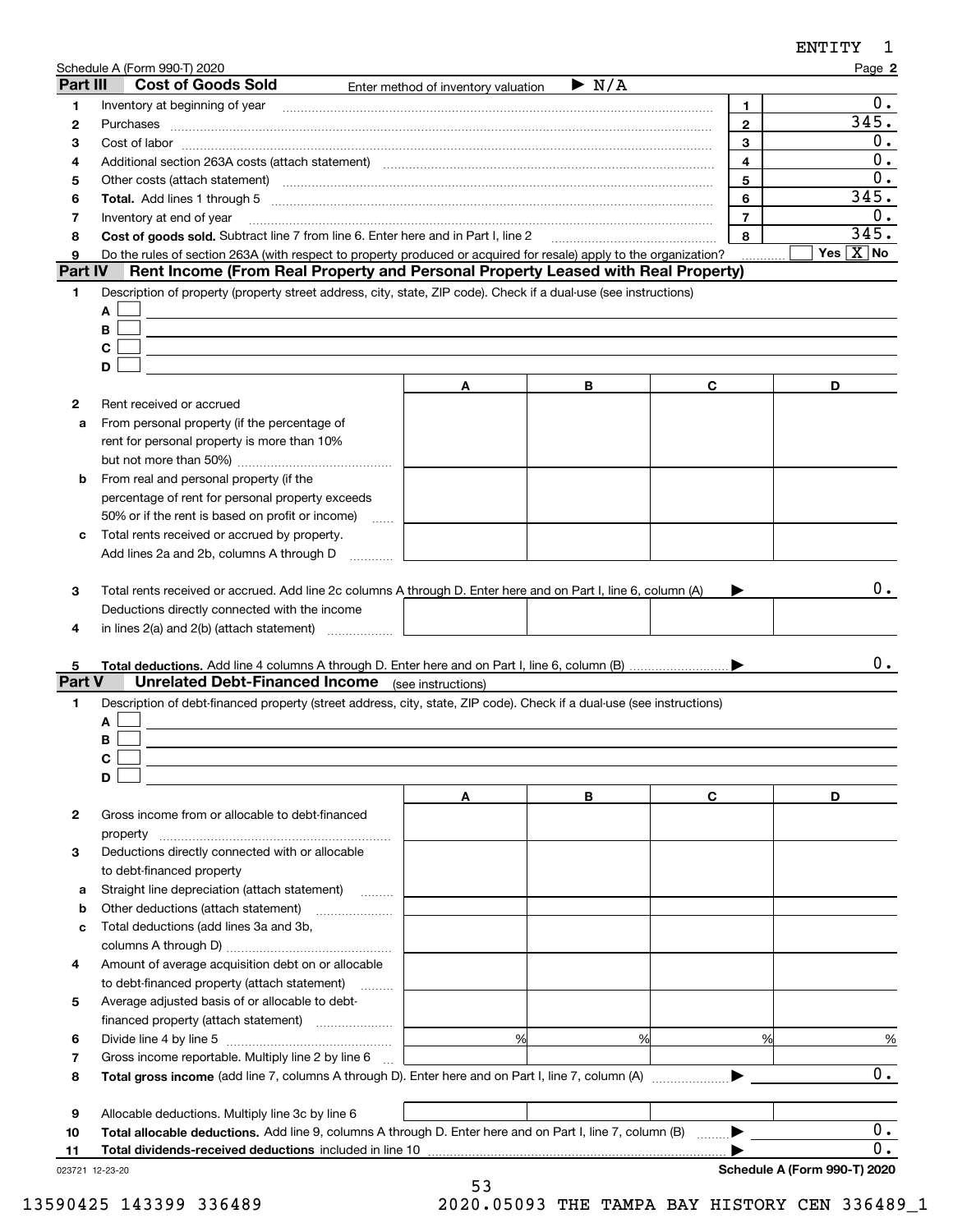|                  | Schedule A (Form 990-T) 2020                                                                                                                                                                                                                          |                          |                                                                        |                                    |    |                                                       |              |                                                |                | Page 3                                             |
|------------------|-------------------------------------------------------------------------------------------------------------------------------------------------------------------------------------------------------------------------------------------------------|--------------------------|------------------------------------------------------------------------|------------------------------------|----|-------------------------------------------------------|--------------|------------------------------------------------|----------------|----------------------------------------------------|
|                  | Part VI Interest, Annuities, Royalties, and Rents from Controlled Organizations                                                                                                                                                                       |                          |                                                                        |                                    |    |                                                       |              | (see instructions)                             |                |                                                    |
|                  |                                                                                                                                                                                                                                                       |                          |                                                                        |                                    |    | <b>Exempt Controlled Organizations</b>                |              |                                                |                |                                                    |
|                  | 1. Name of controlled                                                                                                                                                                                                                                 |                          | 2. Employer<br>identification                                          | 3. Net unrelated<br>income (loss)  |    | 4. Total of specified<br>payments made                |              | 5. Part of column 4<br>that is included in the |                | 6. Deductions directly<br>connected with           |
|                  | organization                                                                                                                                                                                                                                          |                          | number                                                                 | (see instructions)                 |    |                                                       |              | controlling organiza-                          |                | income in column 5                                 |
|                  |                                                                                                                                                                                                                                                       |                          |                                                                        |                                    |    |                                                       |              | tion's gross income                            |                |                                                    |
| (1)<br>(2)       |                                                                                                                                                                                                                                                       |                          |                                                                        |                                    |    |                                                       |              |                                                |                |                                                    |
| (3)              |                                                                                                                                                                                                                                                       |                          |                                                                        |                                    |    |                                                       |              |                                                |                |                                                    |
| (4)              |                                                                                                                                                                                                                                                       |                          |                                                                        |                                    |    |                                                       |              |                                                |                |                                                    |
|                  |                                                                                                                                                                                                                                                       |                          |                                                                        | Nonexempt Controlled Organizations |    |                                                       |              |                                                |                |                                                    |
|                  | 7. Taxable Income                                                                                                                                                                                                                                     |                          | 8. Net unrelated                                                       | 9. Total of specified              |    | <b>10.</b> Part of column 9                           |              |                                                |                | 11. Deductions directly                            |
|                  |                                                                                                                                                                                                                                                       |                          | income (loss)                                                          | payments made                      |    | that is included in the<br>controlling organization's |              |                                                |                | connected with                                     |
|                  |                                                                                                                                                                                                                                                       |                          | (see instructions)                                                     |                                    |    |                                                       | gross income |                                                |                | income in column 10                                |
| (1)              |                                                                                                                                                                                                                                                       |                          |                                                                        |                                    |    |                                                       |              |                                                |                |                                                    |
| (2)              |                                                                                                                                                                                                                                                       |                          |                                                                        |                                    |    |                                                       |              |                                                |                |                                                    |
| (3)              |                                                                                                                                                                                                                                                       |                          |                                                                        |                                    |    |                                                       |              |                                                |                |                                                    |
| (4)              |                                                                                                                                                                                                                                                       |                          |                                                                        |                                    |    |                                                       |              |                                                |                |                                                    |
|                  |                                                                                                                                                                                                                                                       |                          |                                                                        |                                    |    | Add columns 5 and 10.<br>Enter here and on Part I,    |              |                                                |                | Add columns 6 and 11.<br>Enter here and on Part I, |
|                  |                                                                                                                                                                                                                                                       |                          |                                                                        |                                    |    | line 8, column (A)                                    |              |                                                |                | line $8$ , column $(B)$                            |
| Totals           |                                                                                                                                                                                                                                                       |                          |                                                                        |                                    |    |                                                       |              | О.                                             |                | 0.                                                 |
| <b>Part VII</b>  |                                                                                                                                                                                                                                                       |                          | Investment Income of a Section 501(c)(7), (9), or (17) Organization    |                                    |    |                                                       |              | (see instructions)                             |                |                                                    |
|                  |                                                                                                                                                                                                                                                       | 1. Description of income |                                                                        | 2. Amount of                       |    | 3. Deductions                                         |              |                                                | 4. Set-asides  | 5. Total deductions                                |
|                  |                                                                                                                                                                                                                                                       |                          |                                                                        | income                             |    | directly connected                                    |              | (attach statement)                             |                | and set-asides                                     |
|                  |                                                                                                                                                                                                                                                       |                          |                                                                        |                                    |    | (attach statement)                                    |              |                                                |                | (add cols 3 and 4)                                 |
| (1)              |                                                                                                                                                                                                                                                       |                          |                                                                        |                                    |    |                                                       |              |                                                |                |                                                    |
| (2)              |                                                                                                                                                                                                                                                       |                          |                                                                        |                                    |    |                                                       |              |                                                |                |                                                    |
| (3)              |                                                                                                                                                                                                                                                       |                          |                                                                        |                                    |    |                                                       |              |                                                |                |                                                    |
| (4)              |                                                                                                                                                                                                                                                       |                          |                                                                        | Add amounts in                     |    |                                                       |              |                                                |                | Add amounts in                                     |
|                  |                                                                                                                                                                                                                                                       |                          |                                                                        | column 2. Enter                    |    |                                                       |              |                                                |                | column 5. Enter                                    |
|                  |                                                                                                                                                                                                                                                       |                          |                                                                        | here and on Part I,                |    |                                                       |              |                                                |                | here and on Part I,                                |
| Totals           |                                                                                                                                                                                                                                                       |                          |                                                                        | line 9, column (A)                 | О. |                                                       |              |                                                |                | line $9$ , column $(B)$<br>0.                      |
| <b>Part VIII</b> |                                                                                                                                                                                                                                                       |                          | <b>Exploited Exempt Activity Income, Other Than Advertising Income</b> |                                    |    |                                                       |              | (see instructions)                             |                |                                                    |
| 1                | Description of exploited activity:                                                                                                                                                                                                                    |                          |                                                                        |                                    |    |                                                       |              |                                                |                |                                                    |
| 2                | Gross unrelated business income from trade or business. Enter here and on Part I, line 10, column (A)                                                                                                                                                 |                          |                                                                        |                                    |    |                                                       |              |                                                | 2              |                                                    |
| 3                | Expenses directly connected with production of unrelated business income. Enter here and on Part I,                                                                                                                                                   |                          |                                                                        |                                    |    |                                                       |              |                                                |                |                                                    |
|                  | line 10, column (B)                                                                                                                                                                                                                                   |                          |                                                                        |                                    |    |                                                       |              |                                                | 3              |                                                    |
| 4                | Net income (loss) from unrelated trade or business. Subtract line 3 from line 2. If a gain, complete                                                                                                                                                  |                          |                                                                        |                                    |    |                                                       |              |                                                |                |                                                    |
|                  |                                                                                                                                                                                                                                                       |                          |                                                                        |                                    |    |                                                       |              |                                                | 4              |                                                    |
| 5                | Gross income from activity that is not unrelated business income [11] [11] content material content from activity that is not unrelated business income [11] [11] $\alpha$ [12] $\alpha$ [12] $\alpha$ [12] $\alpha$ [12] $\alpha$ [12] $\alpha$ [12] |                          |                                                                        |                                    |    |                                                       |              |                                                | 5              |                                                    |
| 6                | Expenses attributable to income entered on line 5 [[11] manufacture manufacture attributable to income entered on line 5 [[11] manufacture manufacture attributable to income entered on line 5 [[11] manufacture manufacture                         |                          |                                                                        |                                    |    |                                                       |              |                                                | 6              |                                                    |
| 7                | Excess exempt expenses. Subtract line 5 from line 6, but do not enter more than the amount on line                                                                                                                                                    |                          |                                                                        |                                    |    |                                                       |              |                                                |                |                                                    |
|                  |                                                                                                                                                                                                                                                       |                          |                                                                        |                                    |    |                                                       |              |                                                | $\overline{7}$ | 000T0000                                           |

**Schedule A (Form 990-T) 2020**

023731 12-23-20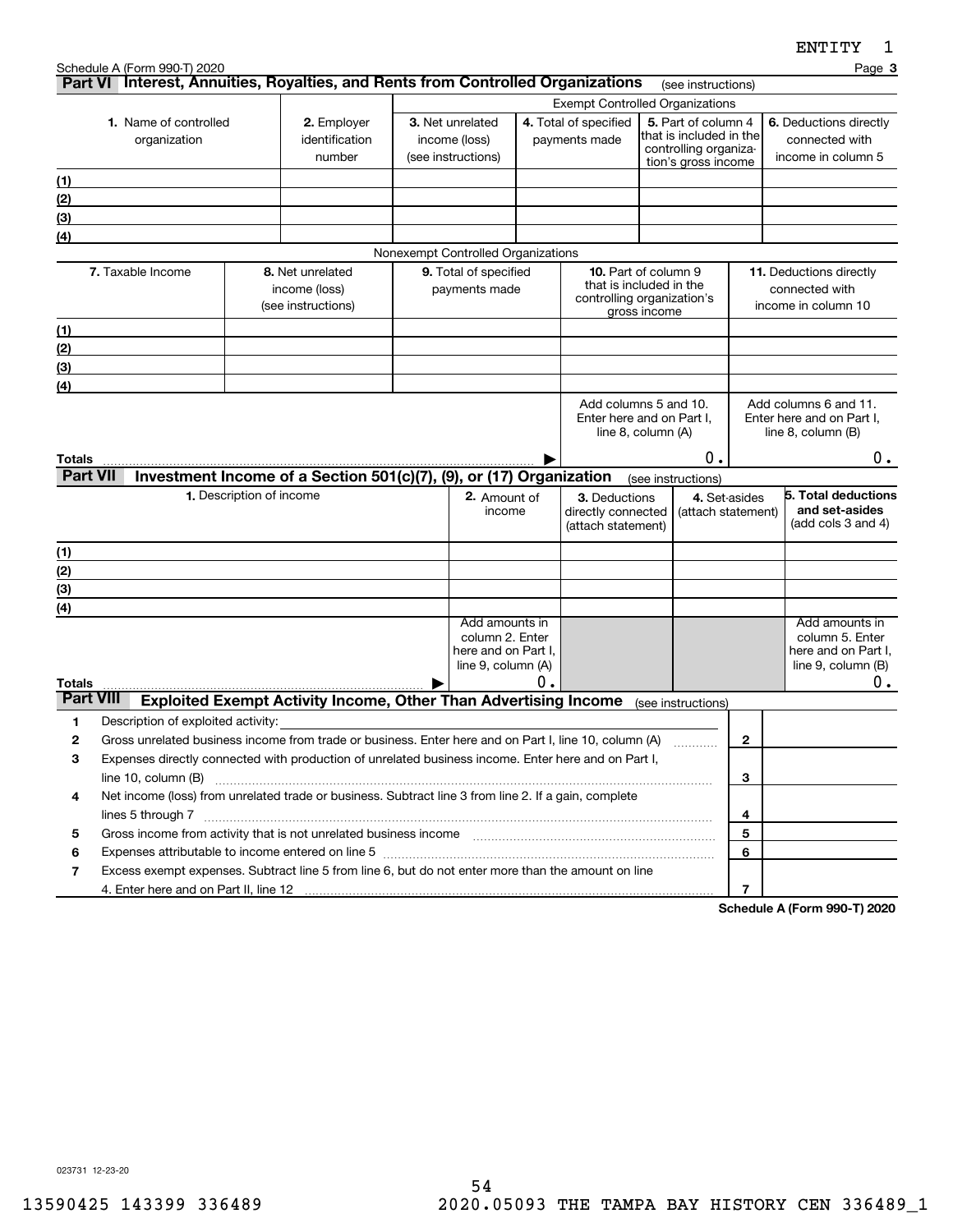| Part IX           | Schedule A (Form 990-T) 2020<br><b>Advertising Income</b>                                            |          |                    |                 | Page 4             |
|-------------------|------------------------------------------------------------------------------------------------------|----------|--------------------|-----------------|--------------------|
| 1                 | Name(s) of periodical(s). Check box if reporting two or more periodicals on a consolidated basis.    |          |                    |                 |                    |
|                   | A                                                                                                    |          |                    |                 |                    |
|                   | B                                                                                                    |          |                    |                 |                    |
|                   | C                                                                                                    |          |                    |                 |                    |
|                   | D                                                                                                    |          |                    |                 |                    |
|                   | Enter amounts for each periodical listed above in the corresponding column.                          |          |                    |                 |                    |
|                   |                                                                                                      | Α        | В                  | C               | D                  |
| $\mathbf{2}$      | Gross advertising income                                                                             |          |                    |                 |                    |
|                   | Add columns A through D. Enter here and on Part I, line 11, column (A)                               |          |                    |                 | 0.                 |
| a                 |                                                                                                      |          |                    |                 |                    |
| 3                 | Direct advertising costs by periodical                                                               |          |                    |                 |                    |
| a                 |                                                                                                      |          |                    |                 | 0.                 |
|                   |                                                                                                      |          |                    |                 |                    |
| 4                 | Advertising gain (loss). Subtract line 3 from line                                                   |          |                    |                 |                    |
|                   | 2. For any column in line 4 showing a gain,                                                          |          |                    |                 |                    |
|                   | complete lines 5 through 8. For any column in                                                        |          |                    |                 |                    |
|                   | line 4 showing a loss or zero, do not complete                                                       |          |                    |                 |                    |
|                   | lines 5 through 7, and enter zero on line 8                                                          |          |                    |                 |                    |
| 5                 |                                                                                                      |          |                    |                 |                    |
| 6                 |                                                                                                      |          |                    |                 |                    |
| 7                 | Excess readership costs. If line 6 is less than                                                      |          |                    |                 |                    |
|                   | line 5, subtract line 6 from line 5. If line 5 is less                                               |          |                    |                 |                    |
|                   |                                                                                                      |          |                    |                 |                    |
| 8                 | Excess readership costs allowed as a                                                                 |          |                    |                 |                    |
|                   | deduction. For each column showing a gain on                                                         |          |                    |                 |                    |
|                   | line 4, enter the lesser of line 4 or line 7                                                         |          |                    |                 |                    |
| a                 | Add line 8, columns A through D. Enter the greater of the line 8a, columns total or zero here and on |          |                    |                 |                    |
|                   | Part II, line 13.                                                                                    |          |                    |                 | $0$ .              |
| Part X            | <b>Compensation of Officers, Directors, and Trustees</b>                                             |          | (see instructions) |                 |                    |
|                   |                                                                                                      |          |                    | 3. Percentage   | 4. Compensation    |
|                   | 1. Name                                                                                              | 2. Title |                    | of time devoted | attributable to    |
|                   |                                                                                                      |          |                    | to business     | unrelated business |
| (1)               |                                                                                                      |          |                    | %               |                    |
| (2)               |                                                                                                      |          |                    | %               |                    |
| (3)               |                                                                                                      |          |                    | %               |                    |
| $\left( 4\right)$ |                                                                                                      |          |                    | $\frac{0}{0}$   |                    |
|                   |                                                                                                      |          |                    |                 |                    |
|                   | Total. Enter here and on Part II, line 1                                                             |          |                    |                 | 0.                 |
| Part XI           | <b>Supplemental Information</b> (see instructions)                                                   |          |                    |                 |                    |
|                   |                                                                                                      |          |                    |                 |                    |
|                   |                                                                                                      |          |                    |                 |                    |
|                   |                                                                                                      |          |                    |                 |                    |

023732 12-23-20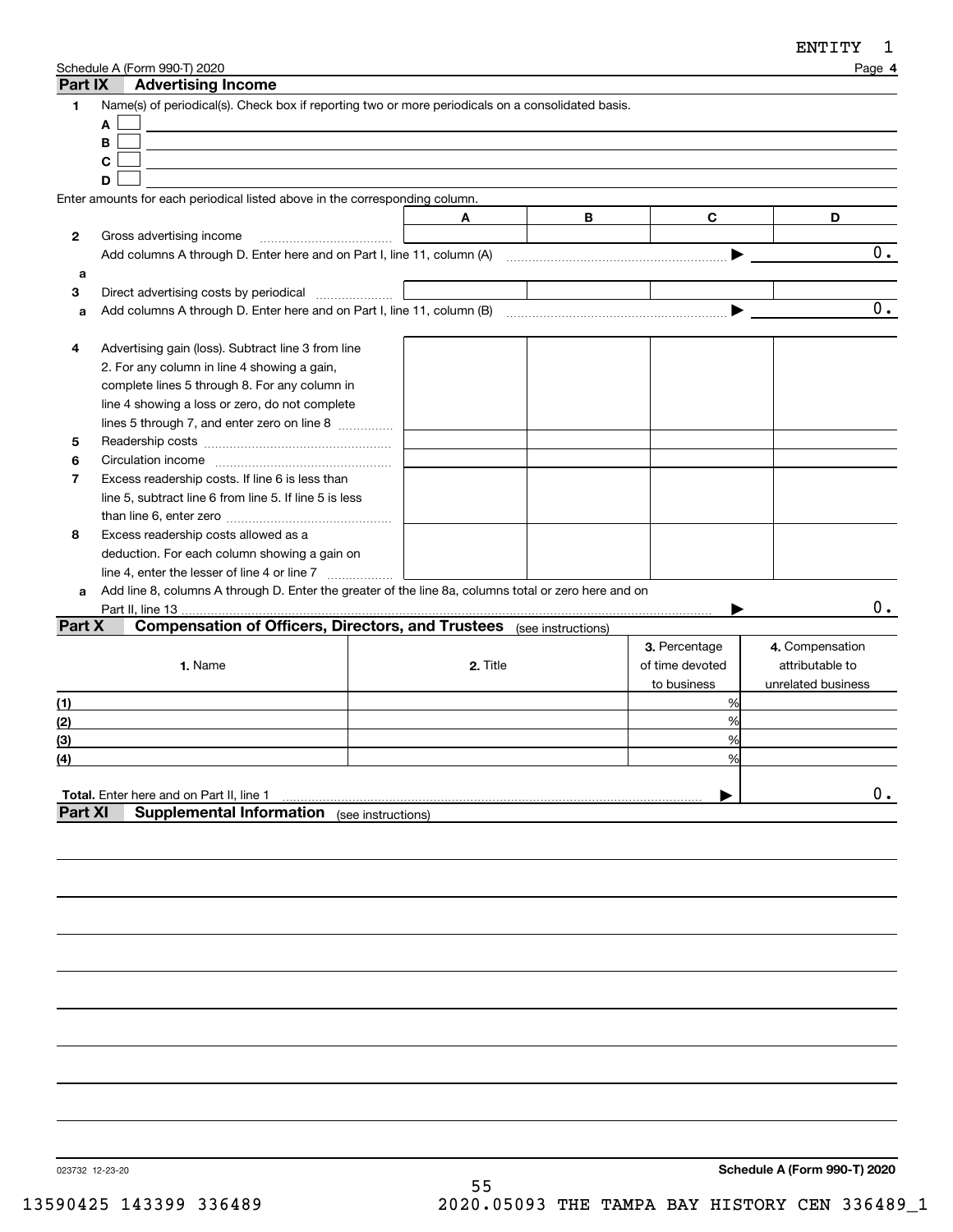| FORM $990-T (A)$                      | OTHER DEDUCTIONS | STATEMENT 1   |
|---------------------------------------|------------------|---------------|
| DESCRIPTION                           |                  | <b>AMOUNT</b> |
| SUPPLIES                              |                  | 1.            |
| TOTAL TO SCHEDULE A, PART II, LINE 14 |                  | 1.            |

}}}}}}}}}}}}}}}}}}}}}}}}}}}} }}}}}}}}}}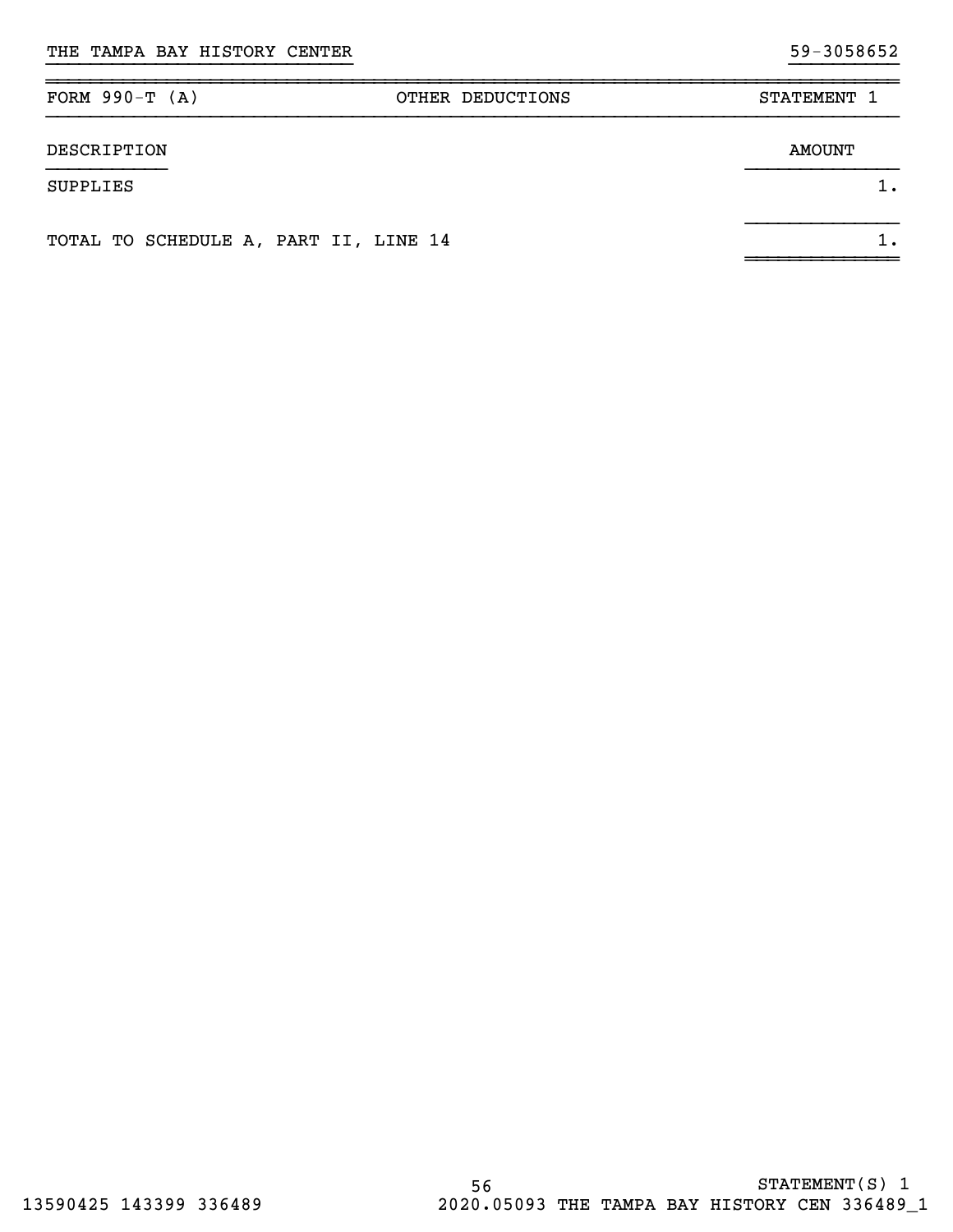Caution: Forms printed from within Adobe Acrobat products may not meet IRS or state taxing agency specifications. When using Acrobat, select the "Actual Size" in the Adobe "Print" dialog.

STATE COPY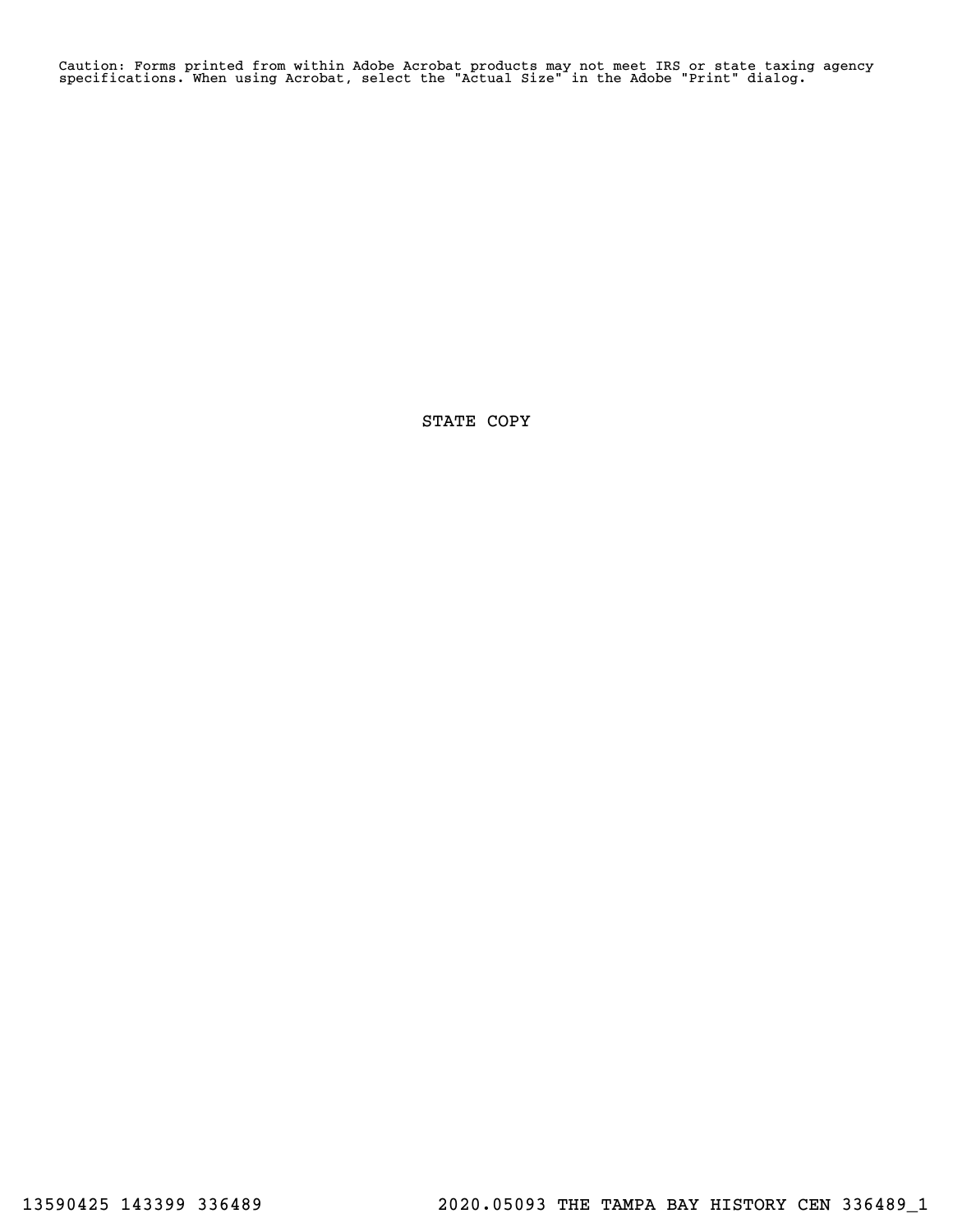# **TAX RETURN FILING INSTRUCTIONS**

FLORIDA FORM F-1120

# **FOR THE YEAR ENDING**

SEPTEMBER 30, 2021

# **PREPARED FOR:**

THE TAMPA BAY HISTORY CENTER 801 WATER STREET TAMPA, FL 33602

# **PREPARED BY:**

CBIZ MHM, LLC 140 FOUNTAIN PKWY N, STE 410 ST. PETERSBURG, FL 33716

# **TO BE SIGNED AND DATED BY:**

THE AUTHORIZED INDIVIDUAL(S).

## **AMOUNT OF TAX:**

| TOTAI TAX                   |  |
|-----------------------------|--|
| LESS: PAYMENTS AND CREDITS  |  |
| PLUS: OTHER AMOUNT          |  |
| PLUS: NTEREST AND PENALTIES |  |
| NO PAYMENT REQUIRED         |  |
|                             |  |

# **OVERPAYMENT:**

| CREDITED TO YOUR ESTIMATED<br>TAX |  |
|-----------------------------------|--|
| OTHER AMOUNT                      |  |
| REFUNDED TO YOU                   |  |

# **MAKE CHECK PAYABLE TO:**

NOT APPLICABLE

## **MAIL TAX RETURN AND CHECK (IF APPLICABLE) TO:**

FLORIDA DEPARTMENT OF REVENUE 5050 W TENNESSEE STREET TALLAHASSEE, FL 32399-0135

# **RETURN MUST BE MAILED ON OR BEFORE:**

SEPTEMBER 1, 2022

# **SPECIAL INSTRUCTIONS:**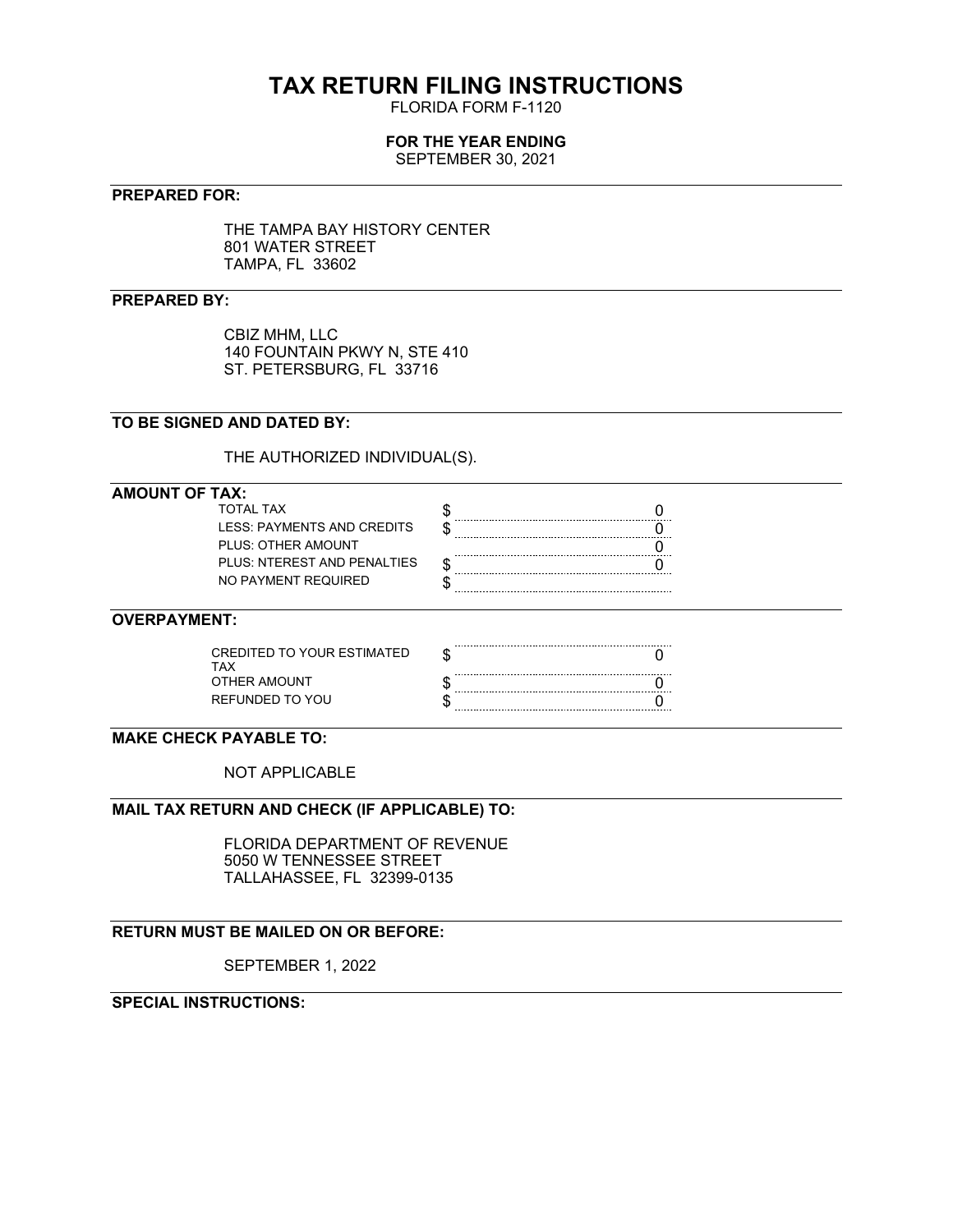**F-7004R. 01/17**

#### **Information for Filing Florida Form F-7004**

**When to file -** File this application on or before the original due date of the taxpayer's corporate income tax or partnership return. Do not file before the end of the tax year.

**www.floridarevenue.com** To file online go to

**Penalties -**  If you are required to pay tax with this application, failure to pay will void any extension of time and subject the taxpayer to penalties and interest. There is also a penalty for late-file return when no tax is due.

**Signature -**  A person authorized by the taxpayer must sign Florida Form F-7004. They must be an officer or partner of the taxpayer; a person currently enrolled to practice before the Internal Revenue Service (IRS); or attorney or Certified Public Accountant qualified to practice before the IRS under Public Law 89-332.

**The Florida Form F-7004 must be filed** - To receive an extension of time to file your Florida return, Florida Form F-7004 must be timely filed, even if you have already filed a federal extension request. A federal extension by itself does not extend the time to file a Florida return.

An extension for Florida tax purposes may be granted, even though no federal extension was granted. See Rule 12C-1.0222, F.A.C., for information on the requirements that must be met for your request for an extension of time to be valid.

**A.**  If applicable, state the reason you need the extension: SEE STATEMENT

| <b>B.</b> Type of federal return filed: | $990 - T$                                          |  |
|-----------------------------------------|----------------------------------------------------|--|
|                                         | Contact person for questions: MARIA STEIJLEN       |  |
| Telephone number:                       | $(813)$ 675-8976                                   |  |
|                                         | Contact Person email address: MSTEIJLEN@TAMPABAYHI |  |

| <b>Extension of Time Request</b>                        | Florida Income/Franchise<br>Tax Due |
|---------------------------------------------------------|-------------------------------------|
| 1. Tentative amount of Florida tax for the taxable year | 0.00                                |
| 2. LESS: Estimated tax payments for the taxable year    | 2.                                  |
| 3. Balance due - You must pay 100% of the tax tenta-    | 13.                                 |
| tively determined due with this extension request.      | 0. O                                |
|                                                         |                                     |

Transfer the amount on Line 3 to **Tentative tax due** .

#### **Make checks payable and mail to:**

FLORIDA DEPARTMENT OF REVENUE, 5050 W TENNESSEE STREET, TALLAHASSEE FL 32399-0135

| 044961<br>10-20-20                                     |                  |       |                 |                       |               | Florida Department of Revenue - Corporate Income Tax<br>Florida Tentative Income / Franchise Tax Return<br>and Application for Extension of Time to File Return | FFIN |                                          | 59-3058652                                                                     |               | 1019<br>$F - 7004$<br>R. 01/17 |
|--------------------------------------------------------|------------------|-------|-----------------|-----------------------|---------------|-----------------------------------------------------------------------------------------------------------------------------------------------------------------|------|------------------------------------------|--------------------------------------------------------------------------------|---------------|--------------------------------|
| Name<br><b>Address</b><br>City/State/ZIP               | 801<br>TAMPA, FL | WATER | STREET<br>33602 | THE TAMPA BAY HISTORY | <b>CENTER</b> |                                                                                                                                                                 |      | Taxable Year End<br>Tentative Tax Due \$ | 09/30/21<br>FILING STATUS Partnership<br>All other federal returns to be filed | S-corporation | 0.00                           |
| and belief the statements herein are true and correct: |                  |       |                 |                       |               | Under penalties of perjury, I declare that I have been authorized by the above named taxpayer to make this application, that to the best of my knowledge        |      |                                          |                                                                                |               |                                |

| Sign Here: | Date: |  |  |  |
|------------|-------|--|--|--|
| 593058652  |       |  |  |  |
|            |       |  |  |  |
| 20210930   |       |  |  |  |
|            |       |  |  |  |
| 012        |       |  |  |  |
|            |       |  |  |  |
|            |       |  |  |  |
|            |       |  |  |  |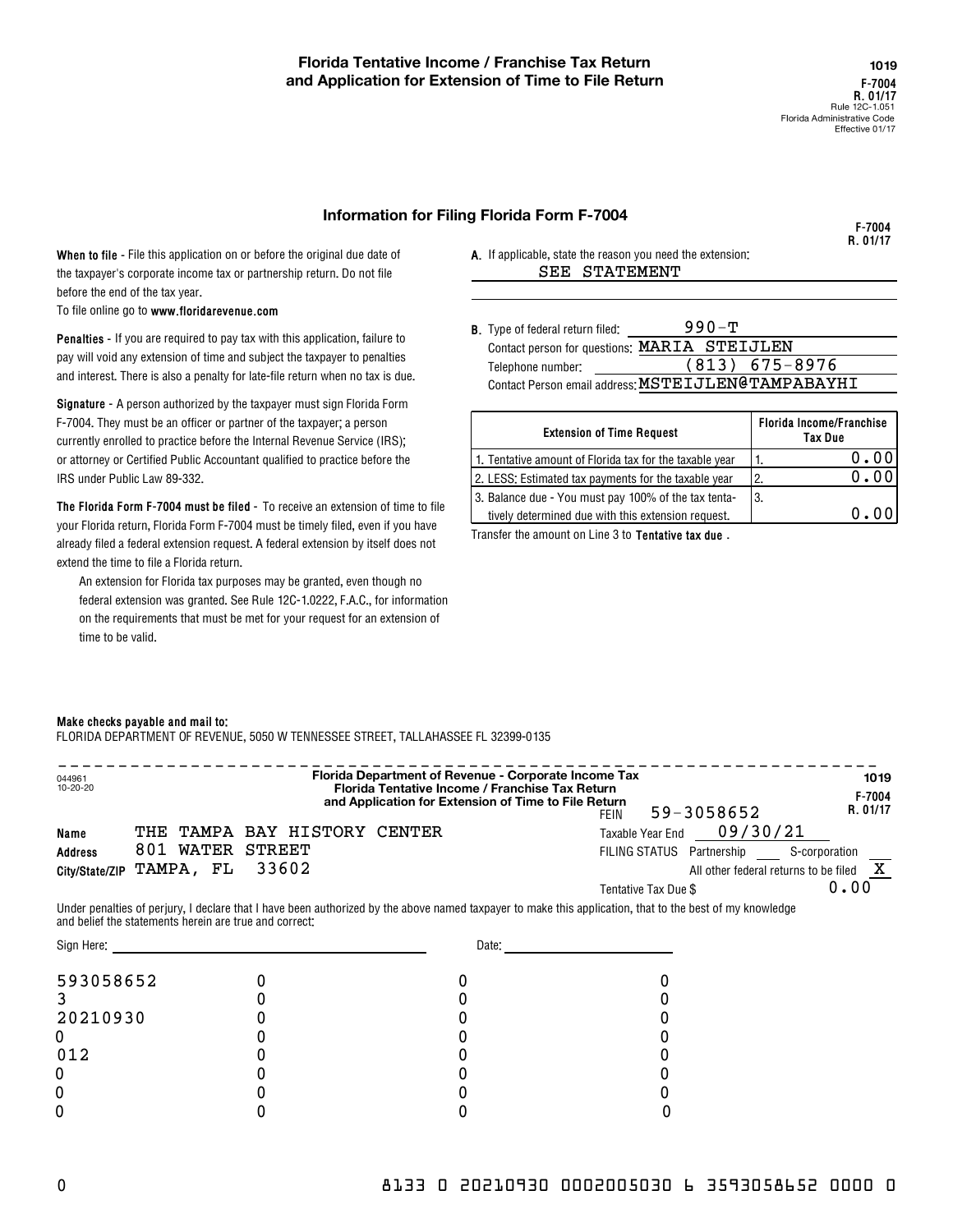~~~~~~~~~~~~~~~~~~~~~~~~~~~~~~~~~~~~~~~~~~~~~~~~~~~~~~~~~~~~~~~~~~~~~~~~~~~~~~

F-7004 REASON FOR EXTENSION STATEMENT 1

}}}}}}}}}}}}}}}}}}}}}}}}}}}} }}}}}}}}}}

EXPLANATION

}}}}}}}}}}}}}}}}

ADDITIONAL TIME REQUIRED TO PREPARE A COMPLETE AND ACCURATE RETURN.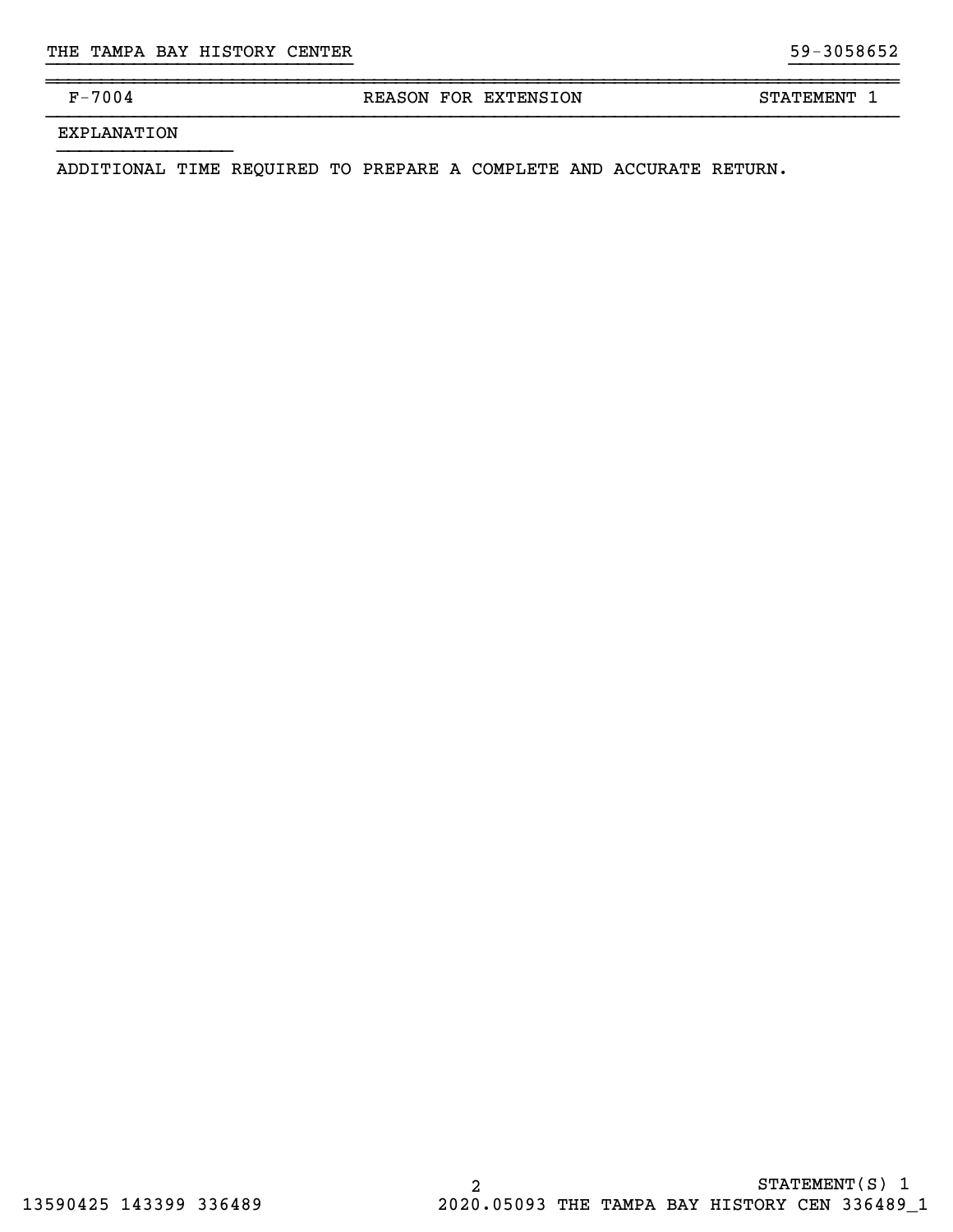

### 813302021093000020050379359305865200000

| Name<br><b>Address</b> | THE TAMPA BAY HISTORY CENTER<br>801 WATER STREET<br>City/State/ZIP TAMPA, FL<br>33602<br>Check here if any changes have been made to name or address                                               |                                         |                          |                                  |
|------------------------|----------------------------------------------------------------------------------------------------------------------------------------------------------------------------------------------------|-----------------------------------------|--------------------------|----------------------------------|
|                        | <b>Computation of Florida Net Income Tax</b>                                                                                                                                                       |                                         |                          |                                  |
|                        | Federal taxable income (see instructions) - Attach pages 1-5 of federal return Check here if negative $X$                                                                                          |                                         |                          | $-165.00$                        |
| 2.                     | State income taxes deducted in computing federal taxable income                                                                                                                                    |                                         |                          |                                  |
|                        |                                                                                                                                                                                                    | Check here if negative                  | $\overline{\phantom{a}}$ |                                  |
|                        | Additions to federal taxable income (from Schedule I) [11] [12] [12] Additions to federal taxable income (from Schedule I)                                                                         | Check here if negative                  |                          |                                  |
| 4.                     |                                                                                                                                                                                                    | Check here if negative $X$ <sub>1</sub> |                          | $-165.00$                        |
| 5.                     | Subtractions from federal taxable income (from Schedule II) [[[[[[[[[[[[[[[[[[[[[[[]]]]]]]]]]                                                                                                      | Check here if negative                  | <u>.</u>                 | 1,792.00                         |
| 6.                     | Adjusted federal income (Line 4 minus Line 5) [11] [2010] Check here if negative                                                                                                                   |                                         | $\overline{\mathbf{X}}$  | $-1,957.00$                      |
| 7.                     |                                                                                                                                                                                                    |                                         |                          | $-1,957.00$                      |
| 8.                     | Nonbusiness income allocated to Florida (from Schedule R) [10] [10] Check here if negative                                                                                                         |                                         |                          |                                  |
| 9.                     | <b>Florida exemption</b>                                                                                                                                                                           |                                         |                          | 0.00                             |
| 10.                    |                                                                                                                                                                                                    |                                         |                          | 0.00                             |
| 11.                    |                                                                                                                                                                                                    |                                         |                          | 0.00                             |
| 12.                    | Credits against the tax (from Schedule V) <b>manufacture and continuum contracts</b> against the tax (from Schedule V)                                                                             |                                         |                          |                                  |
| 13.                    |                                                                                                                                                                                                    |                                         |                          | 0.00                             |
|                        | 14. a) Penalty: F-2220<br><u> 1990 - Johann Barbara, politik eta politik eta politik eta politik eta politik eta politik eta politik eta p</u> oli                                                 |                                         |                          |                                  |
|                        | c) Interest: F-2220                                                                                                                                                                                |                                         |                          |                                  |
| 15.                    |                                                                                                                                                                                                    |                                         |                          |                                  |
| 16.                    | Payment credits: Estimated tax payments 16a \$                                                                                                                                                     |                                         |                          |                                  |
|                        | $16b$ \$<br>Tentative tax payment                                                                                                                                                                  |                                         |                          |                                  |
| 17.                    | Total amount due: Subtract Line 16 from Line 15. If positive, enter amount due here and on payment coupon.                                                                                         |                                         |                          |                                  |
| 18.                    | If the amount is negative (overpayment), enter on Line 18 and/or Line 19<br>Credit: Enter amount of overpayment credited to next year's estimated tax here and on payment coupon <i>management</i> |                                         |                          |                                  |
| 19.                    |                                                                                                                                                                                                    |                                         |                          |                                  |
|                        |                                                                                                                                                                                                    |                                         |                          |                                  |
|                        | 044081 10-20-20                                                                                                                                                                                    |                                         |                          |                                  |
|                        |                                                                                                                                                                                                    |                                         |                          | 1019                             |
|                        | <b>Payment Coupon for Florida Corporate Income Tax Return</b>                                                                                                                                      |                                         |                          | $F - 1120$                       |
|                        |                                                                                                                                                                                                    | Do Not Detach                           |                          | R. 01/20<br>YEAR ENDING 09/30/21 |
|                        | To apoura propor aradit to vour account, angless your sheek with toy return when moiling                                                                                                           |                                         |                          |                                  |

To ensure proper credit to your account, enclose your check with tax return when mailing.

| Name | <b>Address</b><br>City/State/ZIP | 801 WATER STREET<br>TAMPA, FL | THE TAMPA BAY HISTORY CENTER<br>33602 | of the taxable year. | If 6/30 year end, return is due 1st day of the 4th month after the close of the<br>taxable year, otherwise return is due 1st day of the 5th month after the close |
|------|----------------------------------|-------------------------------|---------------------------------------|----------------------|-------------------------------------------------------------------------------------------------------------------------------------------------------------------|
|      | 593058652                        |                               |                                       |                      |                                                                                                                                                                   |
|      | 20201001                         |                               | 179200                                |                      |                                                                                                                                                                   |
|      | 20210930                         |                               | $-195700$                             |                      |                                                                                                                                                                   |
|      | 00000000                         |                               | 0.000000                              |                      |                                                                                                                                                                   |
|      | 012                              |                               | 179200                                |                      |                                                                                                                                                                   |
|      | 201                              |                               |                                       |                      |                                                                                                                                                                   |
|      | $-16500$                         |                               |                                       |                      |                                                                                                                                                                   |
|      |                                  |                               |                                       |                      |                                                                                                                                                                   |
|      |                                  |                               |                                       |                      |                                                                                                                                                                   |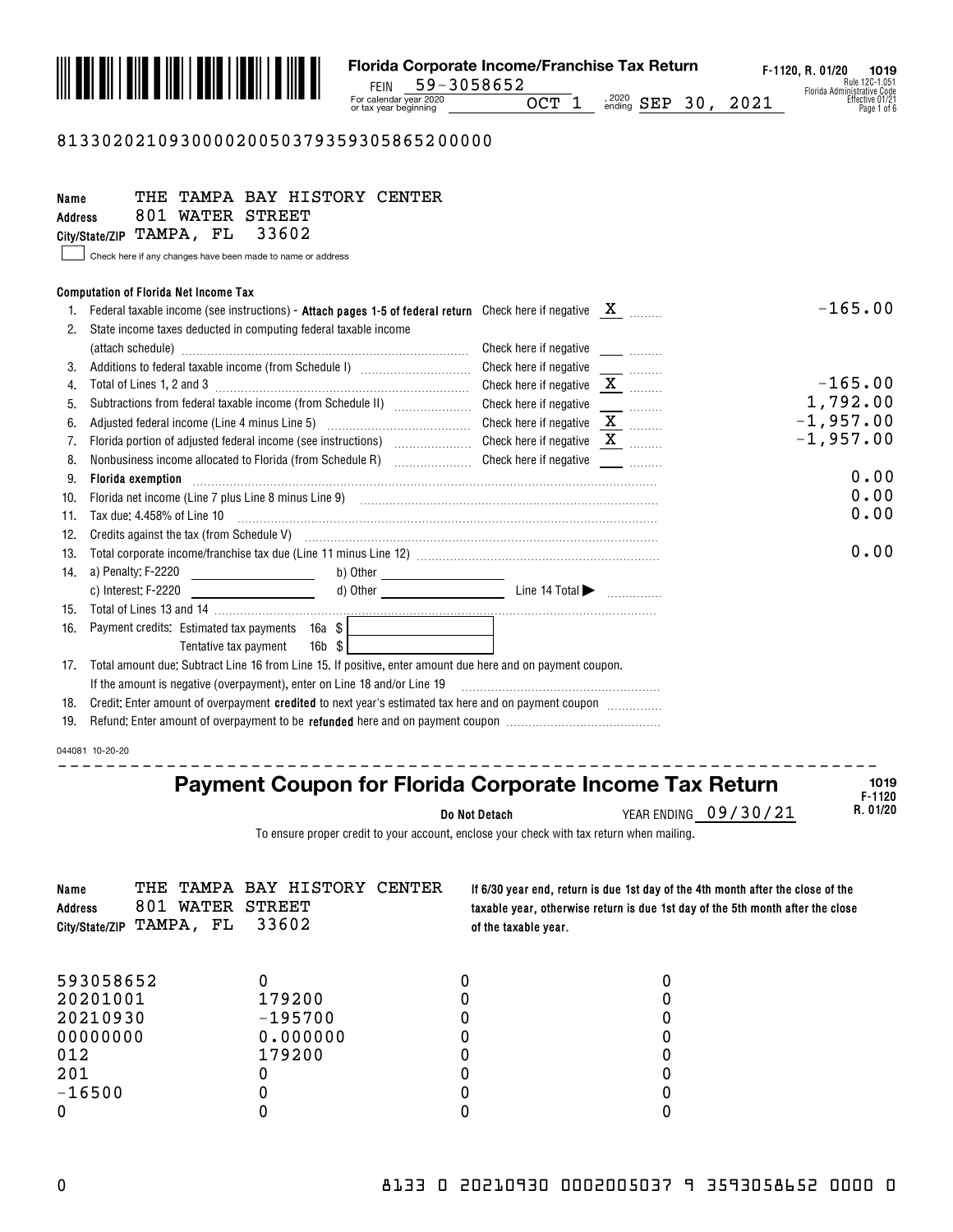

**F-1120 R. 01/20 Page 2 of 6 1019**

FEIN \_\_\_\_\_\_\_\_\_\_59-3058652 \_\_\_\_\_\_\_\_\_\_\_\_\_\_\_\_\_\_\_\_\_\_\_\_\_\_\_\_\_\_\_\_\_\_\_09/30/21

|                                                                                                                                                                                                                                                                                                                                                                                                                                                                                                                                                                                                                                                                                                                                                                                                                                                                                                                                                                                                                                                                                                                                                                                                                                                                                                             | and verified. Your return must be completed in its entirety.                                                                                                                                                                                | This return is considered incomplete unless a copy of the federal return is attached.<br>If your return is not signed, or improperly signed and verified, it will be subject to a penalty. The statute of limitations will not start until your return is properly signed |  |  |  |
|-------------------------------------------------------------------------------------------------------------------------------------------------------------------------------------------------------------------------------------------------------------------------------------------------------------------------------------------------------------------------------------------------------------------------------------------------------------------------------------------------------------------------------------------------------------------------------------------------------------------------------------------------------------------------------------------------------------------------------------------------------------------------------------------------------------------------------------------------------------------------------------------------------------------------------------------------------------------------------------------------------------------------------------------------------------------------------------------------------------------------------------------------------------------------------------------------------------------------------------------------------------------------------------------------------------|---------------------------------------------------------------------------------------------------------------------------------------------------------------------------------------------------------------------------------------------|---------------------------------------------------------------------------------------------------------------------------------------------------------------------------------------------------------------------------------------------------------------------------|--|--|--|
|                                                                                                                                                                                                                                                                                                                                                                                                                                                                                                                                                                                                                                                                                                                                                                                                                                                                                                                                                                                                                                                                                                                                                                                                                                                                                                             |                                                                                                                                                                                                                                             | Under penalties of perjury, I declare that I have examined this return, including accompanying schedules and statements, and to the best of my knowledge and belief, it is true, correct,                                                                                 |  |  |  |
|                                                                                                                                                                                                                                                                                                                                                                                                                                                                                                                                                                                                                                                                                                                                                                                                                                                                                                                                                                                                                                                                                                                                                                                                                                                                                                             | and complete. Declaration of preparer (other than taxpayer) is based on all information of which preparer has any knowledge.                                                                                                                |                                                                                                                                                                                                                                                                           |  |  |  |
| Sign here                                                                                                                                                                                                                                                                                                                                                                                                                                                                                                                                                                                                                                                                                                                                                                                                                                                                                                                                                                                                                                                                                                                                                                                                                                                                                                   | Date<br>Signature of officer (must be an original signature)                                                                                                                                                                                | Title  <br>PRESIDENT & CEO                                                                                                                                                                                                                                                |  |  |  |
| Paid<br>preparers<br>only                                                                                                                                                                                                                                                                                                                                                                                                                                                                                                                                                                                                                                                                                                                                                                                                                                                                                                                                                                                                                                                                                                                                                                                                                                                                                   | Preparer's<br>signature<br>Date                                                                                                                                                                                                             | Preparer<br>Preparer's<br><b>PTIN</b><br>P00100222<br>check if self-<br>employed                                                                                                                                                                                          |  |  |  |
|                                                                                                                                                                                                                                                                                                                                                                                                                                                                                                                                                                                                                                                                                                                                                                                                                                                                                                                                                                                                                                                                                                                                                                                                                                                                                                             | Firm's name                                                                                                                                                                                                                                 | $27 - 3605969$<br>FEIN $\blacktriangleright$                                                                                                                                                                                                                              |  |  |  |
|                                                                                                                                                                                                                                                                                                                                                                                                                                                                                                                                                                                                                                                                                                                                                                                                                                                                                                                                                                                                                                                                                                                                                                                                                                                                                                             | (or yours if<br>140 FOUNTAIN PKWY N, STE 410<br>self-employed)<br>ST. PETERSBURG, FL<br>and address                                                                                                                                         | 33716<br>ZIP                                                                                                                                                                                                                                                              |  |  |  |
|                                                                                                                                                                                                                                                                                                                                                                                                                                                                                                                                                                                                                                                                                                                                                                                                                                                                                                                                                                                                                                                                                                                                                                                                                                                                                                             |                                                                                                                                                                                                                                             | All Taxpayers Must Answer Questions A through M Below - See Instructions                                                                                                                                                                                                  |  |  |  |
| YES $\Box$ NO $\boxed{X}$<br>FL<br>If yes, provide:<br>State of incorporation:<br>G-2. Part of a federal consolidated return?<br>А.<br>Florida Secretary of State document number: $N3\overline{4}\overline{3}\overline{3}$<br>FEIN from federal consolidated return:<br>В.<br>NO   X<br><b>YES</b><br>Florida consolidated return?<br>C.<br>Name of corporation:<br>NO[X]<br>G-3. The federal common parent has sales, property, or payroll in Florida? YES<br>Initial return<br>Final return (final federal return filed)<br>D.<br>Principal Business Activity Code (as pertains to Florida)<br>H. Location of corporate books:<br>Е.<br>801 WATER ST<br>TAMPA, FL 33602<br>453220<br>City, State, ZIP:<br>NO   X<br>F. A Florida extension of time was timely filed? $YES \mid X$<br>NO.<br>Taxpayer is a member of a Florida partnership or joint venture? YES<br>Τ.<br>$NO \ \boxed{X}$ If yes, attach list.<br>G-1. Corporation is a member of a controlled group? $YES$<br>J.<br>Enter date of latest IRS audit:<br>a) List years examined:<br>Contact person concerning this return: MARIA STEIJLEN<br>Κ.<br>(813)<br>675-8976<br>a) Contact person telephone number:<br>b) Contact person e-mail address: MSTEIJLEN@TAMPABAYHI<br>1120S or $990 - T$<br>1120<br>Type of federal return filed<br>L. |                                                                                                                                                                                                                                             |                                                                                                                                                                                                                                                                           |  |  |  |
|                                                                                                                                                                                                                                                                                                                                                                                                                                                                                                                                                                                                                                                                                                                                                                                                                                                                                                                                                                                                                                                                                                                                                                                                                                                                                                             | <b>Online Information Reporting Requirement</b><br>Visit the Department website to obtain a list of the required<br>information, due date, penalty rate and application to enter the<br>information. (See section 220.27, Florida Statutes) | <b>Remember:</b><br>$\mathcal{L}$ Make your check payable to the Florida<br><b>Department of Revenue.</b>                                                                                                                                                                 |  |  |  |
|                                                                                                                                                                                                                                                                                                                                                                                                                                                                                                                                                                                                                                                                                                                                                                                                                                                                                                                                                                                                                                                                                                                                                                                                                                                                                                             | <b>Where to Send Payments and Returns</b>                                                                                                                                                                                                   | $\nu$ Write your FEIN on your check.                                                                                                                                                                                                                                      |  |  |  |
|                                                                                                                                                                                                                                                                                                                                                                                                                                                                                                                                                                                                                                                                                                                                                                                                                                                                                                                                                                                                                                                                                                                                                                                                                                                                                                             | Make check payable to and mail with return to:<br>Florida Department of Revenue<br>5050 W Tennessee Street                                                                                                                                  | $\mathcal{L}$ Sign your check and return.                                                                                                                                                                                                                                 |  |  |  |
|                                                                                                                                                                                                                                                                                                                                                                                                                                                                                                                                                                                                                                                                                                                                                                                                                                                                                                                                                                                                                                                                                                                                                                                                                                                                                                             | Tallahassee FL 32399-0135                                                                                                                                                                                                                   | $\angle$ Attach a copy of your federal return.                                                                                                                                                                                                                            |  |  |  |
|                                                                                                                                                                                                                                                                                                                                                                                                                                                                                                                                                                                                                                                                                                                                                                                                                                                                                                                                                                                                                                                                                                                                                                                                                                                                                                             | If you are requesting a refund (Line 19), send your return to:<br>Florida Department of Revenue<br>PO Box 6440                                                                                                                              | Attach a copy of your Florida Form F-7004<br>(extension of time) if applicable.                                                                                                                                                                                           |  |  |  |
|                                                                                                                                                                                                                                                                                                                                                                                                                                                                                                                                                                                                                                                                                                                                                                                                                                                                                                                                                                                                                                                                                                                                                                                                                                                                                                             | Tallahassee FL 32314-6440                                                                                                                                                                                                                   |                                                                                                                                                                                                                                                                           |  |  |  |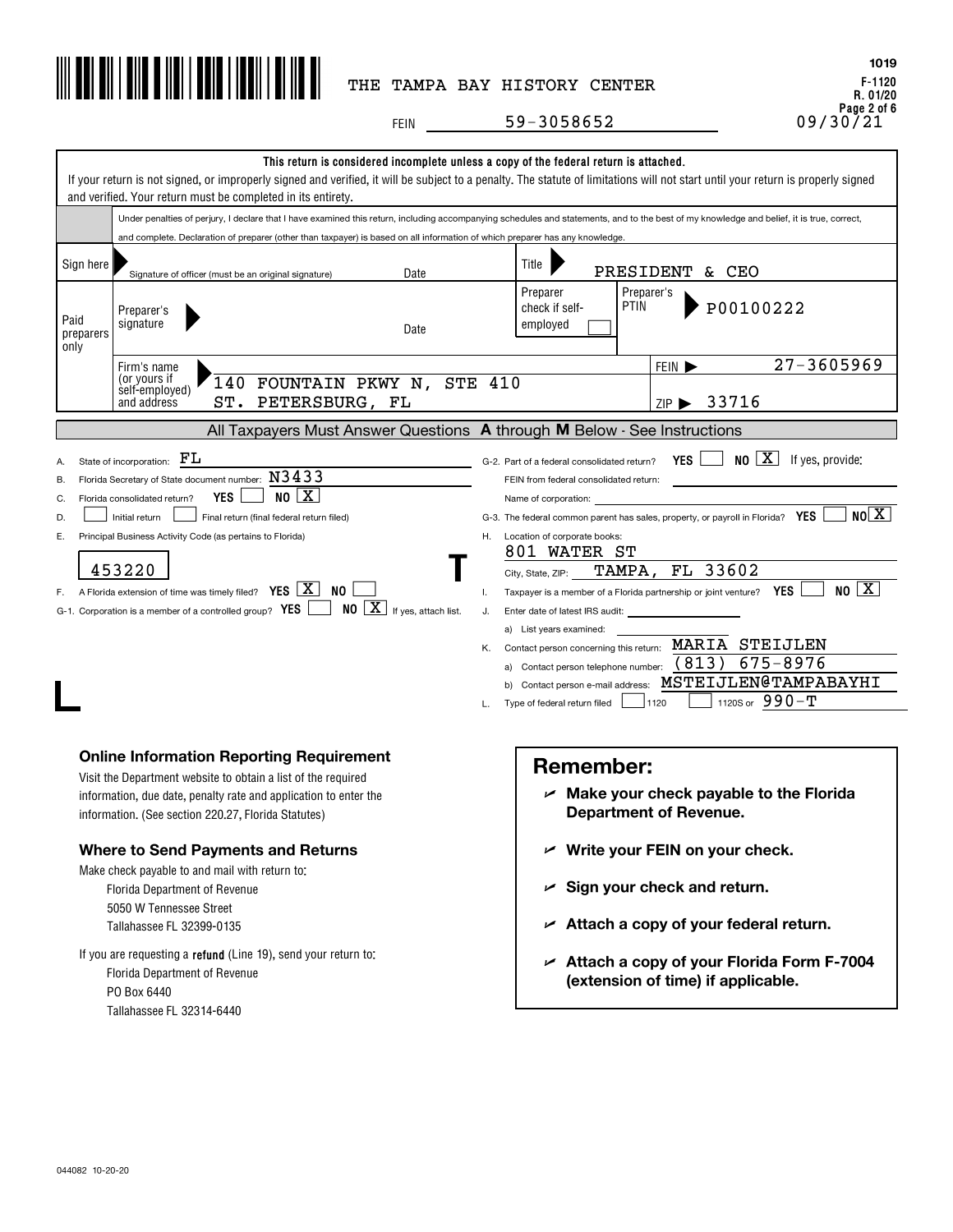

### NAME THE TAMPA BAY HISTORY CENTER

#### AE THE TAMPA BAY HISTORY CENTER THIN 59-3058652 TAXABLEYEARENDING 09/30/21

| Schedule I - Additions and/or Adjustments to Federal Taxable Income                            |              |  |  |  |  |  |
|------------------------------------------------------------------------------------------------|--------------|--|--|--|--|--|
| Interest excluded from federal taxable income (see instructions)                               | $\mathbf{1}$ |  |  |  |  |  |
| Undistributed net long-term capital gains (see instructions)<br>2.                             | 2.           |  |  |  |  |  |
| Net operating loss deduction (attach schedule)<br>3.                                           | 3.           |  |  |  |  |  |
| Net capital loss carryover (attach schedule)<br>4.                                             | 4.           |  |  |  |  |  |
| Excess charitable contribution carryover (attach schedule)<br>5.                               | 5.           |  |  |  |  |  |
| Employee benefit plan contribution carryover (attach schedule)<br>6.                           | 6.           |  |  |  |  |  |
| Enterprise zone jobs credit (Florida Form F-1156Z)<br>7.                                       | 7.           |  |  |  |  |  |
| Ad valorem taxes allowable as enterprise zone property tax credit (Florida Form F-1158Z)<br>8. | 8.           |  |  |  |  |  |
| Guaranty association assessment(s) credit<br>9.                                                | 9.           |  |  |  |  |  |
| Rural and/or urban high crime area job tax credits<br>10.                                      | 10.          |  |  |  |  |  |
| 11. State housing tax credit                                                                   | 11.          |  |  |  |  |  |
| 12. Florida Tax Credit Scholarship Program Credits                                             | 12.          |  |  |  |  |  |
| Florida Renewable energy production tax credit<br>13.                                          | 13.          |  |  |  |  |  |
| 14. New markets tax credit                                                                     | 14.          |  |  |  |  |  |
| 15. Entertainment industry tax credit                                                          | 15.          |  |  |  |  |  |
| Research and Development tax credit<br>16.                                                     | 16.          |  |  |  |  |  |
| Energy Economic Zone tax credit<br>17.                                                         | 17.          |  |  |  |  |  |
| 18. s. 168(k) IRC special bonus depreciation                                                   | 18.          |  |  |  |  |  |
| 19. Other additions (attach schedule)                                                          | 19.          |  |  |  |  |  |
| 20. Total Lines 1 through 19. Enter total on Line 20 and on Page 1, Line 3.                    | 20.          |  |  |  |  |  |

|    | <b>Schedule II - Subtractions from Federal Taxable Income</b>                                                                                             |     |          |  |  |  |
|----|-----------------------------------------------------------------------------------------------------------------------------------------------------------|-----|----------|--|--|--|
| 1. | Gross foreign source income less attributable expenses                                                                                                    |     |          |  |  |  |
|    | (a) Enter s. 78, IRC income<br>\$<br><u> 1980 - Jan Samuel Barbara, politik a postaj por objevan de la provincia de la provincia de la provincia de l</u> |     |          |  |  |  |
|    | <u> 1986 - John Stein, mars and de la popula</u><br>plus s. 862, IRC dividends<br>(b)                                                                     |     |          |  |  |  |
|    | plus s. 951A, IRC, income<br>(C)                                                                                                                          | 1.  |          |  |  |  |
|    | (d) less direct and indirect expenses                                                                                                                     |     |          |  |  |  |
|    | and related amounts deducted                                                                                                                              |     |          |  |  |  |
|    | Total $\blacksquare$<br>under s. 250, IRC<br>the control of the control of the control of<br>S                                                            |     |          |  |  |  |
| 2. | Gross subpart F income less attributable expenses                                                                                                         |     |          |  |  |  |
|    |                                                                                                                                                           |     |          |  |  |  |
|    | (b) less direct and indirect expenses \$<br><u> 1989 - Andrea State Barnett, amerikansk politiker (d. 1989)</u><br>Total                                  | 2.  |          |  |  |  |
|    | Note: Taxpayers doing business outside Florida enter zero on Lines 3 through 6, and complete Schedule IV.                                                 |     |          |  |  |  |
| 3. | 2<br><b>STATEMENT</b><br>Florida net operating loss carryover deduction (see instructions)                                                                | 3.  | 1,792.00 |  |  |  |
| 4. | Florida net capital loss carryover deduction (see instructions)                                                                                           | 4.  |          |  |  |  |
| 5. | Florida excess charitable contribution carryover (see instructions)                                                                                       | 5.  |          |  |  |  |
| 6. | Florida employee benefit plan contribution carryover (see instructions)                                                                                   | 6.  |          |  |  |  |
| 7. | Nonbusiness income (from Schedule R, Line 3)                                                                                                              | 7.  |          |  |  |  |
| 8. | Eligible net income of an international banking facility (see instructions)                                                                               | 8.  |          |  |  |  |
| 9. | s. 179, IRC expense (see instructions)                                                                                                                    | 9.  |          |  |  |  |
|    | 10. s. 168(k), IRC special bonus depreciation (see instructions)                                                                                          | 10. |          |  |  |  |
|    | 11. Other subtractions (attach statement)                                                                                                                 | 11. |          |  |  |  |
|    | 12. Total Lines 1 through 11. Enter total on Line 12 and on Page 1, Line 5.                                                                               | 12. | 1,792.00 |  |  |  |

044091 10-20-20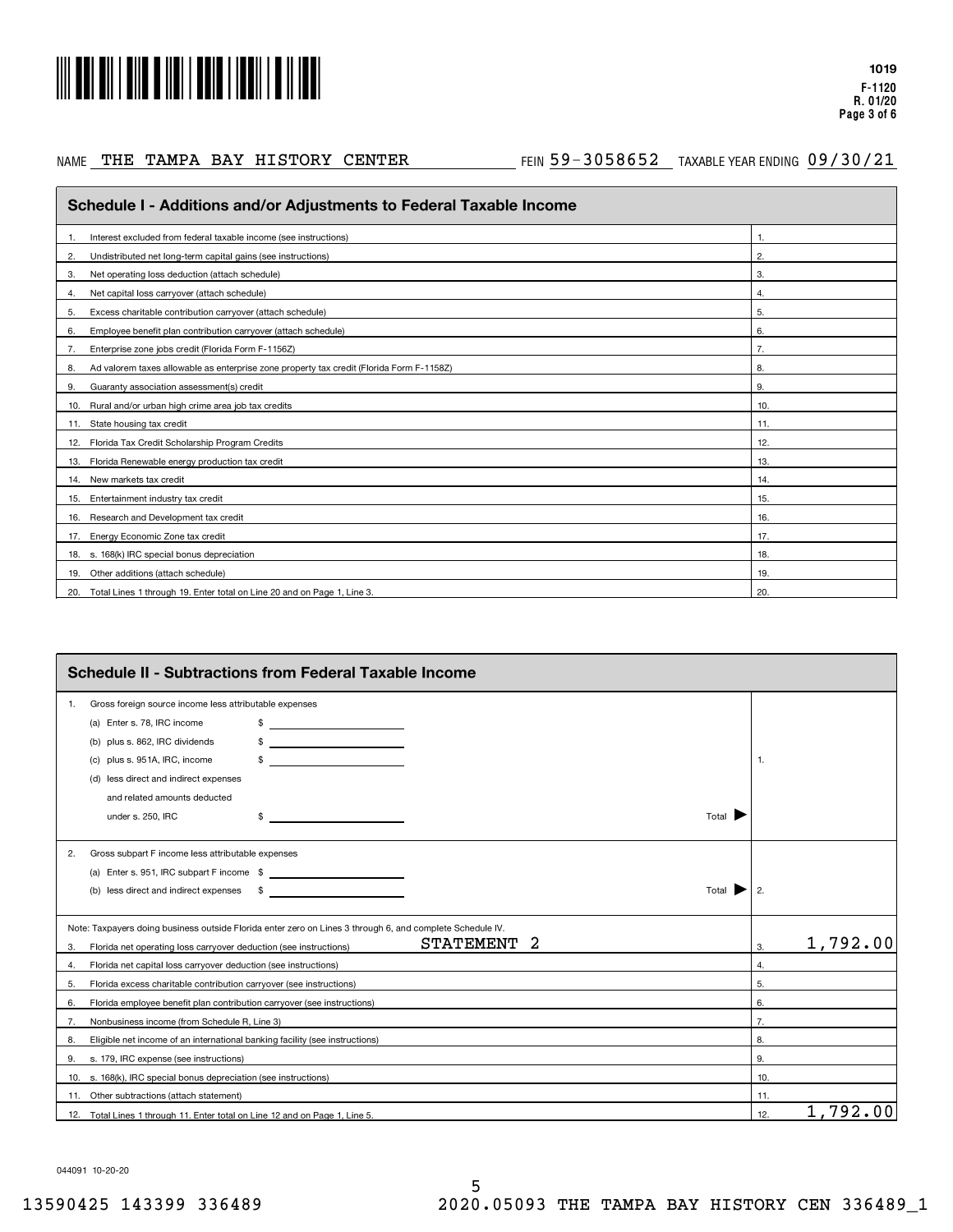

#### NAME THE TAMPA BAY HISTORY CENTER

#### AE THE TAMPA BAY HISTORY CENTER THIN 59-3058652 TAXABLEYEARENDING 09/30/21

| <b>Schedule III - Apportionment of Adjusted Federal Income</b>                                                          |                                                                           |                                          |                                                                               |                                                                                                |                                                                   |
|-------------------------------------------------------------------------------------------------------------------------|---------------------------------------------------------------------------|------------------------------------------|-------------------------------------------------------------------------------|------------------------------------------------------------------------------------------------|-------------------------------------------------------------------|
| III-A For use by taxpayers doing business outside Florida, except those providing insurance or transportation services. |                                                                           |                                          |                                                                               |                                                                                                |                                                                   |
|                                                                                                                         | (a)<br>WITHIN FLORIDA<br>(Numerator)                                      | (b)<br>TOTAL EVERYWHERE<br>(Denominator) | (c)<br>Col. $(a)$ <sup>:</sup> Col. $(b)$<br>Rounded to Six Decimal<br>Places | (d)<br>Weight<br>If any factor in Column (b) is zero.<br>see note on Pg 9 of the instructions. | (e)<br>Weighted Factors<br>Rounded to Six Decimal<br>Places       |
| 1. Property (Schedule III-B below)                                                                                      |                                                                           |                                          |                                                                               | X 25% or                                                                                       |                                                                   |
| Payroll<br>2.                                                                                                           |                                                                           |                                          |                                                                               | X 25% or                                                                                       |                                                                   |
| Sales (Schedule III-C below)<br>3.                                                                                      |                                                                           |                                          |                                                                               | X 50% or                                                                                       |                                                                   |
| Apportionment fraction (Sum of Lines 1, 2, and 3, Column [e]). Enter here and on Schedule IV, Line 2.<br>$\Delta$       |                                                                           |                                          |                                                                               |                                                                                                | 1.000000                                                          |
| III-B For use in computing average value of property                                                                    |                                                                           |                                          | WITHIN FLORIDA                                                                |                                                                                                | <b>TOTAL EVERYWHERE</b>                                           |
| (use original cost).                                                                                                    |                                                                           | a. Beginning of year                     | b. End of year                                                                | c. Beginning of year                                                                           | d. End of year                                                    |
| Inventories of raw material, work in process, finished goods                                                            |                                                                           |                                          |                                                                               |                                                                                                |                                                                   |
| Buildings and other depreciable assets<br>2.                                                                            |                                                                           |                                          |                                                                               |                                                                                                |                                                                   |
| Land owned<br>3.                                                                                                        |                                                                           |                                          |                                                                               |                                                                                                |                                                                   |
| Other tangible and intangible (financial org. only) assets (attach schedule)<br>4.                                      |                                                                           |                                          |                                                                               |                                                                                                |                                                                   |
| Total (Lines 1 through 4)<br>5.                                                                                         |                                                                           |                                          |                                                                               |                                                                                                |                                                                   |
| Average value of property<br>6.                                                                                         |                                                                           |                                          |                                                                               |                                                                                                |                                                                   |
|                                                                                                                         | a. Add Line 5, Columns (a) and (b) and divide by 2 (for within Florida)   | $\sim$ 6a.                               |                                                                               |                                                                                                |                                                                   |
|                                                                                                                         | b. Add Line 5, Columns (c) and (d) and divide by 2 (for total everywhere) |                                          |                                                                               |                                                                                                |                                                                   |
| Rented property (8 times net annual rent)<br>7.                                                                         |                                                                           |                                          |                                                                               |                                                                                                |                                                                   |
| a. Rented property in Florida                                                                                           | $7a$ .                                                                    |                                          |                                                                               |                                                                                                |                                                                   |
| b. Rented property Everywhere                                                                                           |                                                                           |                                          |                                                                               |                                                                                                |                                                                   |
| Total (Lines 6 and 7). Enter on Line 1, Schedule III-A, Columns (a) and (b).<br>8.                                      |                                                                           |                                          |                                                                               |                                                                                                |                                                                   |
|                                                                                                                         | a. Enter Lines 6 a. plus 7 a. and also enter on Schedule III-A, Line 1,   |                                          |                                                                               |                                                                                                |                                                                   |
|                                                                                                                         |                                                                           |                                          |                                                                               |                                                                                                |                                                                   |
|                                                                                                                         | b. Enter Lines 6 b. plus 7 b. and also enter on Schedule III-A, Line 1,   |                                          |                                                                               |                                                                                                |                                                                   |
|                                                                                                                         |                                                                           |                                          |                                                                               |                                                                                                |                                                                   |
|                                                                                                                         |                                                                           |                                          |                                                                               |                                                                                                |                                                                   |
| III-C Sales Factor                                                                                                      |                                                                           |                                          |                                                                               | (a)<br>TOTAL WITHIN FLORIDA<br>(Numerator)                                                     | (b)<br>TOTAL EVERYWHERE<br>(Denominator)                          |
| Sales (gross receipts)                                                                                                  |                                                                           |                                          |                                                                               | N/A                                                                                            |                                                                   |
| 2.<br>Sales delivered or shipped to Florida purchasers                                                                  |                                                                           |                                          |                                                                               |                                                                                                | N/A                                                               |
| 3.                                                                                                                      | Other gross receipts (rents, royalties, interest, etc. when applicable)   |                                          |                                                                               |                                                                                                |                                                                   |
| $\overline{4}$                                                                                                          | TOTAL SALES (Enter on Schedule III-A, Line 3, Columns [a] and [b])        |                                          |                                                                               |                                                                                                |                                                                   |
| III-D Special Apportionment Fractions (see instructions)                                                                |                                                                           |                                          | (a) WITHIN FLORIDA                                                            | (b) TOTAL EVERYWHERE                                                                           | (c) FLORIDA Fraction ([a] ÷ [b])<br>Rounded to Six Decimal Places |
|                                                                                                                         | Insurance companies (attach copy of Schedule T - Annual Report)           |                                          |                                                                               |                                                                                                |                                                                   |
| Transportation services<br>2.                                                                                           |                                                                           |                                          |                                                                               |                                                                                                |                                                                   |

|    | Schedule IV - Computation of Florida Portion of Adjusted Federal Income                                 |    |  |  |  |
|----|---------------------------------------------------------------------------------------------------------|----|--|--|--|
|    | Apportionable adjusted federal income from Page 1, Line 6                                               |    |  |  |  |
|    | Florida apportionment fraction (Schedule III-A, Line 4)                                                 | 2. |  |  |  |
| 3. | Tentative apportioned adjusted federal income (multiply Line 1 by Line 2)                               | 3. |  |  |  |
| 4. | Net operating loss carryover apportioned to Florida (attach schedule: see instructions)                 | 4. |  |  |  |
| 5. | Net capital loss carryover apportioned to Florida (attach schedule: see instructions)                   | 5. |  |  |  |
| 6. | Excess charitable contribution carryover apportioned to Florida (attach schedule; see instructions)     | 6. |  |  |  |
|    | Employee benefit plan contribution carryover apportioned to Florida (attach schedule; see instructions) |    |  |  |  |
| 8. | Total carrvovers apportioned to Florida (add Lines 4 through 7)                                         | 8. |  |  |  |
|    | Adjusted federal income apportioned to Florida (Line 3 less Line 8: see instructions)                   | 9. |  |  |  |
|    |                                                                                                         |    |  |  |  |

044092 10-20-20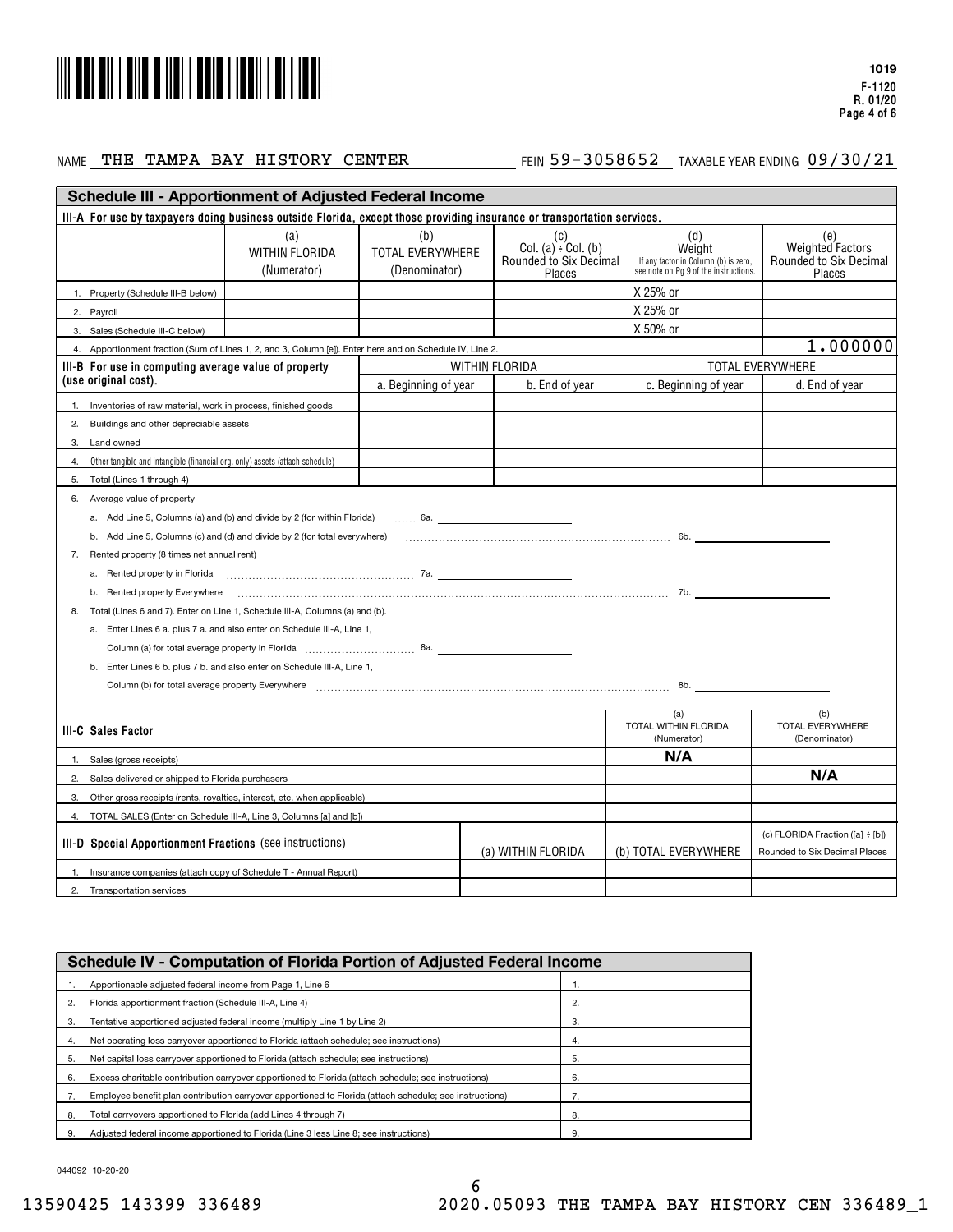

## NAME THE TAMPA BAY HISTORY CENTER

#### AETHE TAMPA BAY HISTORY CENTER THING 59-3058652 TAXABLE YEAR ENDING 09/30/21

| <b>Schedule V - Credits Against the Corporate Income/Franchise Tax</b>                                        |     |  |  |  |
|---------------------------------------------------------------------------------------------------------------|-----|--|--|--|
| Florida health maintenance organization credit (attach assessment notice)                                     |     |  |  |  |
| Capital investment tax credit (attach certification letter)<br>2.                                             | 2.  |  |  |  |
| Enterprise zone jobs credit (from Florida Form F-1156Z attached)<br>3.                                        | 3.  |  |  |  |
| Community contribution tax credit (attach certification letter)<br>4.                                         | 4.  |  |  |  |
| Enterprise zone property tax credit (from Florida Form F-1158Z attached)<br>5.                                | 5.  |  |  |  |
| Rural job tax credit (attach certification letter)<br>6.                                                      | 6.  |  |  |  |
| Urban high crime area job tax credit (attach certification letter)                                            | 7.  |  |  |  |
| Hazardous waste facility tax credit<br>8.                                                                     | 8.  |  |  |  |
| Florida alternative minimum tax (AMT) credit<br>9.                                                            | 9.  |  |  |  |
| Contaminated site rehabilitation tax credit (attach tax credit certificate)<br>10.                            | 10. |  |  |  |
| State housing tax credit (attach certification letter)<br>11.                                                 | 11. |  |  |  |
| Florida Tax Credit: Scholarship Program Credits. (attach certificate)<br>12.                                  | 12. |  |  |  |
| Florida renewable energy production tax credit<br>13.                                                         | 13. |  |  |  |
| New markets tax credit<br>14.                                                                                 | 14. |  |  |  |
| Entertainment industry tax credit<br>15.                                                                      | 15. |  |  |  |
| Research and Development tax credit<br>16.                                                                    | 16. |  |  |  |
| Energy Economic Zone tax credit<br>17.                                                                        | 17. |  |  |  |
| Other credits (attach schedule)<br>18.                                                                        | 18. |  |  |  |
| Total credits against the tax (sum of Lines 1 through 18 not to exceed the amount on Page 1, Line 11).<br>19. |     |  |  |  |
| Enter total credits on Page 1, Line 12                                                                        | 19. |  |  |  |

## **Schedule R - Nonbusiness Income**

|  | Line 1. Nonbusiness income (loss) allocated to Florida |  |  |  |  |
|--|--------------------------------------------------------|--|--|--|--|
|--|--------------------------------------------------------|--|--|--|--|

| Type                                                  |                            |              | Amount |
|-------------------------------------------------------|----------------------------|--------------|--------|
|                                                       |                            |              |        |
| Total allocated to Florida                            |                            |              |        |
| (Enter here and on Page 1, Line 8)                    |                            |              |        |
| Line 2. Nonbusiness income (loss) allocated elsewhere |                            |              |        |
| Type                                                  | State/country allocated to |              | Amount |
|                                                       |                            |              |        |
| Total allocated elsewhere                             |                            | $\mathbf{2}$ |        |
| Line 3. Total nonbusiness income                      |                            |              |        |
|                                                       |                            | 3.           |        |
| (Enter here and on Schedule II, Line 7)               |                            |              |        |

044093 10-20-20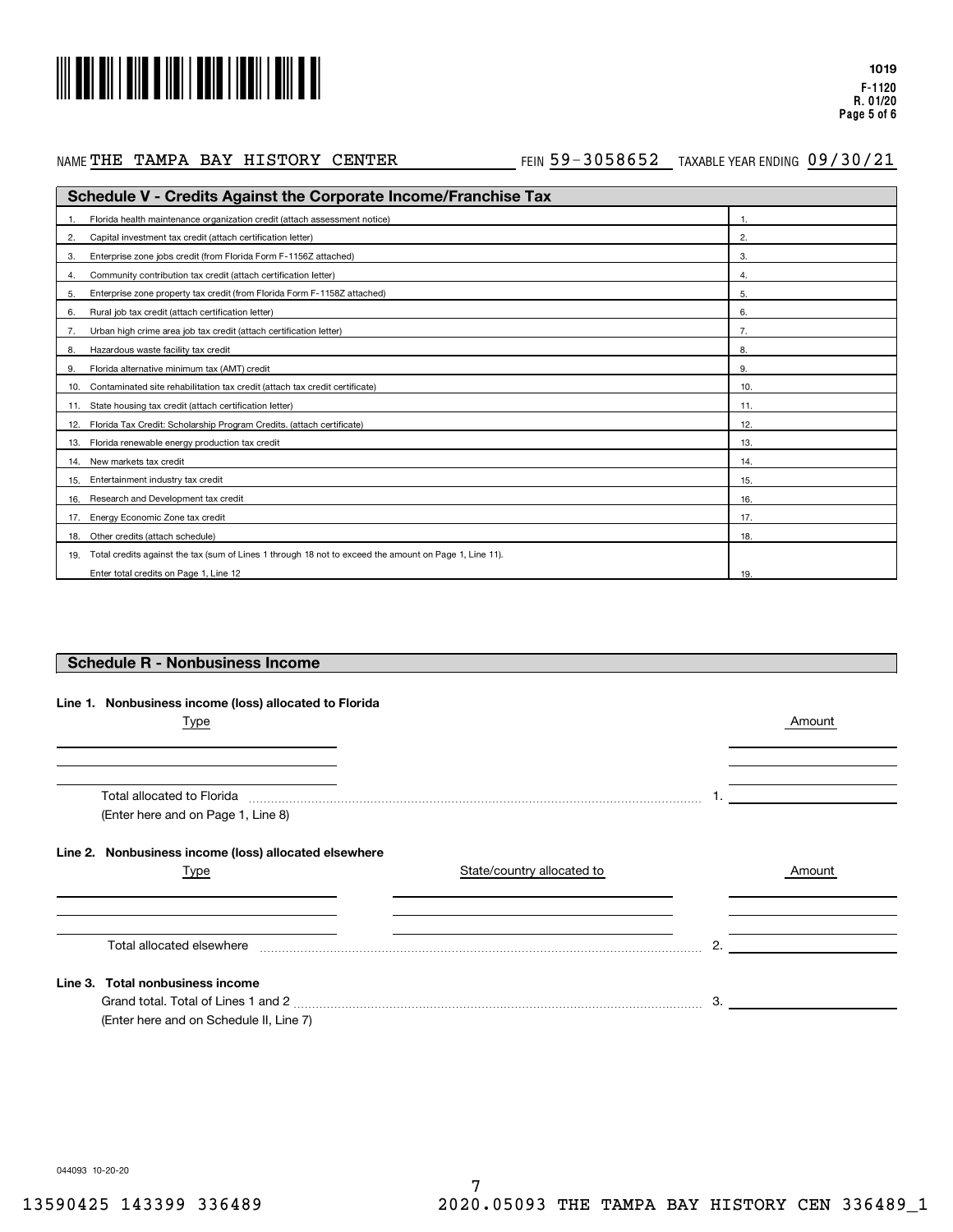

#### NAME **THE TAMPA BAY HISTORY CENTER FEIN 59-3058652 TAXABLE YEAR ENDING**

THE TAMPA BARY TREE TAMPA BAR ENDING  $\frac{09/30/21}{2}$ 

|    |                                                             | For Taxable Years Beginning On or After January 1,                                                                                                                                                                                                                                                                                                                                                                                               | <b>Estimated Tax Worksheet</b> |    |               |                                                                                                                       |
|----|-------------------------------------------------------------|--------------------------------------------------------------------------------------------------------------------------------------------------------------------------------------------------------------------------------------------------------------------------------------------------------------------------------------------------------------------------------------------------------------------------------------------------|--------------------------------|----|---------------|-----------------------------------------------------------------------------------------------------------------------|
|    |                                                             |                                                                                                                                                                                                                                                                                                                                                                                                                                                  |                                |    |               |                                                                                                                       |
| 2. |                                                             | Florida exemption \$50,000 (Members of a controlled group, see instructions on Page 14 of                                                                                                                                                                                                                                                                                                                                                        |                                |    |               |                                                                                                                       |
|    |                                                             |                                                                                                                                                                                                                                                                                                                                                                                                                                                  |                                |    |               | 2. $\sqrt[3]{}$ $\qquad \qquad$                                                                                       |
| З. |                                                             |                                                                                                                                                                                                                                                                                                                                                                                                                                                  |                                |    |               | $3. \quad$ $\frac{1}{2}$                                                                                              |
|    |                                                             |                                                                                                                                                                                                                                                                                                                                                                                                                                                  |                                |    |               |                                                                                                                       |
|    |                                                             | Less: Credits against the tax material content content of the test of the content of the content of the content of the content of the content of the content of the content of the content of the content of the content of th                                                                                                                                                                                                                   |                                |    | $4. \quad$ \$ | <u> 1980 - Jan Barbara Barbara, prima popula</u>                                                                      |
| 5. | Computation of installments:                                |                                                                                                                                                                                                                                                                                                                                                                                                                                                  |                                |    |               |                                                                                                                       |
|    | Payment due dates and                                       | If 6/30 year end, last day of 4th month,                                                                                                                                                                                                                                                                                                                                                                                                         |                                |    |               |                                                                                                                       |
|    | payment amounts:                                            | otherwise last day of 5th month - Enter 0.25 of Line 4 [100] [100] Sa.                                                                                                                                                                                                                                                                                                                                                                           |                                |    |               |                                                                                                                       |
|    |                                                             |                                                                                                                                                                                                                                                                                                                                                                                                                                                  |                                |    |               | <u> 1989 - Johann Barn, mars and de Brasilia (b. 1918)</u>                                                            |
|    |                                                             |                                                                                                                                                                                                                                                                                                                                                                                                                                                  |                                |    |               | <u> 1999 - Johann Barn, mars and de Branch Barn, mars and de Branch Barn, mars and de Branch Barn, mars and de Br</u> |
|    |                                                             |                                                                                                                                                                                                                                                                                                                                                                                                                                                  |                                |    |               |                                                                                                                       |
|    |                                                             | NOTE: If your estimated tax should change during the year, you may use the amended computation<br>below to determine the amended amounts to be entered on the declaration (Florida Form F-1120ES).                                                                                                                                                                                                                                               |                                |    |               |                                                                                                                       |
|    |                                                             |                                                                                                                                                                                                                                                                                                                                                                                                                                                  |                                |    |               | $1. \tS$                                                                                                              |
| 2. | Less:                                                       |                                                                                                                                                                                                                                                                                                                                                                                                                                                  |                                |    |               |                                                                                                                       |
|    | (a) Amount of overpayment from last year elected for credit |                                                                                                                                                                                                                                                                                                                                                                                                                                                  |                                |    |               |                                                                                                                       |
|    |                                                             |                                                                                                                                                                                                                                                                                                                                                                                                                                                  |                                |    |               |                                                                                                                       |
|    |                                                             | Payments made on estimated tax declaration (Florida Form F-1120ES) 2b. -- \$                                                                                                                                                                                                                                                                                                                                                                     |                                |    |               |                                                                                                                       |
|    | Total of Lines 2(a) and 2(b)<br>(C)                         | $\begin{minipage}{0.5\textwidth} \begin{tabular}{ l l l } \hline \multicolumn{1}{ l l l } \hline \multicolumn{1}{ l l } \hline \multicolumn{1}{ l } \multicolumn{1}{ l } \hline \multicolumn{1}{ l } \multicolumn{1}{ l } \multicolumn{1}{ l } \hline \multicolumn{1}{ l } \multicolumn{1}{ l } \multicolumn{1}{ l } \hline \multicolumn{1}{ l } \multicolumn{1}{ l } \hline \multicolumn{1}{ l } \multicolumn{1}{ l } \hline \multicolumn{1}{ $ |                                |    |               | $2c.$ \$                                                                                                              |
| 3. |                                                             |                                                                                                                                                                                                                                                                                                                                                                                                                                                  |                                |    | $3. \quad$ \$ |                                                                                                                       |
|    |                                                             | 4. Amount to be paid (Line 3 divided by number of remaining installments) manufactured contains an annumental                                                                                                                                                                                                                                                                                                                                    |                                | 4. |               |                                                                                                                       |

# **References**

*The following documents were mentioned in this form and are incorporated by reference in the rules indicated below. The forms are available online at floridarevenue.com/forms.*

| Form F-2220   | Underpayment of Estimated Tax on Florida<br>Corporate Income/Franchise Tax                               | Rule 12C-1.051, F.A.C. |
|---------------|----------------------------------------------------------------------------------------------------------|------------------------|
| Form F-7004   | Florida Tentative Income/Franchise Tax Return<br>and Application for Extension of Time to File<br>Return | Rule 12C-1.051, F.A.C. |
| Form F-1156Z  | Florida Enterprise Zone Jobs Credit Certificate of<br>Eligibility for Corporate Income Tax               | Rule 12C-1.051, F.A.C. |
| Form F-1158Z  | Enterprise Zone Property Tax Credit                                                                      | Rule 12C-1.051, F.A.C. |
| Form F-1120N  | Instructions for Corporate Income/Franchise Tax Return                                                   | Rule 12C-1.051, F.A.C. |
| Form F-1120ES | Declaration/Installment of Florida Estimated<br>Income/Franchise Tax                                     | Rule 12C-1.051, F.A.C. |

#### 044094 10-20-20

13590425 143399 336489 2020.05093 THE TAMPA BAY HISTORY CEN 336489\_1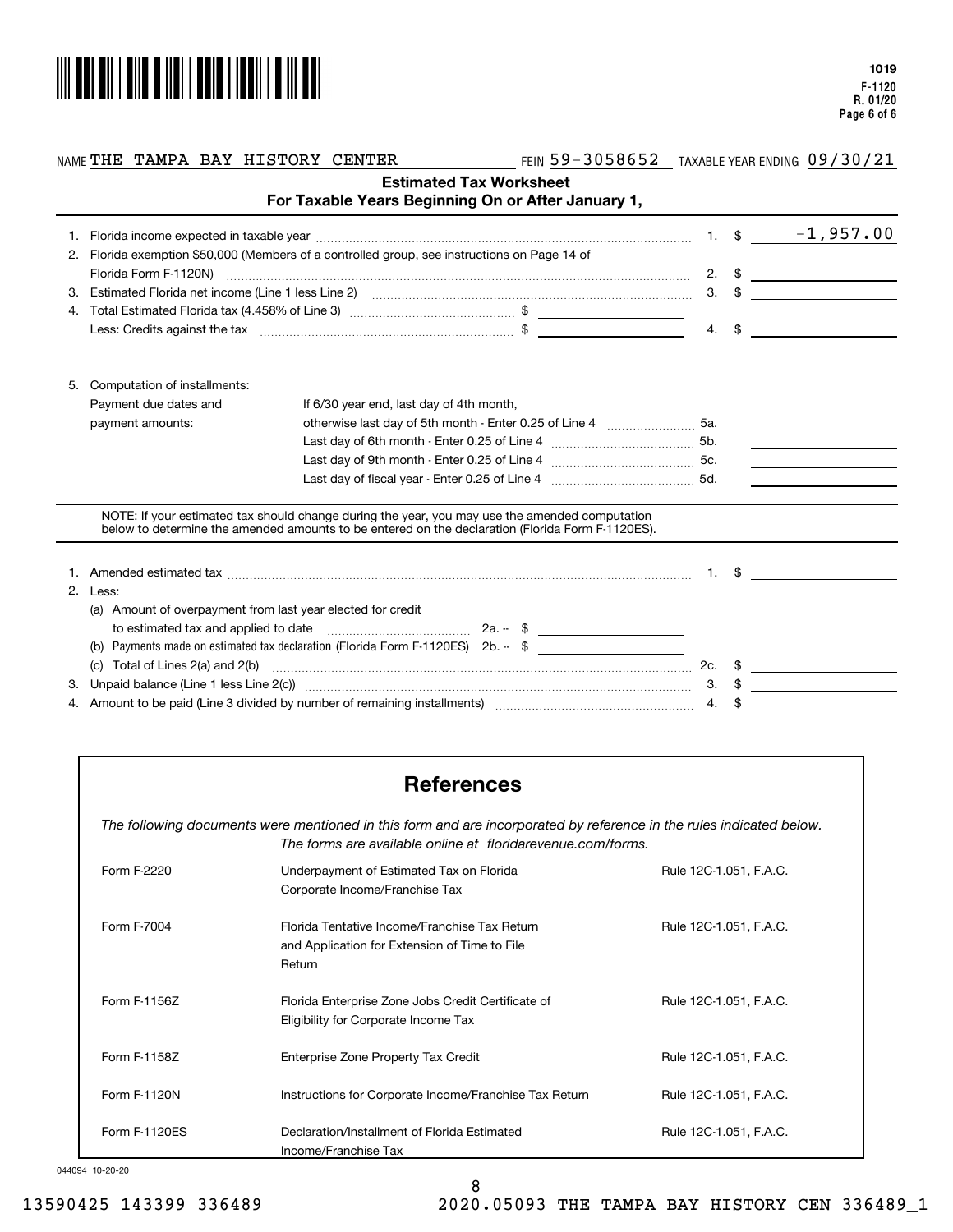| $FL F-1120$  |                            |                                                | NET OPERATING LOSS CARRYOVERS   |                             | STATEMENT 2           |
|--------------|----------------------------|------------------------------------------------|---------------------------------|-----------------------------|-----------------------|
| YEAR         | APPORTION<br><b>FACTOR</b> | CURRENT YR NOL/<br><b>SECTION</b><br>382 LIMIT | NET OPERATING<br>LOSS CARRYOVER | LOSS PREVIOUSLY<br>DEDUCTED | NET LOSS<br>REMAINING |
| 2018<br>2019 | 0%<br>0%                   |                                                | 287.<br>1,505.                  | $0$ .<br>0.                 | 287.00<br>1,505.00    |
|              |                            | TOTAL NET OPERATING LOSS CARRYOVER AVAILABLE   |                                 |                             | 1,792.00              |

}}}}}}}}}}}}}}}}}}}}}}}}}}}} }}}}}}}}}}

~~~~~~~~~~~~~~~~~~~~~~~~~~~~~~~~~~~~~~~~~~~~~~~~~~~~~~~~~~~~~~~~~~~~~~~~~~~~~~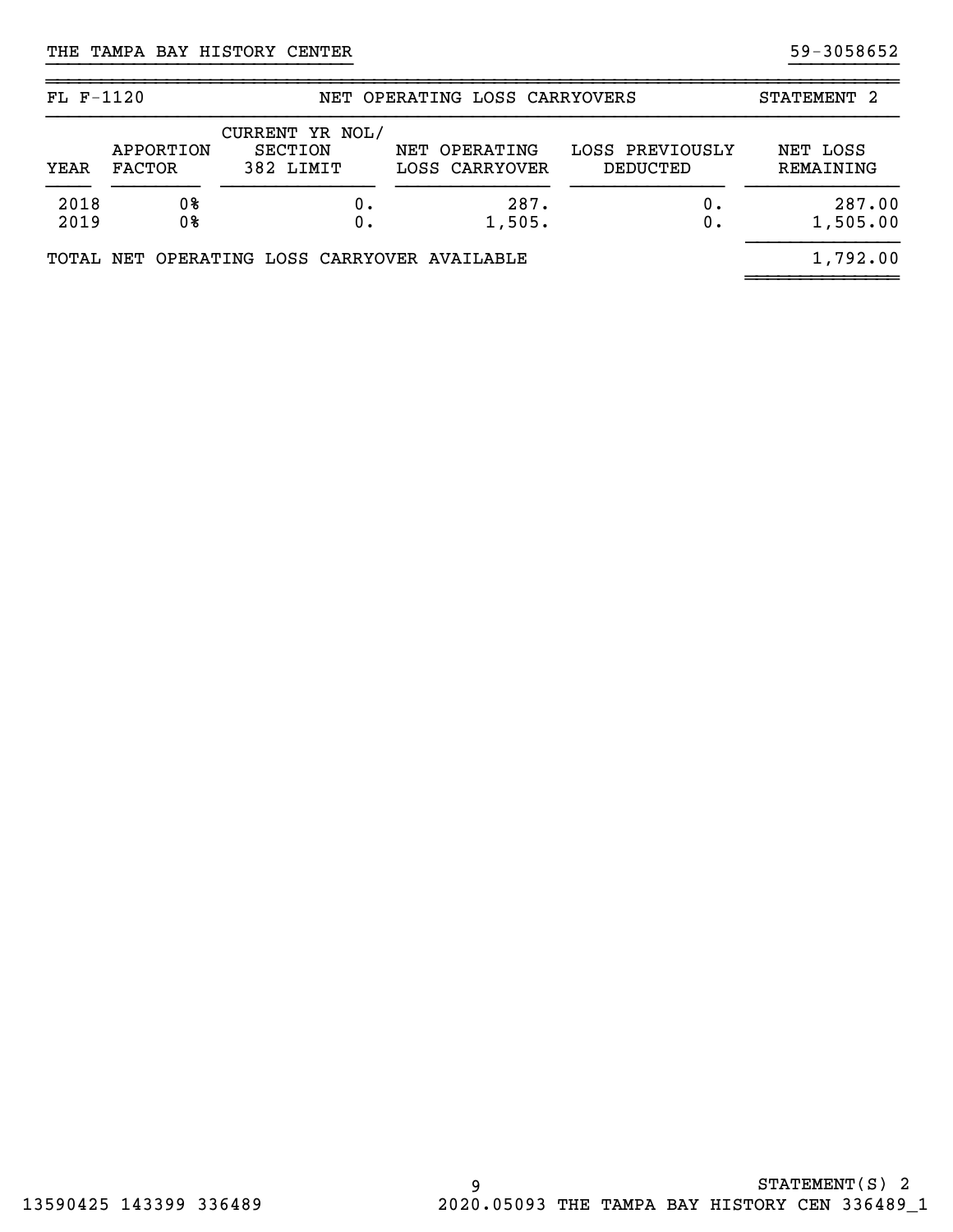

# THE TAMPA BAY HISTORY CENTER

**F-1120 R. 01/20 1019**

|                  | FEIN        | 59-3058652       |           |
|------------------|-------------|------------------|-----------|
|                  |             | DATA Page 1 of 2 |           |
| 593058652        | $\pmb{0}$   | $\pmb{0}$        | 179200    |
| $-16500$         | $\pmb{0}$   | $\pmb{0}$        | $\pmb{0}$ |
| $\pmb{0}$        | $\pmb{0}$   | $\pmb{0}$        | $\pmb{0}$ |
| $\pmb{0}$        | $\pmb{0}$   | $\pmb{0}$        | $\pmb{0}$ |
| $\pmb{0}$        | $\pmb{0}$   | $\pmb{0}$        | $\pmb{0}$ |
| $\pmb{0}$        | $\pmb{0}$   | $\pmb{0}$        | $\pmb{0}$ |
| $\pmb{0}$        | $\pmb{0}$   | $\pmb{0}$        | $\pmb{0}$ |
| $\pmb{0}$        | $\pmb{0}$   | $\pmb{0}$        | $\pmb{0}$ |
| $\pmb{0}$        | $\pmb{0}$   | $\pmb{0}$        | $\pmb{0}$ |
| $\pmb{0}$        | $\pmb{0}$   | $\pmb{0}$        | $\pmb{0}$ |
| $\boldsymbol{2}$ | $\pmb{0}$   | $\pmb{0}$        | $\pmb{0}$ |
| $\boldsymbol{2}$ | $\pmb{0}$   | $\pmb{0}$        | $\pmb{0}$ |
| $\boldsymbol{2}$ | $\pmb{0}$   | $\pmb{0}$        | $\pmb{0}$ |
| $\overline{a}$   | $\pmb{0}$   | $\pmb{0}$        | $\pmb{0}$ |
| 00000000         | $\pmb{0}$   | $\pmb{0}$        | $\pmb{0}$ |
| $\pmb{0}$        | $\pmb{0}$   | $\pmb{0}$        | $\pmb{0}$ |
| $\pmb{0}$        | $\pmb{0}$   | $\pmb{0}$        | $\pmb{0}$ |
| $\pmb{0}$        | $\mathbf 0$ | $\pmb{0}$        | $\bf{0}$  |
| $\pmb{0}$        | $\pmb{0}$   | $\pmb{0}$        | $\bf{0}$  |
| $\pmb{0}$        | $\pmb{0}$   | $\bf{0}$         | $\bf{0}$  |
| $\pmb{0}$        | $\mathbf 0$ | $\bf{0}$         | $\pmb{0}$ |
| $\pmb{0}$        | $\pmb{0}$   | $\pmb{0}$        | 100       |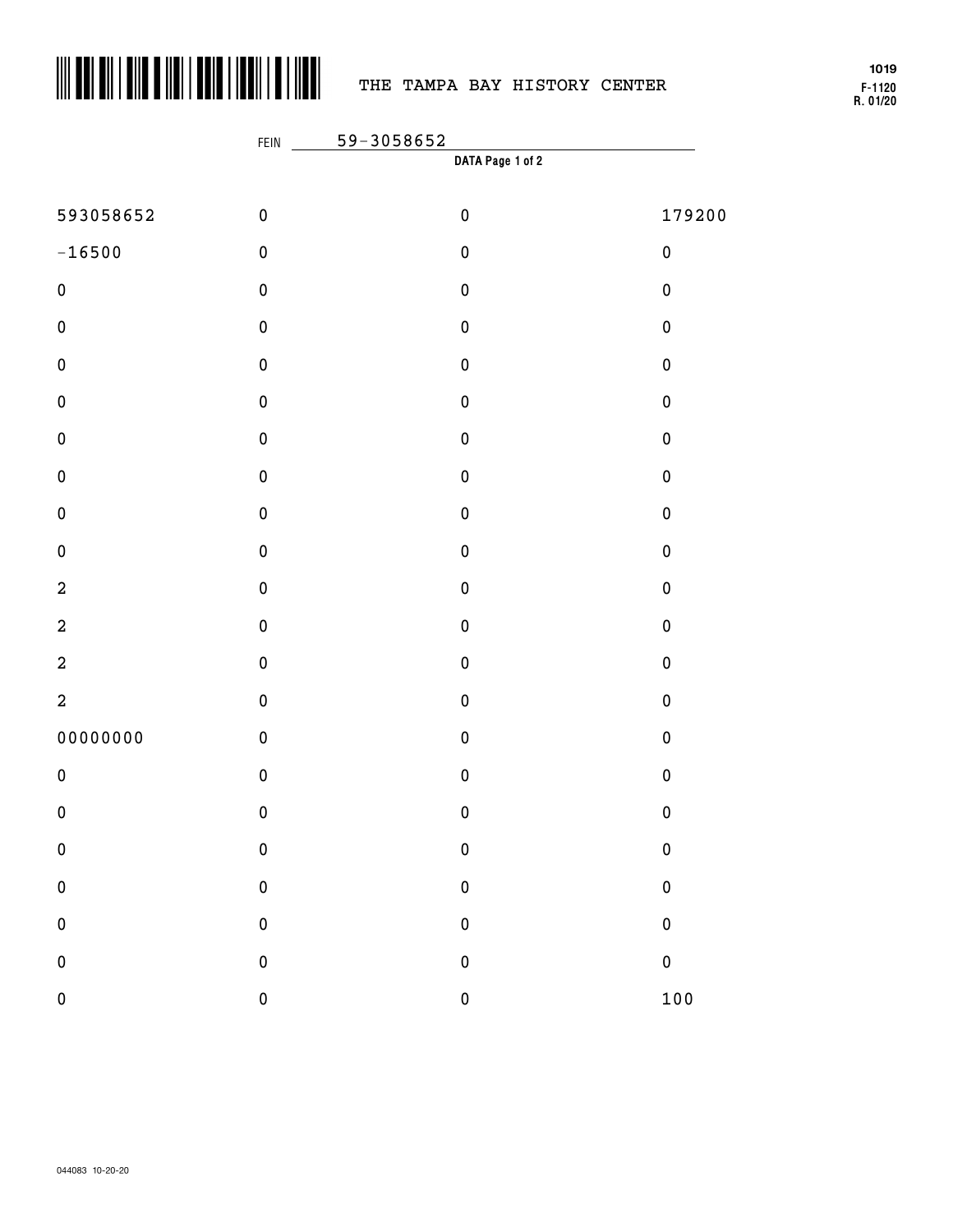

# THE TAMPA BAY HISTORY CENTER

**F-1120 R. 01/20 1019**

|           | 59-3058652<br>FEIN |                  |             |  |  |
|-----------|--------------------|------------------|-------------|--|--|
|           |                    | DATA Page 2 of 2 |             |  |  |
| 593058652 | $\pmb{0}$          | $\pmb{0}$        | $\pmb{0}$   |  |  |
| $\pmb{0}$ | $\pmb{0}$          | $\pmb{0}$        | $\pmb{0}$   |  |  |
| $\pmb{0}$ | $\mathbf 0$        | $\pmb{0}$        | $\pmb{0}$   |  |  |
| $\pmb{0}$ | $\pmb{0}$          | $\pmb{0}$        | $\pmb{0}$   |  |  |
| $\pmb{0}$ | $\pmb{0}$          | $\pmb{0}$        | $\pmb{0}$   |  |  |
| $\pmb{0}$ | $\pmb{0}$          | $\pmb{0}$        | $\pmb{0}$   |  |  |
| $\pmb{0}$ | $\pmb{0}$          | $\pmb{0}$        | $\pmb{0}$   |  |  |
| $\pmb{0}$ | $\pmb{0}$          | $\pmb{0}$        | $\pmb{0}$   |  |  |
| $\pmb{0}$ | 0.000000           | $\pmb{0}$        | $\pmb{0}$   |  |  |
| $\pmb{0}$ | 0.000000           | $\pmb{0}$        | $\pmb{0}$   |  |  |
| $\pmb{0}$ | $\pmb{0}$          | $\pmb{0}$        | $\pmb{0}$   |  |  |
| $\pmb{0}$ | $\pmb{0}$          | $\pmb{0}$        | $\pmb{0}$   |  |  |
| $\pmb{0}$ | $\pmb{0}$          | $\pmb{0}$        | $\pmb{0}$   |  |  |
| $\pmb{0}$ | $\pmb{0}$          | $\pmb{0}$        | $\pmb{0}$   |  |  |
| $\pmb{0}$ | $\pmb{0}$          | $\pmb{0}$        | $\pmb{0}$   |  |  |
| $\pmb{0}$ | $\mathbf 0$        | $\pmb{0}$        | $\pmb{0}$   |  |  |
| $\pmb{0}$ | $\mathbf 0$        | $\pmb{0}$        | $\pmb{0}$   |  |  |
| $\pmb{0}$ | $\bf{0}$           | $\pmb{0}$        | $\bf{0}$    |  |  |
| ${\bf 0}$ | $\mathbf 0$        | $\pmb{0}$        | $\pmb{0}$   |  |  |
| $\pmb{0}$ | $\mathbf{0}$       | $\pmb{0}$        | $\pmb{0}$   |  |  |
| ${\bf 0}$ | $\mathbf{0}$       | $\pmb{0}$        | $\mathbf 0$ |  |  |
| $\pmb{0}$ | $\overline{0}$     | $\pmb{0}$        | $\mathbf 0$ |  |  |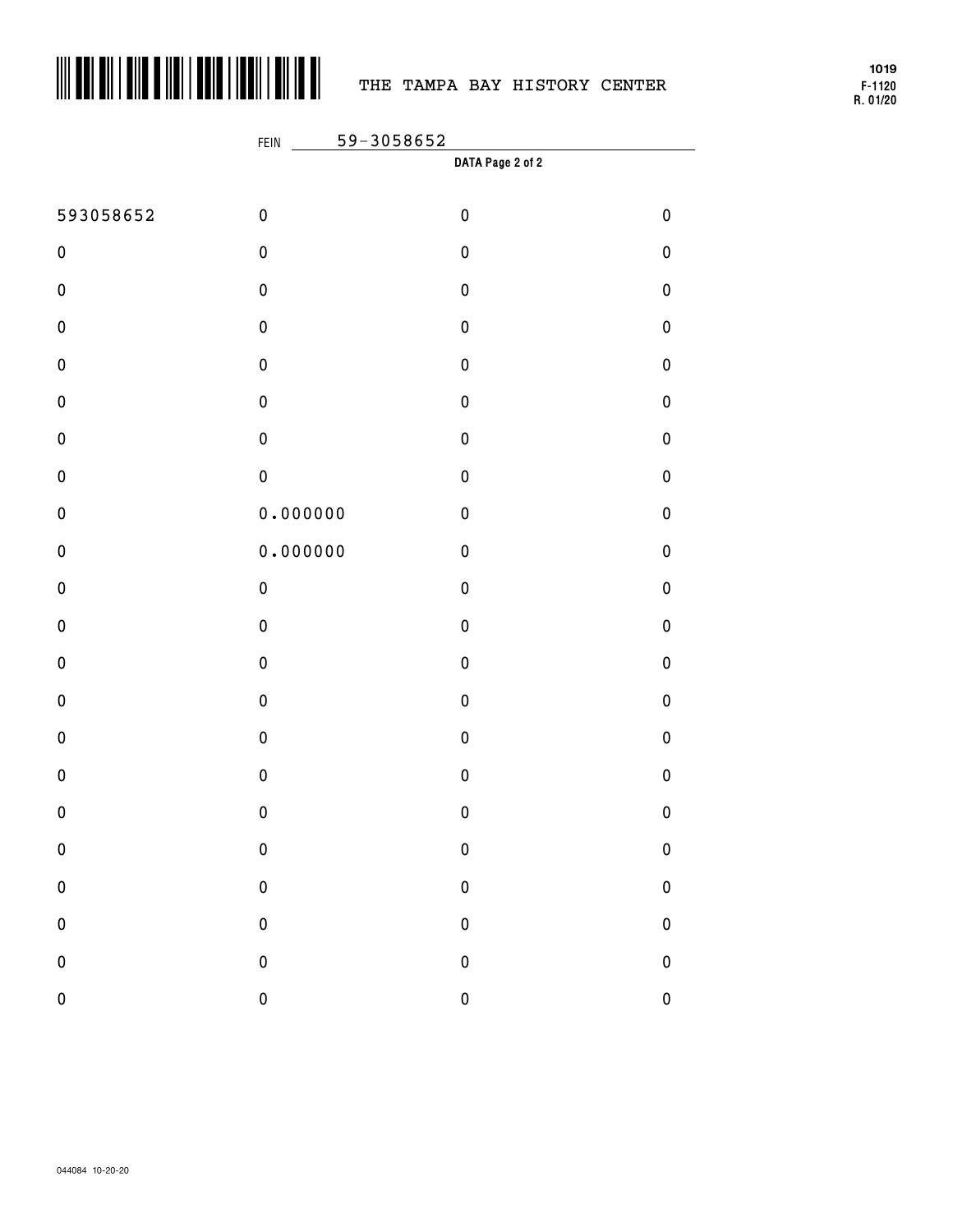|                |                                            |       | EXTENDED TO AUGUST 15, 2022                                                                                                                                                                                                    |                         |                                                               |
|----------------|--------------------------------------------|-------|--------------------------------------------------------------------------------------------------------------------------------------------------------------------------------------------------------------------------------|-------------------------|---------------------------------------------------------------|
| Form 990-T     |                                            |       | <b>Exempt Organization Business Income Tax Return</b>                                                                                                                                                                          |                         | OMB No. 1545-0047                                             |
|                |                                            |       | (and proxy tax under section 6033(e))                                                                                                                                                                                          |                         |                                                               |
|                |                                            |       | For calendar year 2020 or other tax year beginning OCT 1, 2020 , and ending SEP 30, 2021                                                                                                                                       |                         | 2020                                                          |
|                | Department of the Treasury                 |       | Go to www.irs.gov/Form990T for instructions and the latest information.                                                                                                                                                        |                         |                                                               |
|                | Internal Revenue Service                   |       | bo not enter SSN numbers on this form as it may be made public if your organization is a $501(c)(3)$ .                                                                                                                         |                         | Open to Public Inspection for<br>501(c)(3) Organizations Only |
|                | Check box if<br>address changed.           |       | Name of organization ( $\Box$ Check box if name changed and see instructions.)                                                                                                                                                 |                         | <b>DEmployer identification number</b>                        |
|                | <b>B</b> Exempt under section              | Print | THE TAMPA BAY HISTORY CENTER                                                                                                                                                                                                   |                         | 59-3058652                                                    |
|                | $X \ 501(c)$ (3                            | 0r    | Number, street, and room or suite no. If a P.O. box, see instructions.                                                                                                                                                         |                         | E Group exemption number<br>(see instructions)                |
|                | 7220(e)<br>408(e)                          | Type  | 801 WATER STREET                                                                                                                                                                                                               |                         |                                                               |
|                | 530(a) <br>408A                            |       | City or town, state or province, country, and ZIP or foreign postal code                                                                                                                                                       |                         |                                                               |
|                | 529S<br>529(a)                             |       | TAMPA, FL 33602                                                                                                                                                                                                                | F.                      | Check box if                                                  |
|                |                                            |       | 24,011,622.<br>C Book value of all assets at end of year $\ldots$                                                                                                                                                              |                         | an amended return.                                            |
| G              |                                            |       | Check organization type $\blacktriangleright \boxed{X}$ 501(c) corporation<br>$501(c)$ trust<br>Other trust<br>401(a) trust                                                                                                    |                         | Applicable reinsurance entity                                 |
| H              | Check if filing only to                    |       | Claim credit from Form 8941<br>Claim a refund shown on Form 2439                                                                                                                                                               |                         |                                                               |
|                |                                            |       | Check if a 501(c)(3) organization filing a consolidated return with a 501(c)(2) titleholding corporation                                                                                                                       |                         |                                                               |
| J              |                                            |       | Enter the number of attached Schedules A (Form 990-T)                                                                                                                                                                          |                         |                                                               |
| Κ              |                                            |       | During the tax year, was the corporation a subsidiary in an affiliated group or a parent-subsidiary controlled group?                                                                                                          |                         | $\overline{\mathbf{X}}$ No<br>Yes                             |
|                |                                            |       | If "Yes," enter the name and identifying number of the parent corporation.                                                                                                                                                     |                         |                                                               |
|                |                                            |       | Telephone number $\blacktriangleright$ (813)<br>The books are in care of $\blacktriangleright$ MARIA $T$ . STEIJLEN,<br>CFO                                                                                                    |                         | $675 - 8976$                                                  |
| Part I         |                                            |       | <b>Total Unrelated Business Taxable Income</b>                                                                                                                                                                                 |                         |                                                               |
| 1              |                                            |       | Total of unrelated business taxable income computed from all unrelated trades or businesses (see                                                                                                                               |                         |                                                               |
|                | instructions)                              |       |                                                                                                                                                                                                                                | 1                       | $-165.$                                                       |
| 2              | Reserved                                   |       |                                                                                                                                                                                                                                | $\mathbf{2}$            |                                                               |
| 3              | Add lines 1 and 2                          |       |                                                                                                                                                                                                                                | 3                       | $-165.$                                                       |
| 4              |                                            |       | Charitable contributions (see instructions for limitation rules)                                                                                                                                                               | 4                       | 0.                                                            |
| 5              |                                            |       | Total unrelated business taxable income before net operating losses. Subtract line 4 from line 3                                                                                                                               | 5                       | $-165.$                                                       |
| 6              |                                            |       | Deduction for net operating loss. See instructions                                                                                                                                                                             | 6                       |                                                               |
| $\overline{7}$ |                                            |       | Total of unrelated business taxable income before specific deduction and section 199A deduction.                                                                                                                               |                         | $-165.$                                                       |
|                | Subtract line 6 from line 5                |       |                                                                                                                                                                                                                                | $\overline{7}$          | 1,000.                                                        |
| 8              |                                            |       | Specific deduction (generally \$1,000, but see instructions for exceptions) manufactured controller and the set                                                                                                                | 8                       |                                                               |
| 9              |                                            |       | Trusts. Section 199A deduction. See instructions [11] material content in the section 199A deduction. See instructions [11] material content in the section of the section of the section of the section of the section of the | 9                       | 1,000.                                                        |
| 10             | <b>Total deductions.</b> Add lines 8 and 9 |       |                                                                                                                                                                                                                                | 10                      |                                                               |
| 11             |                                            |       | Unrelated business taxable income. Subtract line 10 from line 7. If line 10 is greater than line 7,                                                                                                                            |                         | $0$ .                                                         |
| Part II        | enter zero<br><b>Tax Computation</b>       |       |                                                                                                                                                                                                                                | 11                      |                                                               |
| 1              |                                            |       |                                                                                                                                                                                                                                | 1                       | 0.                                                            |
| 2              |                                            |       | Trusts taxable at trust rates. See instructions for tax computation. Income tax on the amount on                                                                                                                               |                         |                                                               |
|                | Part I, line 11 from:                      |       | Tax rate schedule or                                                                                                                                                                                                           | $\mathbf{2}$            |                                                               |
| з              | Proxy tax. See instructions                |       |                                                                                                                                                                                                                                | 3                       |                                                               |
| 4              | Other tax amounts. See instructions        |       |                                                                                                                                                                                                                                | 4                       |                                                               |
| 5              | Alternative minimum tax (trusts only)      |       |                                                                                                                                                                                                                                | 5                       |                                                               |
| 6              |                                            |       | Tax on noncompliant facility income. See instructions                                                                                                                                                                          | 6                       |                                                               |
| 7              |                                            |       | <b>Total.</b> Add lines 3 through 6 to line 1 or 2, whichever applies                                                                                                                                                          | $\overline{\mathbf{r}}$ | 0.                                                            |
| LHA            |                                            |       | For Paperwork Reduction Act Notice, see instructions.                                                                                                                                                                          |                         | Form 990-T (2020)                                             |

023701 02-02-21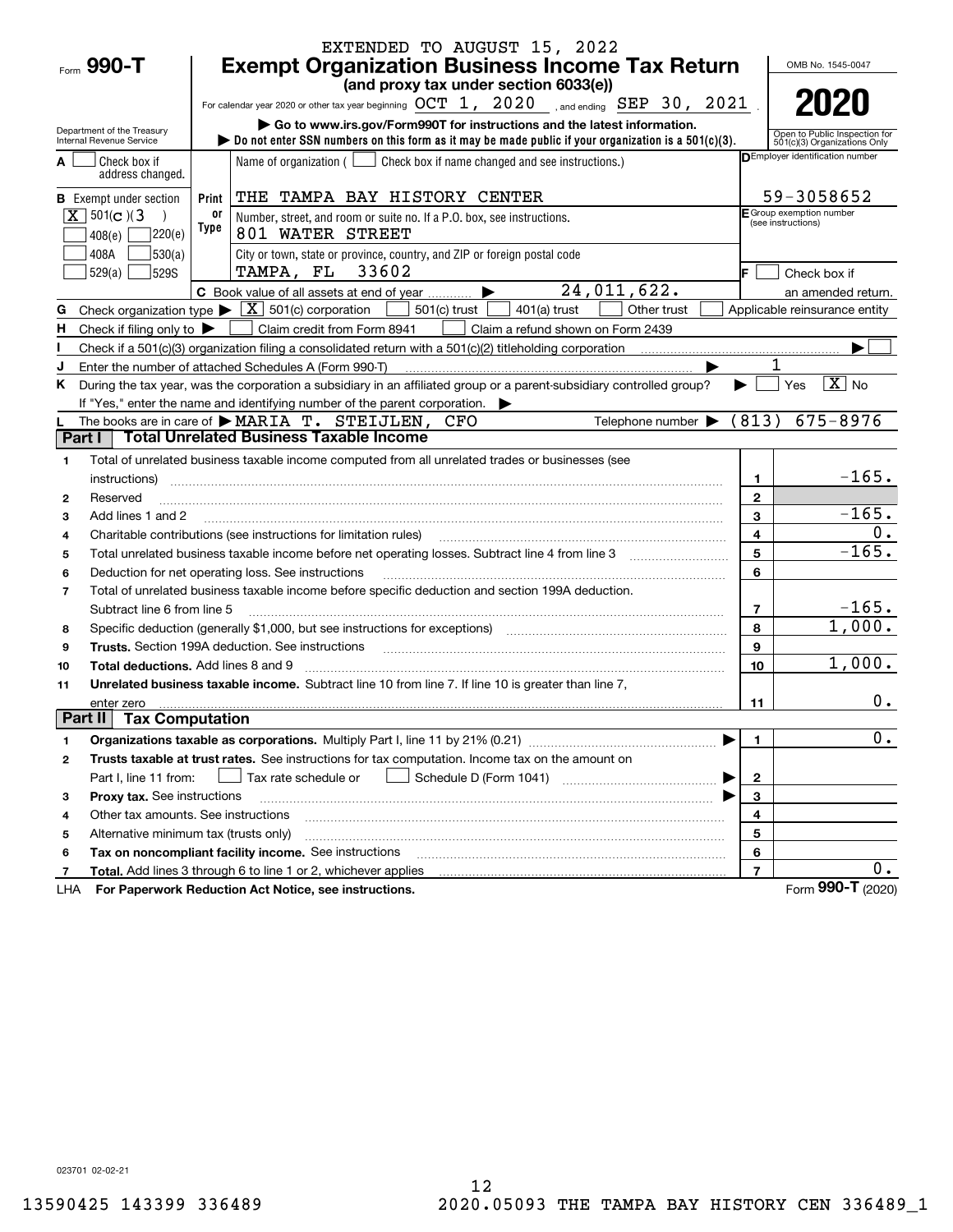| Form 990-T (2020)<br>Page 2                                                                               |                                                                                                                                                                                  |              |                  |  |  |  |  |  |  |
|-----------------------------------------------------------------------------------------------------------|----------------------------------------------------------------------------------------------------------------------------------------------------------------------------------|--------------|------------------|--|--|--|--|--|--|
| Part III<br><b>Tax and Payments</b>                                                                       |                                                                                                                                                                                  |              |                  |  |  |  |  |  |  |
| 1a                                                                                                        | Foreign tax credit (corporations attach Form 1118; trusts attach Form 1116)<br>1a                                                                                                |              |                  |  |  |  |  |  |  |
| b                                                                                                         | Other credits (see instructions)<br>1b                                                                                                                                           |              |                  |  |  |  |  |  |  |
| c                                                                                                         | 1c                                                                                                                                                                               |              |                  |  |  |  |  |  |  |
| d                                                                                                         | 1 <sub>d</sub>                                                                                                                                                                   |              |                  |  |  |  |  |  |  |
| е                                                                                                         |                                                                                                                                                                                  | 1е           |                  |  |  |  |  |  |  |
| 2                                                                                                         | Subtract line 1e from Part II, line 7                                                                                                                                            | $\mathbf{2}$ | $\overline{0}$ . |  |  |  |  |  |  |
| з                                                                                                         | Form 8611 $\Box$<br>Form 8697<br>Form 4255<br>Form 8866<br>Other taxes. Check if from:<br>$\mathbf{L}$                                                                           |              |                  |  |  |  |  |  |  |
|                                                                                                           | Other (attach statement)                                                                                                                                                         | 3            |                  |  |  |  |  |  |  |
| 4                                                                                                         | Total tax. Add lines 2 and 3 (see instructions).<br>Check if includes tax previously deferred under                                                                              |              |                  |  |  |  |  |  |  |
|                                                                                                           | section 1294. Enter tax amount here                                                                                                                                              | 4            | 0.               |  |  |  |  |  |  |
| 5                                                                                                         | 2020 net 965 tax liability paid from Form 965-A or Form 965-B, Part II, column (k), line 4                                                                                       | 5            | $\overline{0}$ . |  |  |  |  |  |  |
| 6a                                                                                                        | 189.<br>Payments: A 2019 overpayment credited to 2020 [11] [11] maximum materials and Payments: A 2019 overpayment credited to 2020 [11] maximum materials and Payments: A<br>6a |              |                  |  |  |  |  |  |  |
| b                                                                                                         | 2020 estimated tax payments. Check if section 643(g) election applies $\qquad \qquad \bullet$<br>6b                                                                              |              |                  |  |  |  |  |  |  |
| c                                                                                                         | Tax deposited with Form 8868<br>6с                                                                                                                                               |              |                  |  |  |  |  |  |  |
| d                                                                                                         | Foreign organizations: Tax paid or withheld at source (see instructions) [<br>6d                                                                                                 |              |                  |  |  |  |  |  |  |
| e                                                                                                         | 6e                                                                                                                                                                               |              |                  |  |  |  |  |  |  |
| f                                                                                                         | 6f                                                                                                                                                                               |              |                  |  |  |  |  |  |  |
| g                                                                                                         | Other credits, adjustments, and payments:   Form 2439                                                                                                                            |              |                  |  |  |  |  |  |  |
|                                                                                                           | Other $\overline{\hspace{1cm}}$ Total $\blacktriangleright$ $\overline{\hspace{1cm}}$ 6g<br>Form 4136                                                                            |              |                  |  |  |  |  |  |  |
| 7                                                                                                         | $\overline{7}$                                                                                                                                                                   |              |                  |  |  |  |  |  |  |
| 8                                                                                                         | Estimated tax penalty (see instructions). Check if Form 2220 is attached manufactured tax nenative states<br>8                                                                   |              |                  |  |  |  |  |  |  |
| 9                                                                                                         | Tax due, If line 7 is smaller than the total of lines 4, 5, and 8, enter amount owed<br>9                                                                                        |              |                  |  |  |  |  |  |  |
| 10                                                                                                        |                                                                                                                                                                                  | 10           | 189.             |  |  |  |  |  |  |
| 11                                                                                                        | 189. Refunded<br>Enter the amount of line 10 you want: Credited to 2021 estimated tax >                                                                                          | 11           | 0.               |  |  |  |  |  |  |
| <b>Part IV</b><br><b>Statements Regarding Certain Activities and Other Information</b> (see instructions) |                                                                                                                                                                                  |              |                  |  |  |  |  |  |  |
| 1                                                                                                         | At any time during the 2020 calendar year, did the organization have an interest in or a signature or other authority                                                            |              | No<br>Yes        |  |  |  |  |  |  |
|                                                                                                           | over a financial account (bank, securities, or other) in a foreign country? If "Yes," the organization may have to file                                                          |              |                  |  |  |  |  |  |  |
|                                                                                                           | FinCEN Form 114, Report of Foreign Bank and Financial Accounts. If "Yes," enter the name of the foreign country                                                                  |              |                  |  |  |  |  |  |  |
|                                                                                                           | here $\blacktriangleright$                                                                                                                                                       |              |                  |  |  |  |  |  |  |
| 2                                                                                                         | During the tax vear, did the organization receive a distribution from, or was it the grantor of, or transferor to, a                                                             |              |                  |  |  |  |  |  |  |
|                                                                                                           |                                                                                                                                                                                  |              |                  |  |  |  |  |  |  |
|                                                                                                           | If "Yes," see instructions for other forms the organization may have to file.                                                                                                    |              |                  |  |  |  |  |  |  |
| з                                                                                                         | Enter the amount of tax-exempt interest received or accrued during the tax year manufactured $\bullet$ \$                                                                        |              |                  |  |  |  |  |  |  |
| 4a                                                                                                        | Did the organization change its method of accounting? (see instructions)                                                                                                         |              |                  |  |  |  |  |  |  |
| b                                                                                                         | If 4a is "Yes," has the organization described the change on Form 990, 990-EZ, 990-PF, or Form 1128? If "No,"                                                                    |              |                  |  |  |  |  |  |  |
| explain in Part V                                                                                         |                                                                                                                                                                                  |              |                  |  |  |  |  |  |  |
| <b>Part V</b>                                                                                             | <b>Supplemental Information</b>                                                                                                                                                  |              |                  |  |  |  |  |  |  |

Provide the explanation required by Part IV, line 4b. Also, provide any other additional information. See instructions.

| Sign             | Under penalties of perjury, I declare that I have examined this return, including accompanying schedules and statements, and to the best of my knowledge and belief, it is true,<br>correct, and complete. Declaration of preparer (other than taxpayer) is based on all information of which preparer has any knowledge. |                      |                    |               |                                                                                                          |                   |  |
|------------------|---------------------------------------------------------------------------------------------------------------------------------------------------------------------------------------------------------------------------------------------------------------------------------------------------------------------------|----------------------|--------------------|---------------|----------------------------------------------------------------------------------------------------------|-------------------|--|
| Here             | Signature of officer                                                                                                                                                                                                                                                                                                      | Date<br>Title        | PRESIDENT<br>& CEO |               | May the IRS discuss this return with<br>the preparer shown below (see<br>$X$ Yes<br>instructions)?<br>No |                   |  |
|                  | Print/Type preparer's name                                                                                                                                                                                                                                                                                                | Preparer's signature | Date               | Check         |                                                                                                          | <b>PTIN</b>       |  |
| Paid<br>Preparer | DUNHAM<br><b>PAUL</b>                                                                                                                                                                                                                                                                                                     |                      |                    | self-employed |                                                                                                          | P00100222         |  |
| <b>Use Only</b>  | Firm's name $\blacktriangleright$ $\texttt{CBIZ}$<br>MHM ,<br>LLC                                                                                                                                                                                                                                                         |                      |                    | Firm's $EIN$  |                                                                                                          | $27 - 3605969$    |  |
|                  | <b>STE 410</b><br>FOUNTAIN<br>PKWY<br>140<br>Ν.                                                                                                                                                                                                                                                                           |                      |                    |               |                                                                                                          |                   |  |
|                  | ST.<br>Firm's address $\blacktriangleright$                                                                                                                                                                                                                                                                               | PETERSBURG, FL 33716 |                    | Phone no.     |                                                                                                          | 727-572-1400      |  |
|                  |                                                                                                                                                                                                                                                                                                                           |                      |                    |               |                                                                                                          | Form 990-T (2020) |  |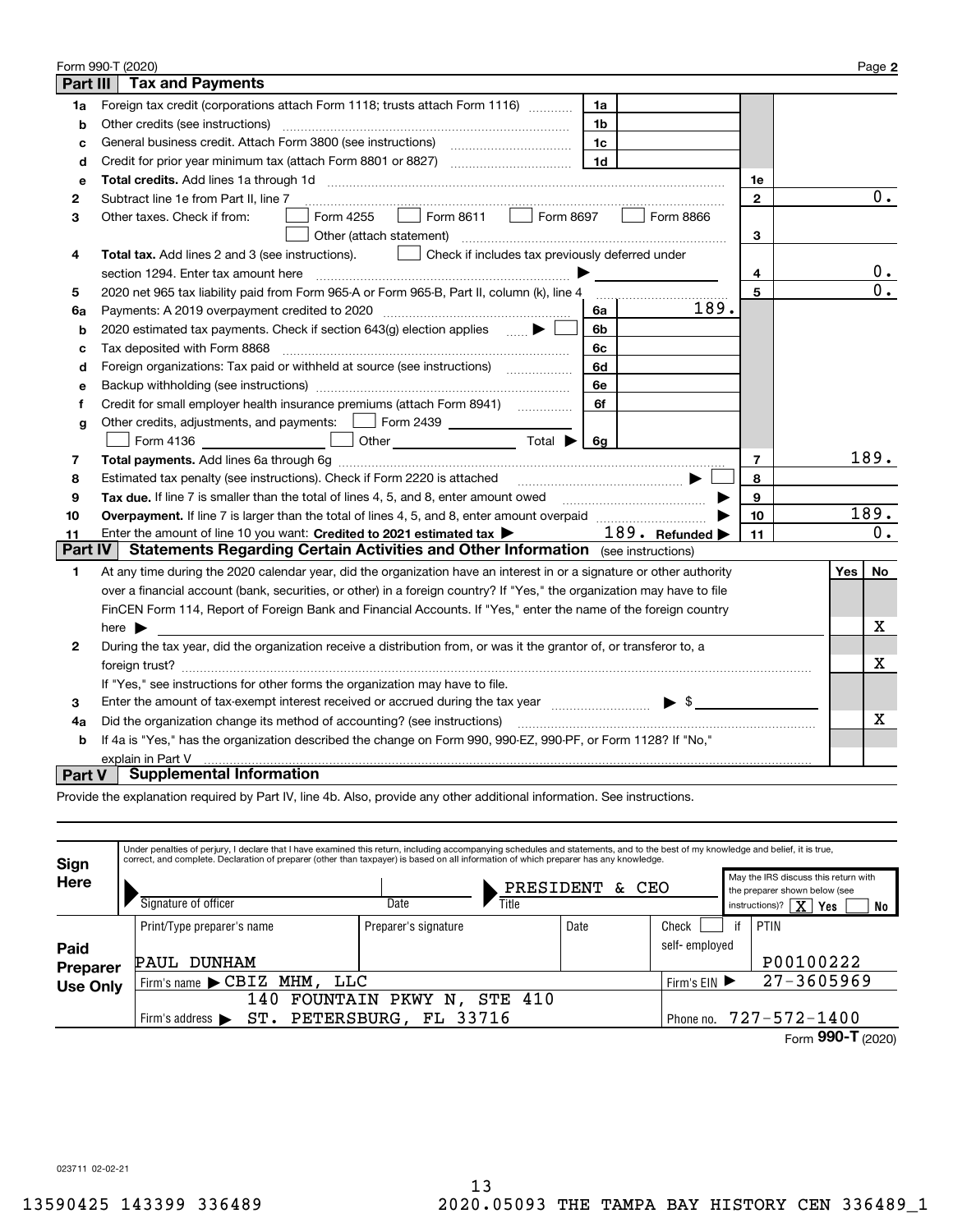## **SCHEDULE A (Form 990-T)**

Department of the Treasury Internal Revenue Service

**E**

## **Unrelated Business Taxable Income From an Unrelated Trade or Business**

**| Go to www.irs.gov/Form990T for instructions and the latest information.**

**Do not enter SSN numbers on this form as it may be made public if your organization is a 501(c)(3). |** 

Open to Public Inspection for 501(c)(3) Organizations Only

| А<br>Name of the organization |  |
|-------------------------------|--|
|-------------------------------|--|

Name of the organization **mumber and the organization number contracts the organization number BEEnployer identification number** THE TAMPA BAY HISTORY CENTER THE SEPTEMBER THE SP-3058652

## **C** Unrelated business activity code (see instructions)  $\rightarrow$  453220  $\mid$  **D** Sequence: 1 of **D**453220 1 1

| Describe the unrelated trade or business GIFT SHOP |  |
|----------------------------------------------------|--|
|                                                    |  |

| Part I       | <b>Unrelated Trade or Business Income</b>                                                                      |                | (A) Income | (B) Expenses | (C) Net |
|--------------|----------------------------------------------------------------------------------------------------------------|----------------|------------|--------------|---------|
|              | 836.<br>1a Gross receipts or sales                                                                             |                |            |              |         |
| b            | Less returns and allowances $25 \cdot c$ Balance                                                               | 1c             | 811.       |              |         |
| $\mathbf{2}$ |                                                                                                                | $\overline{2}$ | 345.       |              |         |
| 3            |                                                                                                                | 3              | 466.       |              | 466.    |
| 4а           | Capital gain net income (attach Sch D (Form 1041 or Form                                                       |                |            |              |         |
|              |                                                                                                                | 4a             |            |              |         |
| b            | Net gain (loss) (Form 4797) (attach Form 4797) (see instructions)                                              | 4b             |            |              |         |
| c            |                                                                                                                | 4c             |            |              |         |
| 5            | Income (loss) from a partnership or an S corporation (attach                                                   |                |            |              |         |
|              |                                                                                                                | 5              |            |              |         |
| 6            |                                                                                                                | 6              |            |              |         |
| 7            |                                                                                                                | $\overline{7}$ |            |              |         |
| 8            | Interest, annuities, royalties, and rents from a controlled                                                    |                |            |              |         |
|              |                                                                                                                | 8              |            |              |         |
| 9            | Investment income of section $501(c)(7)$ , (9), or (17)                                                        |                |            |              |         |
|              |                                                                                                                | 9              |            |              |         |
| 10           |                                                                                                                | 10             |            |              |         |
| 11           |                                                                                                                | 11             |            |              |         |
| 12           | Other income (see instructions; attach statement)                                                              | 12             |            |              |         |
| 13           |                                                                                                                | 13             | 466.       |              | 466.    |
|              | La conference de la conference de la conference de la conference de la conference de la conference de la confe |                |            |              |         |

**Part II** Deductions Not Taken Elsewhere (See instructions for limitations on deductions) Deductions must be directly connected with the unrelated business income

| 1.           |                                                                                                       | 1            |      |                                     |
|--------------|-------------------------------------------------------------------------------------------------------|--------------|------|-------------------------------------|
| $\mathbf{2}$ |                                                                                                       | $\mathbf{2}$ | 630. |                                     |
| з            |                                                                                                       |              | 3    |                                     |
| 4            | Bad debts                                                                                             |              | 4    |                                     |
| 5            | Interest (attach statement) (see instructions)                                                        |              | 5    |                                     |
| 6            |                                                                                                       |              | 6    |                                     |
| 7            |                                                                                                       |              |      |                                     |
| 8            |                                                                                                       |              | 8b   |                                     |
| 9            |                                                                                                       | 9            |      |                                     |
| 10           |                                                                                                       |              | 10   |                                     |
| 11           |                                                                                                       |              | 11   |                                     |
| 12           |                                                                                                       |              | 12   |                                     |
| 13           |                                                                                                       |              | 13   |                                     |
| 14           | Other deductions (attach statement) manufactured SEE STATEMENT 3                                      | 14           |      |                                     |
| 15           | <b>Total deductions.</b> Add lines 1 through 14                                                       | 15           | 631. |                                     |
| 16           | Unrelated business income before net operating loss deduction. Subtract line 15 from Part I, line 13, |              |      |                                     |
|              | column (C)                                                                                            |              | 16   | $-165.$                             |
| 17           |                                                                                                       | 17           | 0.   |                                     |
| 18           |                                                                                                       |              | 18   | $-165.$                             |
| LHA          | For Paperwork Reduction Act Notice, see instructions.                                                 |              |      | <b>Schedule A (Form 990-T) 2020</b> |

023741 12-23-20

ENTITY

OMB No. 1545-0047



1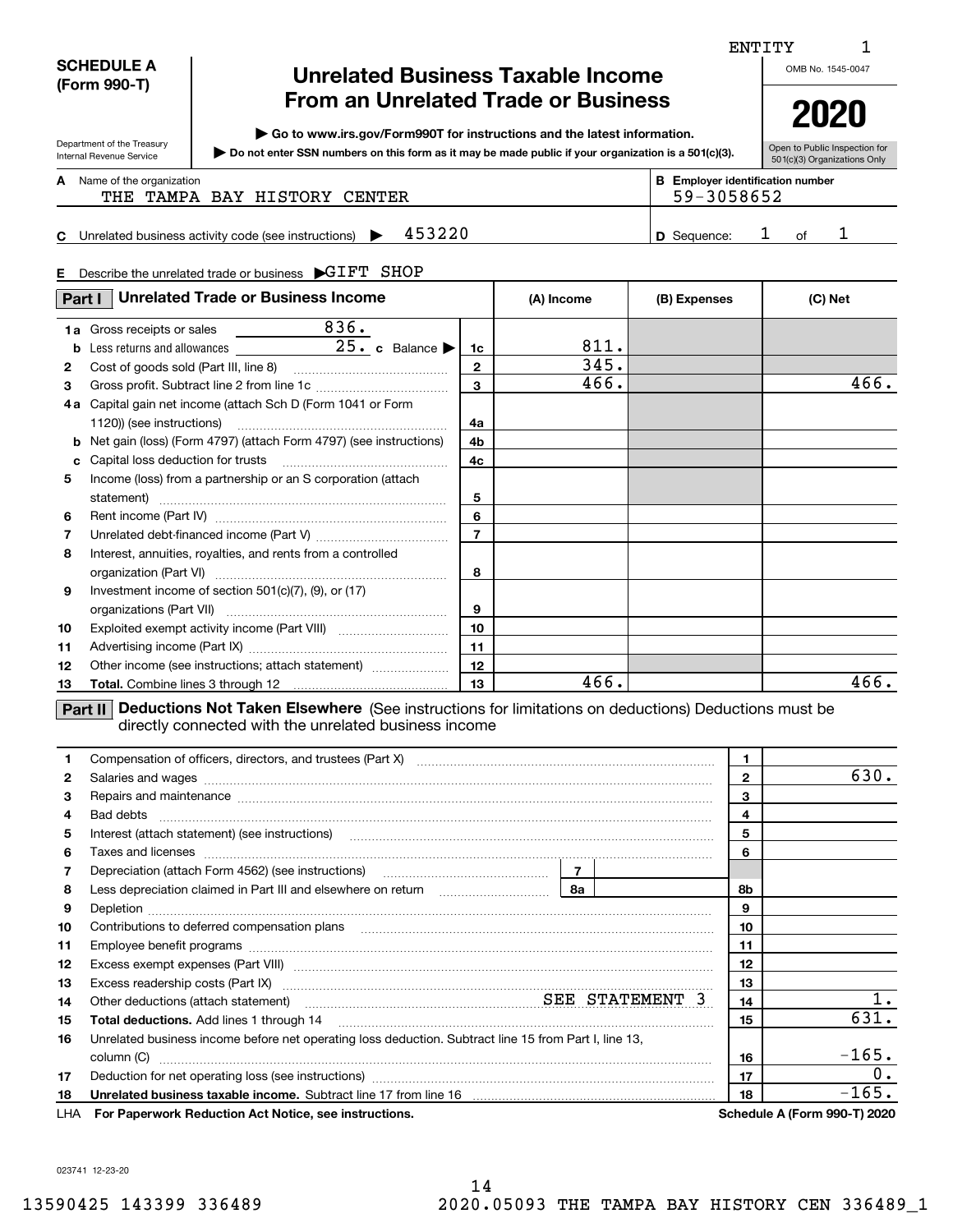|                 | Schedule A (Form 990-T) 2020                                                                                                                                                                           |                                     |                      |                | Page 2                            |
|-----------------|--------------------------------------------------------------------------------------------------------------------------------------------------------------------------------------------------------|-------------------------------------|----------------------|----------------|-----------------------------------|
| Part III        | <b>Cost of Goods Sold</b>                                                                                                                                                                              | Enter method of inventory valuation | $\triangleright$ N/A |                |                                   |
| 1               | Inventory at beginning of year                                                                                                                                                                         |                                     |                      | 1              | 0.                                |
| 2               | Purchases                                                                                                                                                                                              |                                     |                      | $\mathbf{2}$   | 345.                              |
| з               |                                                                                                                                                                                                        |                                     |                      | 3              | 0.                                |
| 4               | Additional section 263A costs (attach statement) material content and according to the Additional section 263A                                                                                         |                                     |                      | $\overline{4}$ | 0.                                |
| 5               | Other costs (attach statement) manufactured and according to the costs (attach statement) and according to the                                                                                         |                                     |                      | 5              | 0.                                |
| 6               |                                                                                                                                                                                                        |                                     |                      | 6              | 345.                              |
| 7               | Inventory at end of year                                                                                                                                                                               |                                     |                      | $\overline{7}$ | 0.                                |
| 8               | Cost of goods sold. Subtract line 7 from line 6. Enter here and in Part I, line 2 [11, 1111] Cost of goods sold. Subtract line 7 from line 6. Enter here and in Part I, line 2                         |                                     |                      | 8              | 345.<br>Yes $\boxed{\text{X}}$ No |
| 9<br>Part IV    | Do the rules of section 263A (with respect to property produced or acquired for resale) apply to the organization?<br>Rent Income (From Real Property and Personal Property Leased with Real Property) |                                     |                      |                |                                   |
|                 |                                                                                                                                                                                                        |                                     |                      |                |                                   |
| 1               | Description of property (property street address, city, state, ZIP code). Check if a dual-use (see instructions)                                                                                       |                                     |                      |                |                                   |
|                 | Α                                                                                                                                                                                                      |                                     |                      |                |                                   |
|                 | В<br>С                                                                                                                                                                                                 |                                     |                      |                |                                   |
|                 | D                                                                                                                                                                                                      |                                     |                      |                |                                   |
|                 |                                                                                                                                                                                                        |                                     | в                    | С              | D                                 |
|                 |                                                                                                                                                                                                        | A                                   |                      |                |                                   |
| 2               | Rent received or accrued<br>From personal property (if the percentage of                                                                                                                               |                                     |                      |                |                                   |
| a               |                                                                                                                                                                                                        |                                     |                      |                |                                   |
|                 | rent for personal property is more than 10%                                                                                                                                                            |                                     |                      |                |                                   |
|                 | From real and personal property (if the                                                                                                                                                                |                                     |                      |                |                                   |
| b               |                                                                                                                                                                                                        |                                     |                      |                |                                   |
|                 | percentage of rent for personal property exceeds<br>50% or if the rent is based on profit or income)                                                                                                   |                                     |                      |                |                                   |
| с               | .<br>Total rents received or accrued by property.                                                                                                                                                      |                                     |                      |                |                                   |
|                 | Add lines 2a and 2b, columns A through D                                                                                                                                                               |                                     |                      |                |                                   |
|                 |                                                                                                                                                                                                        |                                     |                      |                |                                   |
| 3               | Total rents received or accrued. Add line 2c columns A through D. Enter here and on Part I, line 6, column (A)                                                                                         |                                     |                      |                | 0.                                |
|                 | Deductions directly connected with the income                                                                                                                                                          |                                     |                      |                |                                   |
| 4               |                                                                                                                                                                                                        |                                     |                      |                |                                   |
|                 |                                                                                                                                                                                                        |                                     |                      |                |                                   |
| 5               |                                                                                                                                                                                                        |                                     |                      |                | 0.                                |
| Part V          | <b>Unrelated Debt-Financed Income</b> (see instructions)                                                                                                                                               |                                     |                      |                |                                   |
| 1               | Description of debt-financed property (street address, city, state, ZIP code). Check if a dual-use (see instructions)                                                                                  |                                     |                      |                |                                   |
|                 | Α                                                                                                                                                                                                      |                                     |                      |                |                                   |
|                 | В                                                                                                                                                                                                      |                                     |                      |                |                                   |
|                 | С                                                                                                                                                                                                      |                                     |                      |                |                                   |
|                 | D                                                                                                                                                                                                      |                                     |                      |                |                                   |
|                 |                                                                                                                                                                                                        | Α                                   | в                    | С              | D                                 |
| $\mathbf{2}$    | Gross income from or allocable to debt-financed                                                                                                                                                        |                                     |                      |                |                                   |
|                 | property                                                                                                                                                                                               |                                     |                      |                |                                   |
| 3               | Deductions directly connected with or allocable                                                                                                                                                        |                                     |                      |                |                                   |
|                 | to debt-financed property                                                                                                                                                                              |                                     |                      |                |                                   |
| а               | Straight line depreciation (attach statement)<br>.                                                                                                                                                     |                                     |                      |                |                                   |
| b               | Other deductions (attach statement)                                                                                                                                                                    |                                     |                      |                |                                   |
| с               | Total deductions (add lines 3a and 3b,                                                                                                                                                                 |                                     |                      |                |                                   |
|                 |                                                                                                                                                                                                        |                                     |                      |                |                                   |
| 4               | Amount of average acquisition debt on or allocable                                                                                                                                                     |                                     |                      |                |                                   |
|                 | to debt-financed property (attach statement)                                                                                                                                                           |                                     |                      |                |                                   |
| 5               | Average adjusted basis of or allocable to debt-                                                                                                                                                        |                                     |                      |                |                                   |
|                 |                                                                                                                                                                                                        |                                     |                      |                |                                   |
| 6               |                                                                                                                                                                                                        | %                                   | %                    | %              | $\frac{9}{6}$                     |
| 7               | Gross income reportable. Multiply line 2 by line 6                                                                                                                                                     |                                     |                      |                |                                   |
| 8               |                                                                                                                                                                                                        |                                     |                      |                | $0$ .                             |
|                 |                                                                                                                                                                                                        |                                     |                      |                |                                   |
| 9               | Allocable deductions. Multiply line 3c by line 6                                                                                                                                                       |                                     |                      |                |                                   |
| 10              | Total allocable deductions. Add line 9, columns A through D. Enter here and on Part I, line 7, column $(B)$                                                                                            |                                     |                      |                | 0.                                |
| 11              | Total dividends-received deductions included in line 10                                                                                                                                                |                                     |                      |                | 0.                                |
| 023721 12-23-20 |                                                                                                                                                                                                        |                                     |                      |                | Schedule A (Form 990-T) 2020      |
|                 |                                                                                                                                                                                                        | 15                                  |                      |                |                                   |

13590425 143399 336489 2020.05093 THE TAMPA BAY HISTORY CEN 336489\_1

ENTITY 1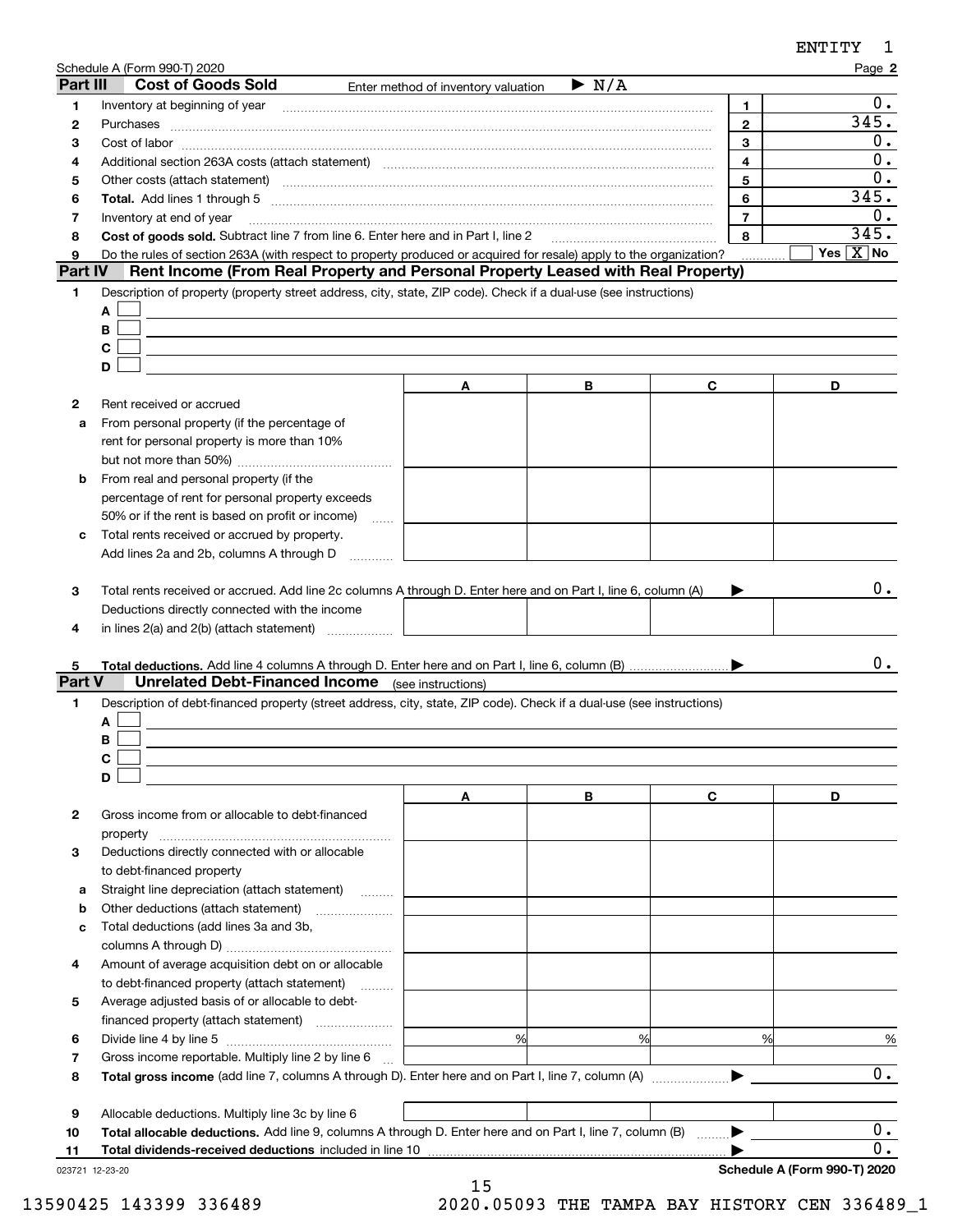|                  | Schedule A (Form 990-T) 2020                                                                                                                                                                                                                          |                          |                                                                        |                                    |    |                                                       |              |                                                |                | Page 3                                             |
|------------------|-------------------------------------------------------------------------------------------------------------------------------------------------------------------------------------------------------------------------------------------------------|--------------------------|------------------------------------------------------------------------|------------------------------------|----|-------------------------------------------------------|--------------|------------------------------------------------|----------------|----------------------------------------------------|
|                  | Part VI Interest, Annuities, Royalties, and Rents from Controlled Organizations                                                                                                                                                                       |                          |                                                                        |                                    |    |                                                       |              | (see instructions)                             |                |                                                    |
|                  |                                                                                                                                                                                                                                                       |                          |                                                                        |                                    |    | <b>Exempt Controlled Organizations</b>                |              |                                                |                |                                                    |
|                  | 1. Name of controlled<br>organization                                                                                                                                                                                                                 |                          | 2. Employer<br>identification                                          | 3. Net unrelated<br>income (loss)  |    | 4. Total of specified<br>payments made                |              | 5. Part of column 4<br>that is included in the |                | 6. Deductions directly<br>connected with           |
|                  |                                                                                                                                                                                                                                                       |                          | number                                                                 | (see instructions)                 |    |                                                       |              | controlling organiza-                          |                | income in column 5                                 |
|                  |                                                                                                                                                                                                                                                       |                          |                                                                        |                                    |    | tion's gross income                                   |              |                                                |                |                                                    |
| (1)<br>(2)       |                                                                                                                                                                                                                                                       |                          |                                                                        |                                    |    |                                                       |              |                                                |                |                                                    |
| (3)              |                                                                                                                                                                                                                                                       |                          |                                                                        |                                    |    |                                                       |              |                                                |                |                                                    |
| (4)              |                                                                                                                                                                                                                                                       |                          |                                                                        |                                    |    |                                                       |              |                                                |                |                                                    |
|                  |                                                                                                                                                                                                                                                       |                          |                                                                        | Nonexempt Controlled Organizations |    |                                                       |              |                                                |                |                                                    |
|                  | 7. Taxable Income                                                                                                                                                                                                                                     |                          | 8. Net unrelated                                                       | 9. Total of specified              |    | <b>10.</b> Part of column 9                           |              |                                                |                | 11. Deductions directly                            |
|                  |                                                                                                                                                                                                                                                       |                          | income (loss)                                                          | payments made                      |    | that is included in the<br>controlling organization's |              |                                                |                | connected with                                     |
|                  |                                                                                                                                                                                                                                                       |                          | (see instructions)                                                     |                                    |    |                                                       | gross income |                                                |                | income in column 10                                |
| (1)              |                                                                                                                                                                                                                                                       |                          |                                                                        |                                    |    |                                                       |              |                                                |                |                                                    |
| (2)              |                                                                                                                                                                                                                                                       |                          |                                                                        |                                    |    |                                                       |              |                                                |                |                                                    |
| (3)              |                                                                                                                                                                                                                                                       |                          |                                                                        |                                    |    |                                                       |              |                                                |                |                                                    |
| (4)              |                                                                                                                                                                                                                                                       |                          |                                                                        |                                    |    |                                                       |              |                                                |                |                                                    |
|                  |                                                                                                                                                                                                                                                       |                          |                                                                        |                                    |    | Add columns 5 and 10.<br>Enter here and on Part I,    |              |                                                |                | Add columns 6 and 11.<br>Enter here and on Part I, |
|                  |                                                                                                                                                                                                                                                       |                          |                                                                        |                                    |    | line 8, column (A)                                    |              |                                                |                | line $8$ , column $(B)$                            |
| Totals           |                                                                                                                                                                                                                                                       |                          |                                                                        |                                    |    |                                                       |              | Ο.                                             |                | 0.                                                 |
| <b>Part VII</b>  |                                                                                                                                                                                                                                                       |                          | Investment Income of a Section 501(c)(7), (9), or (17) Organization    |                                    |    |                                                       |              | (see instructions)                             |                |                                                    |
|                  |                                                                                                                                                                                                                                                       | 1. Description of income |                                                                        | 2. Amount of                       |    | 3. Deductions                                         |              |                                                | 4. Set-asides  | 5. Total deductions                                |
|                  |                                                                                                                                                                                                                                                       |                          |                                                                        | income                             |    | directly connected                                    |              | (attach statement)                             |                | and set-asides                                     |
|                  |                                                                                                                                                                                                                                                       |                          |                                                                        |                                    |    | (attach statement)                                    |              |                                                |                | (add cols 3 and 4)                                 |
| (1)              |                                                                                                                                                                                                                                                       |                          |                                                                        |                                    |    |                                                       |              |                                                |                |                                                    |
| (2)              |                                                                                                                                                                                                                                                       |                          |                                                                        |                                    |    |                                                       |              |                                                |                |                                                    |
| (3)              |                                                                                                                                                                                                                                                       |                          |                                                                        |                                    |    |                                                       |              |                                                |                |                                                    |
| (4)              |                                                                                                                                                                                                                                                       |                          |                                                                        | Add amounts in                     |    |                                                       |              |                                                |                | Add amounts in                                     |
|                  |                                                                                                                                                                                                                                                       |                          |                                                                        | column 2. Enter                    |    |                                                       |              |                                                |                | column 5. Enter                                    |
|                  |                                                                                                                                                                                                                                                       |                          |                                                                        | here and on Part I,                |    |                                                       |              |                                                |                | here and on Part I,                                |
| Totals           |                                                                                                                                                                                                                                                       |                          |                                                                        | line 9, column (A)                 | О. |                                                       |              |                                                |                | line $9$ , column $(B)$<br>0.                      |
| <b>Part VIII</b> |                                                                                                                                                                                                                                                       |                          | <b>Exploited Exempt Activity Income, Other Than Advertising Income</b> |                                    |    |                                                       |              | (see instructions)                             |                |                                                    |
| 1                | Description of exploited activity:                                                                                                                                                                                                                    |                          |                                                                        |                                    |    |                                                       |              |                                                |                |                                                    |
| 2                | Gross unrelated business income from trade or business. Enter here and on Part I, line 10, column (A)                                                                                                                                                 |                          |                                                                        |                                    |    |                                                       |              |                                                | 2              |                                                    |
| 3                | Expenses directly connected with production of unrelated business income. Enter here and on Part I,                                                                                                                                                   |                          |                                                                        |                                    |    |                                                       |              |                                                |                |                                                    |
|                  | line 10, column (B)                                                                                                                                                                                                                                   |                          |                                                                        |                                    |    |                                                       |              |                                                | 3              |                                                    |
| 4                | Net income (loss) from unrelated trade or business. Subtract line 3 from line 2. If a gain, complete                                                                                                                                                  |                          |                                                                        |                                    |    |                                                       |              |                                                |                |                                                    |
|                  |                                                                                                                                                                                                                                                       |                          |                                                                        |                                    |    |                                                       |              |                                                | 4              |                                                    |
| 5                | Gross income from activity that is not unrelated business income [11] [11] content material content from activity that is not unrelated business income [11] [11] [11] $\alpha$ [11] $\alpha$ [11] $\alpha$ [11] $\alpha$ [11] $\alpha$ [11] $\alpha$ |                          |                                                                        |                                    |    |                                                       |              |                                                | 5              |                                                    |
| 6                | Expenses attributable to income entered on line 5 [[11] manufacture manufacture attributable to income entered on line 5 [[11] manufacture manufacture attributable to income entered on line 5 [[11] manufacture manufacture                         |                          |                                                                        |                                    |    |                                                       |              |                                                | 6              |                                                    |
| 7                | Excess exempt expenses. Subtract line 5 from line 6, but do not enter more than the amount on line                                                                                                                                                    |                          |                                                                        |                                    |    |                                                       |              |                                                |                |                                                    |
|                  |                                                                                                                                                                                                                                                       |                          |                                                                        |                                    |    |                                                       |              |                                                | $\overline{7}$ | 000T0000                                           |

**Schedule A (Form 990-T) 2020**

023731 12-23-20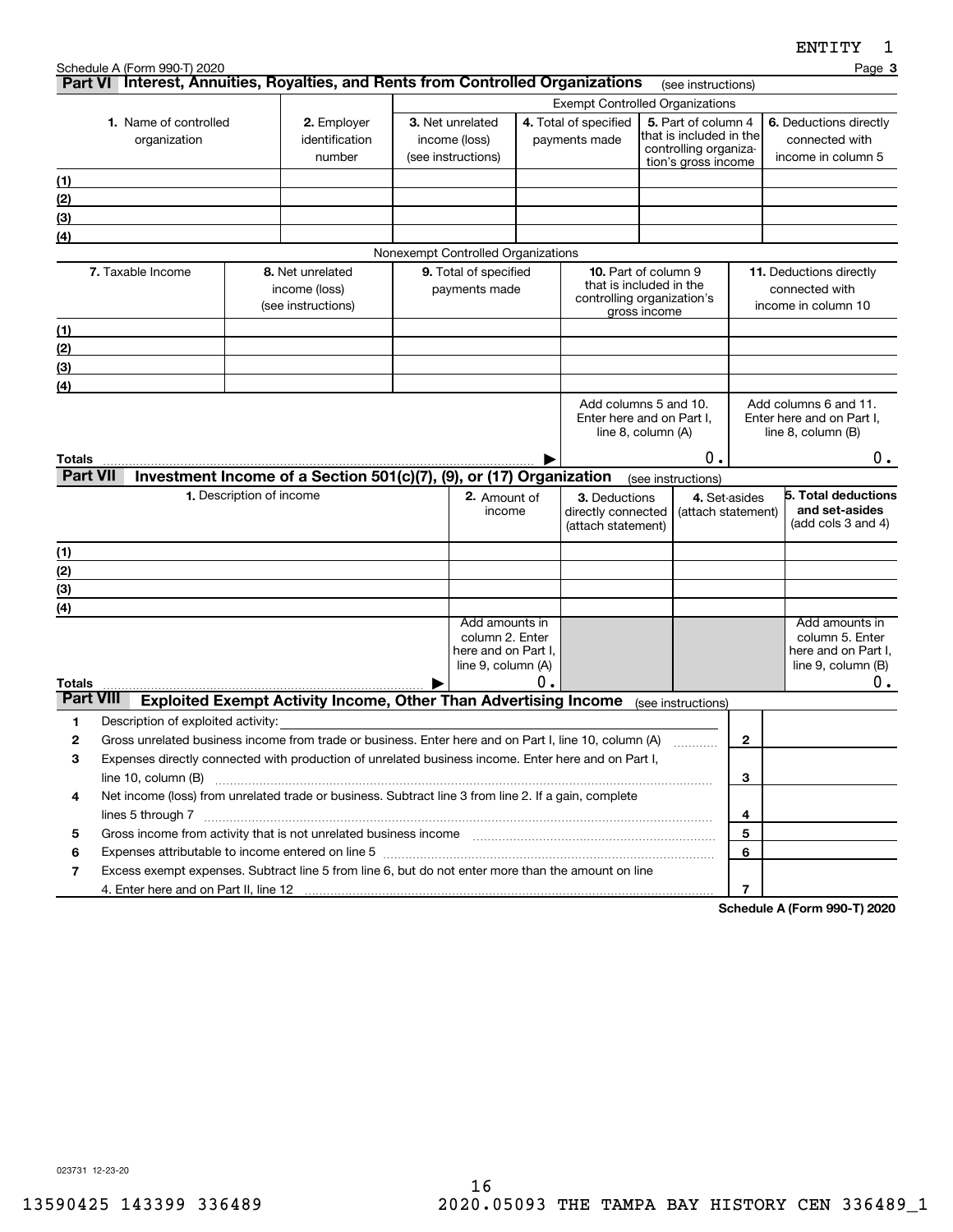| Part IX        | Schedule A (Form 990-T) 2020<br><b>Advertising Income</b>                                                   |          |   |                 | Page 4             |
|----------------|-------------------------------------------------------------------------------------------------------------|----------|---|-----------------|--------------------|
| 1              | Name(s) of periodical(s). Check box if reporting two or more periodicals on a consolidated basis.<br>A<br>B |          |   |                 |                    |
|                | C                                                                                                           |          |   |                 |                    |
|                | D                                                                                                           |          |   |                 |                    |
|                | Enter amounts for each periodical listed above in the corresponding column.                                 |          |   |                 |                    |
|                |                                                                                                             | A        | В | C               | D                  |
| $\mathbf{2}$   | Gross advertising income                                                                                    |          |   |                 |                    |
|                | Add columns A through D. Enter here and on Part I, line 11, column (A)                                      |          |   |                 | $0$ .              |
| a              |                                                                                                             |          |   |                 |                    |
| 3              | Direct advertising costs by periodical                                                                      |          |   |                 |                    |
| a              |                                                                                                             |          |   |                 | $\overline{0}$ .   |
|                |                                                                                                             |          |   |                 |                    |
| 4              | Advertising gain (loss). Subtract line 3 from line                                                          |          |   |                 |                    |
|                | 2. For any column in line 4 showing a gain,                                                                 |          |   |                 |                    |
|                | complete lines 5 through 8. For any column in                                                               |          |   |                 |                    |
|                | line 4 showing a loss or zero, do not complete                                                              |          |   |                 |                    |
|                | lines 5 through 7, and enter zero on line 8                                                                 |          |   |                 |                    |
| 5              |                                                                                                             |          |   |                 |                    |
| 6              |                                                                                                             |          |   |                 |                    |
| 7              | Excess readership costs. If line 6 is less than                                                             |          |   |                 |                    |
|                | line 5, subtract line 6 from line 5. If line 5 is less                                                      |          |   |                 |                    |
|                |                                                                                                             |          |   |                 |                    |
| 8              | Excess readership costs allowed as a                                                                        |          |   |                 |                    |
|                | deduction. For each column showing a gain on                                                                |          |   |                 |                    |
|                |                                                                                                             |          |   |                 |                    |
| a              | Add line 8, columns A through D. Enter the greater of the line 8a, columns total or zero here and on        |          |   |                 |                    |
|                | Part II, line 13                                                                                            |          |   |                 | 0.                 |
| Part X         | <b>Compensation of Officers, Directors, and Trustees</b> (see instructions)                                 |          |   |                 |                    |
|                |                                                                                                             |          |   | 3. Percentage   | 4. Compensation    |
|                | 1. Name                                                                                                     | 2. Title |   | of time devoted | attributable to    |
|                |                                                                                                             |          |   | to business     | unrelated business |
| (1)            |                                                                                                             |          |   | %               |                    |
| (2)            |                                                                                                             |          |   | %               |                    |
| (3)            |                                                                                                             |          |   | %               |                    |
| (4)            |                                                                                                             |          |   | %               |                    |
|                |                                                                                                             |          |   |                 |                    |
|                | Total. Enter here and on Part II, line 1                                                                    |          |   |                 | 0.                 |
| <b>Part XI</b> | <b>Supplemental Information</b> (see instructions)                                                          |          |   |                 |                    |
|                |                                                                                                             |          |   |                 |                    |
|                |                                                                                                             |          |   |                 |                    |
|                |                                                                                                             |          |   |                 |                    |

023732 12-23-20

**Schedule A (Form 990-T) 2020**